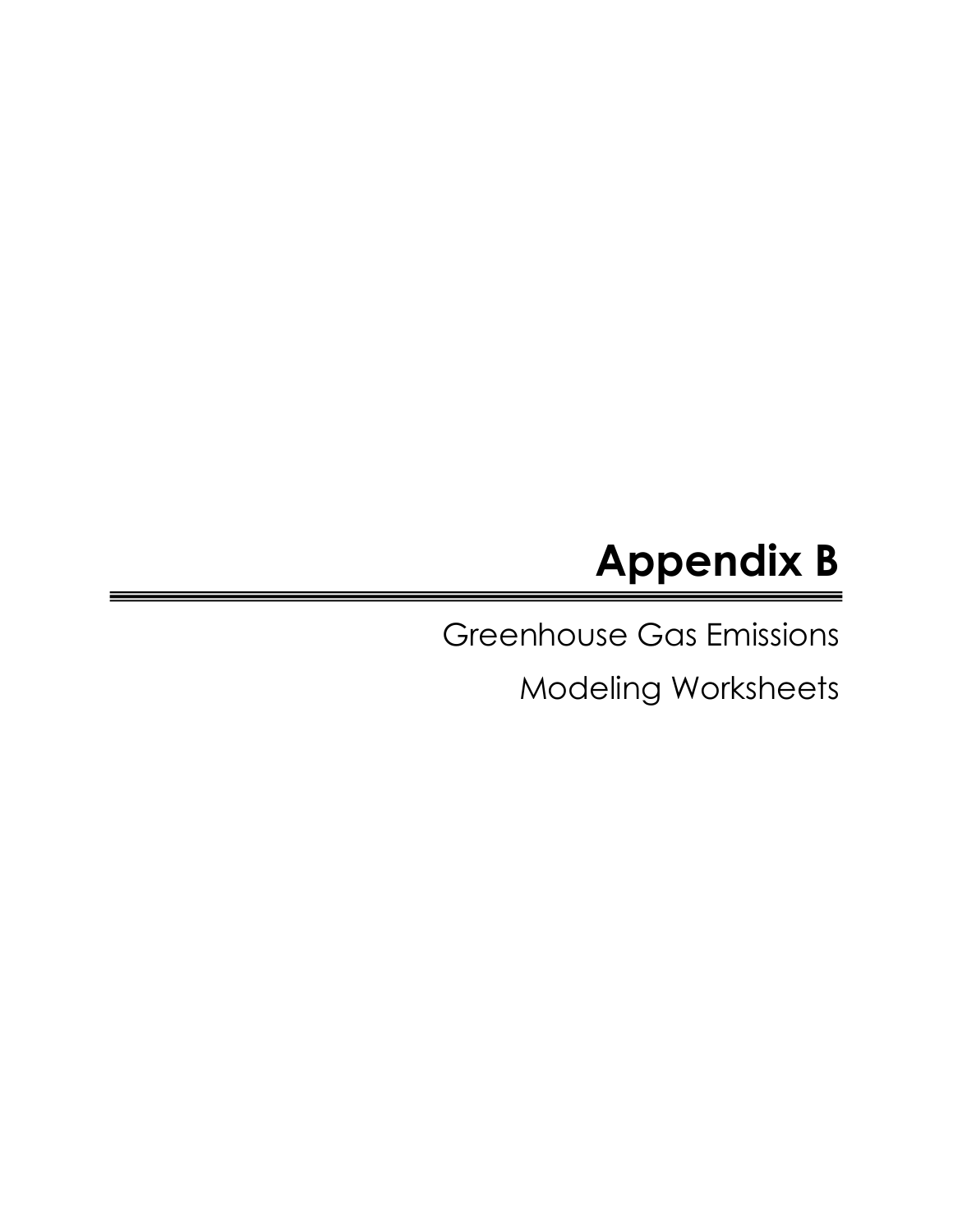#### **Bridge Point South Bay VII Project - Baseline GHG**

**South Coast Air Basin, Annual**

# **1.0 Project Characteristics**

#### **1.1 Land Usage**

| Land Uses                        | Size   | Metric   | Lot Acreage | Floor Surface Area | Population |
|----------------------------------|--------|----------|-------------|--------------------|------------|
| Unrefrigerated Warehouse-No Rail | 174.21 | 1000saft | 5.70        | 174,211.00         |            |
| Parking Lot                      | 190.00 | Space    | 1.70        | 76,000.00          |            |
| City Park                        | 0.59   | Acre     | 0.59        | 25,819.00          |            |

#### **1.2 Other Project Characteristics**

| Urbanization                      | Urban                                   | Wind Speed (m/s)                  | 2.2   | <b>Precipitation Freg (Days)</b>        | 31    |
|-----------------------------------|-----------------------------------------|-----------------------------------|-------|-----------------------------------------|-------|
| <b>Climate Zone</b>               | 8                                       |                                   |       | <b>Operational Year</b>                 | 2022  |
| <b>Utility Company</b>            | Los Angeles Department of Water & Power |                                   |       |                                         |       |
| <b>CO2 Intensity</b><br>(lb/MWhr) | 1227.89                                 | <b>CH4 Intensity</b><br>(lb/MWhr) | 0.029 | N <sub>2</sub> O Intensity<br>(lb/MWhr) | 0.006 |

**1.3 User Entered Comments & Non-Default Data**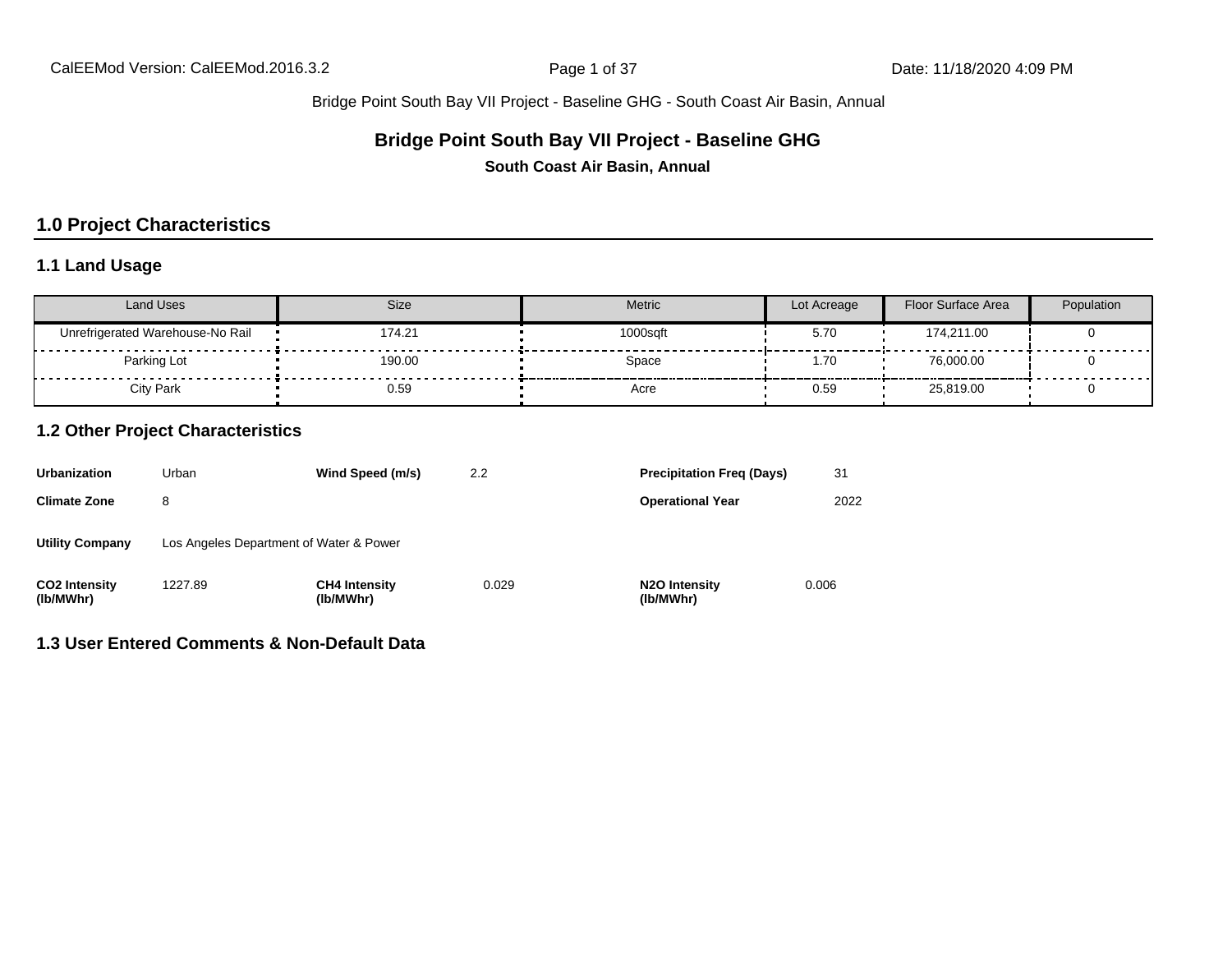Project Characteristics - Baseline - no reductions taken.

Land Use - Modeling assumptions are from Section 8.0 - CalEEMod Modeling Parameters Used in Air Quality Study for Bridge South Bay VII Project MND. The City Park Land Use represents the landscaping along the project site.

Construction Phase - Modeling assumptions are from Section 8.0 - CalEEMod Modeling Parameters Used in Air Quality Study for Bridge South Bay VII Project MND.

Off-road Equipment -

Trips and VMT - Modeling assumptions are from Section 8.0 - CalEEMod Modeling Parameters Used in Air Quality Study for Bridge South Bay VII Project MND.

Demolition - Modeling assumptions are from Section 8.0 - CalEEMod Modeling Parameters Used in Air Quality Study for Bridge South Bay VII Project MND.

Architectural Coating - Modeling assumptions are from Section 8.0 - CalEEMod Modeling Parameters Used in Air Quality Study for Bridge South Bay VII Project MND.

Vehicle Trips - ADT (1,088) and Daily VMT (8,401) and Yearly VMT (2,701,365) are from the City of Los Angeles Department of Transportation (LADOT) Transportation Assessment Memorandum of Understanding (MOU) for the project.

Energy Use -

Construction Off-road Equipment Mitigation - SCAQMD Rule 402 & 403.

Operational Off-Road Equipment - Construction Phase - Modeling assumptions are from Section 8.0 - CalEEMod Modeling Parameters Used in Air Quality Study for Bridge South Bay VII Project MND.

Fleet Mix - Truck trips were placed on the Parking Lot land use, consistent with the AQ Study. Warehouse fleet mixes were tweaked to match the remaining amount and SCAQMD recommended fleet mix.

Off-road Equipment - Well Abandonment: 3 Off-Hwy Trucks (Concrete Trucks) and 3 Generator Sets.

| <b>Table Name</b>    | <b>Column Name</b> | Default Value | New Value |
|----------------------|--------------------|---------------|-----------|
| tblConstructionPhase | NumDays            | 20.00         | 40.00     |
| tblConstructionPhase | PhaseEndDate       | 6/27/2022     | 7/1/2022  |
| tblConstructionPhase | PhaseEndDate       | 5/2/2022      | 7/1/2022  |
| tblConstructionPhase | PhaseEndDate       | 6/14/2021     | 8/13/2021 |
| tblConstructionPhase | PhaseEndDate       | 5/30/2022     | 7/1/2022  |
| tblConstructionPhase | PhaseStartDate     | 5/31/2022     | 5/8/2022  |
| tblConstructionPhase | PhaseStartDate     | 6/15/2021     | 8/14/2021 |
| tblConstructionPhase | PhaseStartDate     | 5/18/2021     | 7/18/2021 |
| tblConstructionPhase | PhaseStartDate     | 5/3/2022      | 6/5/2022  |
| tblFleetMix          | <b>HHD</b>         | 0.03          | 0.55      |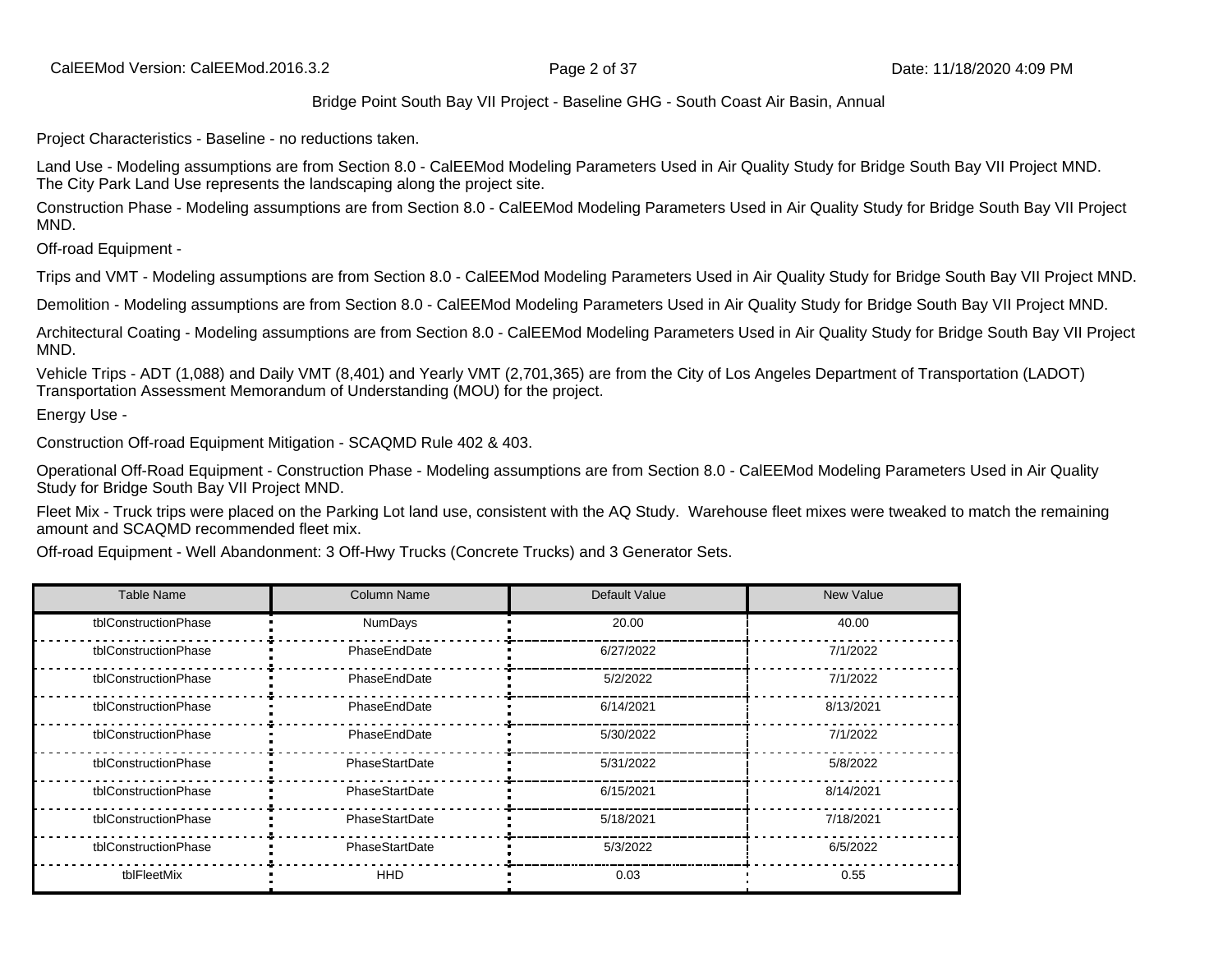| tblFleetMix | HHD               | 0.03        | 0.00        |
|-------------|-------------------|-------------|-------------|
| tblFleetMix | LDA               | 0.55        | 0.00        |
| tblFleetMix | LDA               | 0.55        | 0.68        |
| tblFleetMix | LDT1              | 0.04        | 0.00        |
| tblFleetMix | LDT1              | 0.04        | 0.06        |
| tblFleetMix | LDT <sub>2</sub>  | 0.20        | 0.00        |
| tblFleetMix | LDT <sub>2</sub>  | 0.20        | 0.26        |
| tblFleetMix | LHD1              | 0.02        | 0.00        |
| tblFleetMix | LHD1              | 0.02        | 0.00        |
| tblFleetMix | LHD <sub>2</sub>  | 5.8630e-003 | 0.25        |
| tblFleetMix | LHD <sub>2</sub>  | 5.8630e-003 | 0.00        |
| tblFleetMix | <b>MCY</b>        | 4.8030e-003 | 0.00        |
| tblFleetMix | <b>MCY</b>        | 4.8030e-003 | 6.0000e-003 |
| tblFleetMix | <b>MDV</b>        | 0.12        | 0.00        |
| tblFleetMix | <b>MDV</b>        | 0.12        | 0.00        |
| tblFleetMix | MH                | 8.9600e-004 | 0.00        |
| tblFleetMix | MH                | 8.9600e-004 | 0.00        |
| tblFleetMix | <b>MHD</b>        | 0.02        | 0.21        |
| tblFleetMix | <b>MHD</b>        | 0.02        | 0.00        |
| tblFleetMix | OBUS              | 2.0870e-003 | 0.00        |
| tblFleetMix | OBUS              | 2.0870e-003 | 0.00        |
| tblFleetMix | <b>SBUS</b>       | 7.0800e-004 | 0.00        |
| tblFleetMix | <b>SBUS</b>       | 7.0800e-004 | 0.00        |
| tblFleetMix | <b>UBUS</b>       | 1.8180e-003 | 0.00        |
| tblFleetMix | <b>UBUS</b>       | 1.8180e-003 | 0.00        |
| tblLandUse  | LandUseSquareFeet | 174,210.00  | 174,211.00  |
| tblLandUse  | LandUseSquareFeet | 25,700.40   | 25,819.00   |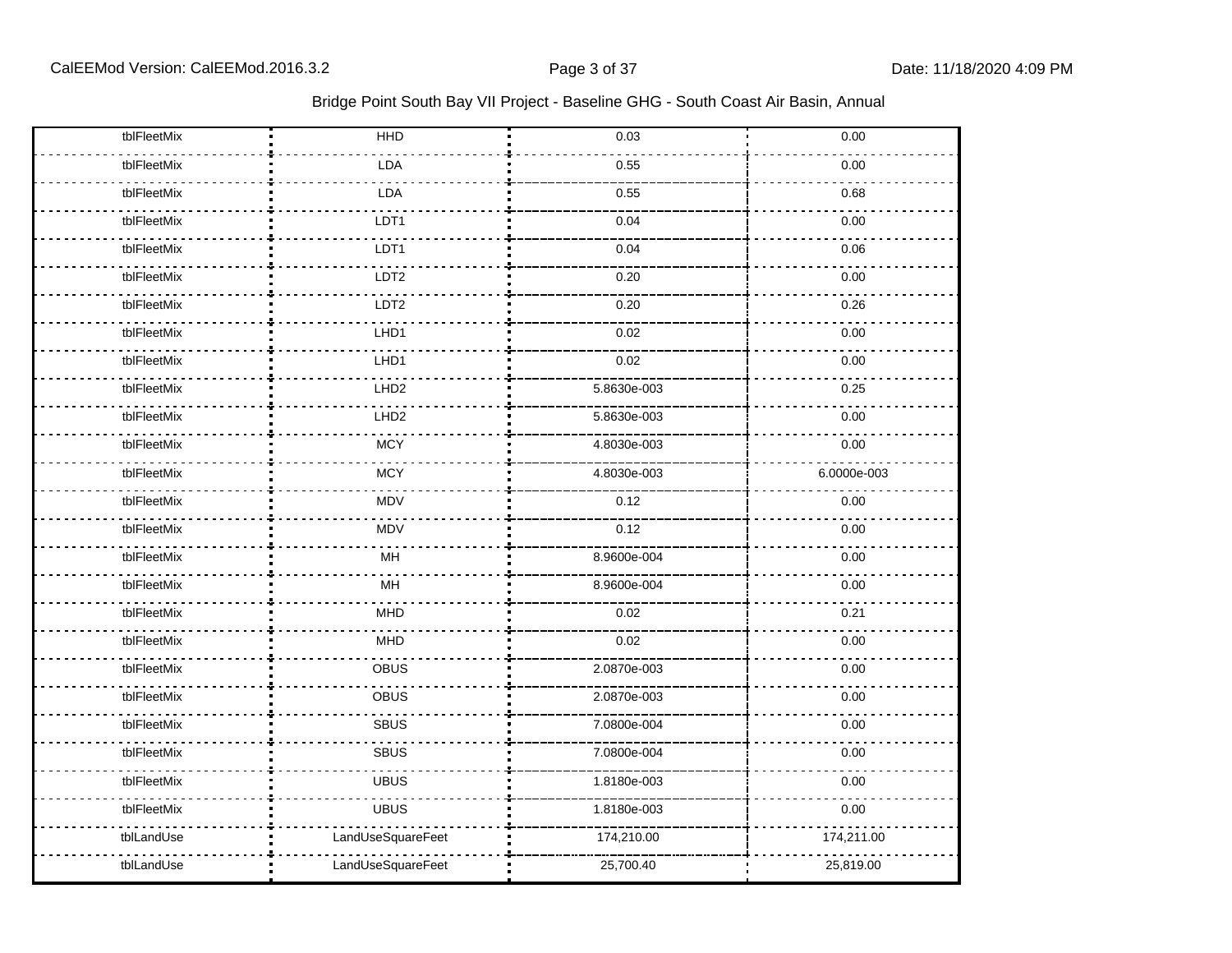| tblLandUse                     | LotAcreage                 | 4.00   | 5.70                  |
|--------------------------------|----------------------------|--------|-----------------------|
| tblLandUse                     | LotAcreage                 | 1.71   | 1.70                  |
| tblOffRoadEquipment            | HorsePower                 | 84.00  | 800.00                |
| tblOffRoadEquipment            | LoadFactor                 | 0.38   | 0.38                  |
| tblOffRoadEquipment            | OffRoadEquipmentType       |        | <b>Generator Sets</b> |
| tblOffRoadEquipment            | OffRoadEquipmentType       |        | Off-Highway Trucks    |
| tblOperationalOffRoadEquipment | OperOffRoadEquipmentNumber | 0.00   | 4.00                  |
| tblTripsAndVMT                 | VendorTripNumber           | 0.00   | 6.00                  |
| tblTripsAndVMT                 | VendorTripNumber           | 0.00   | 6.00                  |
| tblTripsAndVMT                 | VendorTripNumber           | 45.00  | 41.00                 |
| tblTripsAndVMT                 | VendorTripNumber           | 0.00   | 8.00                  |
| tblTripsAndVMT                 | WorkerTripNumber           | 116.00 | 105.00                |
| tblTripsAndVMT                 | WorkerTripNumber           | 23.00  | 21.00                 |
| tblVehicleTrips                | $CC$ _TL                   | 8.40   | 6.80                  |
| tblVehicleTrips                | $CC$ _TL                   | 8.40   | 6.80                  |
| tblVehicleTrips                | CC_TTP                     | 48.00  | 100.00                |
| tblVehicleTrips                | CC_TTP                     | 0.00   | 100.00                |
| tblVehicleTrips                | CNW_TL                     | 6.90   | 6.80                  |
| tblVehicleTrips                | CNW_TL                     | 6.90   | 6.80                  |
| tblVehicleTrips                | CNW_TL                     | 6.90   | 6.80                  |
| tblVehicleTrips                | CNW_TTP                    | 19.00  | 0.00                  |
| tblVehicleTrips                | $CW_TL$                    | 16.60  | 6.80                  |
| tblVehicleTrips                | CW_TL                      | 16.60  | 6.80                  |
| tblVehicleTrips                | $CW_TL$                    | 16.60  | 6.80                  |
| tblVehicleTrips                | CW_TTP                     | 33.00  | 0.00                  |
| tblVehicleTrips                | DV_TP                      | 28.00  | 0.00                  |
| tblVehicleTrips                | $DV_TP$                    | 5.00   | 0.00                  |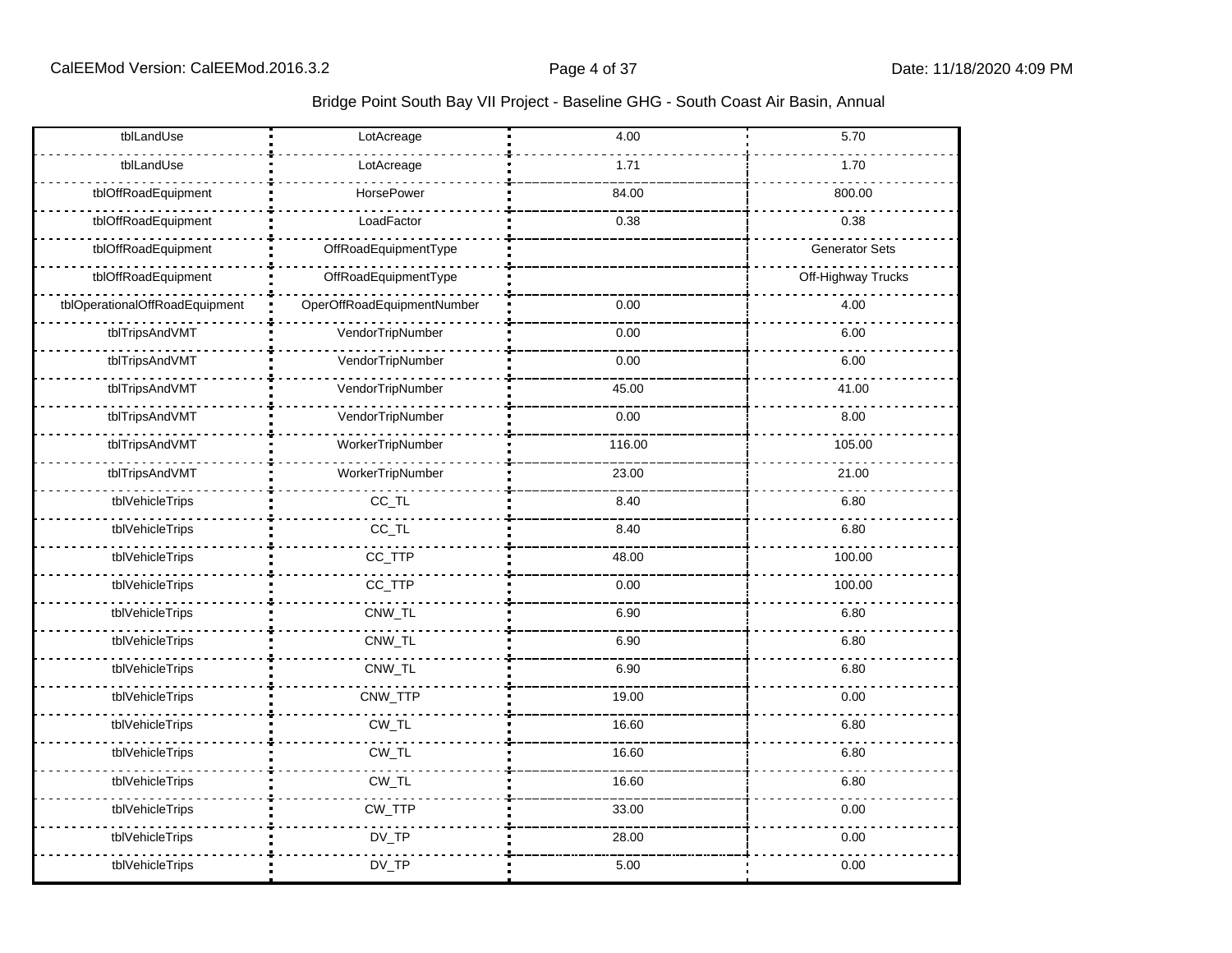| Bridge Point South Bay VII Project - Baseline GHG - South Coast Air Basin, Annual |
|-----------------------------------------------------------------------------------|
|-----------------------------------------------------------------------------------|

| tblVehicleTrips | PB_TP   | 6.00  | 0.00   |
|-----------------|---------|-------|--------|
| tblVehicleTrips | $PB_TP$ | 3.00  | 0.00   |
| tblVehicleTrips | PR_TP   | 66.00 | 100.00 |
| tblVehicleTrips | PR_TP   | 0.00  | 100.00 |
| tblVehicleTrips | PR_TP   | 92.00 | 100.00 |
| tblVehicleTrips | $ST_TR$ | 22.75 | 0.00   |
| tblVehicleTrips | $ST_TR$ | 0.00  | 0.64   |
| tblVehicleTrips | $ST_TR$ | 1.68  | 5.59   |
| tblVehicleTrips | $SU_TR$ | 16.74 | 0.00   |
| tblVehicleTrips | $SU_TR$ | 0.00  | 0.64   |
| tblVehicleTrips | SU_TR   | 1.68  | 5.59   |
| tblVehicleTrips | WD_TR   | 1.89  | 0.00   |
| tblVehicleTrips | WD_TR   | 0.00  | 0.64   |
| tblVehicleTrips | WD_TR   | 1.68  | 5.59   |

**2.0 Emissions Summary**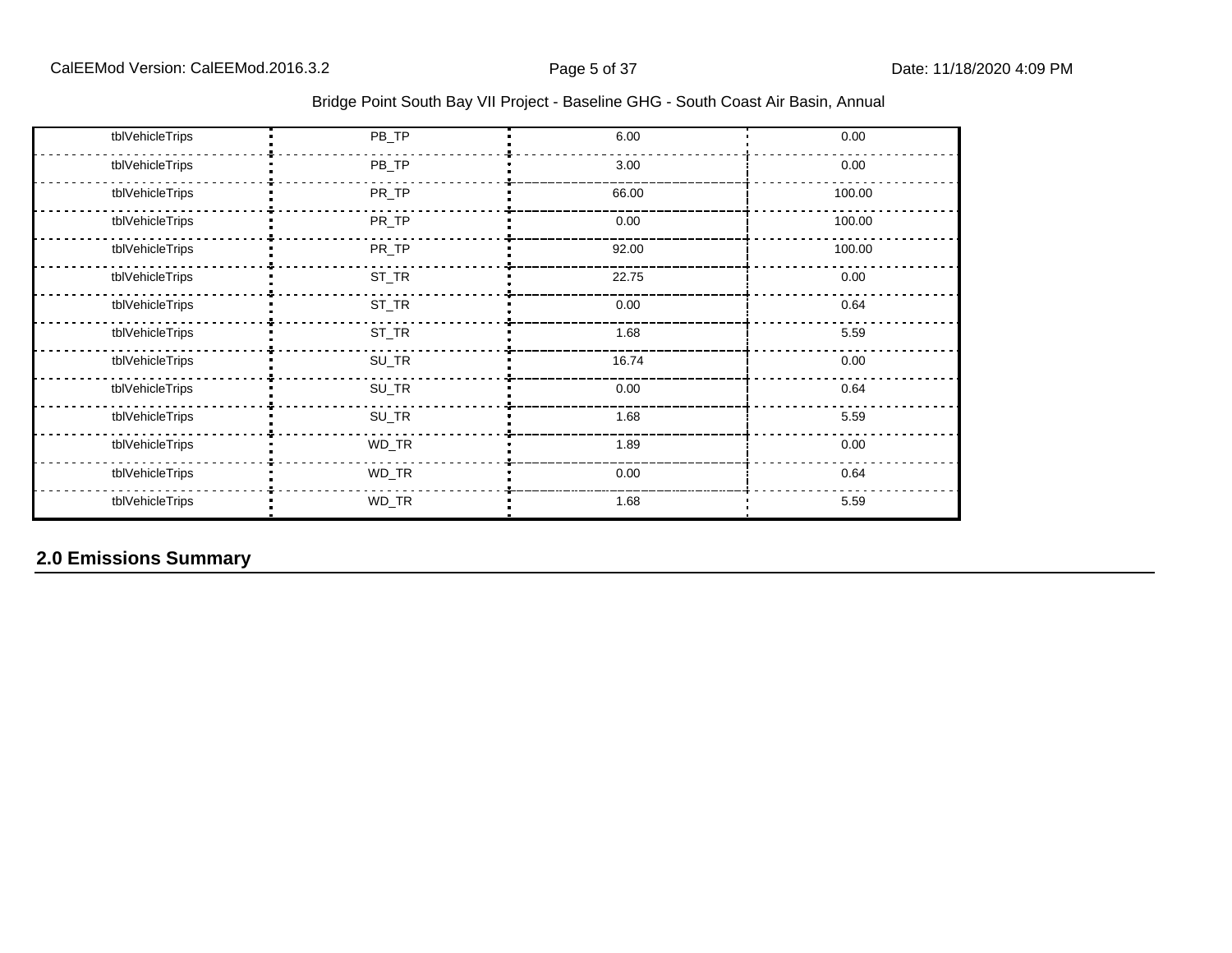#### **2.1 Overall Construction**

#### **Unmitigated Construction**

|                | <b>ROG</b>                 | <b>NO<sub>x</sub></b> | CO     | SO <sub>2</sub>   | Fugitive<br><b>PM10</b> | Exhaust<br><b>PM10</b> | <b>PM10</b><br>Total | Fugitive<br><b>PM2.5</b> | Exhaust<br>PM2.5 | PM2.5 Total Bio- CO2 NBio- CO2   Total CO2 |        |          |                                           | CH <sub>4</sub> | <b>N2O</b> | CO <sub>2e</sub> |
|----------------|----------------------------|-----------------------|--------|-------------------|-------------------------|------------------------|----------------------|--------------------------|------------------|--------------------------------------------|--------|----------|-------------------------------------------|-----------------|------------|------------------|
| Year           |                            |                       |        |                   |                         | tons/yr                |                      |                          |                  |                                            |        |          | MT/yr                                     |                 |            |                  |
| 2021           | 0.2232<br>$\mathbf{u}$     | 2.1068                | 1.7221 | 4.3400e-<br>003   | 0.2129                  | 0.0890                 | 0.3019               | 0.0660                   | 0.0831           | 0.1490                                     | 0.0000 |          | 387.8963 387.8963                         | 0.0776          | 0.0000     | 389.8359         |
| 2022           | 0.9823<br>$\bullet\bullet$ | 1.4210                | 1.5461 | $3.4500e-$<br>003 | 0.0979                  | 0.0610                 | 0.1589               | 0.0264                   | 0.0573           | 0.0837                                     | 0.0000 |          | $\cdot$ 308.1023 $\cdot$ 308.1023 $\cdot$ | 0.0486          | 0.0000     | 309.3183         |
| <b>Maximum</b> | 0.9823                     | 2.1068                | 1.7221 | 4.3400e-<br>003   | 0.2129                  | 0.0890                 | 0.3019               | 0.0660                   | 0.0831           | 0.1490                                     | 0.0000 | 387.8963 | 387.8963                                  | 0.0776          | 0.0000     | 389.8359         |

#### **Mitigated Construction**

|                             | <b>ROG</b> | <b>NO<sub>x</sub></b> | CO     | SO <sub>2</sub>   | Fugitive<br><b>PM10</b>        | Exhaust<br><b>PM10</b>        | <b>PM10</b><br>Total        | Fugitive<br>PM2.5               | Exhaust<br>PM2.5               | PM2.5 Total                  |                                 |          | Bio- CO2   NBio- CO2   Total CO2          | CH <sub>4</sub> | <b>N2O</b> | CO <sub>2e</sub> |
|-----------------------------|------------|-----------------------|--------|-------------------|--------------------------------|-------------------------------|-----------------------------|---------------------------------|--------------------------------|------------------------------|---------------------------------|----------|-------------------------------------------|-----------------|------------|------------------|
| Year                        |            |                       |        |                   | tons/yr                        | MT/yr                         |                             |                                 |                                |                              |                                 |          |                                           |                 |            |                  |
| 2021                        | 0.2232<br> | 2.1068                | .7221  | $4.3400e-$<br>003 | 0.1422                         | 0.0890                        | 0.2312                      | 0.0422                          | 0.0831                         | 0.1253                       | 0.0000                          | 387.8960 | 387.8960                                  | 0.0776          | 0.0000     | 389.8355         |
| 2022                        | 0.9823     | 1.4210                | .5460  | 3.4500e-<br>003   | 0.0979                         | 0.0610                        | 0.1589                      | 0.0264                          | 0.0573                         | 0.0837                       | 0.0000                          |          | $\cdot$ 308.1021 $\cdot$ 308.1021 $\cdot$ | 0.0486          | 0.0000     | .309.3181        |
| <b>Maximum</b>              | 0.9823     | 2.1068                | 1.7221 | 4.3400e-<br>003   | 0.1422                         | 0.0890                        | 0.2312                      | 0.0422                          | 0.0831                         | 0.1253                       | 0.0000                          | 387.8960 | 387.8960                                  | 0.0776          | 0.0000     | 389.8355         |
|                             | <b>ROG</b> | <b>NO<sub>x</sub></b> | co     | <b>SO2</b>        | <b>Fugitive</b><br><b>PM10</b> | <b>Exhaust</b><br><b>PM10</b> | <b>PM10</b><br><b>Total</b> | <b>Fugitive</b><br><b>PM2.5</b> | <b>Exhaust</b><br><b>PM2.5</b> | <b>PM2.5</b><br><b>Total</b> | Bio- CO2   NBio-CO2   Total CO2 |          |                                           | CH <sub>4</sub> | <b>N20</b> | CO <sub>2e</sub> |
| Percent<br><b>Reduction</b> | 0.00       | 0.00                  | 0.00   | 0.00              | 22.75                          | 0.00                          | 15.35                       | 25.74                           | 0.00                           | 10.21                        | 0.00                            | 0.00     | 0.00                                      | 0.00            | 0.00       | 0.00             |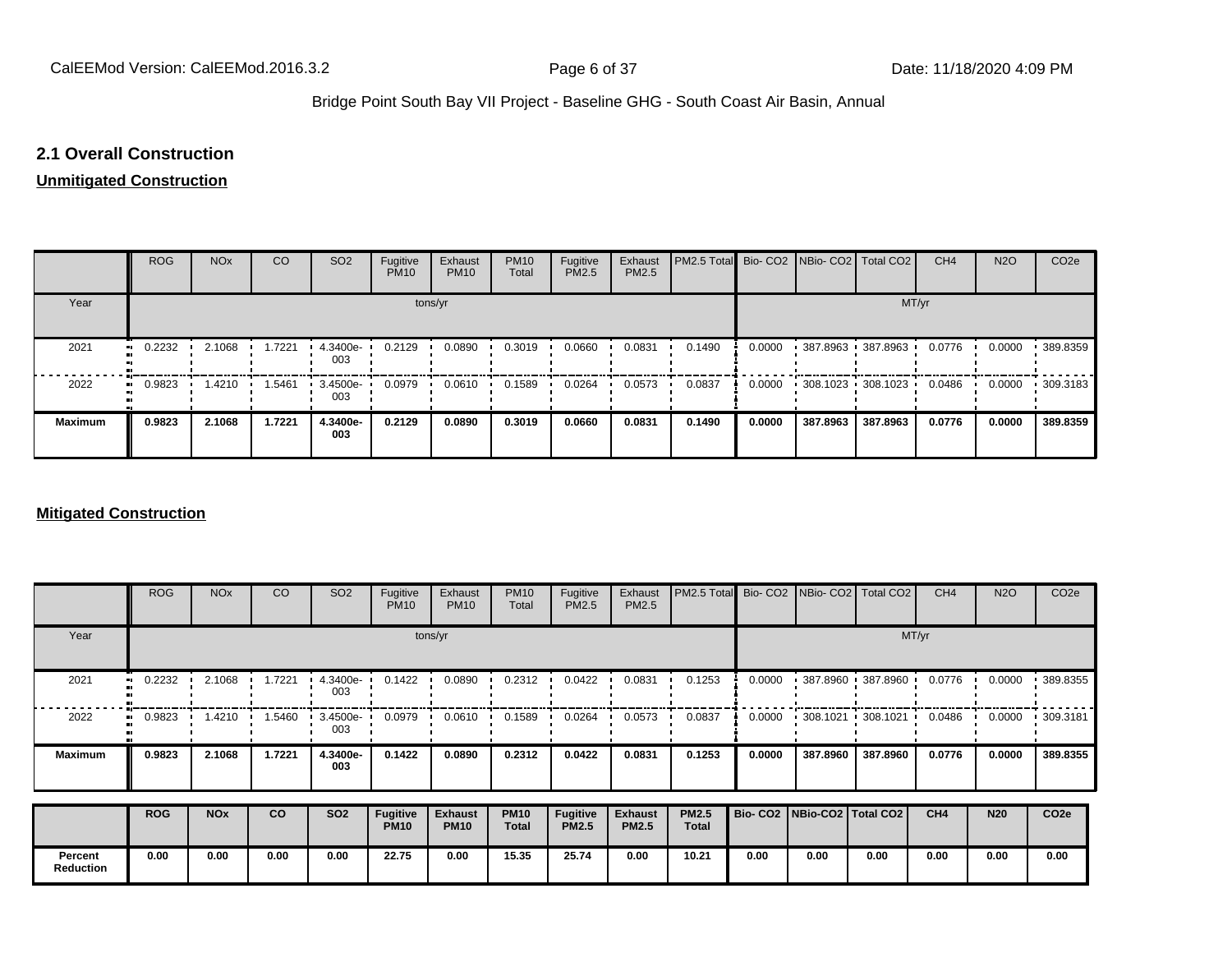| Quarter | <b>Start Date</b> | <b>End Date</b> | Maximum Unmitigated ROG + NOX (tons/quarter) | Maximum Mitigated ROG + NOX (tons/quarter) |
|---------|-------------------|-----------------|----------------------------------------------|--------------------------------------------|
|         | 4-20-2021         | 7-19-2021       | 0.8489                                       | 0.8489                                     |
| 2       | 7-20-2021         | 10-19-2021      | 0.8247                                       | 0.8247                                     |
| 3       | 10-20-2021        | 1-19-2022       | 0.7787                                       | 0.7787                                     |
| 4       | 1-20-2022         | 4-19-2022       | 0.7033                                       | 0.7033                                     |
| 5       | 4-20-2022         | 7-19-2022       | 1.5279                                       | 1.5279                                     |
|         |                   | Highest         | 1.5279                                       | 1.5279                                     |

# **2.2 Overall Operational**

#### **Unmitigated Operational**

|          | <b>ROG</b>                     | <b>NO<sub>x</sub></b> | <sub>CO</sub>   | SO <sub>2</sub>    | Fugitive<br><b>PM10</b> | Exhaust<br><b>PM10</b>  | <b>PM10</b><br>Total   | Fugitive<br>PM2.5 | Exhaust<br><b>PM2.5</b> | PM2.5 Total Bio- CO2 NBio- CO2 Total CO2 |                   |                                            |                     | CH <sub>4</sub>   | <b>N2O</b>                | CO <sub>2e</sub> |
|----------|--------------------------------|-----------------------|-----------------|--------------------|-------------------------|-------------------------|------------------------|-------------------|-------------------------|------------------------------------------|-------------------|--------------------------------------------|---------------------|-------------------|---------------------------|------------------|
| Category |                                |                       |                 |                    | tons/yr                 |                         |                        |                   | MT/yr                   |                                          |                   |                                            |                     |                   |                           |                  |
| Area     | 0.7169                         | 4.0000e-<br>005       | 4.6600e-<br>003 | 0.0000             |                         | $2.0000e-$<br>005       | 2.0000e-<br>005        |                   | 2.0000e-<br>005         | 2.0000e-<br>005                          | 0.0000            | 9.0500e-<br>003                            | $9.0500e-$<br>003   | $2.0000e-$<br>005 | 0.0000                    | 9.6500e-<br>003  |
| Energy   | $\blacksquare$ 3.6900e-<br>003 | 0.0336                | 0.0282          | 2.0000e-<br>004    |                         | $2.5500e -$<br>003      | 2.5500e-<br>003        |                   | $2.5500e -$<br>003      | 2.5500e-<br>003                          | 0.0000            | $\cdot$ 454.9906 $\cdot$ 454.9906 $\cdot$  |                     | 0.0106            | 2.7100e- 1456.0641<br>003 |                  |
| Mobile   | 0.2724                         | 2.1822                | 3.1463          | 0.0132             | 1.0309                  | 0.0107                  | 1.0416                 | 0.2760            | $9.9800e -$<br>003      | 0.2860                                   | 0.0000            | $\cdot$ 1,226.497 $\cdot$ 1,226.497 0.0585 |                     |                   | 0.0000                    | 1,227.959        |
| Offroad  | 0.0591                         | 0.5486                | 0.6000          | $-7.9000e-$<br>004 |                         | 0.0363                  | 0.0363                 |                   | 0.0334                  | 0.0334                                   | 0.0000            | $\cdot$ 69.8315 $\cdot$ 69.8315 0.0226     |                     |                   | 0.0000                    | 70.3961          |
| Waste    |                                |                       |                 |                    |                         | $0.0000$ $\blacksquare$ | 0.0000                 |                   | 0.0000                  | 0.0000                                   | $33.2520$ $\cdot$ |                                            | $0.0000$ 33.2520    | 1.9651            | 0.0000                    | .82.3803         |
| Water    |                                |                       |                 |                    |                         | 0.0000                  | 0.0000<br>$\mathbf{r}$ |                   | 0.0000                  | 0.0000                                   |                   | 12.7809 296.5123 309.2932 1.3197           |                     |                   | 0.0325                    | .351.9550        |
| Total    | 1.0521                         | 2.7644                | 3.7791          | 0.0142             | 1.0309                  | 0.0496                  | 1.0805                 | 0.2760            | 0.0460                  | 0.3220                                   | 46.0329           |                                            | 2,047.840 2,093.873 | 3.3765            | 0.0352                    | 2,188.764        |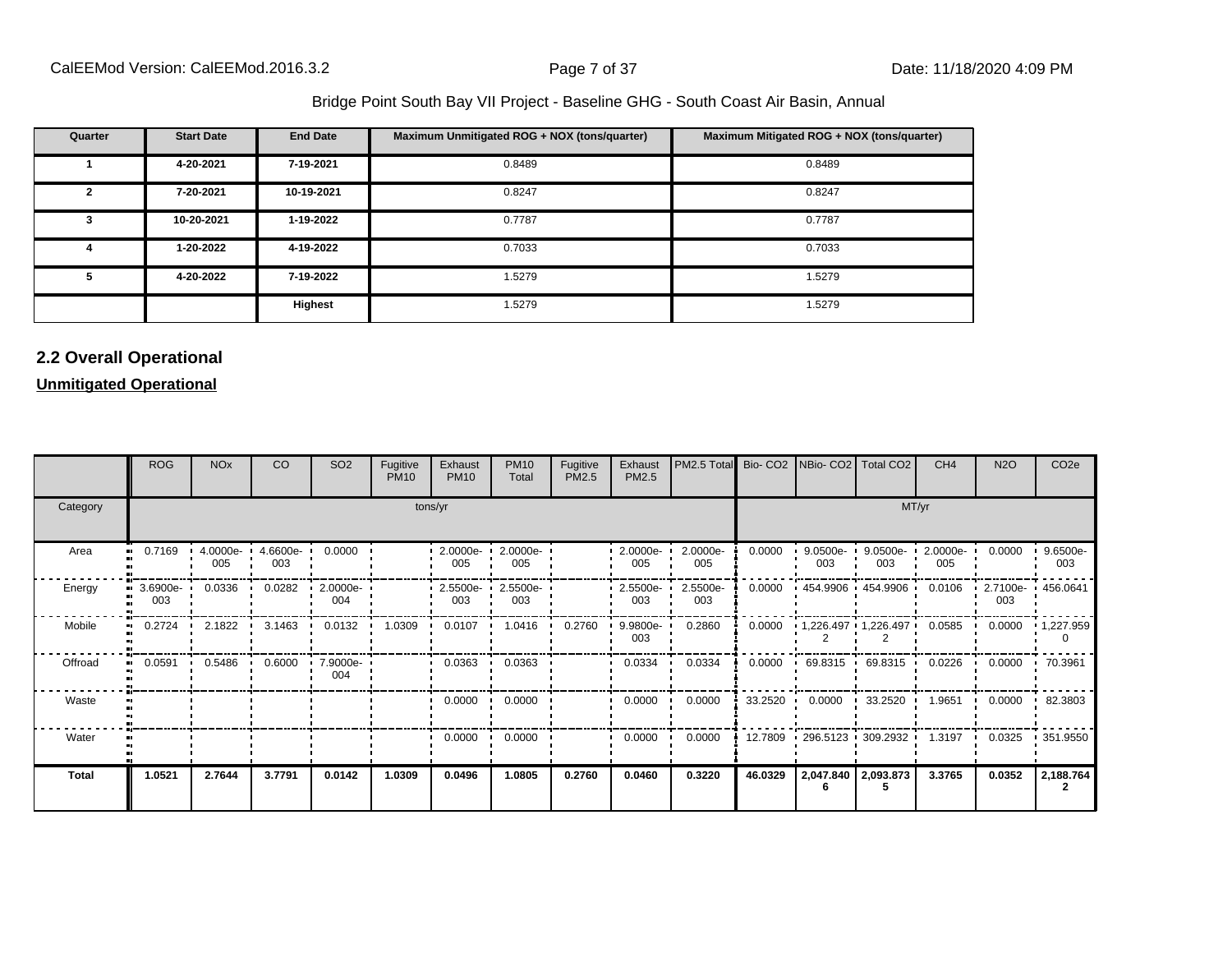#### **2.2 Overall Operational**

#### **Mitigated Operational**

|                             | <b>ROG</b> | <b>NO<sub>x</sub></b> | CO                     | SO <sub>2</sub>                                 | Fugitive<br><b>PM10</b> |                                | Exhaust<br><b>PM10</b>  | <b>PM10</b><br>Total            | Fugitive<br><b>PM2.5</b>    |                                 | Exhaust<br><b>PM2.5</b> | PM2.5 Total Bio- CO2 NBio- CO2 Total CO2                       |         |      |                      |                                        |       | CH <sub>4</sub>        | <b>N2O</b>                                        | CO <sub>2e</sub>                                                  |
|-----------------------------|------------|-----------------------|------------------------|-------------------------------------------------|-------------------------|--------------------------------|-------------------------|---------------------------------|-----------------------------|---------------------------------|-------------------------|----------------------------------------------------------------|---------|------|----------------------|----------------------------------------|-------|------------------------|---------------------------------------------------|-------------------------------------------------------------------|
| Category                    |            |                       |                        |                                                 |                         | tons/yr                        |                         |                                 |                             |                                 |                         |                                                                |         |      |                      |                                        | MT/yr |                        |                                                   |                                                                   |
| Area                        | 0.7169     | 005                   | 003                    | $4.0000e - 4.6600e - 0.0000$                    |                         |                                | $005$ $\phantom{000}$   | $2.0000e-2.0000e-$<br>005       |                             |                                 | 005                     | $-2.0000e- 2.0000e-$<br>005                                    | 0.0000  |      | $9.0500e - 1$<br>003 | 003                                    |       | 005                    | 9.0500e- 2.0000e- 0.0000 9.6500e-                 | 003                                                               |
| Energy                      | 003        |                       |                        | 0.0282 2.0000e-1 0.0336 0.0282 2.0000e-1<br>004 |                         |                                | 003                     | $2.5500e - 2.5500e -$<br>003    |                             |                                 | 003                     | $2.5500e - 2.5500e$<br>003                                     | 0.0000  |      |                      |                                        |       |                        | 454.9906 454.9906 0.0106 2.7100e- 456.0641<br>003 |                                                                   |
| Mobile                      | 0.2724     | 2.1822                | 3.1463<br>$\mathbf{r}$ | 0.0132<br>$\blacksquare$                        | 1.0309                  |                                | $0.0107$ $\blacksquare$ | 1.0416                          | 0.2760<br>- 11              |                                 | $9.9800e -$<br>003      | 0.2860                                                         | 0.0000  |      |                      |                                        |       |                        |                                                   | $1,226.497$ $1,226.497$ $0.0585$ $0.0000$ $1,227.959$<br>$\Omega$ |
| Offroad                     | 0.0591     |                       |                        | 0.5486   0.6000   7.9000e-<br>004               |                         |                                | 0.0363                  | 0.0363                          |                             |                                 | 0.0334                  | 0.0334                                                         | 0.0000  |      | 69.8315 '            | 69.8315                                |       | 0.0226<br>$\mathbf{L}$ | $0.0000$ $\cdot$ 70.3961                          |                                                                   |
| Waste                       |            |                       |                        |                                                 |                         |                                |                         | $0.0000 \cdot 0.0000$           |                             |                                 | 0.0000                  | 0.0000                                                         | 33.2520 |      |                      | $\cdot$ 0.0000 $\cdot$ 33.2520 $\cdot$ |       |                        | $1.9651$ $0.0000$ $\cdot$                         | 82.3803                                                           |
| Water                       |            |                       |                        |                                                 |                         |                                |                         | $0.0000$ $\cdot$ 0.0000 $\cdot$ |                             |                                 | 0.0000                  | 0.0000                                                         |         |      |                      |                                        |       |                        |                                                   | 12.7809 296.5123 309.2932 1.3197 0.0325 351.9550                  |
| <b>Total</b>                | 1.0521     | 2.7644                | 3.7791                 | 0.0142                                          | 1.0309                  |                                | 0.0496                  | 1.0805                          | 0.2760                      |                                 | 0.0460                  | 0.3220                                                         | 46.0329 |      | 6.                   | 2,047.840   2,093.873                  |       | 3.3765                 | 0.0352                                            | 2,188.764<br>$\mathbf{2}$                                         |
|                             | <b>ROG</b> |                       | <b>NO<sub>x</sub></b>  | <b>CO</b>                                       | <b>SO2</b>              | <b>Fugitive</b><br><b>PM10</b> |                         | <b>Exhaust</b><br><b>PM10</b>   | <b>PM10</b><br><b>Total</b> | <b>Fugitive</b><br><b>PM2.5</b> |                         | <b>PM2.5</b><br><b>Exhaust</b><br><b>PM2.5</b><br><b>Total</b> |         |      |                      | Bio- CO2   NBio-CO2   Total CO2        |       | CH <sub>4</sub>        | <b>N20</b>                                        | CO <sub>2e</sub>                                                  |
| Percent<br><b>Reduction</b> | 0.00       |                       | 0.00                   | 0.00                                            | 0.00                    | 0.00                           |                         | 0.00                            | 0.00                        | 0.00                            |                         | 0.00<br>0.00                                                   |         | 0.00 | 0.00                 |                                        | 0.00  | 0.00                   | 0.00                                              | 0.00                                                              |

# **3.0 Construction Detail**

**Construction Phase**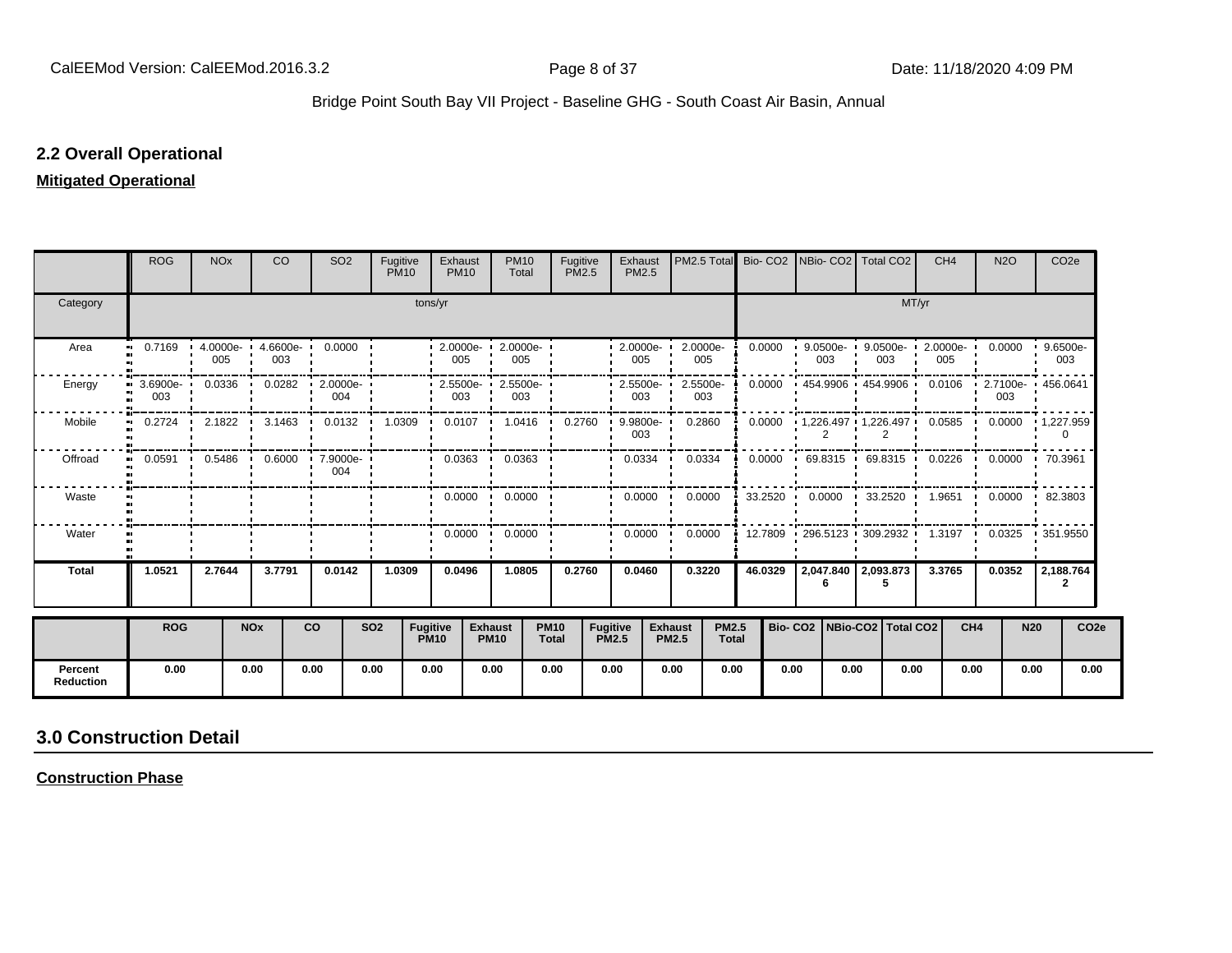| Phase<br><b>Number</b> | <b>Phase Name</b>            | Phase Type                   | <b>Start Date</b> | End Date   | Week | Num Days Num Days | <b>Phase Description</b> |
|------------------------|------------------------------|------------------------------|-------------------|------------|------|-------------------|--------------------------|
|                        | •Demolition                  | •Demolition                  | 14/20/2021        | !5/17/2021 |      | 20!               |                          |
|                        | •Grading                     | <b>Crading</b>               | 17/18/2021        | !8/13/2021 |      | 20!               |                          |
|                        | <b>Building Construction</b> | <b>Building Construction</b> | 8/14/2021         | !7/1/2022  | 5    | 230!              |                          |
|                        | • Paving                     | • Paving                     | 6/5/2022          | !7/1/2022  |      | 20!               |                          |
|                        | Architectural Coating        | • Architectural Coating      | 15/8/2022         | !7/1/2022  |      | 40                |                          |
| 6                      | .Abandonment of Oil Wells    | •Trenching                   | 15/18/2021        | 17/16/2021 | 5.   | 44 <sup>°</sup>   |                          |

#### **Acres of Grading (Site Preparation Phase): 0**

**Acres of Grading (Grading Phase): 10**

**Acres of Paving: 1.7**

**Residential Indoor: 0; Residential Outdoor: 0; Non-Residential Indoor: 261,317; Non-Residential Outdoor: 87,106; Striped Parking Area: 4,560 (Architectural Coating - sqft)** 

**OffRoad Equipment**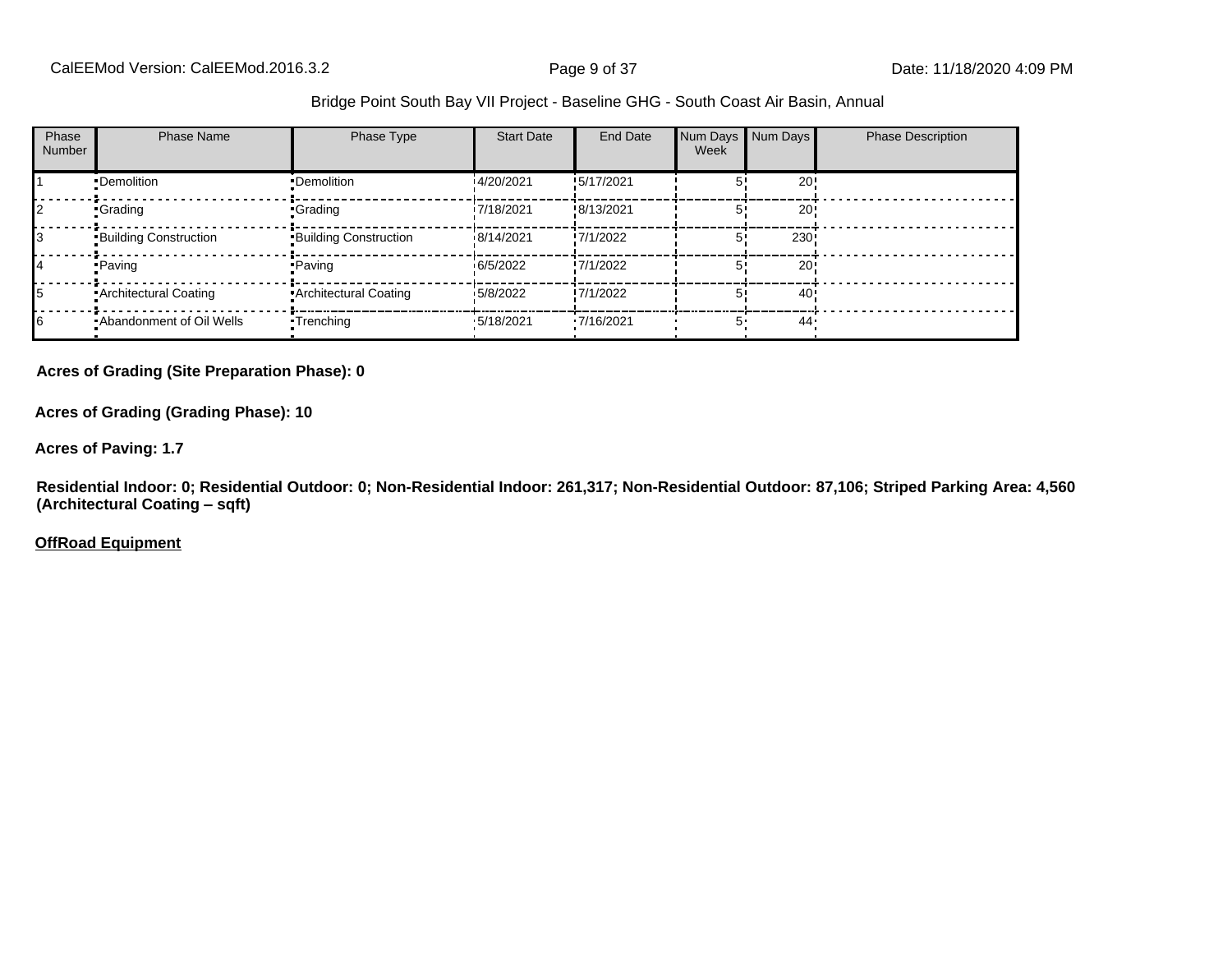| <b>Phase Name</b>            | Offroad Equipment Type    | Amount         | <b>Usage Hours</b> | <b>Horse Power</b> | <b>Load Factor</b> |
|------------------------------|---------------------------|----------------|--------------------|--------------------|--------------------|
| Demolition                   | Concrete/Industrial Saws  |                | 8.00 <sub>1</sub>  | 81'                | 0.73               |
| Demolition                   | <b>Excavators</b>         | 3              | 8.00               | 158                | 0.38               |
| Demolition                   | Rubber Tired Dozers       | 2              | 8.00               | 247                | 0.40               |
| Grading                      | <b>Excavators</b>         |                | 8.00               | 158                | 0.38               |
| Grading                      | <b>Graders</b>            |                | 8.00               | 187                | 0.41               |
| Grading                      | Rubber Tired Dozers       |                | 8.00 <sub>1</sub>  | 247!               | 0.40               |
| Grading                      | Tractors/Loaders/Backhoes | 31             | 8.00 <sub>1</sub>  | 97 <sub>1</sub>    | 0.37               |
| <b>Building Construction</b> | Cranes                    |                | 7.00               | 231                | 0.29               |
| <b>Building Construction</b> | Forklifts                 | 3              | 8.00               | 89                 | 0.20               |
| <b>Building Construction</b> | <b>Generator Sets</b>     |                | 8.00               | 84 <sub>1</sub>    | 0.74               |
| <b>Building Construction</b> | Tractors/Loaders/Backhoes | 3              | 7.00               | 97                 | 0.37               |
| <b>Building Construction</b> | · Welders                 |                | 8.00               | 46                 | 0.45               |
| Architectural Coating        | Air Compressors           |                | $6.00^{\circ}$     | 78                 | 0.48               |
| Paving                       | •Pavers                   | 2              | 8.00               | 130!               | 0.42               |
| Paving                       | Paving Equipment          | 2              | 8.00               | 132                | 0.36               |
| Paving                       | ·Rollers                  | 2              | 8.00               | 80 <sub>1</sub>    | 0.38               |
| Abandonment of Oil Wells     | Generator Sets            | 31             | 8.00               | 800                | 0.74               |
| Abandonment of Oil Wells     | Off-Highway Trucks        | 3 <sub>1</sub> | $8.00 -$           | 402                | 0.38               |

**Trips and VMT**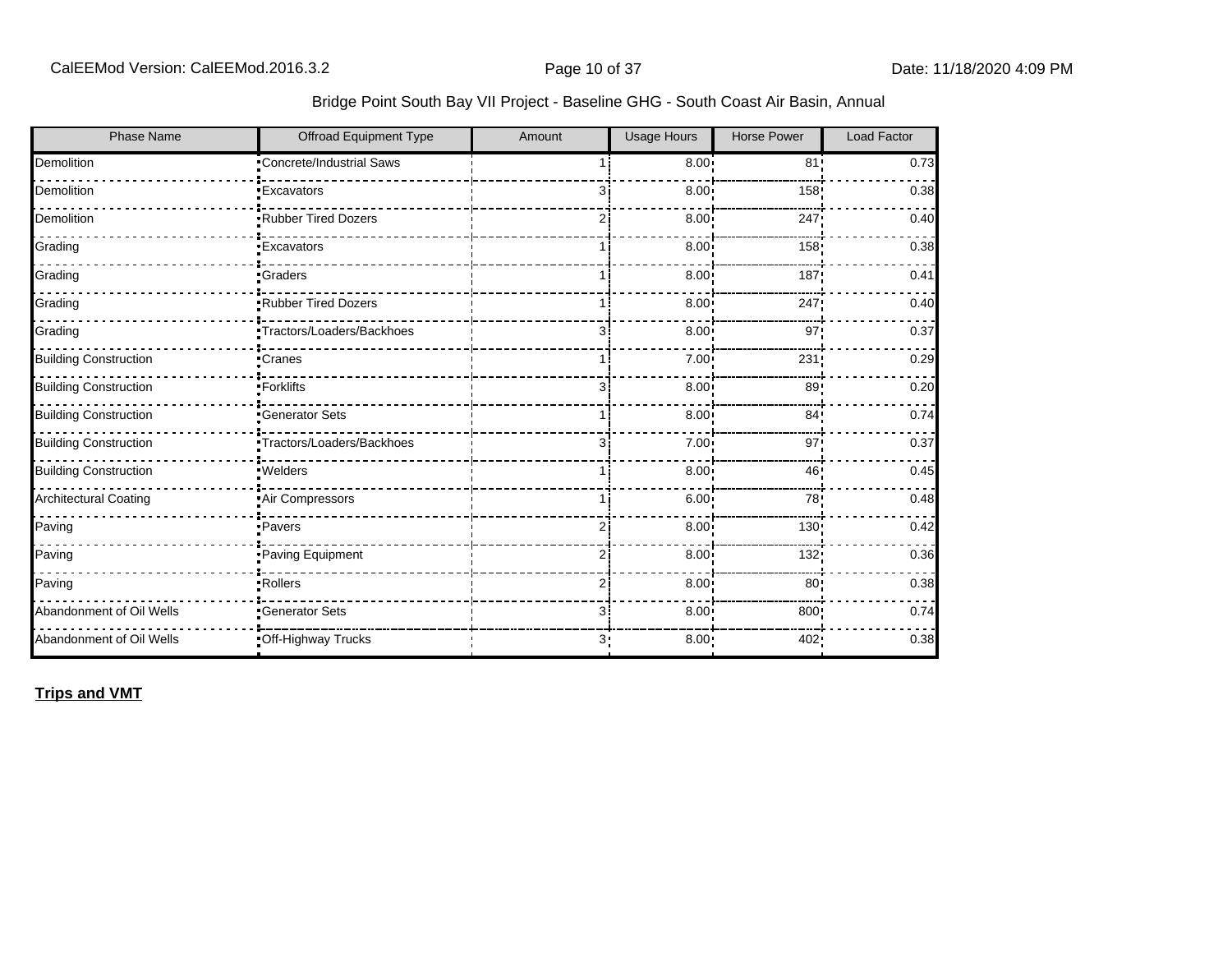| <b>Phase Name</b>              | <b>Offroad Equipment</b><br>Count | <b>Worker Trip</b><br><b>Number</b> | Vendor Trip<br><b>Number</b> | <b>Hauling Trip</b><br><b>Number</b> | <b>Worker Trip</b><br>Length | Vendor Trip<br>Length | <b>Hauling Trip</b><br>Length | <b>Worker Vehicle</b><br>Class | Vendor         | Hauling<br>Vehicle Class Vehicle Class |
|--------------------------------|-----------------------------------|-------------------------------------|------------------------------|--------------------------------------|------------------------------|-----------------------|-------------------------------|--------------------------------|----------------|----------------------------------------|
| <b>Demolition</b>              |                                   | $15.00 -$                           | 6.00                         | $583.00 \cdot$                       | 14.70i                       | 6.90!                 |                               | 20.00 LD Mix                   | <b>HDT Mix</b> | !HHDT                                  |
| Grading                        | ы                                 | 15.00                               | 6.00                         | $0.00 \cdot$                         | 14.70 <sup>i</sup>           | 6.90!                 |                               | 20.00 LD Mix                   | <b>HDT Mix</b> | ! ННDТ                                 |
| <b>Building Construction</b>   |                                   | $105.00 -$                          | 41.00                        | $0.00 \cdot$                         | 14.70 <sup>i</sup>           | 6.90!                 |                               | 20.00 LD Mix                   | <b>HDT Mix</b> | !HHDT                                  |
| Architectural Coating          |                                   | 21.00                               | 0.00                         | $0.00 \cdot$                         | 14.70 <sup>i</sup>           | 6.90!                 |                               | 20.00 LD Mix                   | <b>HDT Mix</b> | !HHDT                                  |
| Paving                         | 61                                | $15.00 -$                           | 0.00                         | $0.00 \cdot$                         | 14.70 <sup>i</sup>           | 6.90!                 |                               | 20.00 LD Mix                   | <b>HDT Mix</b> | ! ННDТ                                 |
| Abandonment of Oil<br>$M$ alle | 6'                                | $15.00 -$                           | $8.00 -$                     | $0.00 \cdot$                         | $14.70 \cdot$                | $6.90 -$              |                               | 20.00 LD Mix                   | <b>HDT Mix</b> | <b>HHDT</b>                            |

#### **3.1 Mitigation Measures Construction**

Water Exposed Area

#### **3.2 Demolition - 2021**

#### **Unmitigated Construction On-Site**

|                         | <b>ROG</b> | <b>NO<sub>x</sub></b> | CO     | SO <sub>2</sub> | Fugitive<br><b>PM10</b> | Exhaust<br><b>PM10</b> | <b>PM10</b><br>Total | Fugitive<br><b>PM2.5</b> | Exhaust<br>PM2.5 | PM2.5 Total Bio- CO2 NBio- CO2 Total CO2 |        |         |         | CH <sub>4</sub> | <b>N2O</b> | CO <sub>2e</sub> |
|-------------------------|------------|-----------------------|--------|-----------------|-------------------------|------------------------|----------------------|--------------------------|------------------|------------------------------------------|--------|---------|---------|-----------------|------------|------------------|
| Category                |            |                       |        |                 |                         | tons/yr                |                      |                          |                  |                                          |        |         | MT/yr   |                 |            |                  |
| <b>Fugitive Dust</b>    |            |                       |        |                 | 0.0631                  | 0.0000                 | 0.0631               | 9.5500e-<br>003          | 0.0000           | 9.5500e-<br>003                          | 0.0000 | 0.0000  | 0.0000  | 0.0000          | 0.0000     | 0.0000           |
| Off-Road<br>$\bullet$ . | 0.0317     | 0.3144                | 0.2157 | 3.9000e-<br>004 |                         | 0.0155                 | 0.0155               |                          | 0.0144           | 0.0144                                   | 0.0000 | 34.0008 | 34.0008 | 9.5700e-<br>003 | 0.0000     | 34.2400          |
| <b>Total</b>            | 0.0317     | 0.3144                | 0.2157 | 3.9000e-<br>004 | 0.0631                  | 0.0155                 | 0.0786               | 9.5500e-<br>003          | 0.0144           | 0.0240                                   | 0.0000 | 34.0008 | 34.0008 | 9.5700e-<br>003 | 0.0000     | 34.2400          |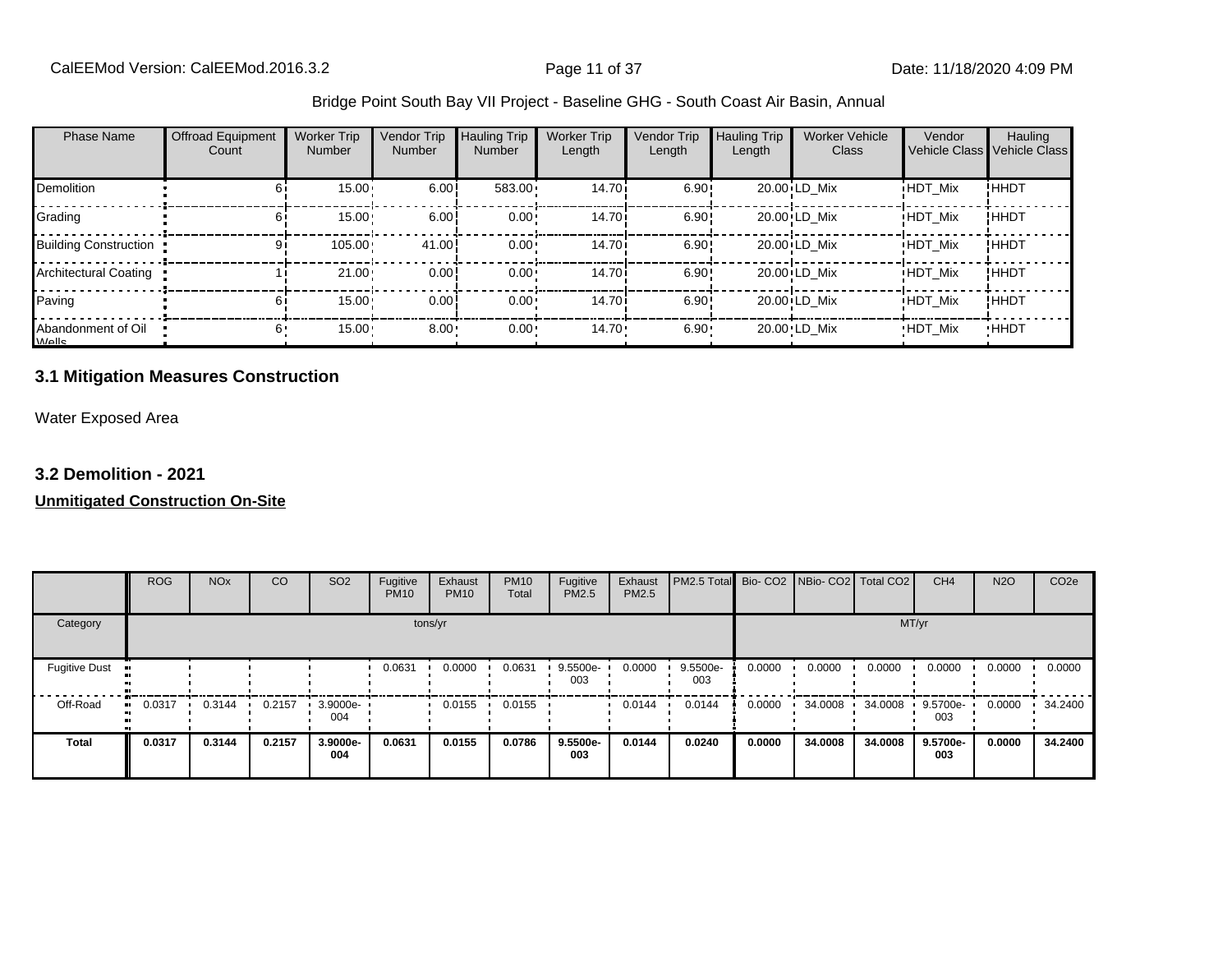#### **3.2 Demolition - 2021**

#### **Unmitigated Construction Off-Site**

|              | <b>ROG</b>                   | <b>NO<sub>x</sub></b> | CO              | SO <sub>2</sub> | Fugitive<br><b>PM10</b> | Exhaust<br><b>PM10</b> | <b>PM10</b><br>Total | Fugitive<br><b>PM2.5</b> | Exhaust<br>PM2.5 | <b>PM2.5</b><br>Total |        | Bio- CO2 NBio- CO2 Total CO2 |         | CH <sub>4</sub>    | <b>N2O</b> | CO <sub>2e</sub> |
|--------------|------------------------------|-----------------------|-----------------|-----------------|-------------------------|------------------------|----------------------|--------------------------|------------------|-----------------------|--------|------------------------------|---------|--------------------|------------|------------------|
| Category     |                              |                       |                 |                 |                         | tons/yr                |                      |                          |                  |                       |        |                              |         | MT/yr              |            |                  |
| Hauling      | 2.2400e-<br>003              | 0.0780                | 0.0172          | 2.2000e-<br>004 | 5.0100e-<br>003         | 2.4000e-<br>004        | 5.2500e-<br>003      | -.3800e<br>003           | 2.3000e-<br>004  | 1.6000e-<br>003       | 0.0000 | 21.8763                      | 21.8763 | 1.5800e-<br>003    | 0.0000     | 21.9157          |
| Vendor       | 1.7000e-<br>œ<br>004         | 5.8400e-<br>003       | .4800e-<br>003  | 2.0000e-<br>005 | 3.8000e-<br>004         | 1.0000e-<br>005        | 3.9000e-<br>004      | 1.1000e-<br>004          | --0000e<br>005   | 1.2000e-<br>004       | 0.0000 | 1.4568                       | 1.4568  | $9.0000e -$<br>005 | 0.0000     | .4592            |
| Worker       | 6.2000e-<br>$\bullet$<br>004 | 4.6000e-<br>004       | 5.2300e-<br>003 | 2.0000e-<br>005 | 1.6500e-<br>003         | 1.0000e-<br>005        | 1.6600e-<br>003      | 4.4000e-<br>004          | -.0000e<br>005   | 4.5000e-<br>004       | 0.0000 | 1.4350                       | 1.4350  | 4.0000e-<br>005    | 0.0000     | 1.4359           |
| <b>Total</b> | 3.0300e-<br>003              | 0.0843                | 0.0239          | 2.6000e-<br>004 | 7.0400e-<br>003         | 2.6000e-<br>004        | 7.3000e-<br>003      | 1.9300e-<br>003          | 2.5000e-<br>004  | 2.1700e-<br>003       | 0.0000 | 24.7681                      | 24.7681 | 1.7100e-<br>003    | 0.0000     | 24.8109          |

#### **Mitigated Construction On-Site**

|                      | <b>ROG</b> | <b>NO<sub>x</sub></b> | CO     | SO <sub>2</sub> | Fugitive<br><b>PM10</b> | Exhaust<br><b>PM10</b> | <b>PM10</b><br>Total | Fugitive<br><b>PM2.5</b> | Exhaust<br><b>PM2.5</b> | PM2.5 Total Bio- CO2 NBio- CO2 Total CO2 |        |         |         | CH <sub>4</sub> | <b>N2O</b> | CO <sub>2e</sub> |
|----------------------|------------|-----------------------|--------|-----------------|-------------------------|------------------------|----------------------|--------------------------|-------------------------|------------------------------------------|--------|---------|---------|-----------------|------------|------------------|
| Category             |            |                       |        |                 |                         | tons/yr                |                      |                          |                         |                                          |        |         |         | MT/yr           |            |                  |
| <b>Fugitive Dust</b> |            |                       |        |                 | 0.0284                  | 0.0000                 | 0.0284               | 4.3000e-<br>003          | 0.0000                  | 4.3000e-<br>003                          | 0.0000 | 0.0000  | 0.0000  | 0.0000          | 0.0000     | 0.0000           |
| Off-Road             | 0.0317<br> | 0.3144                | 0.2157 | 3.9000e-<br>004 |                         | 0.0155                 | 0.0155               |                          | 0.0144                  | 0.0144                                   | 0.0000 | 34.0007 | 34.0007 | 9.5700e-<br>003 | 0.0000     | 34.2400          |
| <b>Total</b>         | 0.0317     | 0.3144                | 0.2157 | 3.9000e-<br>004 | 0.0284                  | 0.0155                 | 0.0439               | 4.3000e-<br>003          | 0.0144                  | 0.0187                                   | 0.0000 | 34.0007 | 34.0007 | 9.5700e-<br>003 | 0.0000     | 34.2400          |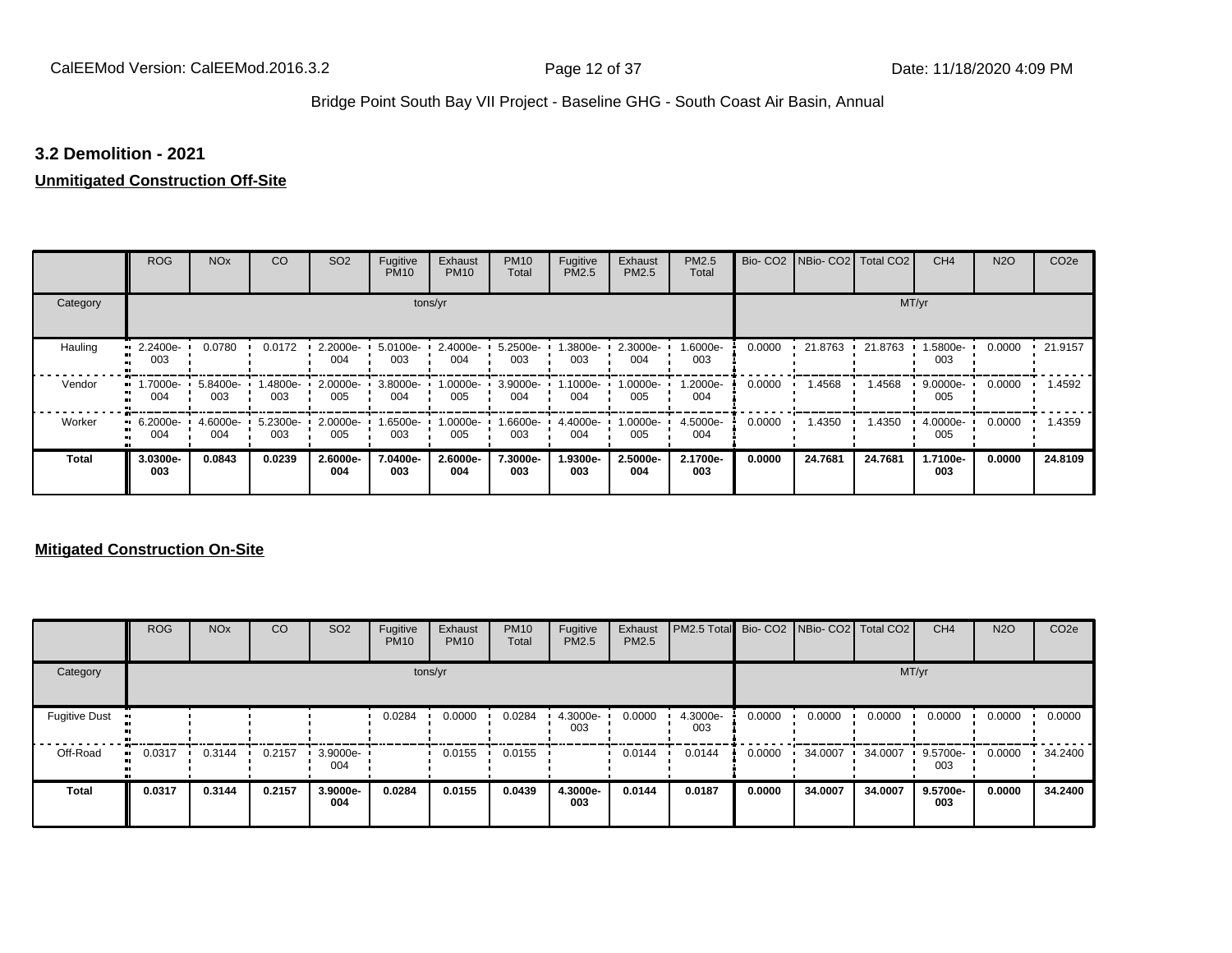#### **3.2 Demolition - 2021**

#### **Mitigated Construction Off-Site**

|              | <b>ROG</b>                   | <b>NO<sub>x</sub></b> | CO              | SO <sub>2</sub>    | Fugitive<br><b>PM10</b> | Exhaust<br><b>PM10</b> | <b>PM10</b><br>Total | Fugitive<br>PM2.5 | Exhaust<br>PM2.5 | PM2.5 Total Bio- CO2 NBio- CO2 Total CO2 |        |         |         | CH <sub>4</sub>    | <b>N2O</b> | CO <sub>2e</sub> |
|--------------|------------------------------|-----------------------|-----------------|--------------------|-------------------------|------------------------|----------------------|-------------------|------------------|------------------------------------------|--------|---------|---------|--------------------|------------|------------------|
| Category     |                              |                       |                 |                    |                         | tons/yr                |                      |                   |                  |                                          |        |         | MT/yr   |                    |            |                  |
| Hauling      | 2.2400e-<br>003              | 0.0780                | 0.0172          | $2.2000e -$<br>004 | $5.0100e -$<br>003      | 2.4000e-<br>004        | 5.2500e-<br>003      | .3800e-<br>003    | 2.3000e-<br>004  | 1.6000e-<br>003                          | 0.0000 | 21.8763 | 21.8763 | 1.5800e-<br>003    | 0.0000     | $\cdot$ 21.9157  |
| Vendor       | 1.7000e-<br>$\bullet$<br>004 | 5.8400e-<br>003       | -.4800e<br>003  | 2.0000e-<br>005    | 3.8000e-<br>004         | 1.0000e-<br>005        | 3.9000e-<br>004      | 1.1000e-<br>004   | -:0000e<br>005   | 1.2000e-<br>004                          | 0.0000 | 1.4568  | 1.4568  | $9.0000e -$<br>005 | 0.0000     | 1.4592           |
| Worker<br>œ  | 6.2000e-<br>004              | 4.6000e-<br>004       | 5.2300e-<br>003 | 2.0000e-<br>005    | 1.6500e-<br>003         | 1.0000e-<br>005        | 1.6600e-<br>003      | 4.4000e-<br>004   | -:0000e<br>005   | 4.5000e-<br>004                          | 0.0000 | 1.4350  | 1.4350  | 4.0000e-<br>005    | 0.0000     | 1.4359           |
| <b>Total</b> | 3.0300e-<br>003              | 0.0843                | 0.0239          | 2.6000e-<br>004    | 7.0400e-<br>003         | 2.6000e-<br>004        | 7.3000e-<br>003      | 1.9300e-<br>003   | 2.5000e-<br>004  | 2.1700e-<br>003                          | 0.0000 | 24.7681 | 24.7681 | 1.7100e-<br>003    | 0.0000     | 24.8109          |

**3.3 Grading - 2021**

**Unmitigated Construction On-Site**

|                      | <b>ROG</b> | <b>NO<sub>x</sub></b> | CO     | SO <sub>2</sub>    | Fugitive<br><b>PM10</b> | Exhaust<br><b>PM10</b> | <b>PM10</b><br>Total | Fugitive<br><b>PM2.5</b> | Exhaust<br><b>PM2.5</b> | PM2.5<br>Total |        | Bio- CO2   NBio- CO2   Total CO2 |         | CH <sub>4</sub> | <b>N2O</b> | CO <sub>2e</sub> |
|----------------------|------------|-----------------------|--------|--------------------|-------------------------|------------------------|----------------------|--------------------------|-------------------------|----------------|--------|----------------------------------|---------|-----------------|------------|------------------|
| Category             |            |                       |        |                    |                         | tons/yr                |                      |                          |                         |                |        |                                  | MT/yr   |                 |            |                  |
| <b>Fugitive Dust</b> |            |                       |        |                    | 0.0655                  | 0.0000                 | 0.0655               | 0.0337                   | 0.0000                  | 0.0337         | 0.0000 | 0.0000                           | 0.0000  | 0.0000          | 0.0000     | 0.0000           |
| Off-Road             | 0.0229     | 0.2474                | 0.1586 | $3.0000e -$<br>004 |                         | 0.0116                 | 0.0116               |                          | 0.0107                  | 0.0107         | 0.0000 | 26.0537                          | 26.0537 | 8.4300e-<br>003 | 0.0000     | 26.2644          |
| <b>Total</b>         | 0.0229     | 0.2474                | 0.1586 | 3.0000e-<br>004    | 0.0655                  | 0.0116                 | 0.0771               | 0.0337                   | 0.0107                  | 0.0443         | 0.0000 | 26.0537                          | 26.0537 | 8.4300e-<br>003 | 0.0000     | 26.2644          |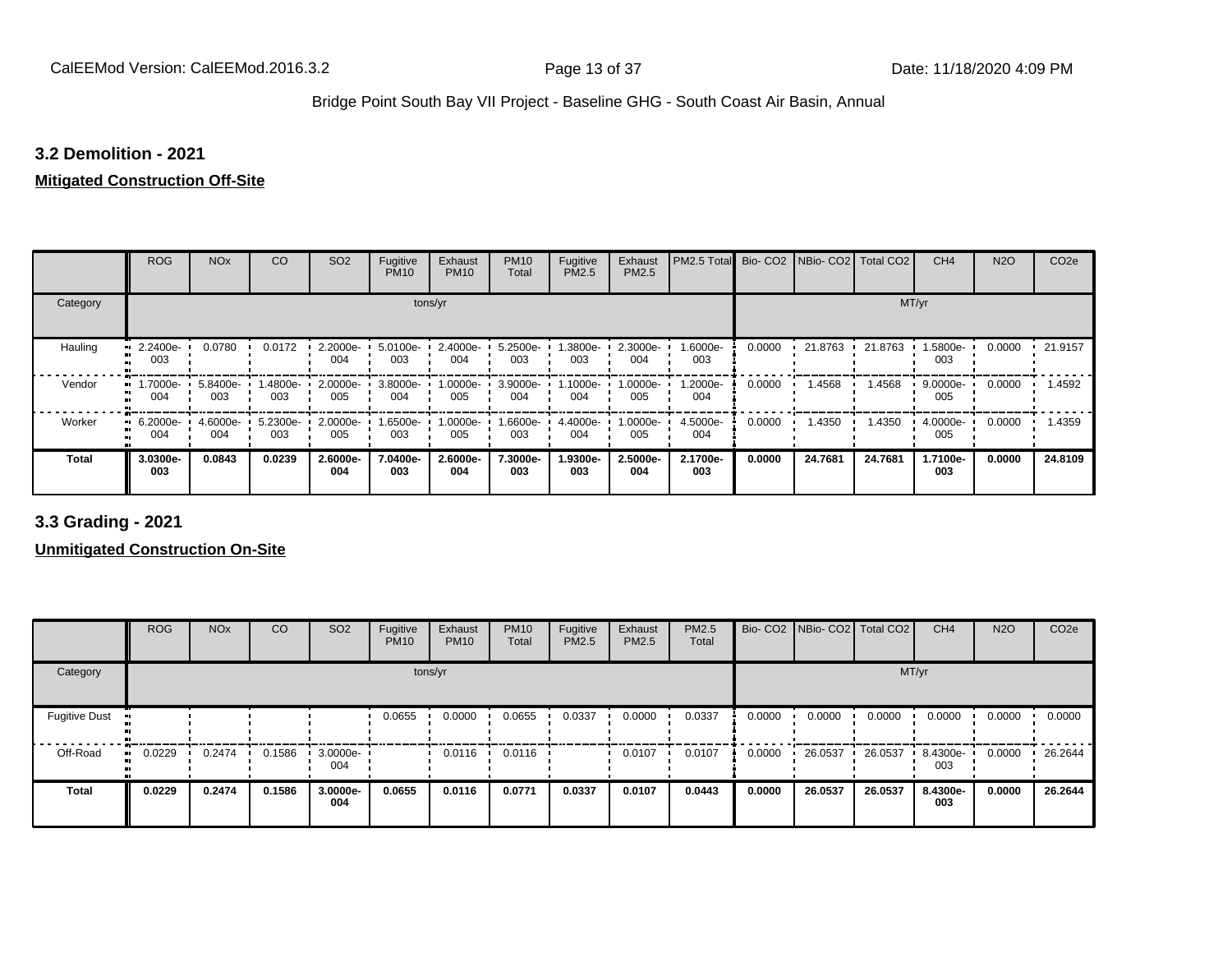#### **3.3 Grading - 2021**

#### **Unmitigated Construction Off-Site**

|               | <b>ROG</b>            | <b>NO<sub>x</sub></b> | CO              | SO <sub>2</sub> | Fugitive<br><b>PM10</b> | Exhaust<br><b>PM10</b> | <b>PM10</b><br>Total     | Fugitive<br>PM2.5 | Exhaust<br>PM2.5 | PM2.5 Total Bio- CO2 NBio- CO2 Total CO2 |        |        |        | CH <sub>4</sub>   | <b>N2O</b> | CO <sub>2e</sub> |
|---------------|-----------------------|-----------------------|-----------------|-----------------|-------------------------|------------------------|--------------------------|-------------------|------------------|------------------------------------------|--------|--------|--------|-------------------|------------|------------------|
| Category      |                       |                       |                 |                 | tons/yr                 |                        |                          |                   |                  |                                          |        |        | MT/yr  |                   |            |                  |
| Hauling<br>81 | 0.0000                | 0.0000                | 0.0000          | 0.0000          | 0.0000                  | 0.0000                 | 0.0000                   | 0.0000            | 0.0000           | 0.0000                                   | 0.0000 | 0.0000 | 0.0000 | 0.0000            | 0.0000     | 0.0000           |
| Vendor        | -7000e-<br>. .<br>004 | 5.8400e-<br>003       | 1.4800e-<br>003 | 2.0000e-<br>005 | 3.8000e-<br>004         | 005                    | 1.0000e- 3.9000e-<br>004 | 1.1000e-<br>004   | 1.0000e-<br>005  | 1.2000e-<br>004                          | 0.0000 | 1.4568 | 1.4568 | $9.0000e-$<br>005 | 0.0000     | .4592            |
| Worker        | $-6.2000e-$<br>004    | 4.6000e-<br>004       | 5.2300e-<br>003 | 2.0000e-<br>005 | 1.6500e-<br>003         | 1.0000e-<br>005        | 1.6600e-<br>003          | 4.4000e-<br>004   | 1.0000e-<br>005  | 4.5000e-<br>004                          | 0.0000 | 1.4350 | 1.4350 | 4.0000e-<br>005   | 0.0000     | 1.4359           |
| <b>Total</b>  | 7.9000e-<br>004       | 6.3000e-<br>003       | 6.7100e-<br>003 | 4.0000e-<br>005 | 2.0300e-<br>003         | 2.0000e-<br>005        | 2.0500e-<br>003          | 5.5000e-<br>004   | 2.0000e-<br>005  | 5.7000e-<br>004                          | 0.0000 | 2.8918 | 2.8918 | 1.3000e-<br>004   | 0.0000     | 2.8951           |

#### **Mitigated Construction On-Site**

|                      | <b>ROG</b>   | <b>NO<sub>x</sub></b> | CO     | SO <sub>2</sub>    | Fugitive<br><b>PM10</b> | Exhaust<br><b>PM10</b> | <b>PM10</b><br>Total | Fugitive<br><b>PM2.5</b> | Exhaust<br><b>PM2.5</b> | PM2.5 Total Bio- CO2 NBio- CO2 Total CO2 |        |         |         | CH <sub>4</sub> | <b>N2O</b> | CO <sub>2e</sub> |
|----------------------|--------------|-----------------------|--------|--------------------|-------------------------|------------------------|----------------------|--------------------------|-------------------------|------------------------------------------|--------|---------|---------|-----------------|------------|------------------|
| Category             |              |                       |        |                    |                         | tons/yr                |                      |                          |                         |                                          |        |         |         | MT/yr           |            |                  |
| <b>Fugitive Dust</b> |              |                       |        |                    | 0.0295                  | 0.0000                 | 0.0295               | 0.0152                   | 0.0000                  | 0.0152                                   | 0.0000 | 0.0000  | 0.0000  | 0.0000          | 0.0000     | 0.0000           |
| Off-Road             | 0.0229<br>ш. | 0.2474                | 0.1586 | $3.0000e -$<br>004 |                         | 0.0116                 | 0.0116               |                          | 0.0107                  | 0.0107                                   | 0.0000 | 26.0537 | 26.0537 | 8.4300e-<br>003 | 0.0000     | 26.2643          |
| <b>Total</b>         | 0.0229       | 0.2474                | 0.1586 | 3.0000e-<br>004    | 0.0295                  | 0.0116                 | 0.0411               | 0.0152                   | 0.0107                  | 0.0258                                   | 0.0000 | 26.0537 | 26.0537 | 8.4300e-<br>003 | 0.0000     | 26.2643          |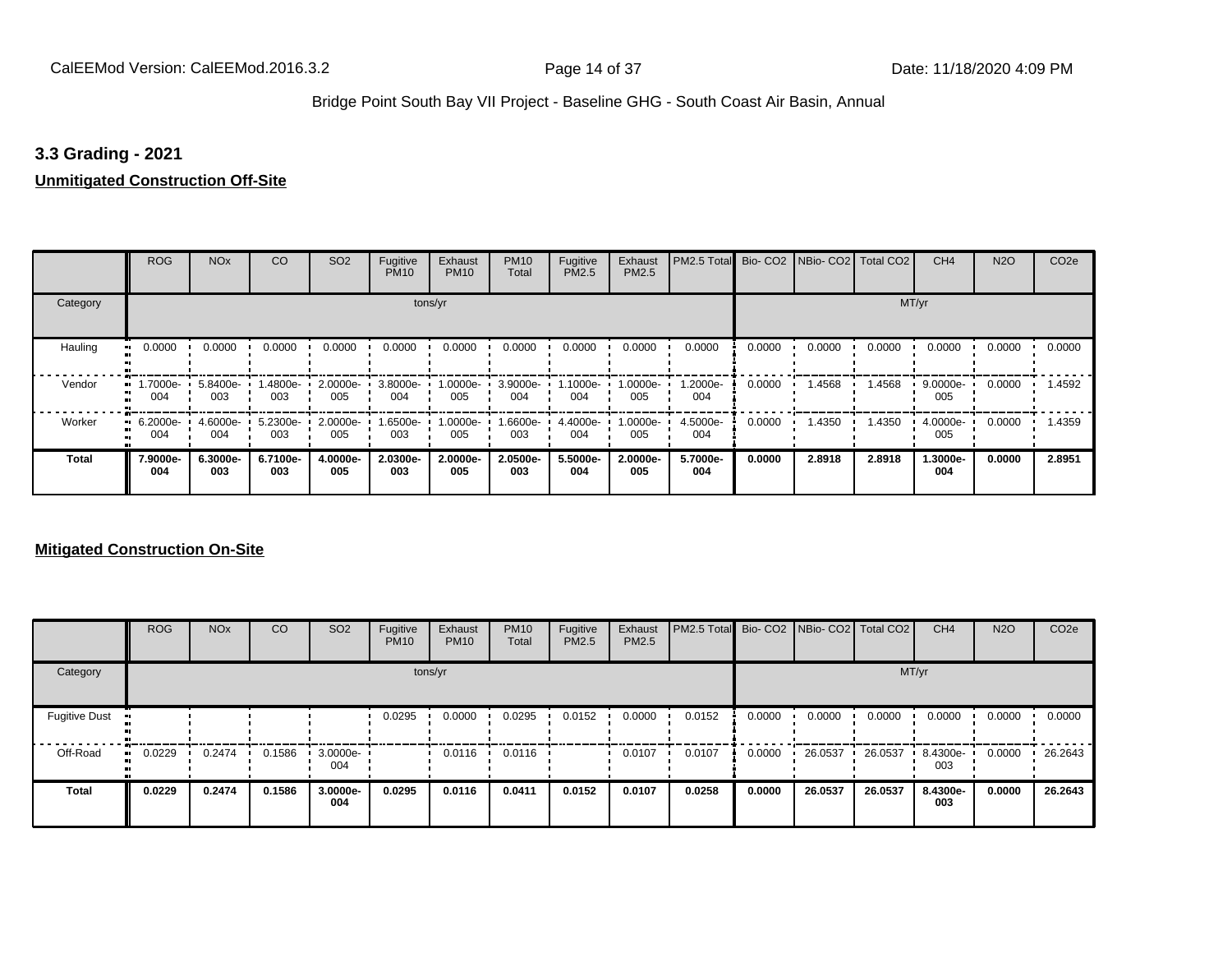#### **3.3 Grading - 2021**

#### **Mitigated Construction Off-Site**

|                     | <b>ROG</b>      | <b>NO<sub>x</sub></b> | CO              | SO <sub>2</sub> | Fugitive<br><b>PM10</b> | Exhaust<br><b>PM10</b> | <b>PM10</b><br>Total | Fugitive<br>PM2.5 | Exhaust<br>PM2.5 | PM2.5 Total     |        | Bio- CO2 NBio- CO2 Total CO2 |        | CH <sub>4</sub> | <b>N2O</b> | CO <sub>2e</sub> |
|---------------------|-----------------|-----------------------|-----------------|-----------------|-------------------------|------------------------|----------------------|-------------------|------------------|-----------------|--------|------------------------------|--------|-----------------|------------|------------------|
| Category            |                 |                       |                 |                 | tons/yr                 |                        |                      |                   |                  |                 |        |                              | MT/yr  |                 |            |                  |
| Hauling<br>81       | 0.0000          | 0.0000                | 0.0000          | 0.0000          | 0.0000                  | 0.0000                 | 0.0000               | 0.0000            | 0.0000           | 0.0000          | 0.0000 | 0.0000                       | 0.0000 | 0.0000          | 0.0000     | 0.0000           |
| Vendor              | 1.7000e-<br>004 | 5.8400e-<br>003       | 1.4800e-<br>003 | 2.0000e-<br>005 | 3.8000e-<br>004         | 1.0000e-<br>005        | 3.9000e-<br>004      | -.1000e<br>004    | $.0000e-$<br>005 | 1.2000e-<br>004 | 0.0000 | 1.4568                       | 1.4568 | 9.0000e-<br>005 | 0.0000     | 1.4592           |
| Worker<br>$\bullet$ | 6.2000e-<br>004 | $4.6000e -$<br>004    | 5.2300e-<br>003 | 2.0000e-<br>005 | 1.6500e- L<br>003       | 1.0000e-<br>005        | 1.6600e-<br>003      | 4.4000e-<br>004   | $.0000e-$<br>005 | 4.5000e-<br>004 | 0.0000 | 1.4350                       | 1.4350 | 4.0000e-<br>005 | 0.0000     | 1.4359           |
| <b>Total</b>        | 7.9000e-<br>004 | 6.3000e-<br>003       | 6.7100e-<br>003 | 4.0000e-<br>005 | 2.0300e-<br>003         | 2.0000e-<br>005        | 2.0500e-<br>003      | 5.5000e-<br>004   | 2.0000e-<br>005  | 5.7000e-<br>004 | 0.0000 | 2.8918                       | 2.8918 | 1.3000e-<br>004 | 0.0000     | 2.8951           |

**3.4 Building Construction - 2021**

**Unmitigated Construction On-Site**

|              | <b>ROG</b>   | <b>NO<sub>x</sub></b> | CO     | SO <sub>2</sub> | Fugitive<br><b>PM10</b> | Exhaust<br><b>PM10</b> | <b>PM10</b><br>Total | Fugitive<br><b>PM2.5</b> | Exhaust<br>PM2.5 | <b>PM2.5 Total</b> Bio- CO2 NBio- CO2   Total CO2 |        |                   |          | CH <sub>4</sub> | <b>N2O</b> | CO <sub>2</sub> e |
|--------------|--------------|-----------------------|--------|-----------------|-------------------------|------------------------|----------------------|--------------------------|------------------|---------------------------------------------------|--------|-------------------|----------|-----------------|------------|-------------------|
| Category     |              |                       |        |                 | tons/yr                 |                        |                      |                          |                  |                                                   |        |                   | MT/yr    |                 |            |                   |
| Off-Road     | 0.0951<br>ш. | 0.8716                | 0.8288 | 1.3500e-<br>003 |                         | 0.0479                 | 0.0479               |                          | 0.0451           | 0.0451                                            | 0.0000 | 115.8186 115.8186 |          | 0.0279          | 0.0000     | $\cdot$ 116.5172  |
| <b>Total</b> | 0.0951       | 0.8716                | 0.8288 | 1.3500e-<br>003 |                         | 0.0479                 | 0.0479               |                          | 0.0451           | 0.0451                                            | 0.0000 | 115,8186          | 115,8186 | 0.0279          | 0.0000     | 116.5172          |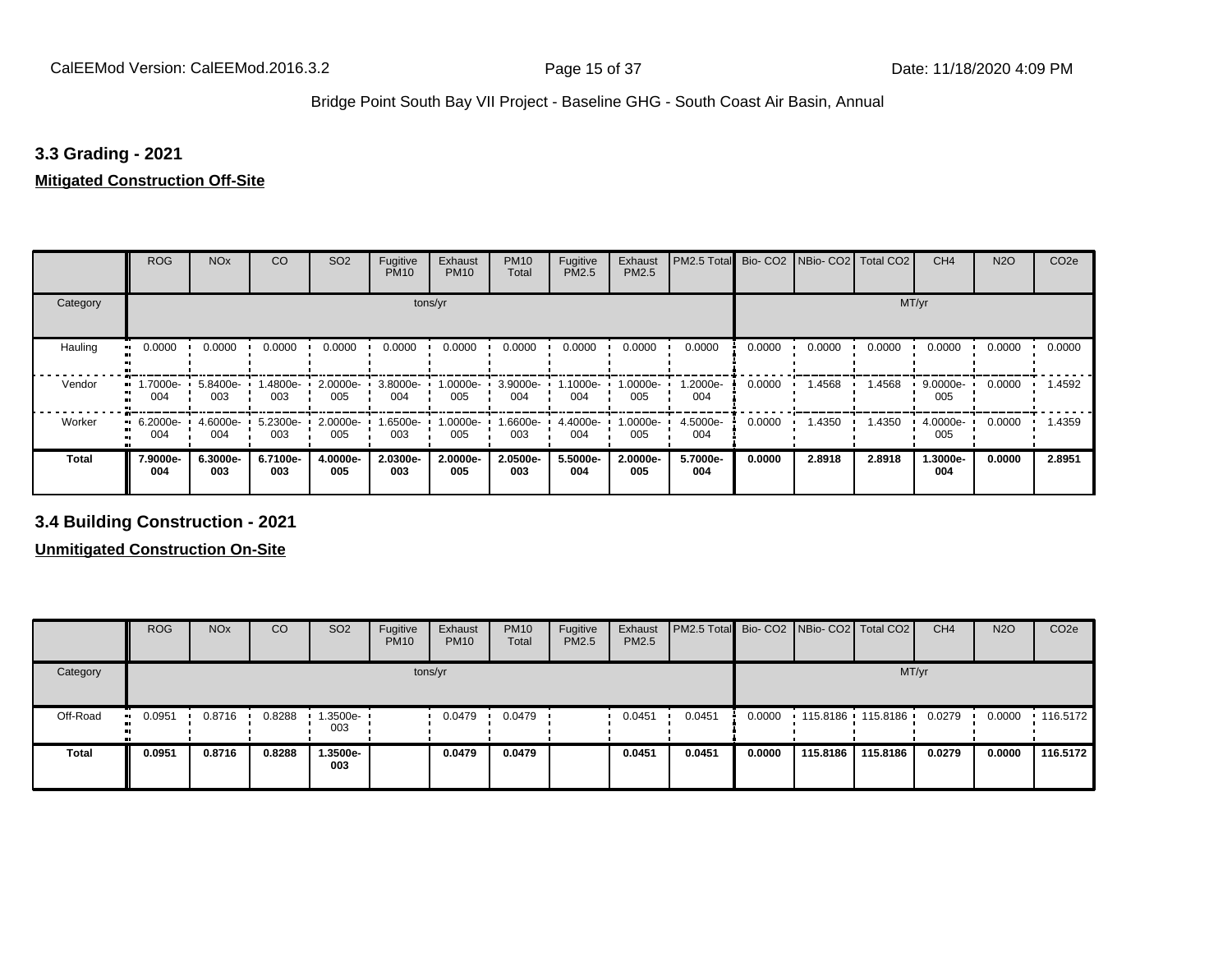#### **3.4 Building Construction - 2021**

#### **Unmitigated Construction Off-Site**

|          | <b>ROG</b>      | <b>NO<sub>x</sub></b> | CO     | SO <sub>2</sub> | Fugitive<br><b>PM10</b> | Exhaust<br><b>PM10</b> | <b>PM10</b><br>Total | Fugitive<br><b>PM2.5</b> | Exhaust<br>PM2.5 | PM2.5 Total Bio- CO2 NBio- CO2 Total CO2 |        |         |         | CH <sub>4</sub> | <b>N2O</b> | CO <sub>2e</sub> |
|----------|-----------------|-----------------------|--------|-----------------|-------------------------|------------------------|----------------------|--------------------------|------------------|------------------------------------------|--------|---------|---------|-----------------|------------|------------------|
| Category |                 |                       |        |                 |                         | tons/yr                |                      |                          |                  |                                          |        |         |         | MT/yr           |            |                  |
| Hauling  | 0.0000          | 0.0000                | 0.0000 | 0.0000          | 0.0000                  | 0.0000                 | 0.0000               | 0.0000                   | 0.0000           | 0.0000                                   | 0.0000 | 0.0000  | 0.0000  | 0.0000          | 0.0000     | 0.0000           |
| Vendor   | 5.8900e-<br>003 | 0.1994                | 0.0504 | 5.1000e-<br>004 | 0.0129                  | 4.1000e-<br>004        | 0.0133               | 3.7300e-<br>003          | 3.9000e-<br>004  | 4.1200e-<br>003                          | 0.0000 | 49.7754 | 49.7754 | 3.2100e-<br>003 | 0.0000     | 49.8556          |
| Worker   | 0.0218          | 0.0162                | 0.1832 | 5.6000e-<br>004 | 0.0576                  | 4.3000e-<br>004        | 0.0580               | 0.0153                   | 4.0000e-<br>004  | 0.0157                                   | 0.0000 | 50.2242 | 50.2242 | .3500e-<br>003  | 0.0000     | 50.2580          |
| Total    | 0.0277          | 0.2156                | 0.2336 | 1.0700e-<br>003 | 0.0705                  | 8.4000e-<br>004        | 0.0714               | 0.0190                   | 7.9000e-<br>004  | 0.0198                                   | 0.0000 | 99.9996 | 99.9996 | 4.5600e-<br>003 | 0.0000     | 100.1136         |

#### **Mitigated Construction On-Site**

|              | <b>ROG</b>    | <b>NO<sub>x</sub></b> | CO     | SO <sub>2</sub>   | Fugitive<br><b>PM10</b> | Exhaust<br><b>PM10</b> | <b>PM10</b><br>Total | Fugitive<br><b>PM2.5</b> | Exhaust<br><b>PM2.5</b> | <b>PM2.5 Total</b> Bio- CO2 NBio- CO2 Total CO2 |        |          |                   | CH <sub>4</sub> | <b>N2O</b> | CO <sub>2e</sub> |
|--------------|---------------|-----------------------|--------|-------------------|-------------------------|------------------------|----------------------|--------------------------|-------------------------|-------------------------------------------------|--------|----------|-------------------|-----------------|------------|------------------|
| Category     |               |                       |        |                   |                         | tons/yr                |                      |                          |                         |                                                 |        |          |                   | MT/yr           |            |                  |
| Off-Road     | 0.0951<br>. . | 0.8716                | 0.8288 | 1.3500e- '<br>003 |                         | 0.0479                 | 0.0479               |                          | 0.0451                  | 0.0451                                          | 0.0000 |          | 115.8185 115.8185 | 0.0279          | 0.0000     | $+116.5171$      |
| <b>Total</b> | 0.0951        | 0.8716                | 0.8288 | .3500e-<br>003    |                         | 0.0479                 | 0.0479               |                          | 0.0451                  | 0.0451                                          | 0.0000 | 115,8185 | 115,8185          | 0.0279          | 0.0000     | 116.5171         |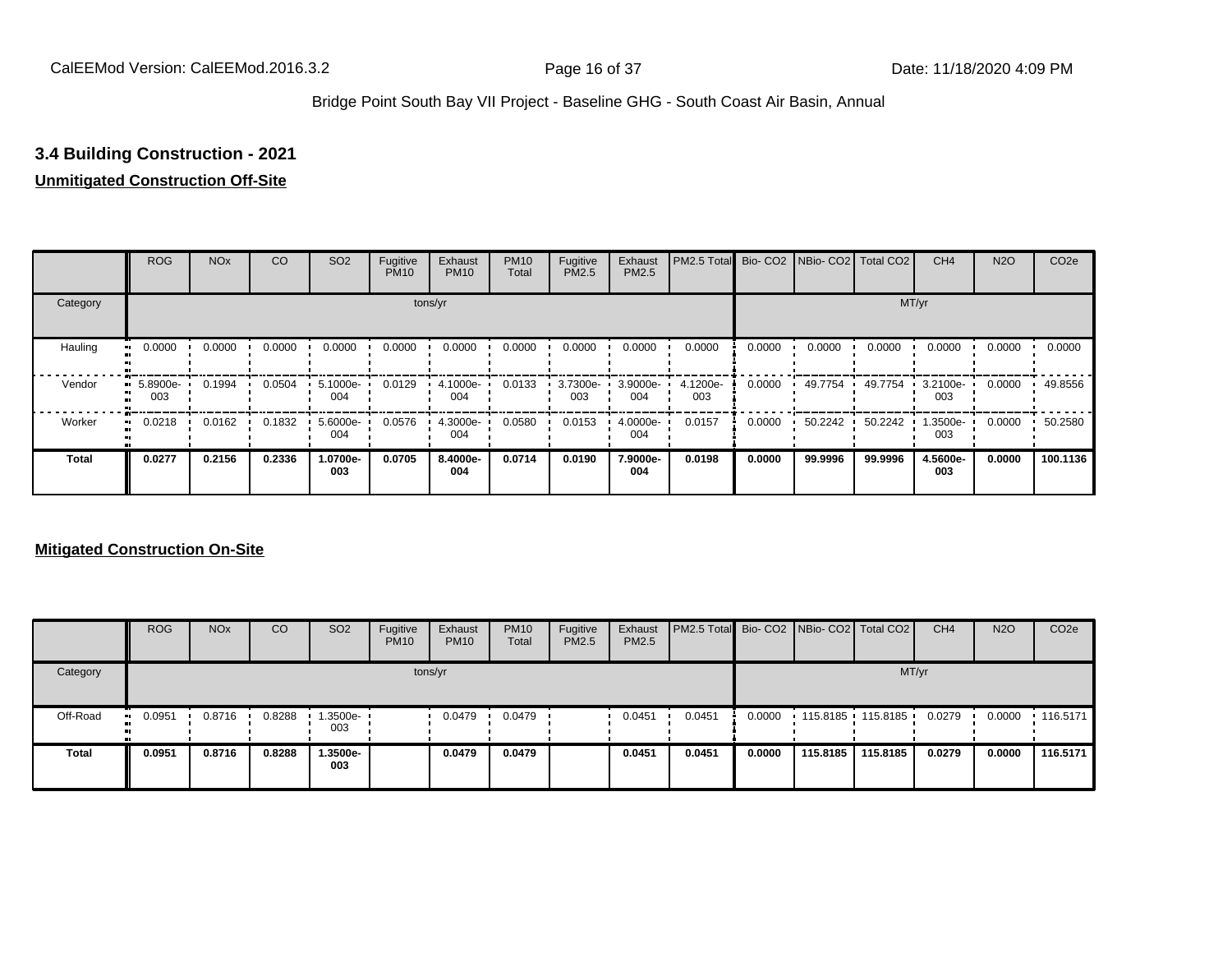#### **3.4 Building Construction - 2021**

#### **Mitigated Construction Off-Site**

|              | <b>ROG</b>      | <b>NO<sub>x</sub></b> | CO     | SO <sub>2</sub> | Fugitive<br><b>PM10</b> | Exhaust<br><b>PM10</b> | <b>PM10</b><br>Total | Fugitive<br><b>PM2.5</b> | Exhaust<br>PM2.5 | PM2.5 Total Bio- CO2 NBio- CO2 Total CO2 |        |         |         | CH <sub>4</sub> | <b>N2O</b> | CO <sub>2e</sub> |
|--------------|-----------------|-----------------------|--------|-----------------|-------------------------|------------------------|----------------------|--------------------------|------------------|------------------------------------------|--------|---------|---------|-----------------|------------|------------------|
| Category     |                 |                       |        |                 |                         | tons/yr                |                      |                          |                  |                                          |        |         |         | MT/yr           |            |                  |
| Hauling      | 0.0000          | 0.0000                | 0.0000 | 0.0000          | 0.0000                  | 0.0000                 | 0.0000               | 0.0000                   | 0.0000           | 0.0000                                   | 0.0000 | 0.0000  | 0.0000  | 0.0000          | 0.0000     | 0.0000           |
| Vendor       | 5.8900e-<br>003 | 0.1994                | 0.0504 | 5.1000e-<br>004 | 0.0129                  | 4.1000e-<br>004        | 0.0133               | 3.7300e-<br>003          | 3.9000e-<br>004  | 4.1200e-<br>003                          | 0.0000 | 49.7754 | 49.7754 | 3.2100e-<br>003 | 0.0000     | 49.8556          |
| Worker       | 0.0218          | 0.0162                | 0.1832 | 5.6000e-<br>004 | 0.0576                  | 4.3000e-<br>004        | 0.0580               | 0.0153                   | 4.0000e-<br>004  | 0.0157                                   | 0.0000 | 50.2242 | 50.2242 | .3500e-<br>003  | 0.0000     | 50.2580          |
| <b>Total</b> | 0.0277          | 0.2156                | 0.2336 | 1.0700e-<br>003 | 0.0705                  | 8.4000e-<br>004        | 0.0714               | 0.0190                   | 7.9000e-<br>004  | 0.0198                                   | 0.0000 | 99.9996 | 99.9996 | 4.5600e-<br>003 | 0.0000     | 100.1136         |

**3.4 Building Construction - 2022**

**Unmitigated Construction On-Site**

|              | <b>ROG</b>   | <b>NO<sub>x</sub></b> | CO     | SO <sub>2</sub> | Fugitive<br><b>PM10</b> | Exhaust<br><b>PM10</b> | <b>PM10</b><br>Total | Fugitive<br><b>PM2.5</b> | Exhaust<br><b>PM2.5</b> | <b>PM2.5 Total</b> Bio- CO2 NBio- CO2 Total CO2 |        |          |                     | CH <sub>4</sub> | <b>N2O</b> | CO <sub>2e</sub> |
|--------------|--------------|-----------------------|--------|-----------------|-------------------------|------------------------|----------------------|--------------------------|-------------------------|-------------------------------------------------|--------|----------|---------------------|-----------------|------------|------------------|
| Category     |              |                       |        |                 |                         | tons/yr                |                      |                          |                         |                                                 |        |          |                     | MT/yr           |            |                  |
| Off-Road     | 0.1109<br>ш. | 1.0150                | 1.0636 | 1.7500e-<br>003 |                         | 0.0526                 | 0.0526               |                          | 0.0495                  | 0.0495                                          | 0.0000 |          | 150.6214 150.6214 1 | 0.0361          | 0.0000     | 151.5235         |
| <b>Total</b> | 0.1109       | 1.0150                | 1.0636 | -.7500e<br>003  |                         | 0.0526                 | 0.0526               |                          | 0.0495                  | 0.0495                                          | 0.0000 | 150.6214 | 150.6214            | 0.0361          | 0.0000     | 151.5235         |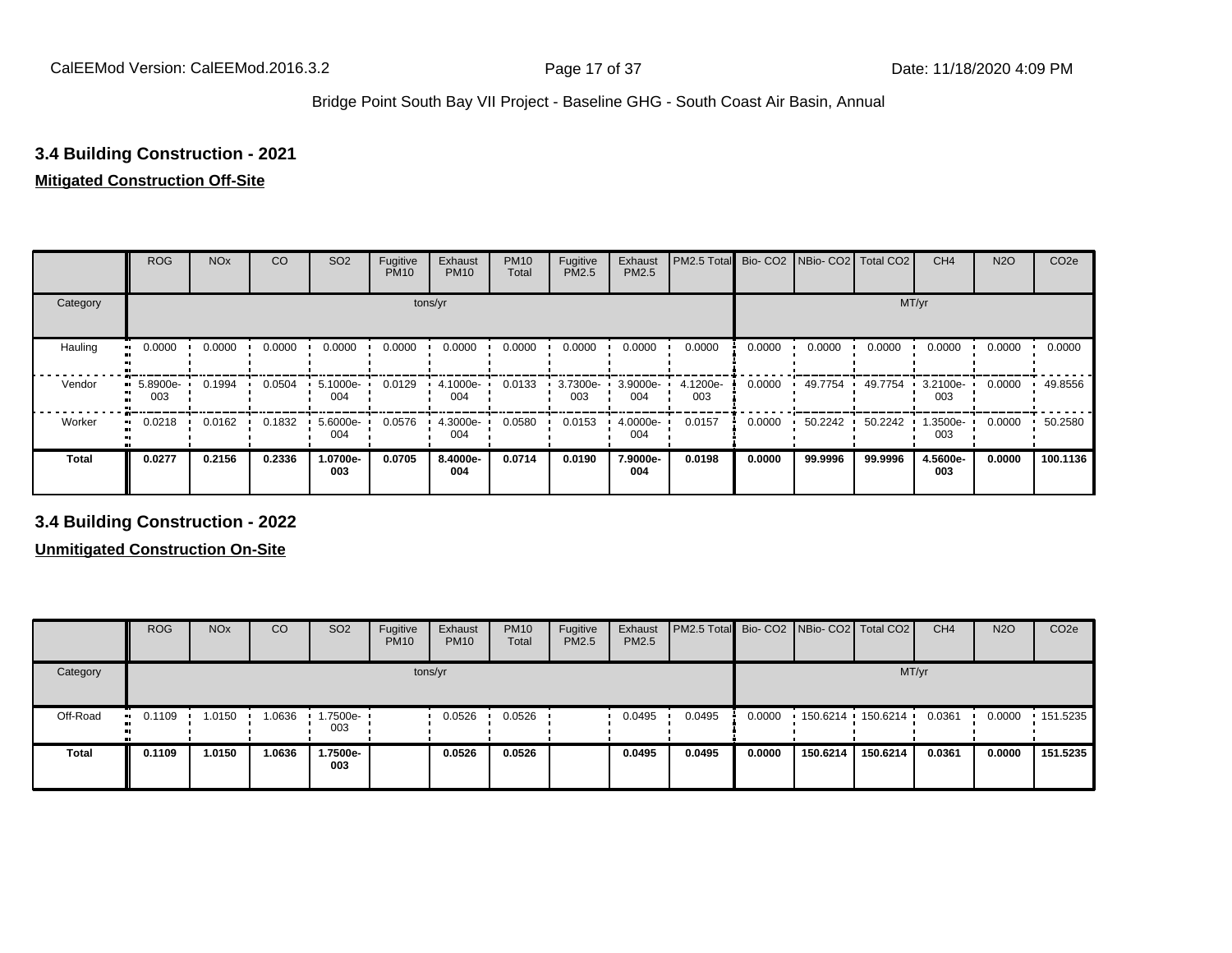#### **3.4 Building Construction - 2022**

#### **Unmitigated Construction Off-Site**

|          | <b>ROG</b>      | <b>NO<sub>x</sub></b> | CO     | SO <sub>2</sub> | Fugitive<br><b>PM10</b> | Exhaust<br><b>PM10</b> | <b>PM10</b><br>Total | Fugitive<br><b>PM2.5</b> | Exhaust<br>PM2.5 | PM2.5 Total Bio- CO2 NBio- CO2 Total CO2 |        |          |          | CH <sub>4</sub> | <b>N2O</b> | CO <sub>2e</sub> |
|----------|-----------------|-----------------------|--------|-----------------|-------------------------|------------------------|----------------------|--------------------------|------------------|------------------------------------------|--------|----------|----------|-----------------|------------|------------------|
| Category |                 |                       |        |                 |                         | tons/yr                |                      |                          |                  |                                          |        |          |          | MT/yr           |            |                  |
| Hauling  | 0.0000          | 0.0000                | 0.0000 | 0.0000          | 0.0000                  | 0.0000                 | 0.0000               | 0.0000                   | 0.0000           | 0.0000                                   | 0.0000 | 0.0000   | 0.0000   | 0.0000          | 0.0000     | 0.0000           |
| Vendor   | 7.1900e-<br>003 | 0.2460                | 0.0620 | 6.6000e-<br>004 | 0.0168                  | 4.6000e-<br>004        | 0.0173               | 4.8500e-<br>003          | 4.4000e-<br>004  | 5.2900e-<br>003                          | 0.0000 | 64.1363  | 64.1363  | 4.0300e-<br>003 | 0.0000     | 64.2370          |
| Worker   | 0.0266          | 0.0190                | 0.2200 | 7.0000e-<br>004 | 0.0749                  | 5.5000e-<br>004        | 0.0754               | 0.0199                   | 5.1000e-<br>004  | 0.0204                                   | 0.0000 | 62.9529  | 62.9529  | 1.5900e-<br>003 | 0.0000     | 62.9926          |
| Total    | 0.0338          | 0.2650                | 0.2820 | 1.3600e-<br>003 | 0.0917                  | 1.0100e-<br>003        | 0.0927               | 0.0247                   | 9.5000e-<br>004  | 0.0257                                   | 0.0000 | 127.0892 | 127.0892 | 5.6200e-<br>003 | 0.0000     | 127.2296         |

#### **Mitigated Construction On-Site**

|              | <b>ROG</b>            | <b>NO<sub>x</sub></b> | CO     | SO <sub>2</sub>   | Fugitive<br><b>PM10</b> | Exhaust<br><b>PM10</b> | <b>PM10</b><br>Total | Fugitive<br><b>PM2.5</b> | Exhaust<br><b>PM2.5</b> | <b>PM2.5 Total</b> Bio- CO2 NBio- CO2 Total CO2 |        |          |                     | CH <sub>4</sub> | <b>N2O</b> | CO <sub>2e</sub> |
|--------------|-----------------------|-----------------------|--------|-------------------|-------------------------|------------------------|----------------------|--------------------------|-------------------------|-------------------------------------------------|--------|----------|---------------------|-----------------|------------|------------------|
| Category     |                       |                       |        |                   |                         | tons/yr                |                      |                          |                         |                                                 |        |          |                     | MT/yr           |            |                  |
| Off-Road     | $\blacksquare$ 0.1109 | 1.0150                | 1.0636 | 1.7500e- 1<br>003 |                         | 0.0526                 | 0.0526               |                          | 0.0495                  | 0.0495                                          | 0.0000 |          | $150.6212$ 150.6212 | 0.0361          | 0.0000     | $\cdot$ 151.5233 |
| <b>Total</b> | 0.1109                | 1.0150                | 1.0636 | 1.7500e-<br>003   |                         | 0.0526                 | 0.0526               |                          | 0.0495                  | 0.0495                                          | 0.0000 | 150.6212 | 150.6212            | 0.0361          | 0.0000     | 151.5233         |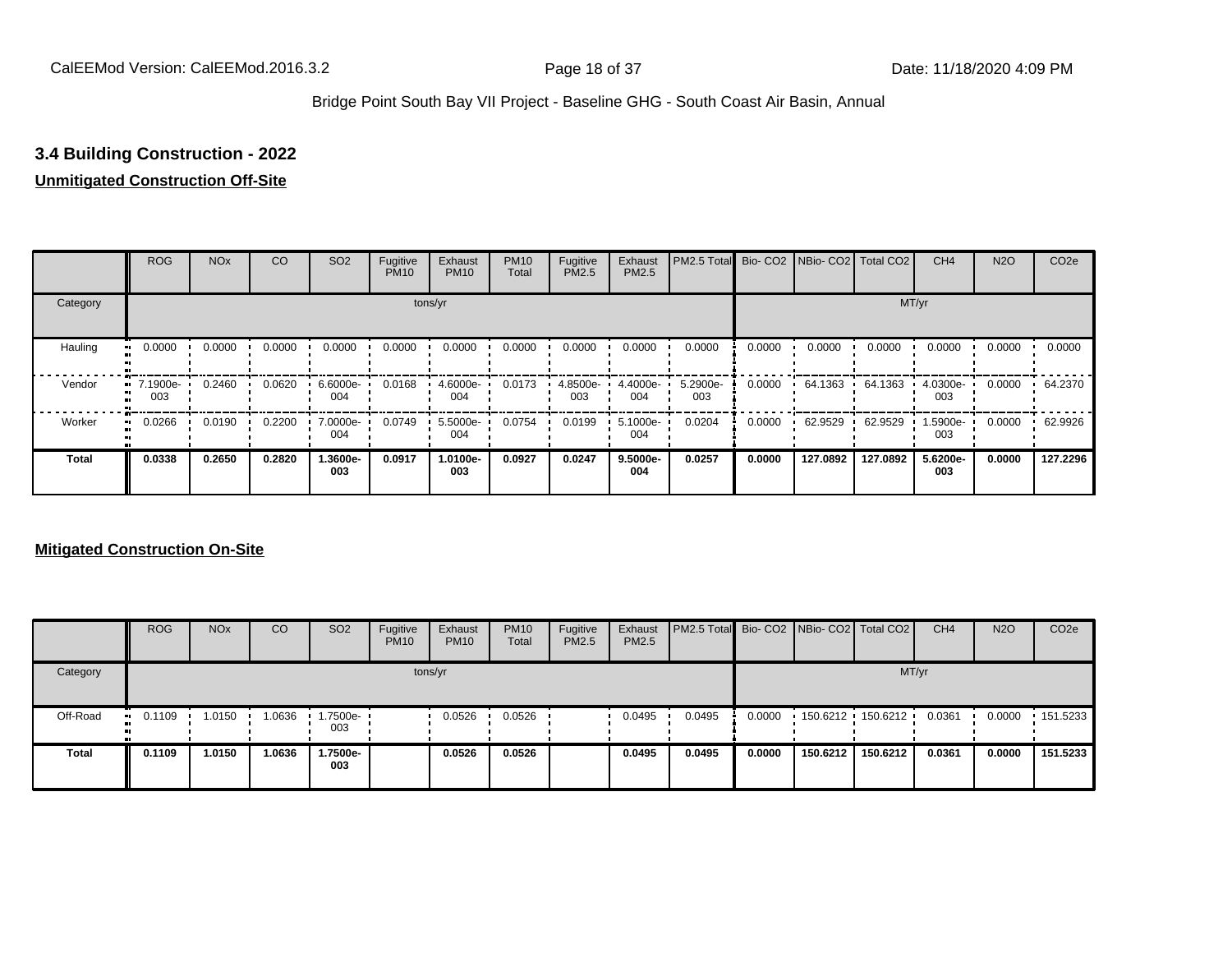#### **3.4 Building Construction - 2022**

#### **Mitigated Construction Off-Site**

|              | <b>ROG</b>      | <b>NO<sub>x</sub></b> | CO     | SO <sub>2</sub> | Fugitive<br><b>PM10</b> | Exhaust<br><b>PM10</b> | <b>PM10</b><br>Total | Fugitive<br><b>PM2.5</b> | Exhaust<br>PM2.5 | PM2.5 Total Bio- CO2 NBio- CO2 Total CO2 |        |          |          | CH <sub>4</sub> | <b>N2O</b> | CO <sub>2e</sub> |
|--------------|-----------------|-----------------------|--------|-----------------|-------------------------|------------------------|----------------------|--------------------------|------------------|------------------------------------------|--------|----------|----------|-----------------|------------|------------------|
| Category     |                 |                       |        |                 |                         | tons/yr                |                      |                          |                  |                                          |        |          |          | MT/yr           |            |                  |
| Hauling      | 0.0000          | 0.0000                | 0.0000 | 0.0000          | 0.0000                  | 0.0000                 | 0.0000               | 0.0000                   | 0.0000           | 0.0000                                   | 0.0000 | 0.0000   | 0.0000   | 0.0000          | 0.0000     | 0.0000           |
| Vendor       | 7.1900e-<br>003 | 0.2460                | 0.0620 | 6.6000e-<br>004 | 0.0168                  | 4.6000e-<br>004        | 0.0173               | 4.8500e-<br>003          | 4.4000e-<br>004  | 5.2900e-<br>003                          | 0.0000 | 64.1363  | 64.1363  | 4.0300e-<br>003 | 0.0000     | 64.2370          |
| Worker       | 0.0266          | 0.0190                | 0.2200 | 7.0000e-<br>004 | 0.0749                  | 5.5000e-<br>004        | 0.0754               | 0.0199                   | 5.1000e-<br>004  | 0.0204                                   | 0.0000 | 62.9529  | 62.9529  | 1.5900e-<br>003 | 0.0000     | 62.9926          |
| <b>Total</b> | 0.0338          | 0.2650                | 0.2820 | 1.3600e-<br>003 | 0.0917                  | 1.0100e-<br>003        | 0.0927               | 0.0247                   | 9.5000e-<br>004  | 0.0257                                   | 0.0000 | 127.0892 | 127.0892 | 5.6200e-<br>003 | 0.0000     | 127.2296         |

**3.5 Paving - 2022**

**Unmitigated Construction On-Site**

|          | <b>ROG</b>                     | <b>NO<sub>x</sub></b> | CO     | SO <sub>2</sub> | Fugitive<br><b>PM10</b> | Exhaust<br><b>PM10</b> | <b>PM10</b><br>Total | Fugitive<br>PM2.5 | Exhaust<br><b>PM2.5</b> | PM2.5 Total Bio- CO2 NBio- CO2 Total CO2 |        |         |         | CH <sub>4</sub> | <b>N2O</b> | CO <sub>2e</sub> |
|----------|--------------------------------|-----------------------|--------|-----------------|-------------------------|------------------------|----------------------|-------------------|-------------------------|------------------------------------------|--------|---------|---------|-----------------|------------|------------------|
| Category |                                |                       |        |                 |                         | tons/yr                |                      |                   |                         |                                          |        |         |         | MT/yr           |            |                  |
| Off-Road | 0.0110                         | 0.1113                | 0.1458 | 2.3000e-<br>004 |                         | $5.6800e-$<br>003      | 5.6800e-<br>003      |                   | 5.2200e-<br>003         | 5.2200e-<br>003                          | 0.0000 | 20.0276 | 20.0276 | 6.4800e-<br>003 | 0.0000     | 20.1895          |
| Paving   | $\blacksquare$ 2.2300e-<br>003 |                       |        |                 |                         | 0.0000                 | 0.0000               |                   | 0.0000                  | 0.0000                                   | 0.0000 | 0.0000  | 0.0000  | 0.0000          | 0.0000     | 0.0000           |
| Total    | 0.0133                         | 0.1113                | 0.1458 | 2.3000e-<br>004 |                         | 5.6800e-<br>003        | 5.6800e-<br>003      |                   | 5.2200e-<br>003         | 5.2200e-<br>003                          | 0.0000 | 20.0276 | 20.0276 | 6.4800e-<br>003 | 0.0000     | 20.1895          |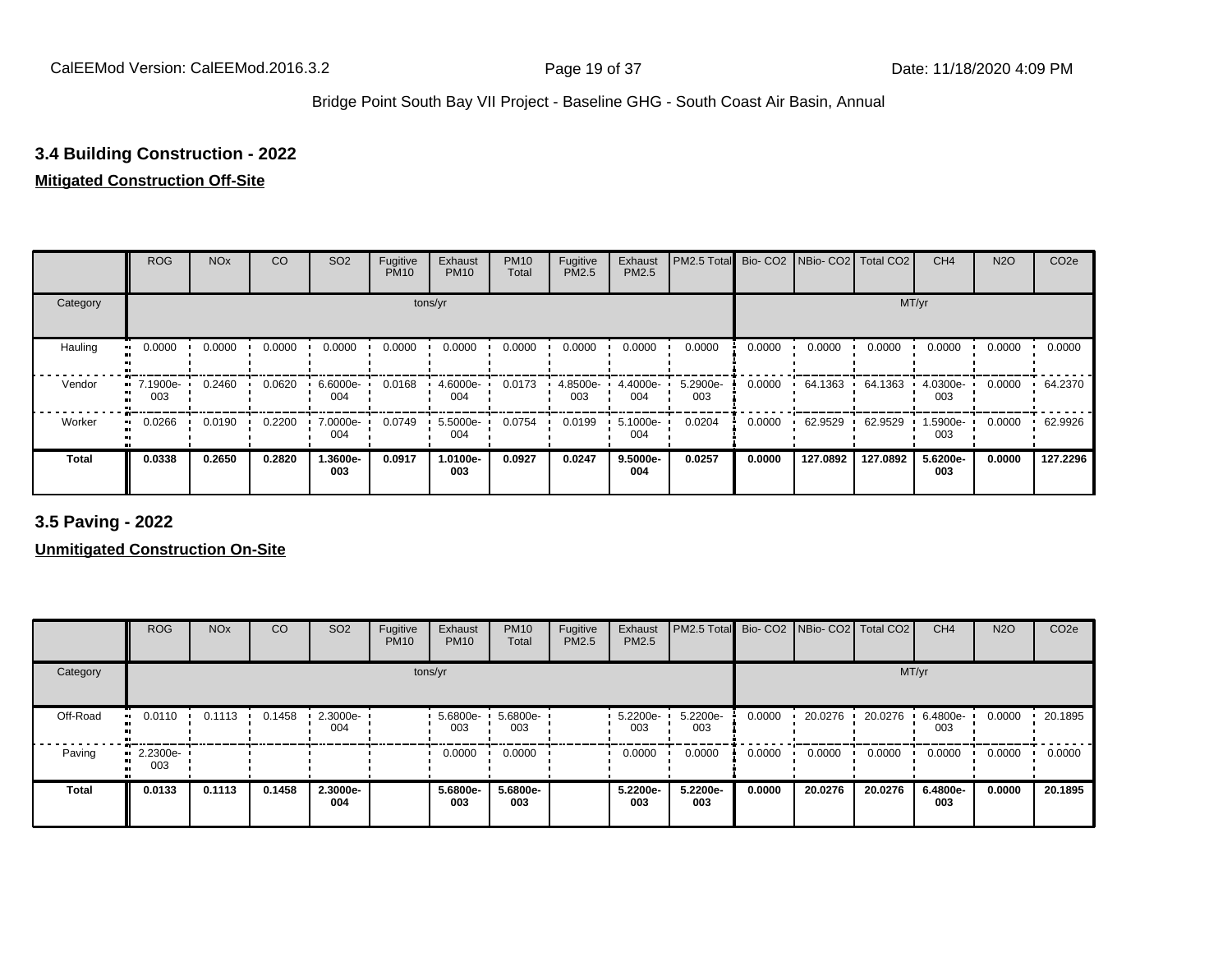#### **3.5 Paving - 2022**

#### **Unmitigated Construction Off-Site**

|              | <b>ROG</b>                   | <b>NO<sub>x</sub></b> | CO              | SO <sub>2</sub> | Fugitive<br><b>PM10</b> | Exhaust<br><b>PM10</b> | <b>PM10</b><br>Total | Fugitive<br><b>PM2.5</b> | Exhaust<br>PM2.5 | PM2.5 Total     |        | Bio- CO2   NBio- CO2   Total CO2 |        | CH <sub>4</sub> | <b>N2O</b> | CO <sub>2e</sub> |
|--------------|------------------------------|-----------------------|-----------------|-----------------|-------------------------|------------------------|----------------------|--------------------------|------------------|-----------------|--------|----------------------------------|--------|-----------------|------------|------------------|
| Category     |                              |                       |                 |                 |                         | tons/yr                |                      |                          |                  |                 |        |                                  |        | MT/yr           |            |                  |
| Hauling      | 0.0000                       | 0.0000                | 0.0000          | 0.0000          | 0.0000                  | 0.0000                 | 0.0000               | 0.0000                   | 0.0000           | 0.0000          | 0.0000 | 0.0000                           | 0.0000 | 0.0000          | 0.0000     | 0.0000           |
| Vendor       | 0.0000<br>$\bullet$          | 0.0000                | 0.0000          | 0.0000          | 0.0000                  | 0.0000                 | 0.0000               | 0.0000                   | 0.0000           | 0.0000          | 0.0000 | 0.0000                           | 0.0000 | 0.0000          | 0.0000     | 0.0000           |
| Worker       | 5.9000e-<br>$\bullet$<br>004 | 4.2000e-<br>004       | 4.8300e-<br>003 | 2.0000e-<br>005 | 1.6500e-<br>003         | 1.0000e-<br>005        | 1.6600e-<br>003      | 4.4000e-<br>004          | -.0000e<br>005   | 4.5000e-<br>004 | 0.0000 | 1.3836                           | 1.3836 | 3.0000e-<br>005 | 0.0000     | 1.3845           |
| <b>Total</b> | 5.9000e-<br>004              | 4.2000e-<br>004       | 4.8300e-<br>003 | 2.0000e-<br>005 | 1.6500e-<br>003         | 1.0000e-<br>005        | 1.6600e-<br>003      | 4.4000e-<br>004          | 1.0000e-<br>005  | 4.5000e-<br>004 | 0.0000 | 1.3836                           | 1.3836 | 3.0000e-<br>005 | 0.0000     | 1.3845           |

#### **Mitigated Construction On-Site**

|          | <b>ROG</b>                     | <b>NO<sub>x</sub></b> | CO     | SO <sub>2</sub> | Fugitive<br><b>PM10</b> | Exhaust<br><b>PM10</b> | <b>PM10</b><br>Total | Fugitive<br><b>PM2.5</b> | Exhaust<br><b>PM2.5</b> | PM2.5 Total Bio-CO2 NBio-CO2 Total CO2 |        |         |         | CH <sub>4</sub> | <b>N2O</b> | CO <sub>2e</sub> |
|----------|--------------------------------|-----------------------|--------|-----------------|-------------------------|------------------------|----------------------|--------------------------|-------------------------|----------------------------------------|--------|---------|---------|-----------------|------------|------------------|
| Category |                                |                       |        |                 |                         | tons/yr                |                      |                          |                         |                                        |        |         | MT/yr   |                 |            |                  |
| Off-Road | 0.0110                         | 0.1113                | 0.1458 | 2.3000e-<br>004 |                         | 5.6800e-<br>003        | 5.6800e-<br>003      |                          | 5.2200e-<br>003         | 5.2200e-<br>003                        | 0.0000 | 20.0275 | 20.0275 | 6.4800e-<br>003 | 0.0000     | 20.1895          |
| Paving   | $\blacksquare$ 2.2300e-<br>003 |                       |        |                 |                         | 0.0000                 | 0.0000               |                          | 0.0000                  | 0.0000                                 | 0.0000 | 0.0000  | 0.0000  | 0.0000          | 0.0000     | 0.0000           |
| Total    | 0.0133                         | 0.1113                | 0.1458 | 2.3000e-<br>004 |                         | 5.6800e-<br>003        | 5.6800e-<br>003      |                          | 5.2200e-<br>003         | 5.2200e-<br>003                        | 0.0000 | 20.0275 | 20.0275 | 6.4800e-<br>003 | 0.0000     | 20.1895          |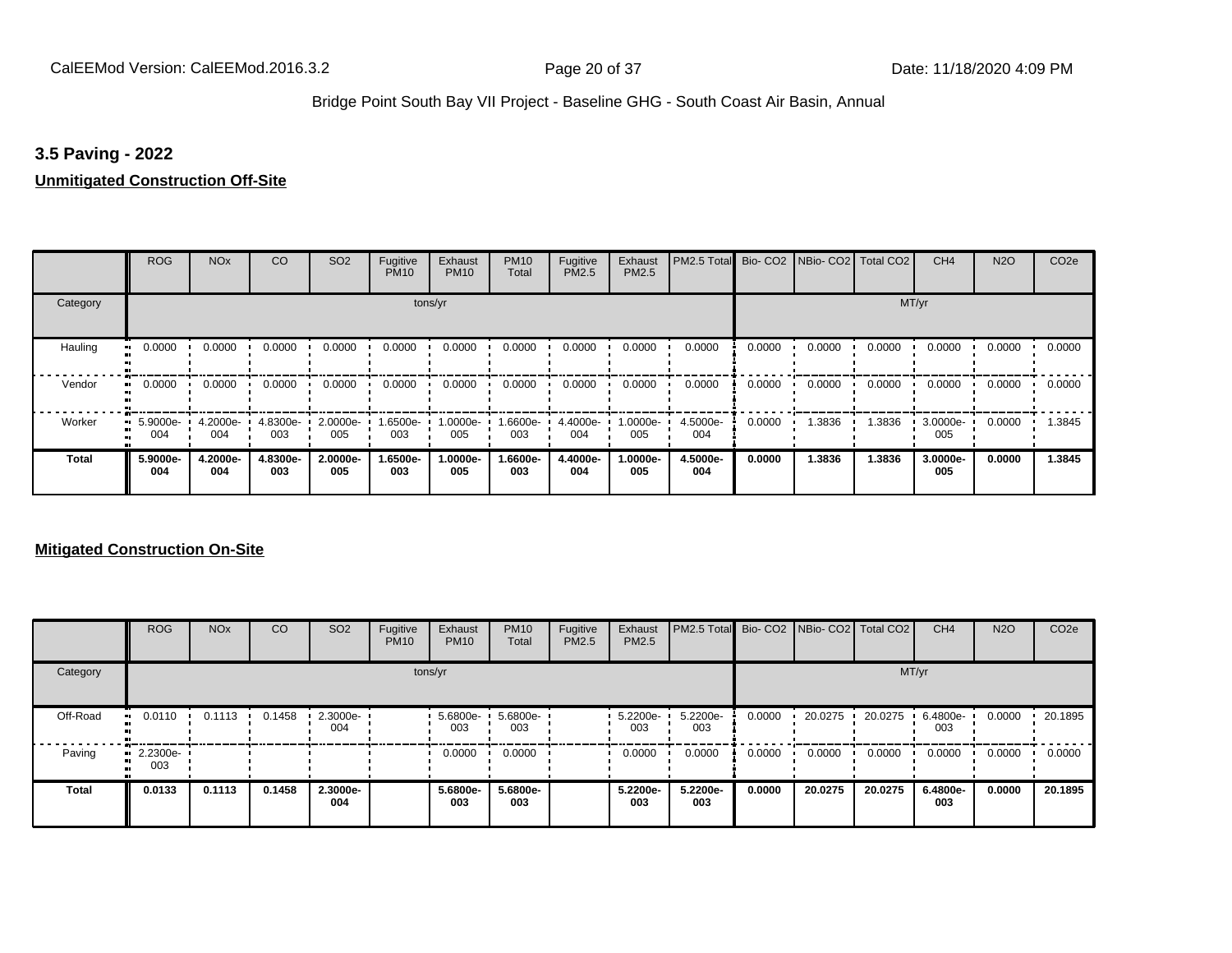#### **3.5 Paving - 2022**

#### **Mitigated Construction Off-Site**

|                     | <b>ROG</b>      | <b>NO<sub>x</sub></b> | CO              | SO <sub>2</sub>    | Fugitive<br><b>PM10</b> | Exhaust<br><b>PM10</b> | <b>PM10</b><br>Total | Fugitive<br>PM2.5 | Exhaust<br>PM2.5 | PM2.5 Total Bio- CO2 NBio- CO2 Total CO2 |        |        |        | CH <sub>4</sub> | <b>N2O</b> | CO <sub>2e</sub> |
|---------------------|-----------------|-----------------------|-----------------|--------------------|-------------------------|------------------------|----------------------|-------------------|------------------|------------------------------------------|--------|--------|--------|-----------------|------------|------------------|
| Category            |                 |                       |                 |                    | tons/yr                 |                        |                      |                   |                  |                                          |        |        | MT/yr  |                 |            |                  |
| Hauling<br>œ        | 0.0000          | 0.0000                | 0.0000          | 0.0000             | 0.0000                  | 0.0000                 | 0.0000               | 0.0000            | 0.0000           | 0.0000                                   | 0.0000 | 0.0000 | 0.0000 | 0.0000          | 0.0000     | 0.0000           |
| Vendor<br>$\bullet$ | 0.0000          | 0.0000                | 0.0000          | 0.0000             | 0.0000                  | 0.0000                 | 0.0000               | 0.0000            | 0.0000           | 0.0000                                   | 0.0000 | 0.0000 | 0.0000 | 0.0000          | 0.0000     | 0.0000           |
| Worker              | 5.9000e-<br>004 | 4.2000e-<br>004       | 4.8300e-<br>003 | $2.0000e -$<br>005 | 1.6500e-<br>003         | 1.0000e-<br>005        | 1.6600e-<br>003      | 4.4000e-<br>004   | 1.0000e-<br>005  | 4.5000e-<br>004                          | 0.0000 | 1.3836 | 1.3836 | 3.0000e-<br>005 | 0.0000     | 1.3845           |
| <b>Total</b>        | 5.9000e-<br>004 | 4.2000e-<br>004       | 4.8300e-<br>003 | 2.0000e-<br>005    | 1.6500e-<br>003         | 1.0000e-<br>005        | 1.6600e-<br>003      | 4.4000e-<br>004   | -.0000e<br>005   | 4.5000e-<br>004                          | 0.0000 | 1.3836 | 1.3836 | 3.0000e-<br>005 | 0.0000     | 1.3845           |

**3.6 Architectural Coating - 2022**

**Unmitigated Construction On-Site**

|                         | <b>ROG</b>          | <b>NO<sub>x</sub></b> | CO     | SO <sub>2</sub> | Fugitive<br><b>PM10</b> | Exhaust<br><b>PM10</b> | <b>PM10</b><br>Total | Fugitive<br><b>PM2.5</b> | Exhaust<br><b>PM2.5</b> | PM2.5 Total Bio- CO2 NBio- CO2 |        |        | Total CO <sub>2</sub> | CH <sub>4</sub> | <b>N2O</b> | CO <sub>2e</sub> |
|-------------------------|---------------------|-----------------------|--------|-----------------|-------------------------|------------------------|----------------------|--------------------------|-------------------------|--------------------------------|--------|--------|-----------------------|-----------------|------------|------------------|
| Category                |                     |                       |        |                 |                         | tons/yr                |                      |                          |                         |                                |        |        | MT/yr                 |                 |            |                  |
| Archit. Coating<br>- 11 | 0.8180              |                       |        |                 |                         | 0.0000                 | 0.0000               |                          | 0.0000                  | 0.0000                         | 0.0000 | 0.0000 | 0.0000                | 0.0000          | 0.0000     | 0.0000           |
| Off-Road                | 4.0900e-<br><br>003 | 0.0282                | 0.0363 | 6.0000e-<br>005 |                         | 1.6300e-<br>003        | 1.6300e-<br>003      |                          | -.6300e<br>003          | 1.6300e-<br>003                | 0.0000 | 5.1065 | 5.1065                | 3.3000e-<br>004 | 0.0000     | 5.1148           |
| <b>Total</b>            | 0.8221              | 0.0282                | 0.0363 | 6.0000e-<br>005 |                         | 1.6300e-<br>003        | 1.6300e-<br>003      |                          | 1.6300e-<br>003         | 1.6300e-<br>003                | 0.0000 | 5.1065 | 5.1065                | 3.3000e-<br>004 | 0.0000     | 5.1148           |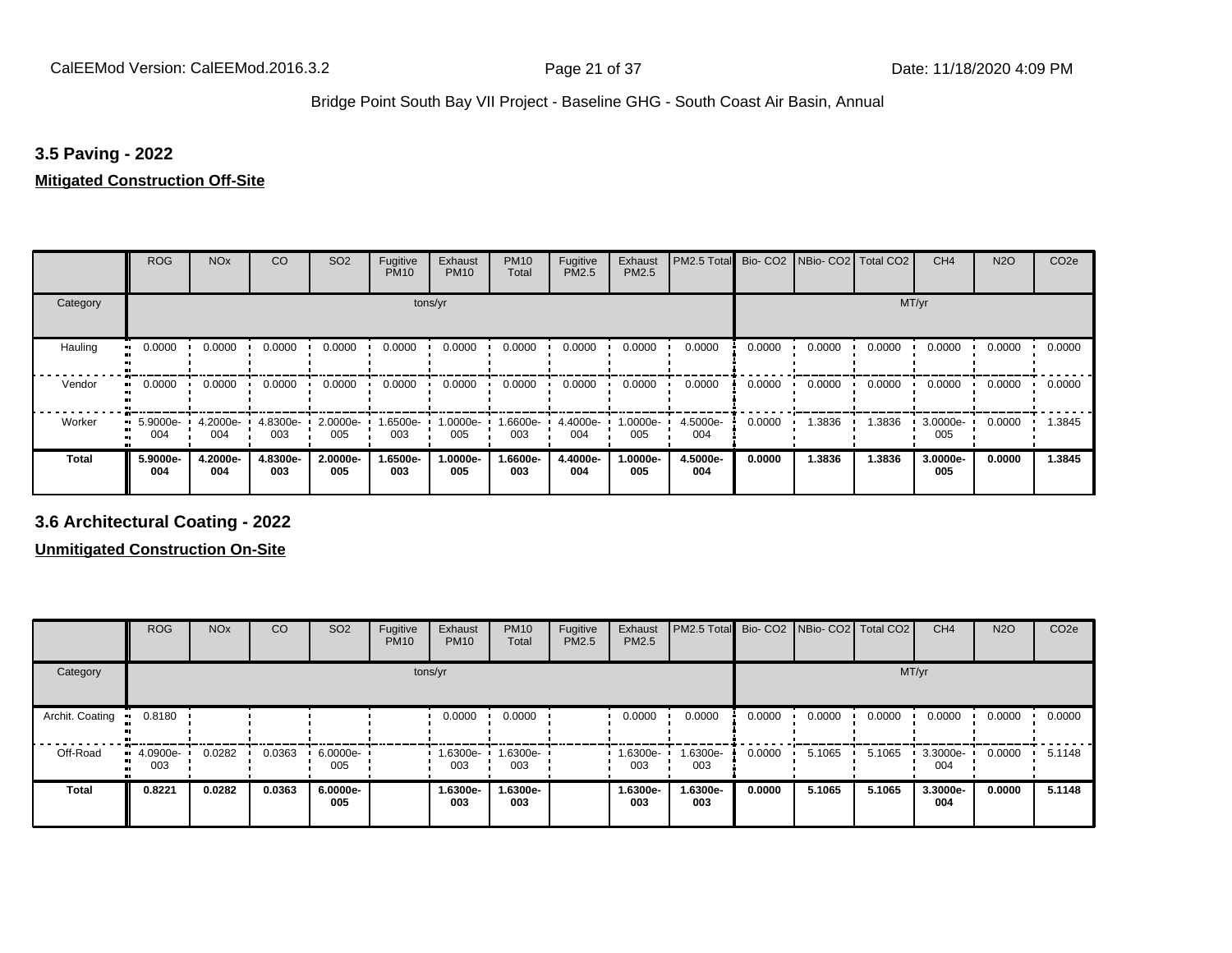# **3.6 Architectural Coating - 2022**

#### **Unmitigated Construction Off-Site**

|          | <b>ROG</b>      | <b>NO<sub>x</sub></b> | CO     | SO <sub>2</sub> | Fugitive<br><b>PM10</b> | Exhaust<br><b>PM10</b> | <b>PM10</b><br>Total | Fugitive<br><b>PM2.5</b> | Exhaust<br>PM2.5 | PM2.5 Total Bio- CO2 NBio- CO2 Total CO2 |        |        |        | CH <sub>4</sub> | <b>N2O</b> | CO <sub>2e</sub> |
|----------|-----------------|-----------------------|--------|-----------------|-------------------------|------------------------|----------------------|--------------------------|------------------|------------------------------------------|--------|--------|--------|-----------------|------------|------------------|
| Category |                 |                       |        |                 |                         | tons/yr                |                      |                          |                  |                                          |        |        |        | MT/yr           |            |                  |
| Hauling  | 0.0000          | 0.0000                | 0.0000 | 0.0000          | 0.0000                  | 0.0000                 | 0.0000               | 0.0000                   | 0.0000           | 0.0000                                   | 0.0000 | 0.0000 | 0.0000 | 0.0000          | 0.0000     | 0.0000           |
| Vendor   | 0.0000          | 0.0000                | 0.0000 | 0.0000          | 0.0000                  | 0.0000                 | 0.0000               | 0.0000                   | 0.0000           | 0.0000                                   | 0.0000 | 0.0000 | 0.0000 | 0.0000          | 0.0000     | 0.0000           |
| Worker   | 1.6400e-<br>003 | 1.1700e-<br>003       | 0.0135 | 4.0000e-<br>005 | 4.6100e-<br>003         | 3.0000e-<br>005        | 4.6400e-<br>003      | 1.2200e-<br>003          | 3.0000e-<br>005  | 1.2500e-<br>003                          | 0.0000 | 3.8740 | 3.8740 | 1.0000e-<br>004 | 0.0000     | 3.8765           |
| Total    | 1.6400e-<br>003 | 1.1700e-<br>003       | 0.0135 | 4.0000e-<br>005 | 4.6100e-<br>003         | 3.0000e-<br>005        | 4.6400e-<br>003      | 1.2200e-<br>003          | 3.0000e-<br>005  | 1.2500e-<br>003                          | 0.0000 | 3.8740 | 3.8740 | 1.0000e-<br>004 | 0.0000     | 3.8765           |

#### **Mitigated Construction On-Site**

|                 | <b>ROG</b>         | <b>NO<sub>x</sub></b> | CO     | SO <sub>2</sub> | Fugitive<br><b>PM10</b> | Exhaust<br><b>PM10</b> | <b>PM10</b><br>Total | Fugitive<br><b>PM2.5</b> | Exhaust<br><b>PM2.5</b> | PM2.5 Total Bio- CO2 NBio- CO2 Total CO2 |        |        |        | CH <sub>4</sub> | <b>N2O</b> | CO <sub>2e</sub> |
|-----------------|--------------------|-----------------------|--------|-----------------|-------------------------|------------------------|----------------------|--------------------------|-------------------------|------------------------------------------|--------|--------|--------|-----------------|------------|------------------|
| Category        |                    |                       |        |                 |                         | tons/yr                |                      |                          |                         |                                          |        |        |        | MT/yr           |            |                  |
| Archit. Coating | 0.8180             |                       |        |                 |                         | 0.0000                 | 0.0000               |                          | 0.0000                  | 0.0000                                   | 0.0000 | 0.0000 | 0.0000 | 0.0000          | 0.0000     | 0.0000           |
| Off-Road        | $-4.0900e-$<br>003 | 0.0282                | 0.0363 | 6.0000e-<br>005 |                         | 1.6300e-<br>003        | 1.6300e-<br>003      |                          | 1.6300e-<br>003         | -6300e-<br>003                           | 0.0000 | 5.1065 | 5.1065 | 3.3000e-<br>004 | 0.0000     | 5.1148           |
| <b>Total</b>    | 0.8221             | 0.0282                | 0.0363 | 6.0000e-<br>005 |                         | 1.6300e-<br>003        | 1.6300e-<br>003      |                          | 1.6300e-<br>003         | 1.6300e-<br>003                          | 0.0000 | 5.1065 | 5.1065 | 3.3000e-<br>004 | 0.0000     | 5.1148           |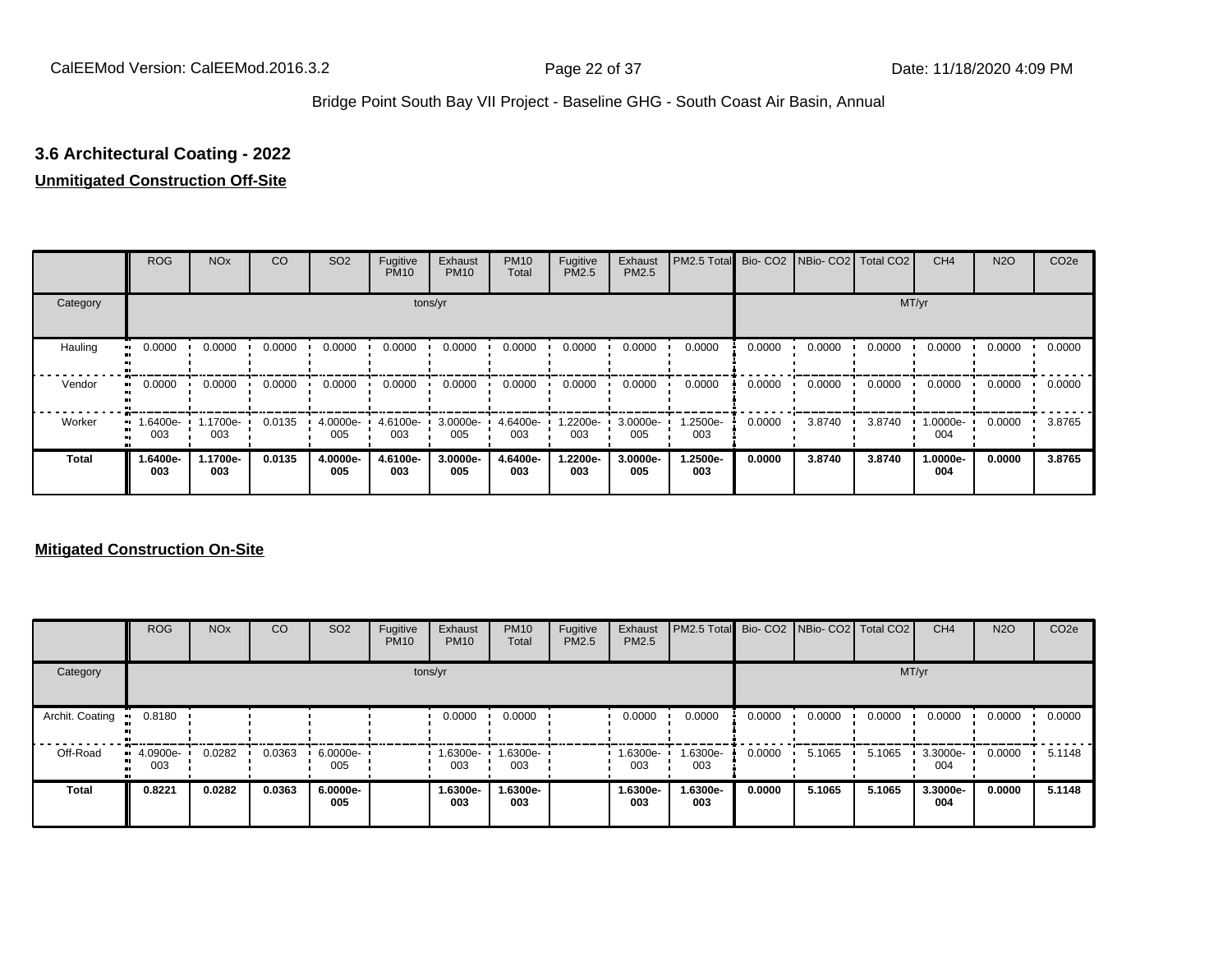# **3.6 Architectural Coating - 2022**

#### **Mitigated Construction Off-Site**

|              | <b>ROG</b>             | <b>NO<sub>x</sub></b> | CO     | SO <sub>2</sub> | Fugitive<br><b>PM10</b> | Exhaust<br><b>PM10</b> | <b>PM10</b><br>Total | Fugitive<br><b>PM2.5</b> | Exhaust<br>PM2.5 | PM2.5 Total Bio- CO2 NBio- CO2 Total CO2 |        |        |        | CH <sub>4</sub> | <b>N2O</b> | CO <sub>2e</sub> |
|--------------|------------------------|-----------------------|--------|-----------------|-------------------------|------------------------|----------------------|--------------------------|------------------|------------------------------------------|--------|--------|--------|-----------------|------------|------------------|
| Category     |                        |                       |        |                 |                         | tons/yr                |                      |                          |                  |                                          |        |        | MT/yr  |                 |            |                  |
| Hauling      | 0.0000                 | $0.0000$ $\cdot$      | 0.0000 | 0.0000          | 0.0000                  | 0.0000                 | 0.0000               | 0.0000                   | 0.0000           | 0.0000                                   | 0.0000 | 0.0000 | 0.0000 | 0.0000          | 0.0000     | 0.0000           |
| Vendor       | 0.0000<br>             | 0.0000                | 0.0000 | 0.0000          | 0.0000                  | 0.0000                 | 0.0000               | 0.0000                   | 0.0000           | 0.0000                                   | 0.0000 | 0.0000 | 0.0000 | 0.0000          | 0.0000     | 0.0000           |
| Worker       | 1.6400e-<br>. .<br>003 | 1.1700e-<br>003       | 0.0135 | 4.0000e-<br>005 | 4.6100e-<br>003         | 3.0000e-<br>005        | 4.6400e-<br>003      | 1.2200e-<br>003          | 3.0000e-<br>005  | 1.2500e-<br>003                          | 0.0000 | 3.8740 | 3.8740 | 1.0000e-<br>004 | 0.0000     | 3.8765           |
| <b>Total</b> | -6400e.<br>003         | 1.1700e-<br>003       | 0.0135 | 4.0000e-<br>005 | 4.6100e-<br>003         | 3.0000e-<br>005        | 4.6400e-<br>003      | 1.2200e-<br>003          | 3.0000e-<br>005  | 1.2500e-<br>003                          | 0.0000 | 3.8740 | 3.8740 | 1.0000e-<br>004 | 0.0000     | 3.8765           |

#### **3.7 Abandonment of Oil Wells - 2021**

**Unmitigated Construction On-Site**

|              | <b>ROG</b>            | <b>NO<sub>x</sub></b> | CO     | SO <sub>2</sub>   | Fugitive<br><b>PM10</b> | Exhaust<br><b>PM10</b> | <b>PM10</b><br>Total | Fugitive<br><b>PM2.5</b> | Exhaust<br>PM2.5 | <b>PM2.5 Total Bio-CO2 NBio-CO2 Total CO2</b> |        |         |         | CH <sub>4</sub> | <b>N2O</b> | CO <sub>2</sub> e |
|--------------|-----------------------|-----------------------|--------|-------------------|-------------------------|------------------------|----------------------|--------------------------|------------------|-----------------------------------------------|--------|---------|---------|-----------------|------------|-------------------|
| Category     |                       |                       |        |                   | tons/yr                 |                        |                      |                          |                  |                                               |        |         |         | MT/yr           |            |                   |
| Off-Road     | 0.0402<br>$\bullet$ : | 0.3491                | 0.2391 | $.8000e -$<br>004 |                         | 0.0128                 | 0.0128               |                          | 0.0118           | 0.0118                                        | 0.0000 | 76.9333 | 76.9333 | 0.0249          | 0.0000     | 77.5553           |
| <b>Total</b> | 0.0402                | 0.3491                | 0.2391 | 8.8000e-<br>004   |                         | 0.0128                 | 0.0128               |                          | 0.0118           | 0.0118                                        | 0.0000 | 76.9333 | 76.9333 | 0.0249          | 0.0000     | 77.5553           |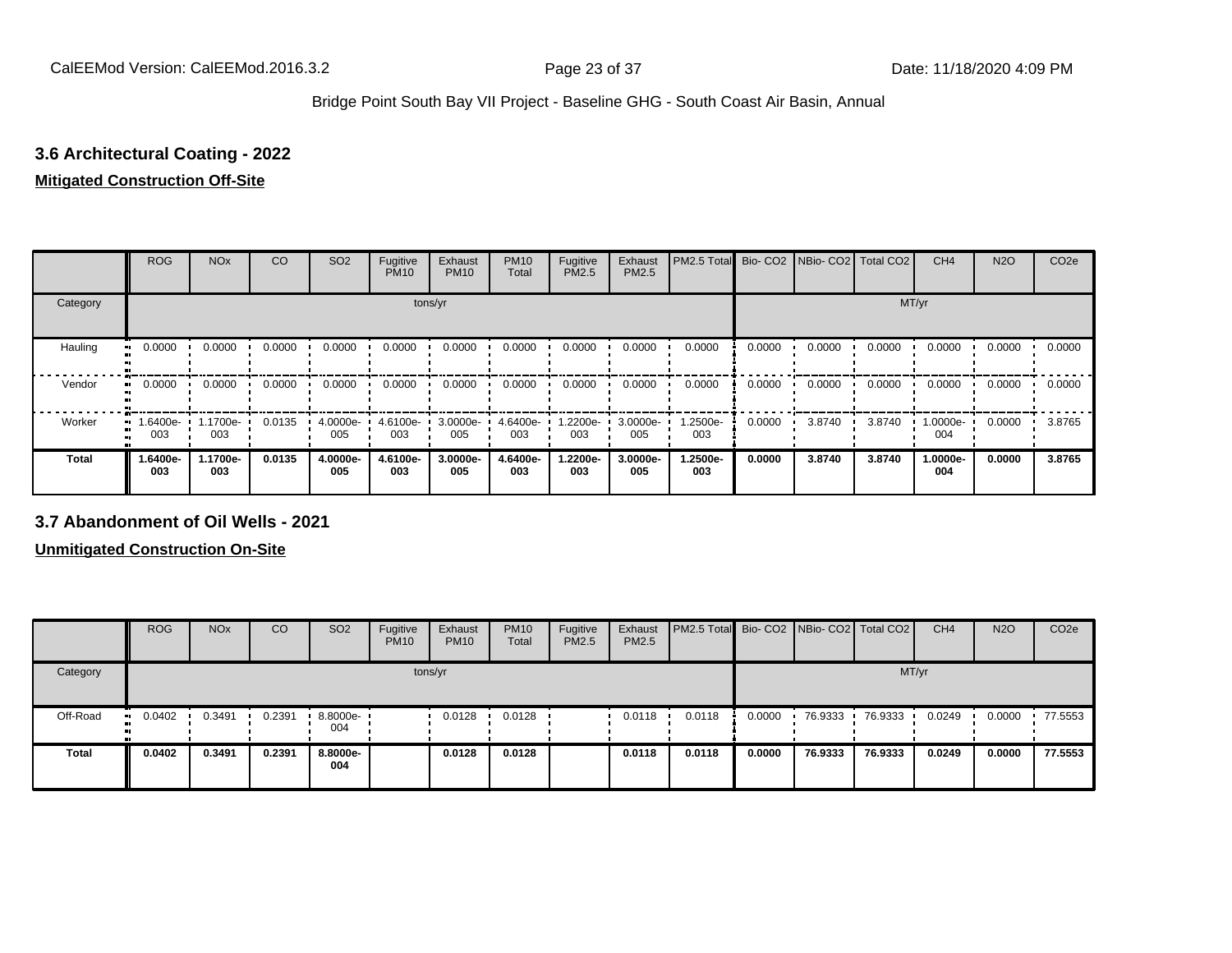#### **3.7 Abandonment of Oil Wells - 2021**

#### **Unmitigated Construction Off-Site**

|          | <b>ROG</b>      | <b>NO<sub>x</sub></b> | CO              | SO <sub>2</sub> | Fugitive<br><b>PM10</b> | Exhaust<br><b>PM10</b> | <b>PM10</b><br>Total | Fugitive<br><b>PM2.5</b> | Exhaust<br>PM2.5 | PM2.5 Total Bio- CO2 NBio- CO2 Total CO2 |        |        |        | CH <sub>4</sub> | <b>N2O</b> | CO <sub>2e</sub> |
|----------|-----------------|-----------------------|-----------------|-----------------|-------------------------|------------------------|----------------------|--------------------------|------------------|------------------------------------------|--------|--------|--------|-----------------|------------|------------------|
| Category |                 |                       |                 |                 |                         | tons/yr                |                      |                          |                  |                                          |        |        |        | MT/yr           |            |                  |
| Hauling  | 0.0000          | 0.0000                | 0.0000          | 0.0000          | 0.0000                  | 0.0000                 | 0.0000               | 0.0000                   | 0.0000           | 0.0000                                   | 0.0000 | 0.0000 | 0.0000 | 0.0000          | 0.0000     | 0.0000           |
| Vendor   | 5.1000e-<br>004 | 0.0171                | 4.3300e-<br>003 | 4.0000e-<br>005 | 1.1100e-<br>003         | 3.0000e-<br>005        | 1.1400e-<br>003      | 3.2000e-<br>004          | 3.0000e-<br>005  | 3.5000e-<br>004                          | 0.0000 | 4.2734 | 4.2734 | 2.8000e-<br>004 | 0.0000     | 4.2803           |
| Worker   | 1.3700e-<br>003 | 1.0200e-<br>003       | 0.0115          | 3.0000e-<br>005 | 3.6200e-<br>003         | 3.0000e-<br>005        | 3.6500e-<br>003      | 9.6000e-<br>004          | 3.0000e-<br>005  | 9.9000e-<br>004                          | 0.0000 | 3.1570 | 3.1570 | 8.0000e-<br>005 | 0.0000     | 3.1591           |
| Total    | 1.8800e-<br>003 | 0.0181                | 0.0159          | 7.0000e-<br>005 | 4.7300e-<br>003         | 6.0000e-<br>005        | 4.7900e-<br>003      | 1.2800e-<br>003          | 6.0000e-<br>005  | 1.3400e-<br>003                          | 0.0000 | 7.4304 | 7.4304 | 3.6000e-<br>004 | 0.0000     | 7.4394           |

#### **Mitigated Construction On-Site**

|              | <b>ROG</b>           | <b>NO<sub>x</sub></b> | CO     | SO <sub>2</sub> | Fugitive<br><b>PM10</b> | Exhaust<br><b>PM10</b> | <b>PM10</b><br><b>Total</b> | Fugitive<br>PM2.5 | Exhaust<br><b>PM2.5</b> | PM2.5 Total Bio- CO2   NBio- CO2   Total CO2 |        |         |         | CH <sub>4</sub> | <b>N2O</b> | CO <sub>2e</sub> |
|--------------|----------------------|-----------------------|--------|-----------------|-------------------------|------------------------|-----------------------------|-------------------|-------------------------|----------------------------------------------|--------|---------|---------|-----------------|------------|------------------|
| Category     |                      |                       |        |                 |                         | tons/yr                |                             |                   |                         |                                              |        |         |         | MT/yr           |            |                  |
| Off-Road     | 0.0402<br><b>ALC</b> | 0.3491                | 0.2391 | 8.8000e-<br>004 |                         | 0.0128                 | 0.0128                      |                   | 0.0118                  | 0.0118                                       | 0.0000 | 76.9332 | 76.9332 | 0.0249          | 0.0000     | 77.5552          |
| <b>Total</b> | 0.0402               | 0.3491                | 0.2391 | 8.8000e-<br>004 |                         | 0.0128                 | 0.0128                      |                   | 0.0118                  | 0.0118                                       | 0.0000 | 76.9332 | 76.9332 | 0.0249          | 0.0000     | 77.5552          |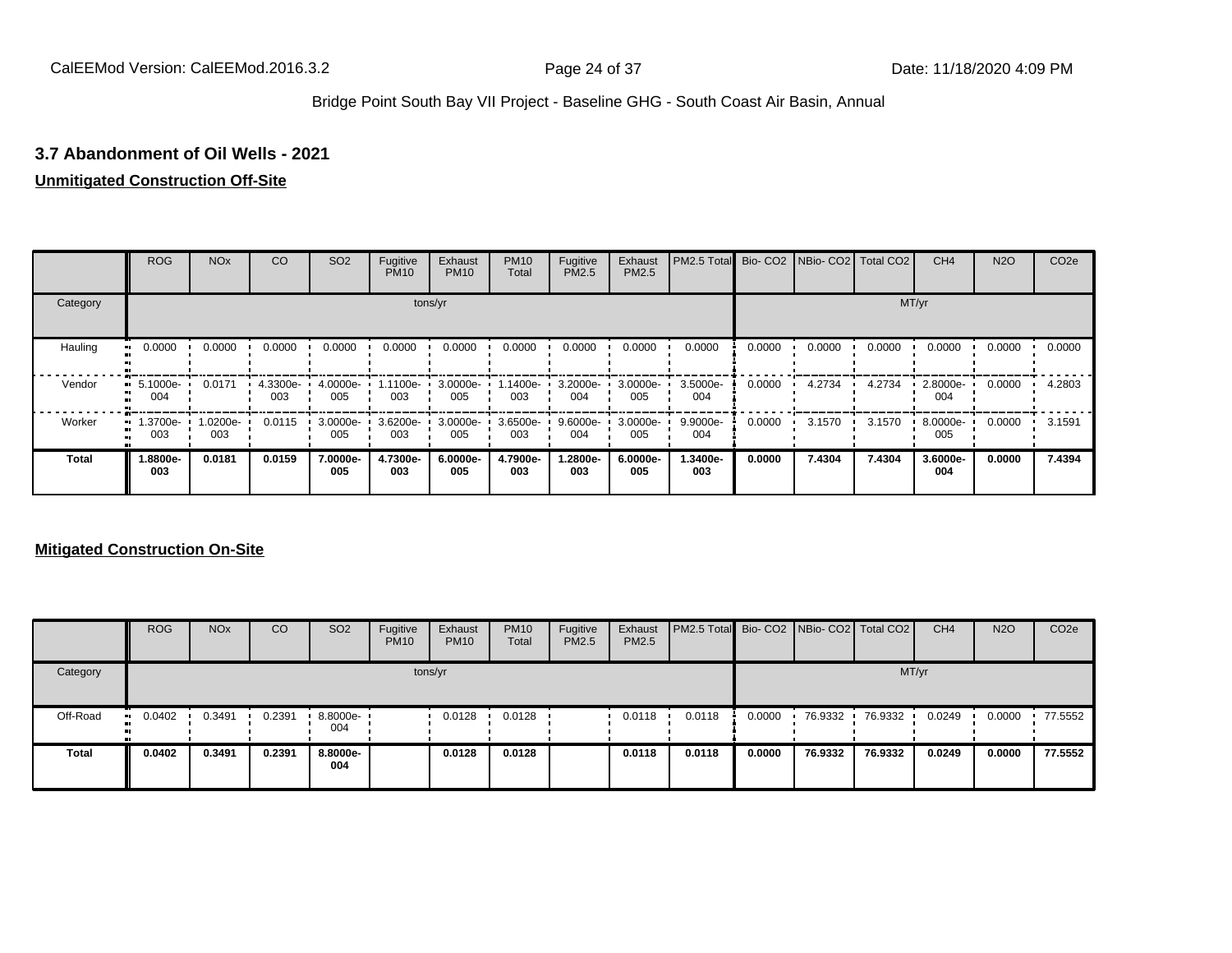#### **3.7 Abandonment of Oil Wells - 2021**

#### **Mitigated Construction Off-Site**

|              | <b>ROG</b>      | <b>NO<sub>x</sub></b> | CO              | SO <sub>2</sub> | Fugitive<br><b>PM10</b> | Exhaust<br><b>PM10</b> | <b>PM10</b><br>Total | Fugitive<br>PM2.5 | Exhaust<br>PM2.5 | <b>PM2.5</b><br>Total | Bio-CO <sub>2</sub> | NBio-CO2   Total CO2 |        | CH <sub>4</sub> | <b>N2O</b> | CO <sub>2e</sub> |
|--------------|-----------------|-----------------------|-----------------|-----------------|-------------------------|------------------------|----------------------|-------------------|------------------|-----------------------|---------------------|----------------------|--------|-----------------|------------|------------------|
| Category     |                 |                       |                 |                 |                         | tons/yr                |                      |                   |                  |                       |                     |                      | MT/yr  |                 |            |                  |
| Hauling      | 0.0000          | 0.0000                | 0.0000          | 0.0000          | 0.0000                  | 0.0000                 | 0.0000               | 0.0000            | 0.0000           | 0.0000                | 0.0000              | 0.0000               | 0.0000 | 0.0000          | 0.0000     | 0.0000           |
| Vendor       | 5.1000e-<br>004 | 0.0171                | 4.3300e-<br>003 | 4.0000e-<br>005 | 1.1100e-<br>003         | 3.0000e-<br>005        | 1.1400e-<br>003      | 3.2000e-<br>004   | 3.0000e-<br>005  | 3.5000e-<br>004       | 0.0000              | 4.2734               | 4.2734 | 2.8000e-<br>004 | 0.0000     | 4.2803           |
| Worker       | 1.3700e-<br>003 | 1.0200e-<br>003       | 0.0115          | 3.0000e-<br>005 | 3.6200e-<br>003         | 3.0000e-<br>005        | 3.6500e-<br>003      | 9.6000e-<br>004   | 3.0000e-<br>005  | 9.9000e-<br>004       | 0.0000              | 3.1570               | 3.1570 | 8.0000e-<br>005 | 0.0000     | 3.1591           |
| <b>Total</b> | 1.8800e-<br>003 | 0.0181                | 0.0159          | 7.0000e-<br>005 | 4.7300e-<br>003         | 6.0000e-<br>005        | 4.7900e-<br>003      | 1.2800e-<br>003   | 6.0000e-<br>005  | 1.3400e-<br>003       | 0.0000              | 7.4304               | 7.4304 | 3.6000e-<br>004 | 0.0000     | 7.4394           |

# **4.0 Operational Detail - Mobile**

**4.1 Mitigation Measures Mobile**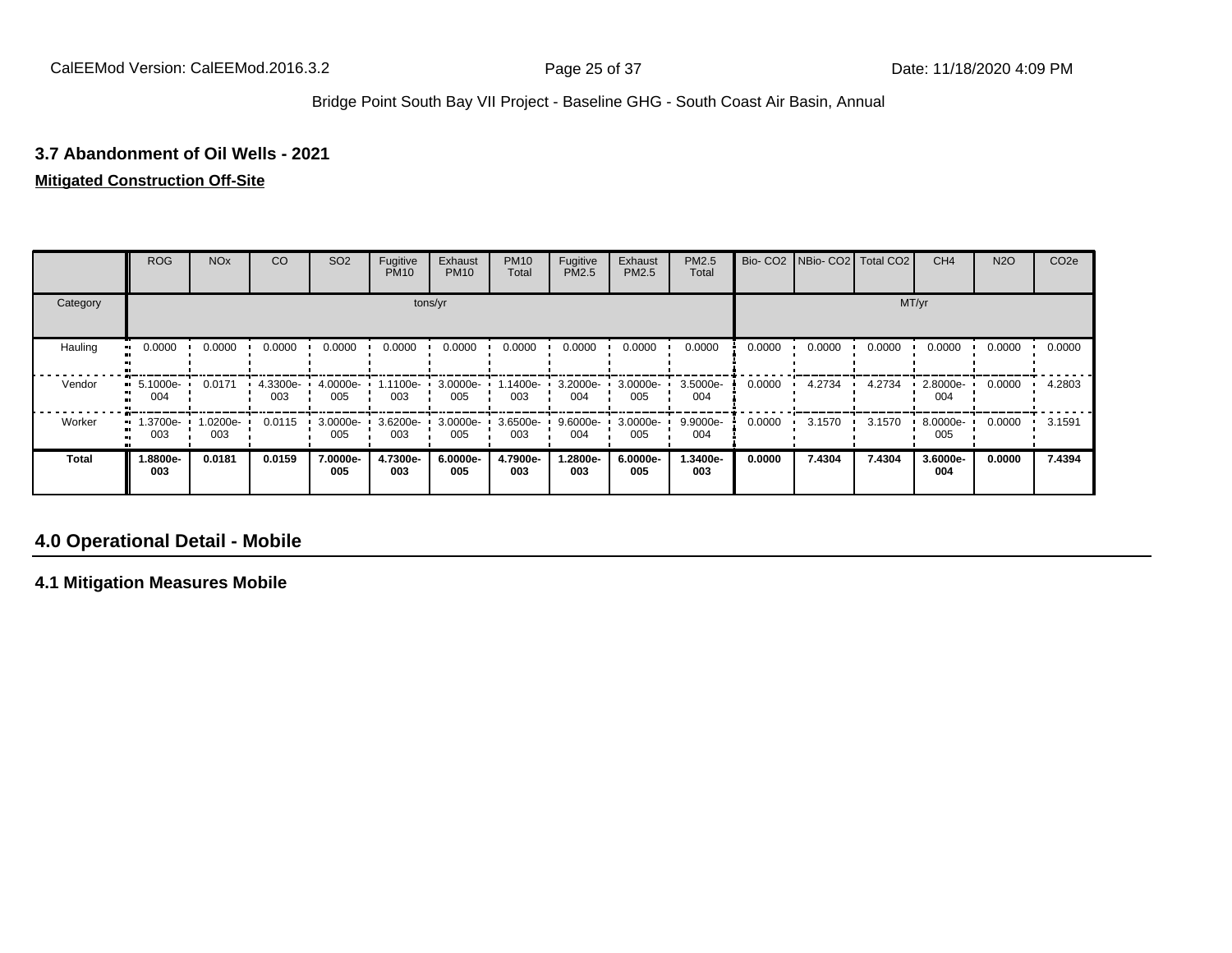|             | <b>ROG</b> | <b>NO<sub>x</sub></b> | CO     | <b>SO2</b> | Fugitive<br><b>PM10</b> | Exhaust<br><b>PM10</b> | <b>PM10</b><br>Total | Fugitive<br>PM2.5 | Exhaust<br>PM2.5 | PM2.5 Total Bio- CO2   NBio- CO2   Total CO2 |        |                     | CH <sub>4</sub> | <b>N2O</b> | CO <sub>2e</sub>  |
|-------------|------------|-----------------------|--------|------------|-------------------------|------------------------|----------------------|-------------------|------------------|----------------------------------------------|--------|---------------------|-----------------|------------|-------------------|
| Category    |            |                       |        |            |                         | tons/yr                |                      |                   |                  |                                              |        | MT/yr               |                 |            |                   |
| Mitigated   | 0.2724     | 2.1822                | 3.1463 | 0.0132     | 1.0309                  | 0.0107                 | .0416                | 0.2760            | 9.9800e-<br>003  | 0.2860                                       | 0.0000 | 1,226.497 1,226.497 | 0.0585          | 0.0000     | $\cdot$ 1,227.959 |
| Unmitigated | 0.2724     | 2.1822                | 3.1463 | 0.0132     | 1.0309                  | 0.0107                 | 0416.                | 0.2760            | 9.9800e-<br>003  | 0.2860                                       | 0.0000 | 1,226.497 1,226.497 | 0.0585          | 0.0000     | $\cdot$ 1,227.959 |

#### **4.2 Trip Summary Information**

|                                  |          | Average Daily Trip Rate |          | Unmitigated       | Mitigated         |
|----------------------------------|----------|-------------------------|----------|-------------------|-------------------|
| Land Use                         | Weekday  | Saturdav                | Sunday   | <b>Annual VMT</b> | <b>Annual VMT</b> |
| <b>City Park</b><br>             | 0.00     | 0.00                    | 0.00     |                   |                   |
| Parking Lot                      | 121.60   | 121.60                  | 121.60   | 300,984           | 300.984           |
| Unrefrigerated Warehouse-No Rail | 973.83   | 973.83                  | 973.83   | 2,410,434         | 2,410,434         |
| Total                            | 1,095.43 | 1,095.43                | 1,095.43 | 2,711,418         | 2,711,418         |

# **4.3 Trip Type Information**

|                               |            | <b>Miles</b> |      |       | Trip % |                                                     |         | Trip Purpose %  |         |
|-------------------------------|------------|--------------|------|-------|--------|-----------------------------------------------------|---------|-----------------|---------|
| Land Use                      | H-W or C-W | H-S or C-C   |      |       |        | │ H-O or C-NW ┃H-W or C-W┃ H-S or C-C ┃ H-O or C-NW | Primary | <b>Diverted</b> | Pass-by |
| <b>City Park</b>              | 6.80       | 6.80         | 6.80 | 0.00  | 100.00 | 0.00                                                | 100     |                 |         |
| Parking Lot                   | 6.80       | 6.80         | 6.80 | 0.00  | 100.00 | 0.00                                                | 100     |                 |         |
| Unrefrigerated Warehouse-No . | 6.80       | 8.40         | 6.80 | 59.00 | 0.00   | 41.00                                               | 100     |                 |         |

#### **4.4 Fleet Mix**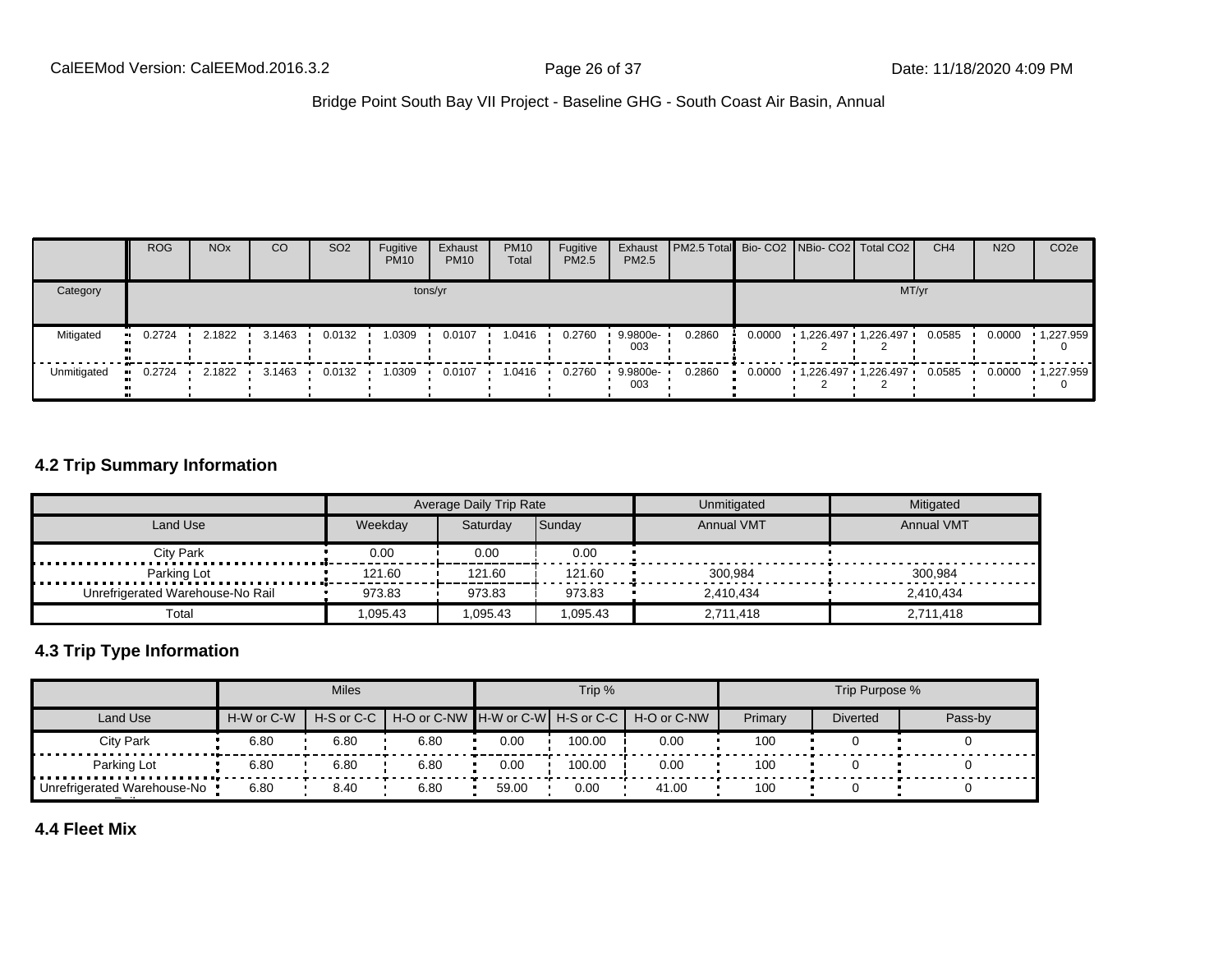| Land Use                            | <b>LDA</b> | LDT1 | LDT <sub>2</sub> | <b>MDV</b> | LHD1 | LHD2 | <b>MHD</b> | <b>HHD</b> | OBUS | <b>UBUS</b> | <b>MCY</b> | <b>SBUS</b>                                                                                                                                    | MH       |
|-------------------------------------|------------|------|------------------|------------|------|------|------------|------------|------|-------------|------------|------------------------------------------------------------------------------------------------------------------------------------------------|----------|
| <b>City Park</b>                    |            |      |                  |            |      |      |            |            |      |             |            | 0.552111 0.043066i 0.201891i 0.118512i 0.015605i 0.005863i 0.021387i 0.031253i 0.002087i 0.001818i 0.004803i 0.000708i                         | 0.000896 |
| Parking Lot                         |            |      |                  |            |      |      |            |            |      |             |            | $0.000000$ $0.000000$ $0.000000$ $0.000000$ $0.000000$ $0.247000$ $0.206000$ $0.547000$ $0.000000$ $0.000000$ $0.000000$ $0.000000$ $0.000000$ |          |
| Unrefrigerated Warehouse-No<br>Rail |            |      |                  |            |      |      |            |            |      |             |            |                                                                                                                                                |          |

# **5.0 Energy Detail**

Historical Energy Use: N

#### **5.1 Mitigation Measures Energy**

|                                  | ROG                | <b>NO<sub>x</sub></b> | CO     | SO <sub>2</sub> | Fugitive<br><b>PM10</b> | Exhaust<br><b>PM10</b> | <b>PM10</b><br>Total | Fugitive<br><b>PM2.5</b> | Exhaust<br>PM2.5 | PM2.5 Total Bio- CO2 NBio- CO2 Total CO2 |        |          |           | CH <sub>4</sub> | <b>N2O</b>         | CO <sub>2e</sub> |
|----------------------------------|--------------------|-----------------------|--------|-----------------|-------------------------|------------------------|----------------------|--------------------------|------------------|------------------------------------------|--------|----------|-----------|-----------------|--------------------|------------------|
| Category                         |                    |                       |        |                 |                         | tons/yr                |                      |                          |                  |                                          |        |          | MT/yr     |                 |                    |                  |
| Electricity<br>Mitigated         |                    |                       |        |                 |                         | 0.0000                 | 0.0000               |                          | 0.0000           | 0.0000                                   | 0.0000 | 418.4551 | 418.4551  | 9.8800e-<br>003 | 2.0400e-<br>003    | 419.3115         |
| Electricity<br>Unmitigated       |                    |                       |        |                 |                         | 0.0000                 | 0.0000               |                          | 0.0000           | 0.0000                                   | 0.0000 | 418.4551 | .418.4551 | 9.8800e-<br>003 | $2.0400e -$<br>003 | 419.3115         |
| <b>NaturalGas</b><br>Mitigated   | $-3.6900e-$<br>003 | 0.0336                | 0.0282 | 2.0000e-<br>004 |                         | 2.5500e-<br>003        | 2.5500e-<br>003      |                          | 2.5500e-<br>003  | 2.5500e-<br>003                          | 0.0000 | 36.5355  | 36.5355   | 7.0000e-<br>004 | 6.7000e-<br>004    | 36.7526          |
| <b>NaturalGas</b><br>Unmitigated | $-3.6900e-$<br>003 | 0.0336                | 0.0282 | 2.0000e-<br>004 |                         | 2.5500e-<br>003        | 2.5500e-<br>003      |                          | 2.5500e-<br>003  | 2.5500e-<br>003                          | 0.0000 | 36.5355  | 36.5355   | 7.0000e-<br>004 | 6.7000e-<br>004    | 36.7526          |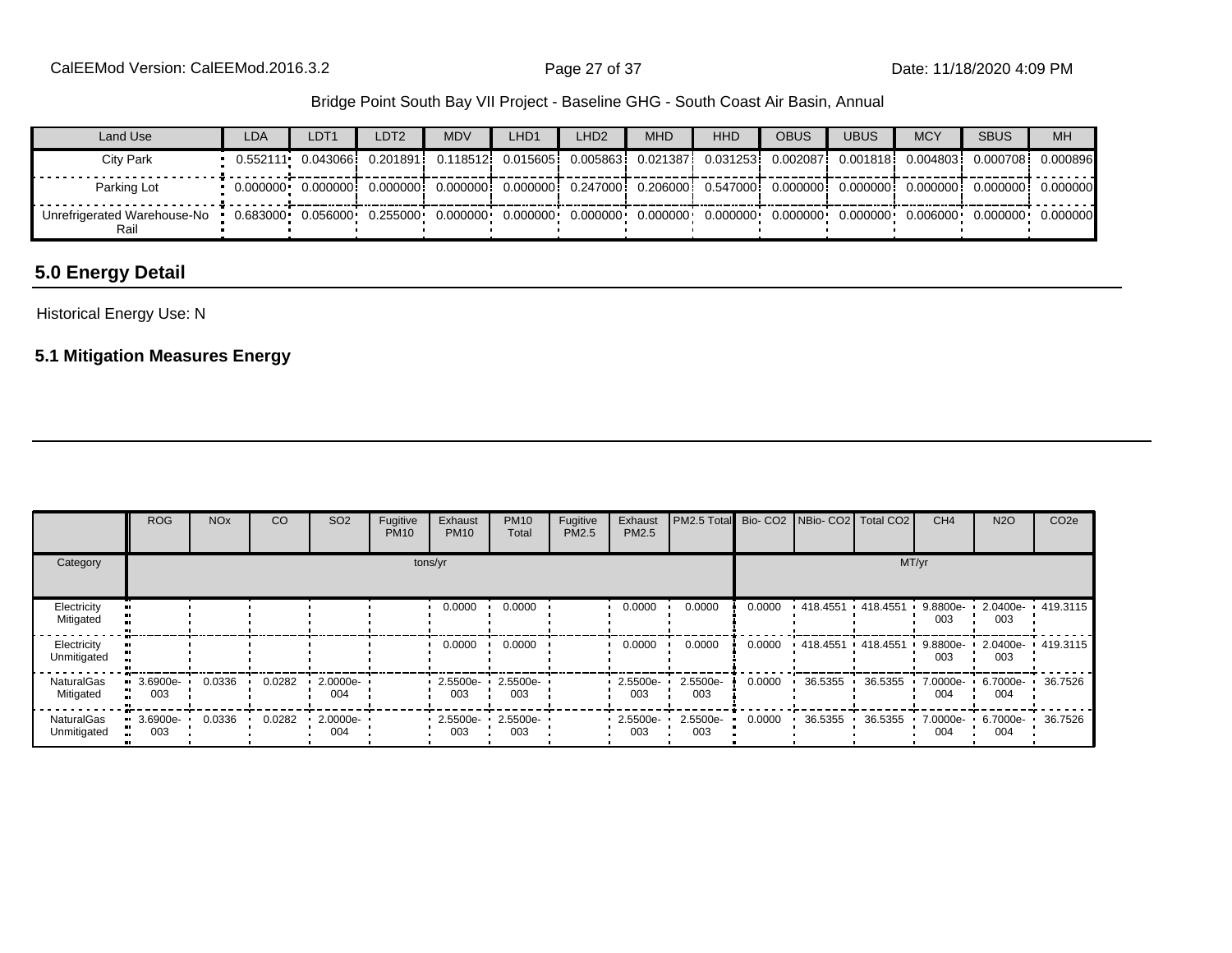# **5.2 Energy by Land Use - NaturalGas**

#### **Unmitigated**

|                                        | NaturalGa<br>s Use | <b>ROG</b>      | <b>NO<sub>x</sub></b> | CO     | SO <sub>2</sub> | Fugitive<br><b>PM10</b> | Exhaust<br><b>PM10</b> | <b>PM10</b><br>Total | Fugitive<br>PM2.5 | Exhaust<br>PM2.5 | PM2.5 Total Bio- CO2 NBio- CO2 Total CO2 |        |         |         | CH <sub>4</sub> | <b>N2O</b>      | CO <sub>2e</sub> |
|----------------------------------------|--------------------|-----------------|-----------------------|--------|-----------------|-------------------------|------------------------|----------------------|-------------------|------------------|------------------------------------------|--------|---------|---------|-----------------|-----------------|------------------|
| Land Use                               | kBTU/yr            |                 |                       |        |                 |                         | tons/yr                |                      |                   |                  |                                          |        |         | MT/yr   |                 |                 |                  |
| <b>City Park</b>                       | $\mathbf 0$        | 0.0000          | 0.0000                | 0.0000 | 0.0000          |                         | 0.0000                 | 0.0000               |                   | 0.0000           | 0.0000                                   | 0.0000 | 0.0000  | 0.0000  | 0.0000          | 0.0000          | 0.0000           |
| Parking Lot                            | 0                  | 0.0000          | 0.0000                | 0.0000 | 0.0000          |                         | 0.0000                 | 0.0000               |                   | 0.0000           | 0.0000                                   | 0.0000 | 0.0000  | 0.0000  | 0.0000          | 0.0000          | 0.0000           |
| Unrefrigerated<br>Warehouse-No<br>Rail | 684649             | 3.6900e-<br>003 | 0.0336                | 0.0282 | 2.0000e-<br>004 |                         | 2.5500e-<br>003        | 2.5500e-<br>003      |                   | 2.5500e-<br>003  | 2.5500e-<br>003                          | 0.0000 | 36.5355 | 36.5355 | 7.0000e-<br>004 | 6.7000e-<br>004 | 36.7526          |
| <b>Total</b>                           |                    | 3.6900e-<br>003 | 0.0336                | 0.0282 | 2.0000e-<br>004 |                         | 2.5500e-<br>003        | 2.5500e-<br>003      |                   | 2.5500e-<br>003  | 2.5500e-<br>003                          | 0.0000 | 36.5355 | 36.5355 | 7.0000e-<br>004 | 6.7000e-<br>004 | 36.7526          |

#### **Mitigated**

|                                        | NaturalGa<br>s Use | <b>ROG</b>      | <b>NO<sub>x</sub></b> | CO     | SO <sub>2</sub> | Fugitive<br><b>PM10</b> | Exhaust<br><b>PM10</b> | <b>PM10</b><br>Total | Fugitive<br>PM2.5 | Exhaust<br>PM2.5 | PM2.5<br>Total  |        | Bio- CO2 NBio- CO2 Total CO2 |         | CH <sub>4</sub> | <b>N2O</b>      | CO <sub>2e</sub> |
|----------------------------------------|--------------------|-----------------|-----------------------|--------|-----------------|-------------------------|------------------------|----------------------|-------------------|------------------|-----------------|--------|------------------------------|---------|-----------------|-----------------|------------------|
| Land Use                               | kBTU/yr            |                 |                       |        |                 |                         | tons/yr                |                      |                   |                  |                 |        |                              | MT/yr   |                 |                 |                  |
| <b>City Park</b>                       | $\mathbf{0}$       | 0.0000          | 0.0000                | 0.0000 | 0.0000          |                         | 0.0000                 | 0.0000               |                   | 0.0000           | 0.0000          | 0.0000 | 0.0000                       | 0.0000  | 0.0000          | 0.0000          | 0.0000           |
| Parking Lot                            | $\Omega$           | 0.0000          | 0.0000                | 0.0000 | 0.0000          |                         | 0.0000                 | 0.0000               |                   | 0.0000           | 0.0000          | 0.0000 | 0.0000                       | 0.0000  | 0.0000          | 0.0000          | 0.0000           |
| Unrefrigerated<br>Warehouse-No<br>Rail | 684649             | 3.6900e-<br>003 | 0.0336                | 0.0282 | 2.0000e-<br>004 |                         | 2.5500e-<br>003        | 2.5500e-<br>003      |                   | 2.5500e-<br>003  | 2.5500e-<br>003 | 0.0000 | 36.5355                      | 36.5355 | 7.0000e-<br>004 | 6.7000e-<br>004 | 36.7526          |
| <b>Total</b>                           |                    | 3.6900e-<br>003 | 0.0336                | 0.0282 | 2.0000e-<br>004 |                         | 2.5500e-<br>003        | 2.5500e-<br>003      |                   | 2.5500e-<br>003  | 2.5500e-<br>003 | 0.0000 | 36.5355                      | 36.5355 | 7.0000e-<br>004 | 6.7000e-<br>004 | 36.7526          |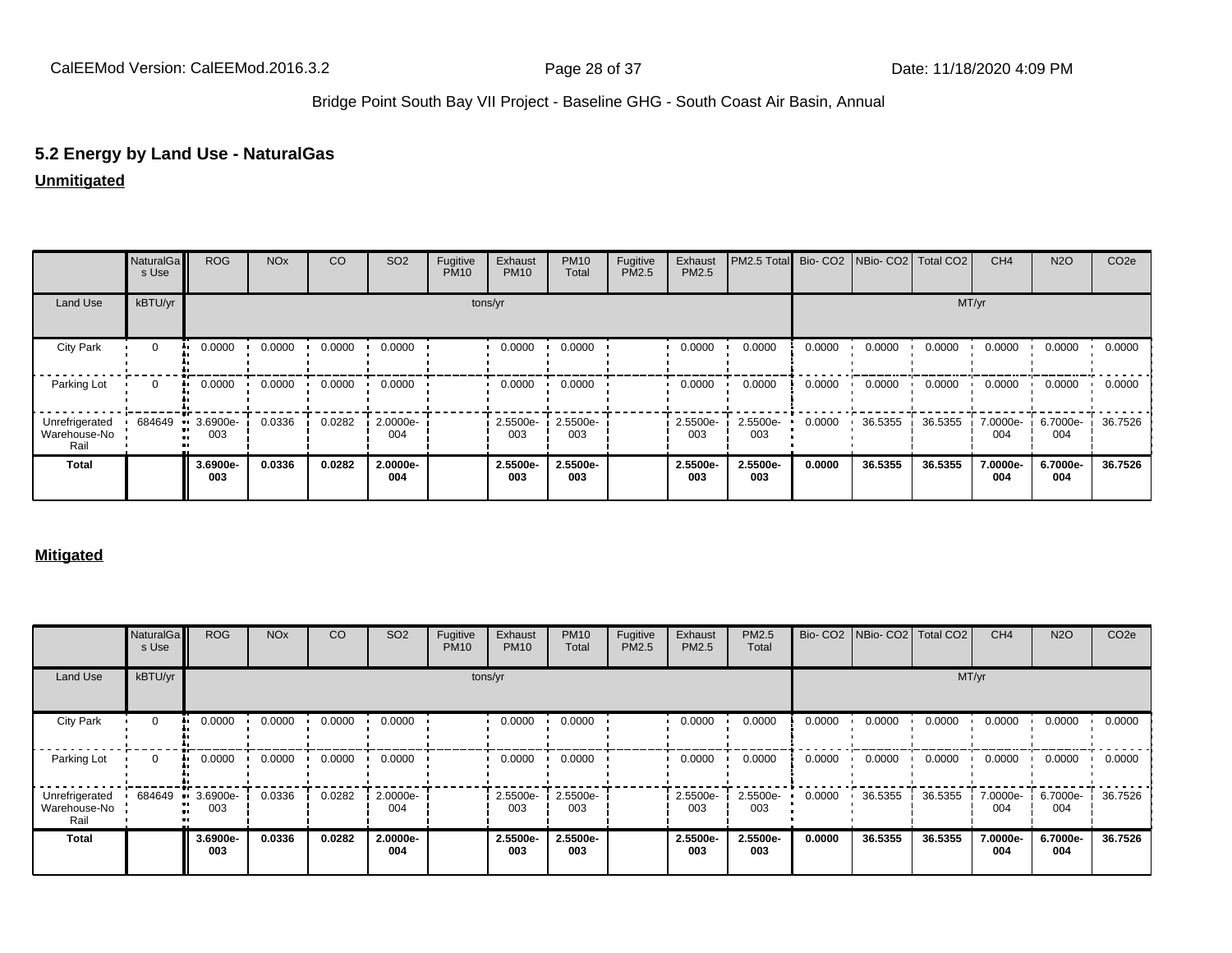# **5.3 Energy by Land Use - Electricity**

# **Unmitigated**

|                                        | Electricity<br><b>Use</b> | <b>Total CO2</b> | CH <sub>4</sub> | <b>N2O</b>      | CO <sub>2e</sub> |
|----------------------------------------|---------------------------|------------------|-----------------|-----------------|------------------|
| <b>Land Use</b>                        | kWh/yr                    |                  | MT/yr           |                 |                  |
| <b>City Park</b>                       | $\Omega$                  | 0.0000           | 0.0000          | 0.0000          | 0.0000           |
| Parking Lot                            | 26600                     | 14.8152          | 3.5000e-<br>004 | 7.0000e-<br>005 | 14.8455          |
| Unrefrigerated<br>Warehouse-No<br>Rail | 724718                    | 403.6399         | 9.5300e-<br>003 | 1.9700e-<br>003 | 404.4660         |
| Total                                  |                           | 418.4551         | 9.8800e-<br>003 | 2.0400e-<br>003 | 419.3115         |

#### **Mitigated**

|                                        | Electricity<br><b>Use</b> | <b>Total CO2</b> | CH <sub>4</sub> | <b>N2O</b>      | CO <sub>2e</sub> |
|----------------------------------------|---------------------------|------------------|-----------------|-----------------|------------------|
| <b>Land Use</b>                        | kWh/yr                    |                  |                 | MT/yr           |                  |
| <b>City Park</b>                       | $\Omega$                  | 0.0000           | 0.0000          | 0.0000          | 0.0000           |
| Parking Lot                            | 26600                     | 14.8152          | 3.5000e-<br>004 | 7.0000e-<br>005 | 14.8455          |
| Unrefrigerated<br>Warehouse-No<br>Rail | 724718                    | 403.6399         | 9.5300e-<br>003 | 1.9700e-<br>003 | 404.4660         |
| Total                                  |                           | 418.4551         | 9.8800e-<br>003 | 2.0400e-<br>003 | 419.3115         |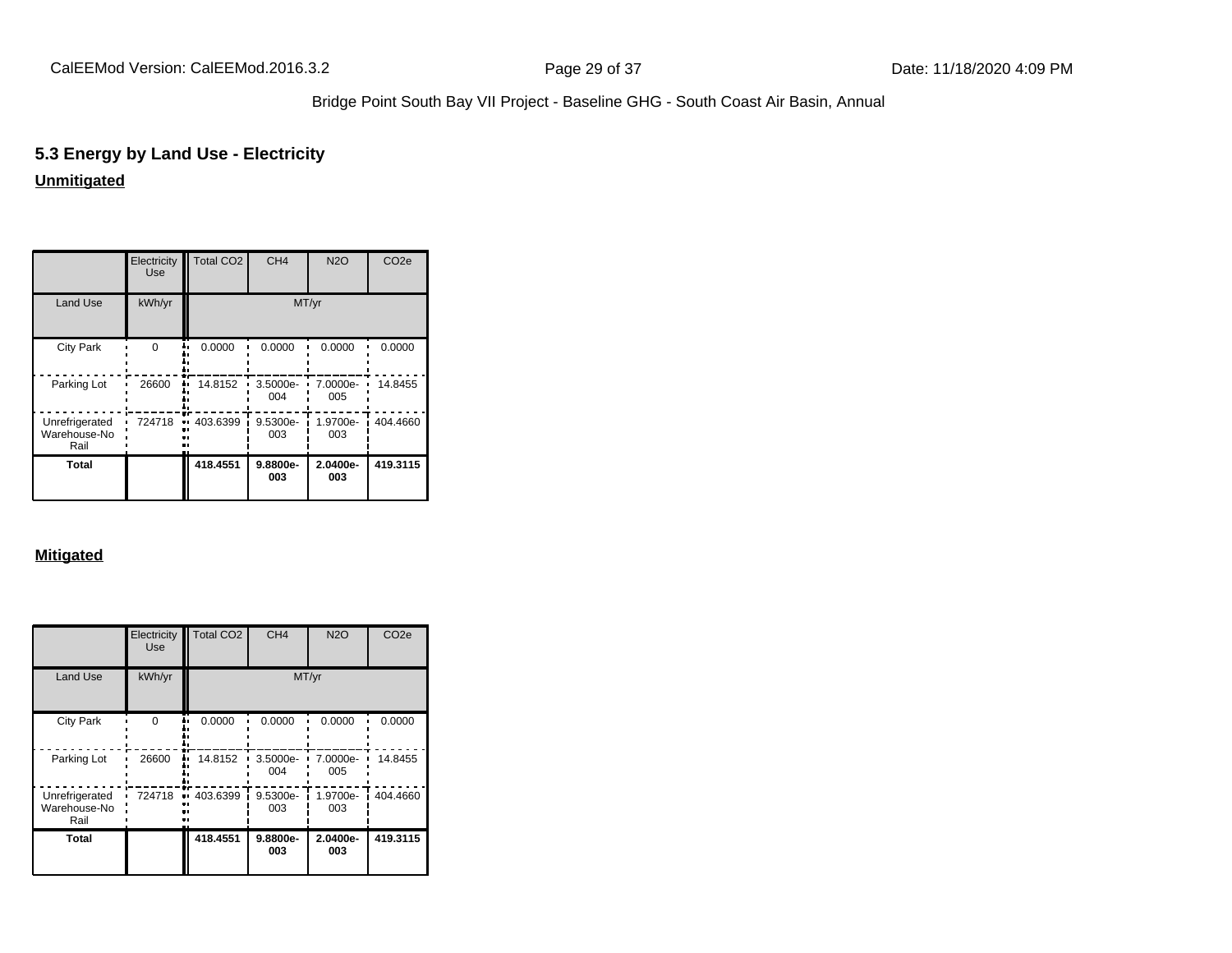# **6.0 Area Detail**

# **6.1 Mitigation Measures Area**

|             | <b>ROG</b> | <b>NO<sub>x</sub></b> | CO              | SO <sub>2</sub> | Fugitive<br><b>PM10</b> | Exhaust<br><b>PM10</b> | <b>PM10</b><br>Total | Fugitive<br><b>PM2.5</b> | Exhaust<br>PM2.5 | <b>PM2.5 Total Bio- CO2 NBio- CO2   Total CO2  </b> |        |                 |                 | CH <sub>4</sub> | <b>N2O</b> | CO <sub>2e</sub> |
|-------------|------------|-----------------------|-----------------|-----------------|-------------------------|------------------------|----------------------|--------------------------|------------------|-----------------------------------------------------|--------|-----------------|-----------------|-----------------|------------|------------------|
| Category    |            |                       |                 |                 | tons/yr                 |                        |                      |                          |                  |                                                     |        |                 |                 | MT/yr           |            |                  |
| Mitigated   | 0.7169     | 4.0000e-<br>005       | 4.6600e-<br>003 | 0.0000          |                         | $2.0000e -$<br>005     | 2.0000e-<br>005      |                          | 2.0000e-<br>005  | 2.0000e-<br>005                                     | 0.0000 | 9.0500e-<br>003 | 9.0500e-<br>003 | 2.0000e-<br>005 | 0.0000     | 9.6500e-<br>003  |
| Unmitigated | 0.7169     | 4.0000e-<br>005       | 4.6600e-<br>003 | 0.0000          |                         | $2.0000e -$<br>005     | 2.0000e-<br>005      |                          | 2.0000e-<br>005  | 2.0000e-<br>005                                     | 0.0000 | 9.0500e-<br>003 | 9.0500e-<br>003 | 2.0000e-<br>005 | 0.0000     | 9.6500e-<br>003  |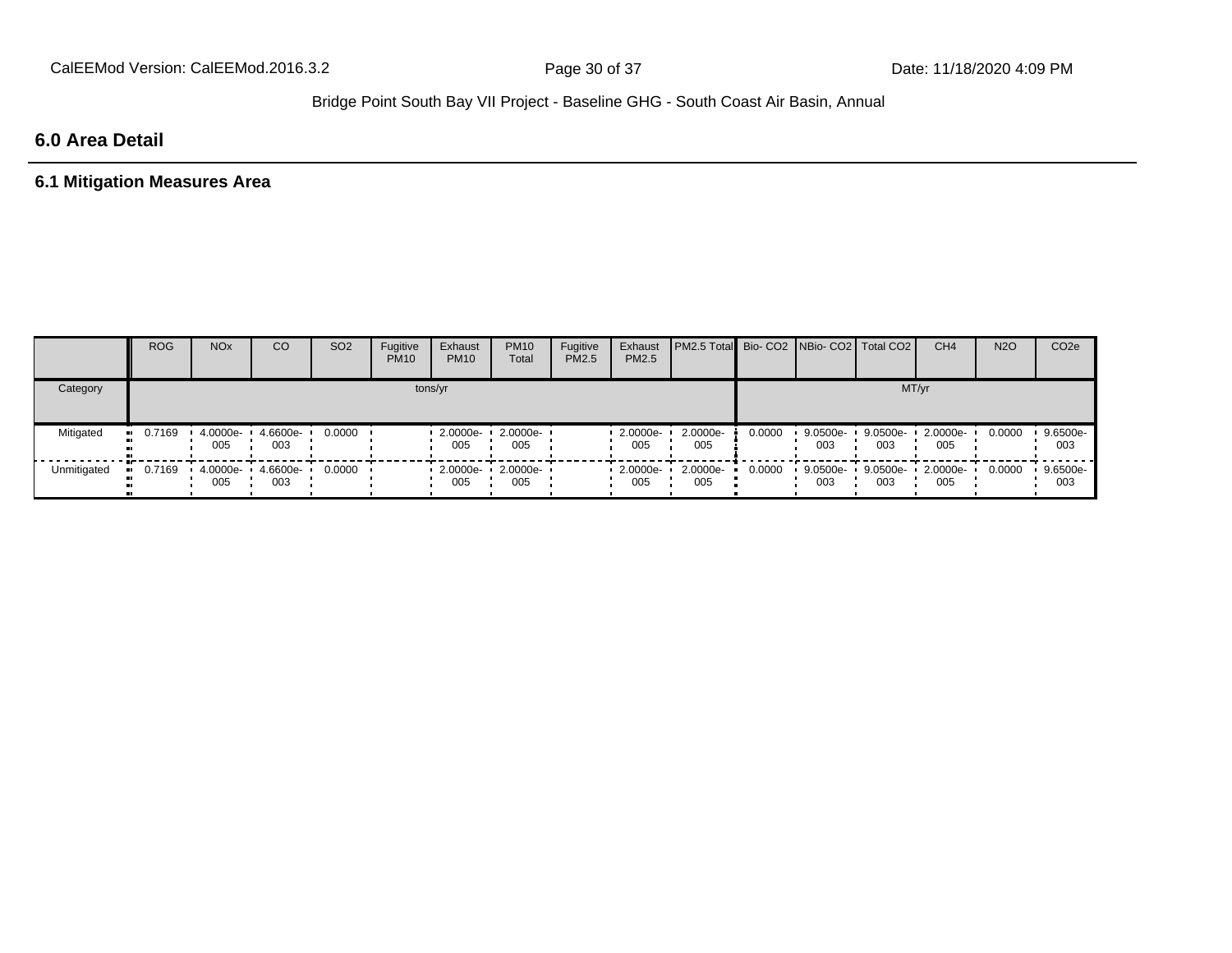#### **6.2 Area by SubCategory**

#### **Unmitigated**

|                          | <b>ROG</b>      | <b>NO<sub>x</sub></b> | CO              | SO <sub>2</sub> | Fugitive<br><b>PM10</b> | Exhaust<br><b>PM10</b> | <b>PM10</b><br>Total | Fugitive<br>PM2.5 | Exhaust<br><b>PM2.5</b> | PM2.5<br>Total  | Bio-CO <sub>2</sub> | NBio- CO2   Total CO2 |                 | CH <sub>4</sub> | <b>N2O</b> | CO <sub>2e</sub> |
|--------------------------|-----------------|-----------------------|-----------------|-----------------|-------------------------|------------------------|----------------------|-------------------|-------------------------|-----------------|---------------------|-----------------------|-----------------|-----------------|------------|------------------|
| SubCategory              |                 |                       |                 |                 | tons/yr                 |                        |                      |                   |                         |                 |                     |                       |                 | MT/yr           |            |                  |
| Architectural<br>Coating | 0.0818          |                       |                 |                 |                         | 0.0000                 | 0.0000               |                   | 0.0000                  | 0.0000          | 0.0000              | 0.0000                | 0.0000          | 0.0000          | 0.0000     | 0.0000           |
| Consumer<br>Products     | 0.6347          |                       |                 |                 |                         | 0.0000                 | 0.0000               |                   | 0.0000                  | 0.0000          | 0.0000              | 0.0000                | 0.0000          | 0.0000          | 0.0000     | 0.0000           |
| Landscaping              | 4.3000e-<br>004 | 4.0000e-<br>005       | 4.6600e-<br>003 | 0.0000          |                         | $2.0000e -$<br>005     | 2.0000e-<br>005      |                   | $-2.0000e-$<br>005      | 2.0000e-<br>005 | 0.0000              | 9.0500e-<br>003       | 9.0500e-<br>003 | 2.0000e-<br>005 | 0.0000     | 9.6500e-<br>003  |
| <b>Total</b>             | 0.7169          | 4.0000e-<br>005       | 4.6600e-<br>003 | 0.0000          |                         | 2.0000e-<br>005        | 2.0000e-<br>005      |                   | 2.0000e-<br>005         | 2.0000e-<br>005 | 0.0000              | 9.0500e-<br>003       | 9.0500e-<br>003 | 2.0000e-<br>005 | 0.0000     | 9.6500e-<br>003  |

#### **Mitigated**

|                          | <b>ROG</b>           | <b>NO<sub>x</sub></b> | CO              | SO <sub>2</sub> | Fugitive<br><b>PM10</b> | Exhaust<br><b>PM10</b> | <b>PM10</b><br>Total | Fugitive<br><b>PM2.5</b> | Exhaust<br>PM2.5   | <b>PM2.5 Total Bio- CO2 NBio- CO2 Total CO2</b> |        |                    |                 | CH <sub>4</sub> | <b>N2O</b> | CO <sub>2e</sub> |
|--------------------------|----------------------|-----------------------|-----------------|-----------------|-------------------------|------------------------|----------------------|--------------------------|--------------------|-------------------------------------------------|--------|--------------------|-----------------|-----------------|------------|------------------|
| SubCategory              |                      |                       |                 |                 |                         | tons/yr                |                      |                          |                    |                                                 |        |                    |                 | MT/yr           |            |                  |
| Architectural<br>Coating | 0.0818               |                       |                 |                 |                         | 0.0000                 | 0.0000               |                          | 0.0000             | 0.0000                                          | 0.0000 | 0.0000             | 0.0000          | 0.0000          | 0.0000     | 0.0000           |
| Consumer<br>Products     | 0.6347               |                       |                 |                 |                         | 0.0000                 | 0.0000               |                          | 0.0000             | 0.0000                                          | 0.0000 | 0.0000             | 0.0000          | 0.0000          | 0.0000     | 0.0000           |
| Landscaping              | $4.3000e - 1$<br>004 | 4.0000e-<br>005       | 4.6600e-<br>003 | 0.0000          |                         | $2.0000e -$<br>005     | 2.0000e-<br>005      |                          | $2.0000e -$<br>005 | 2.0000e-<br>005                                 | 0.0000 | $9.0500e -$<br>003 | 9.0500e-<br>003 | 2.0000e-<br>005 | 0.0000     | 9.6500e-<br>003  |
| <b>Total</b>             | 0.7169               | 4.0000e-<br>005       | 4.6600e-<br>003 | 0.0000          |                         | 2.0000e-<br>005        | 2.0000e-<br>005      |                          | 2.0000e-<br>005    | 2.0000e-<br>005                                 | 0.0000 | 9.0500e-<br>003    | 9.0500e-<br>003 | 2.0000e-<br>005 | 0.0000     | 9.6500e-<br>003  |

**7.0 Water Detail**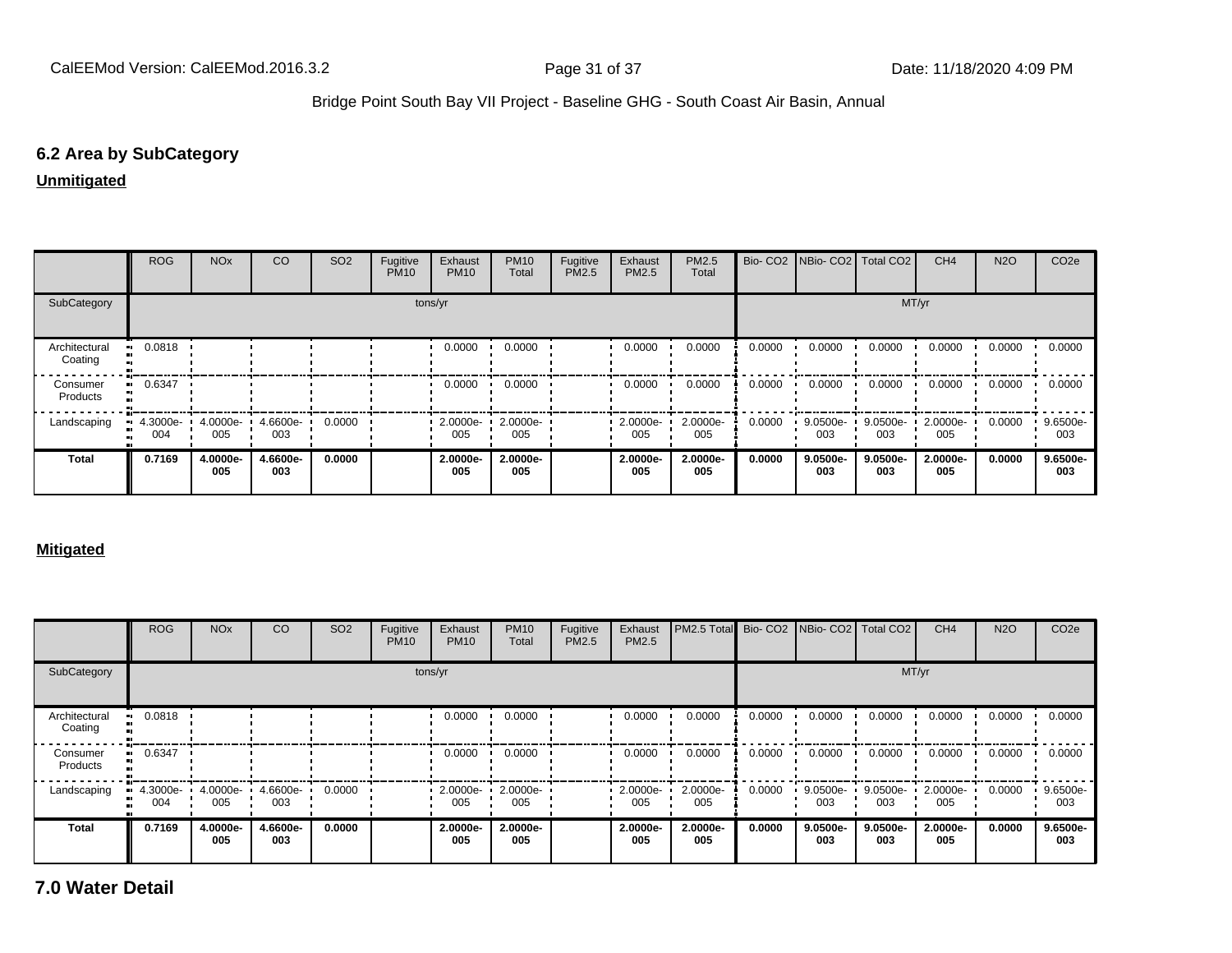**7.1 Mitigation Measures Water**

|             | Total CO <sub>2</sub>                 | CH <sub>4</sub> | <b>N2O</b> | CO <sub>2e</sub> |
|-------------|---------------------------------------|-----------------|------------|------------------|
| Category    |                                       |                 | MT/yr      |                  |
| Mitigated   | • 309.2932 •<br><br>                  | 1.3197          | 0.0325     | 351.9550         |
| Unmitigated | $\blacksquare$ 309.2932 ·<br><br><br> | 1.3197          | 0.0325     | 351.9550         |

# **7.2 Water by Land Use**

#### **Unmitigated**

|                                        | Indoor/Out<br>door Use | Total CO <sub>2</sub> | CH <sub>4</sub> | <b>N2O</b>      | CO <sub>2e</sub> |
|----------------------------------------|------------------------|-----------------------|-----------------|-----------------|------------------|
| <b>Land Use</b>                        | Mgal                   |                       |                 | MT/yr           |                  |
| <b>City Park</b>                       | 0/<br>0.702974         | 4.3499                | 1.0000e-<br>004 | 2.0000e-<br>005 | 4.3588           |
| Parking Lot                            | 0/0                    | 0.0000                | 0.0000          | 0.0000          | 0.0000           |
| Unrefrigerated<br>Warehouse-No<br>Rail | 40.2861 /              | 304.9433<br>ш.        | 1.3196          | 0.0324          | 347.5962         |
| <b>Total</b>                           |                        | 309.2932              | 1.3197          | 0.0324          | 351.9550         |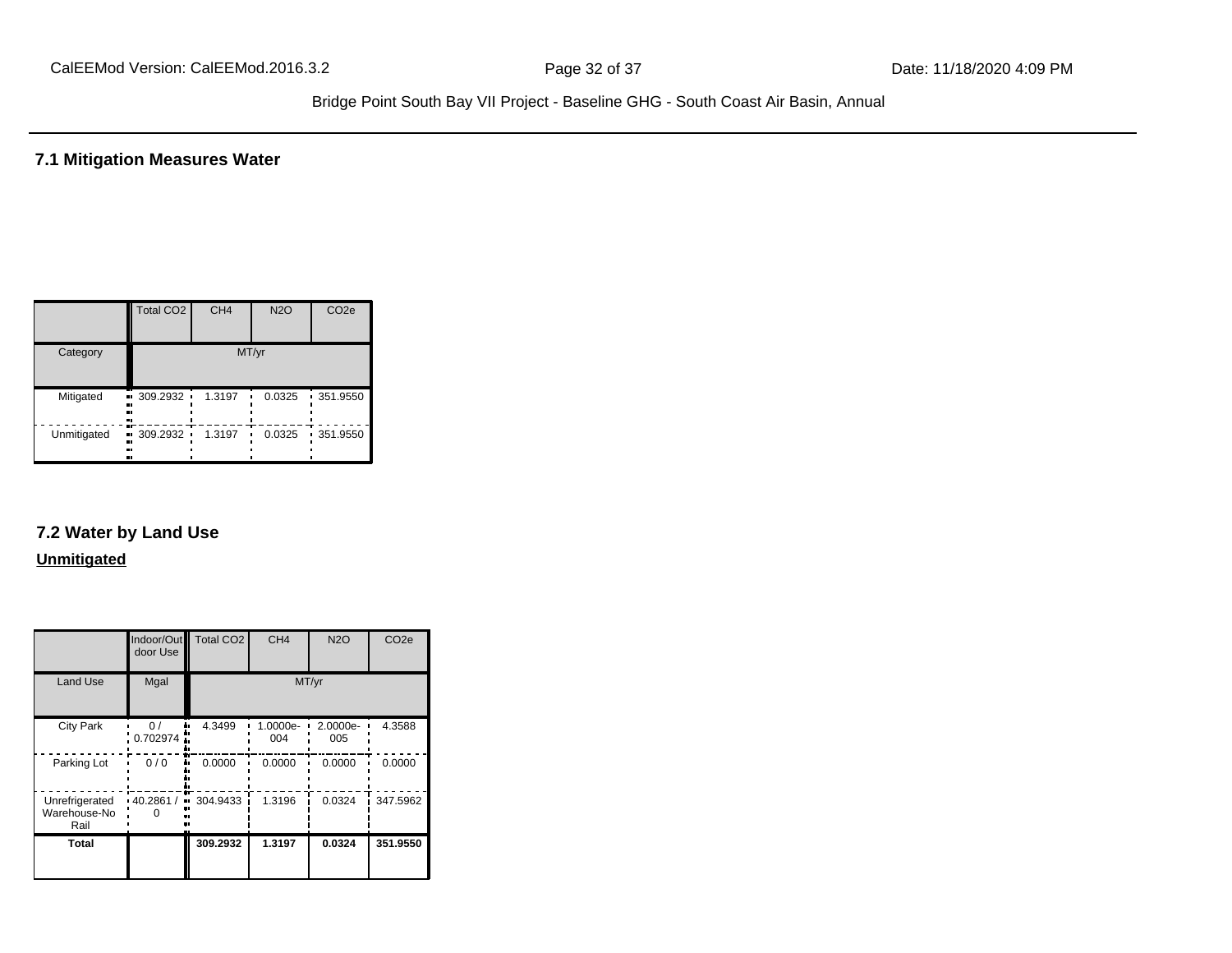#### **7.2 Water by Land Use**

#### **Mitigated**

|                                        | Indoor/Out<br>door Use | Total CO <sub>2</sub> | CH <sub>4</sub> | <b>N2O</b>      | CO <sub>2e</sub> |
|----------------------------------------|------------------------|-----------------------|-----------------|-----------------|------------------|
| <b>Land Use</b>                        | Mgal                   |                       | MT/yr           |                 |                  |
| <b>City Park</b>                       | $\Omega$ /<br>0.702974 | 4.3499                | 1.0000e-<br>004 | 2.0000e-<br>005 | 4.3588           |
| Parking Lot                            | 0/0                    | 0.0000                | 0.0000          | 0.0000          | 0.0000           |
| Unrefrigerated<br>Warehouse-No<br>Rail | 40.2861 /<br>          | 304.9433              | 1.3196          | 0.0324          | 347.5962         |
| Total                                  |                        | 309.2932              | 1.3197          | 0.0324          | 351.9550         |

# **8.0 Waste Detail**

**8.1 Mitigation Measures Waste**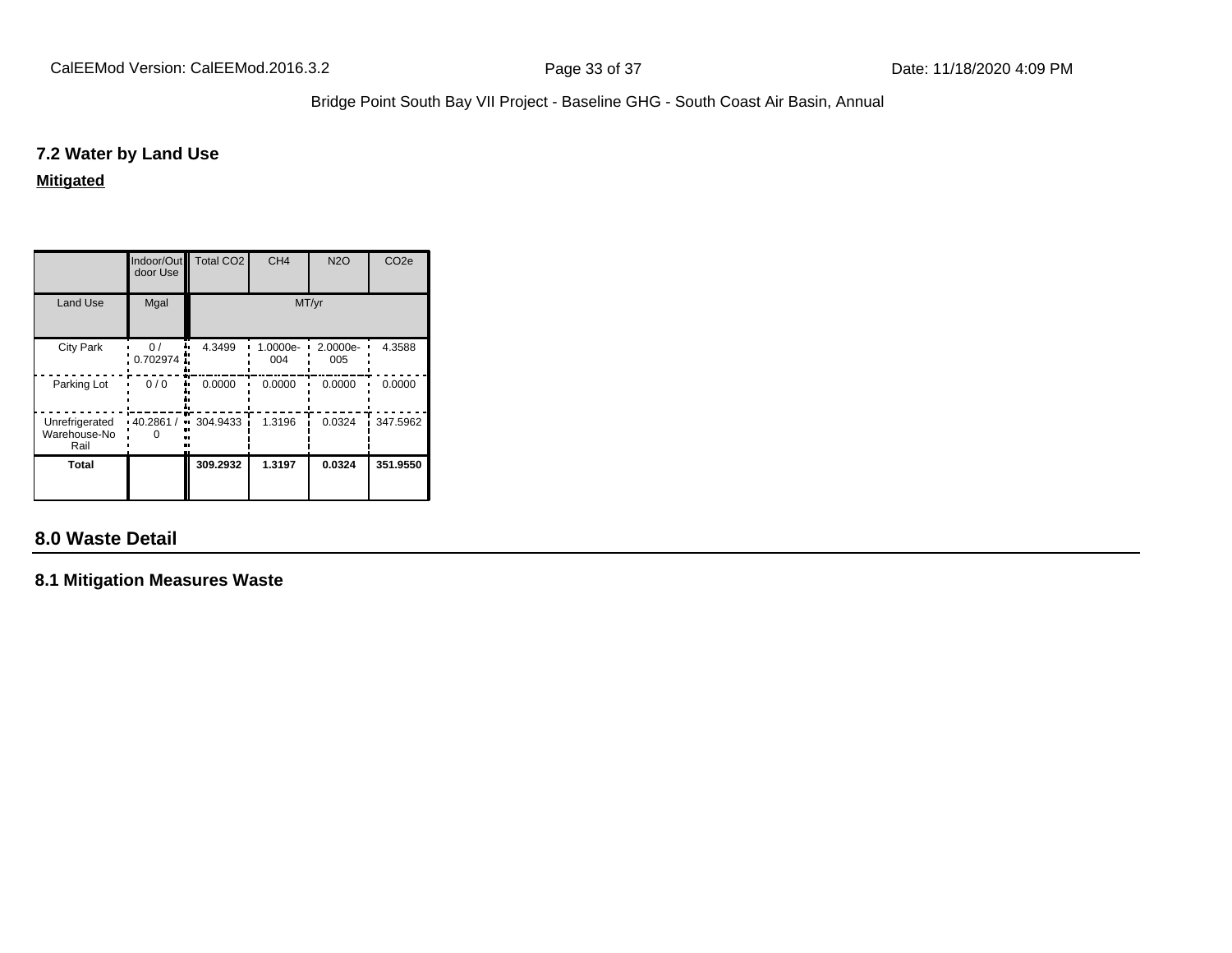# **Category/Year**

|                       | <b>Total CO2</b>   | CH <sub>4</sub> | <b>N2O</b> | CO <sub>2e</sub> |
|-----------------------|--------------------|-----------------|------------|------------------|
|                       |                    |                 | MT/yr      |                  |
| Mitigated<br><br><br> | 33.2520            | 1.9651          | 0.0000     | 82.3803          |
| Unmitigated<br><br>   | 33.2520<br>ш<br>., | 1.9651          | 0.0000     | 82.3803          |

#### **8.2 Waste by Land Use**

**Unmitigated**

|                                        | Waste<br><b>Disposed</b> | <b>Total CO2</b> | CH <sub>4</sub> | <b>N2O</b> | CO <sub>2e</sub> |
|----------------------------------------|--------------------------|------------------|-----------------|------------|------------------|
| <b>Land Use</b>                        | tons                     |                  | MT/yr           |            |                  |
| <b>City Park</b>                       | 0.05                     | 0.0102           | 6.0000e-<br>004 | 0.0000     | 0.0252           |
| Parking Lot                            | $\Omega$                 | 0.0000           | 0.0000          | 0.0000     | 0.0000           |
| Unrefrigerated<br>Warehouse-No<br>Rail | 163.76                   | 33.2418          | 1.9645          | 0.0000     | 82.3552          |
| <b>Total</b>                           |                          | 33.2520          | 1.9651          | 0.0000     | 82.3803          |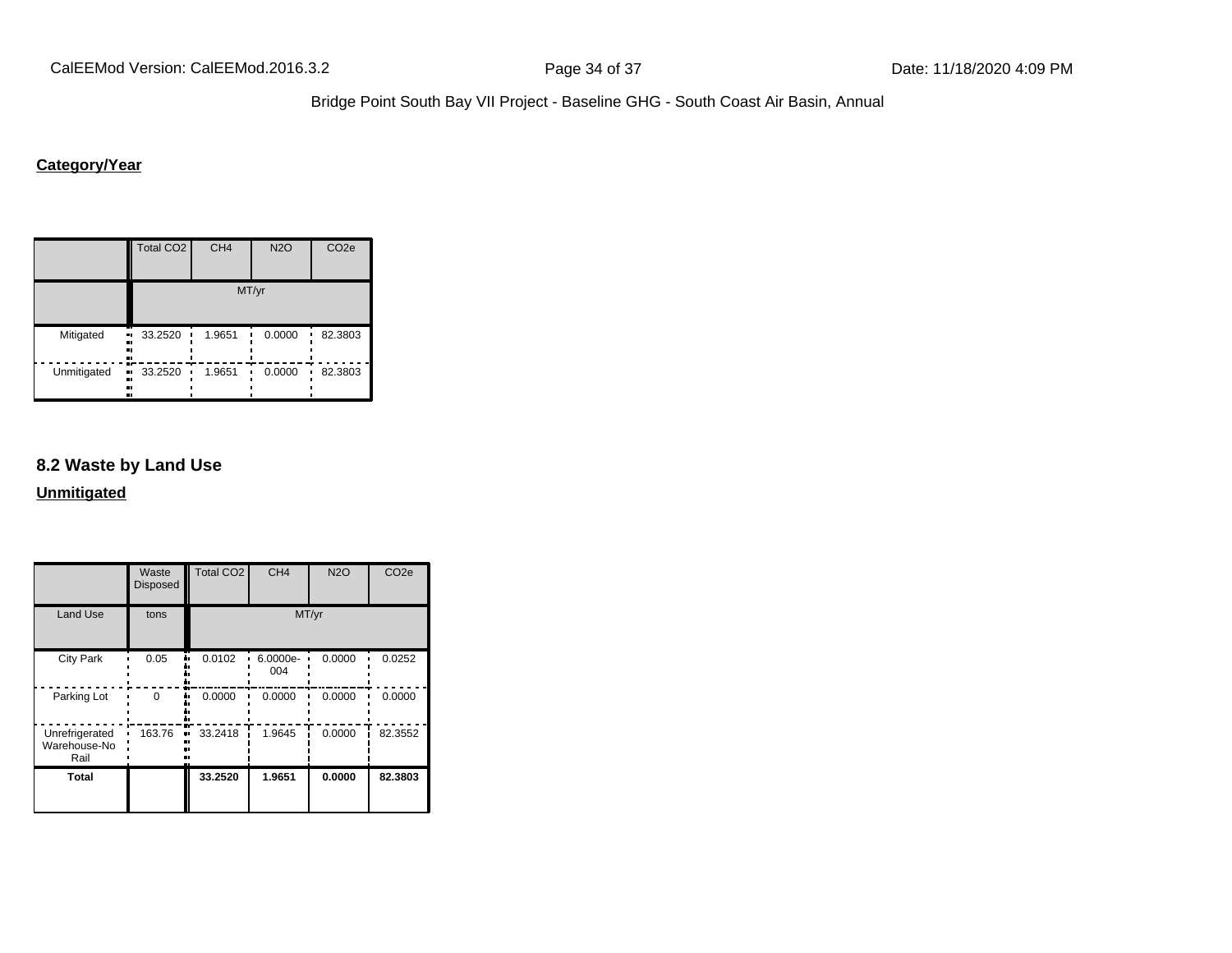#### **8.2 Waste by Land Use**

**Mitigated**

|                                        | Waste<br><b>Disposed</b> | <b>Total CO2</b> | CH <sub>4</sub> | <b>N2O</b> | CO <sub>2e</sub> |  |  |
|----------------------------------------|--------------------------|------------------|-----------------|------------|------------------|--|--|
| <b>Land Use</b>                        | tons                     | MT/yr            |                 |            |                  |  |  |
| <b>City Park</b>                       | 0.05                     | 0.0102           | 6.0000e-<br>004 | 0.0000     | 0.0252           |  |  |
| Parking Lot                            | $\Omega$                 | 0.0000           | 0.0000          | 0.0000     | 0.0000           |  |  |
| Unrefrigerated<br>Warehouse-No<br>Rail | 163.76                   | 33.2418          | 1.9645          | 0.0000     | 82.3552          |  |  |
| Total                                  |                          | 33.2520          | 1.9651          | 0.0000     | 82.3803          |  |  |

# **9.0 Operational Offroad**

| <b>Equipment Type</b> | Number | Hours/Day | Days/Year | <b>Horse Power</b> | Load Factor | Fuel Type   |
|-----------------------|--------|-----------|-----------|--------------------|-------------|-------------|
| Forklifts             |        | 8.00      | 260       | 89                 |             | 0.20 Diesel |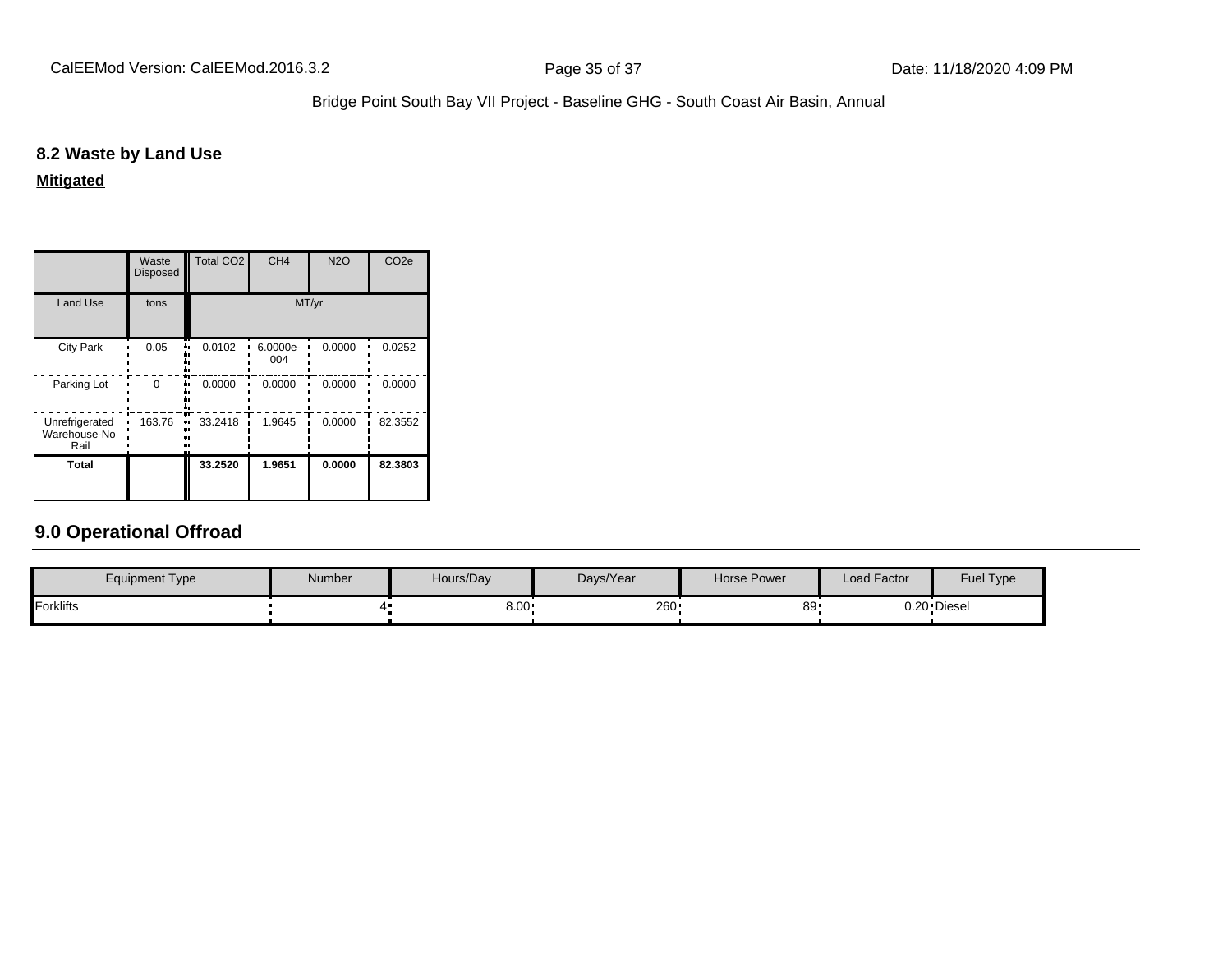#### **UnMitigated/Mitigated**

|                | <b>ROG</b>          | <b>NO<sub>x</sub></b> | CO     | SO <sub>2</sub> | Fugitive<br><b>PM10</b> | Exhaust<br><b>PM10</b> | <b>PM10</b><br>Total | Fugitive<br><b>PM2.5</b> | Exhaust<br><b>PM2.5</b> | PM2.5<br>Total |        | Bio- CO2   NBio- CO2   Total CO2 |         | CH <sub>4</sub> | <b>N2O</b> | CO <sub>2</sub> e |
|----------------|---------------------|-----------------------|--------|-----------------|-------------------------|------------------------|----------------------|--------------------------|-------------------------|----------------|--------|----------------------------------|---------|-----------------|------------|-------------------|
| Equipment Type |                     |                       |        |                 |                         | tons/yr                |                      |                          |                         |                |        |                                  | MT/yr   |                 |            |                   |
| Forklifts      | 0.0591<br>$\bullet$ | 0.5486                | 0.6000 | 7.9000e-<br>004 |                         | 0.0363                 | 0.0363               |                          | 0.0334                  | 0.0334         | 0.0000 | 69.8315                          | 69.8315 | 0.0226          | 0.0000     | 70.3961           |
| <b>Total</b>   | 0.0591              | 0.5486                | 0.6000 | 7.9000e-<br>004 |                         | 0.0363                 | 0.0363               |                          | 0.0334                  | 0.0334         | 0.0000 | 69.8315                          | 69.8315 | 0.0226          | 0.0000     | 70.3961           |

# **10.0 Stationary Equipment**

### **Fire Pumps and Emergency Generators**

| <b>Equipment Type</b>         | <b>Number</b> | Hours/Day      | Hours/Year      | <b>Horse Power</b>   | Load Factor | Fuel Type |  |
|-------------------------------|---------------|----------------|-----------------|----------------------|-------------|-----------|--|
| <b>Boilers</b>                |               |                |                 |                      |             |           |  |
| <b>Equipment Type</b>         | <b>Number</b> | Heat Input/Day | Heat Input/Year | <b>Boiler Rating</b> | Fuel Type   |           |  |
| <b>User Defined Equipment</b> |               |                |                 |                      |             |           |  |
| <b>Equipment Type</b>         | Number        |                |                 |                      |             |           |  |

# **11.0 Vegetation**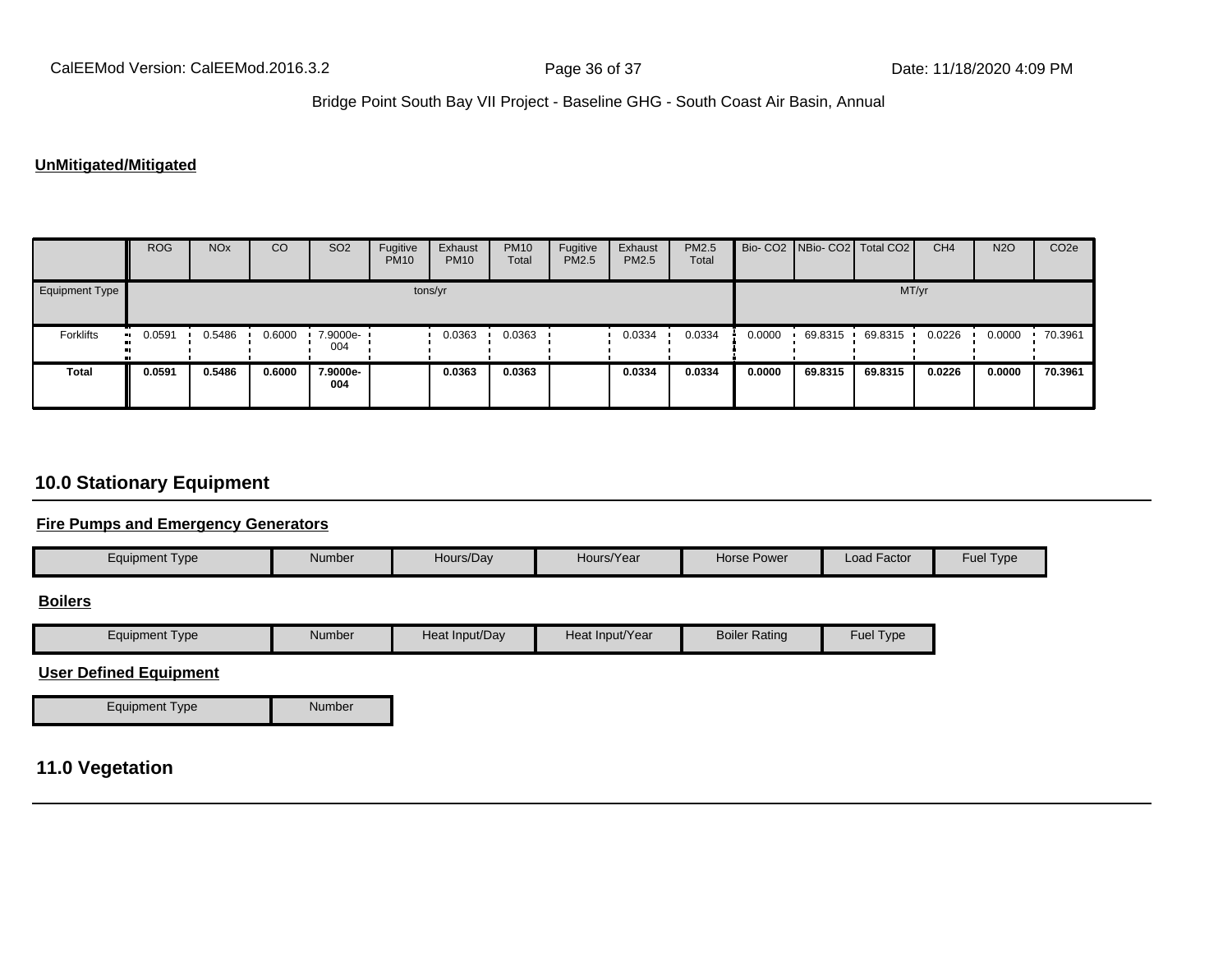## **Bridge Point South Bay VII Project - AB 32 GHG**

**South Coast Air Basin, Annual**

# **1.0 Project Characteristics**

### **1.1 Land Usage**

| Land Uses                        | Size   | Metric   | Lot Acreage | Floor Surface Area | Population |
|----------------------------------|--------|----------|-------------|--------------------|------------|
| Unrefrigerated Warehouse-No Rail | 174.21 | 1000sqft | 5.70        | 174,211.00         |            |
| Parking Lot                      | 190.00 | Space    | 1.70        | 76,000.00          |            |
| City Park                        | 0.59   | Acre     | 0.59        | 25,819.00          |            |

## **1.2 Other Project Characteristics**

| Urbanization                      | Urban                                   | Wind Speed (m/s)                  | 2.2   | <b>Precipitation Freg (Days)</b>        | 31    |
|-----------------------------------|-----------------------------------------|-----------------------------------|-------|-----------------------------------------|-------|
| <b>Climate Zone</b>               | 8                                       |                                   |       | <b>Operational Year</b>                 | 2022  |
| <b>Utility Company</b>            | Los Angeles Department of Water & Power |                                   |       |                                         |       |
| <b>CO2 Intensity</b><br>(lb/MWhr) | 749.01                                  | <b>CH4 Intensity</b><br>(lb/MWhr) | 0.018 | N <sub>2</sub> O Intensity<br>(lb/MWhr) | 0.004 |

**1.3 User Entered Comments & Non-Default Data**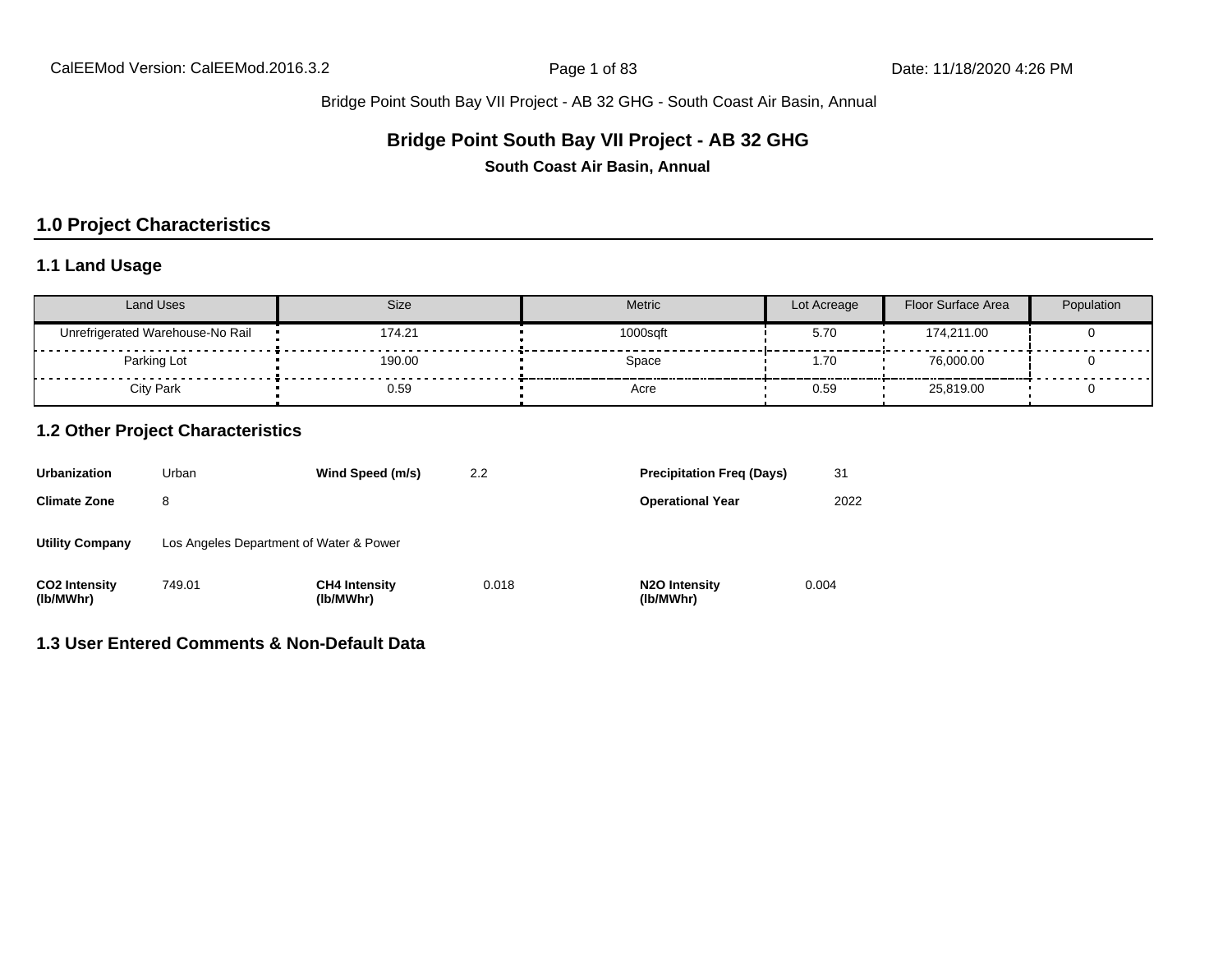CalEEMod Version: CalEEMod.2016.3.2 **Page 2 of 83** Page 2 of 83 Date: 11/18/2020 4:26 PM

Bridge Point South Bay VII Project - AB 32 GHG - South Coast Air Basin, Annual

Project Characteristics - AB32 Reductions. LADWP will acheive the RPS standard of 39% by 2020 (https://clkrep.lacity.org/onlinedocs/2017/17-0360 misc 6-19 -19.pdf). Thus, intensity factors were modified to reflect 39% renewable energy.

Land Use - Modeling assumptions are from Section 8.0 - CalEEMod Modeling Parameters Used in Air Quality Study for Bridge South Bay VII Project MND. The City Park Land Use is modeled to take into account the Project's Landscaping.

Construction Phase - Modeling assumptions are from Section 8.0 - CalEEMod Modeling Parameters Used in Air Quality Study for Bridge South Bay VII Project MND.

Off-road Equipment - Well Abandonment: 3 Off-Hwy Trucks (Concrete Trucks) and 3 Generator Sets.

Off-road Equipment -

Trips and VMT - Modeling assumptions are from Section 8.0 - CalEEMod Modeling Parameters Used in Air Quality Study for Bridge South Bay VII Project MND.

Demolition - Modeling assumptions are from Section 8.0 - CalEEMod Modeling Parameters Used in Air Quality Study for Bridge South Bay VII Project MND. 5,894 tons of debris.

Architectural Coating - Modeling assumptions are from Section 8.0 - CalEEMod Modeling Parameters Used in Air Quality Study for Bridge South Bay VII Project MND.

Vehicle Trips - ADT (1,088) and Daily VMT (8,401) and Yearly VMT (2,701,365) are from the City of Los Angeles Department of Transportation (LADOT) Transportation Assessment Memorandum of Understanding (MOU) for the project.

Vehicle Emission Factors - EMFAC 2017 Vehicle Emission factors for LA County (year 2022) were incorporated.

Vehicle Emission Factors - EMFAC 2017 Vehicle Emission factors for LA County (year 2022) were incorporated.

Vehicle Emission Factors - EMFAC 2017 Vehicle Emission factors for LA County (year 2022) were incorporated.

Energy Use -

Construction Off-road Equipment Mitigation - Incorporation of SCAQMD Rule 402/403. All construction equipment greater than 50hp will be U.S. EPA Tier 4 Final.

Mobile Land Use Mitigation - CAPCOA Reductions/AB32 - Project would improve pedestrian network onsite and connecting off-site, as well as increase transit accessibility within 0.01 miles of project site.

Energy Mitigation - 2019 Title 24 building code requirements would be 30% more efficient than the default 2016 standards.

Water Mitigation - 2019 Title 24 and CalGreen requirements.

Waste Mitigation - AB 341 - solid waste diversion.

Operational Off-Road Equipment - Section 8.0 - CalEEMod Modeling Parameters Used in Air Quality Study for Bridge South Bay VII Project MND.

Fleet Mix - Truck trips were placed on the Parking Lot land use, consistent with the AQ Study. Warehouse fleet mixes were tweaked to match the remaining amount and SCAQMD recommended fleet mix.

| <b>Table Name</b>       | Column Name | Default Value | <b>New Value</b>     |
|-------------------------|-------------|---------------|----------------------|
| tblConstEquipMitigation | j<br>Гіеі   | No Change     | Final<br>⊺i≙r<br>ושו |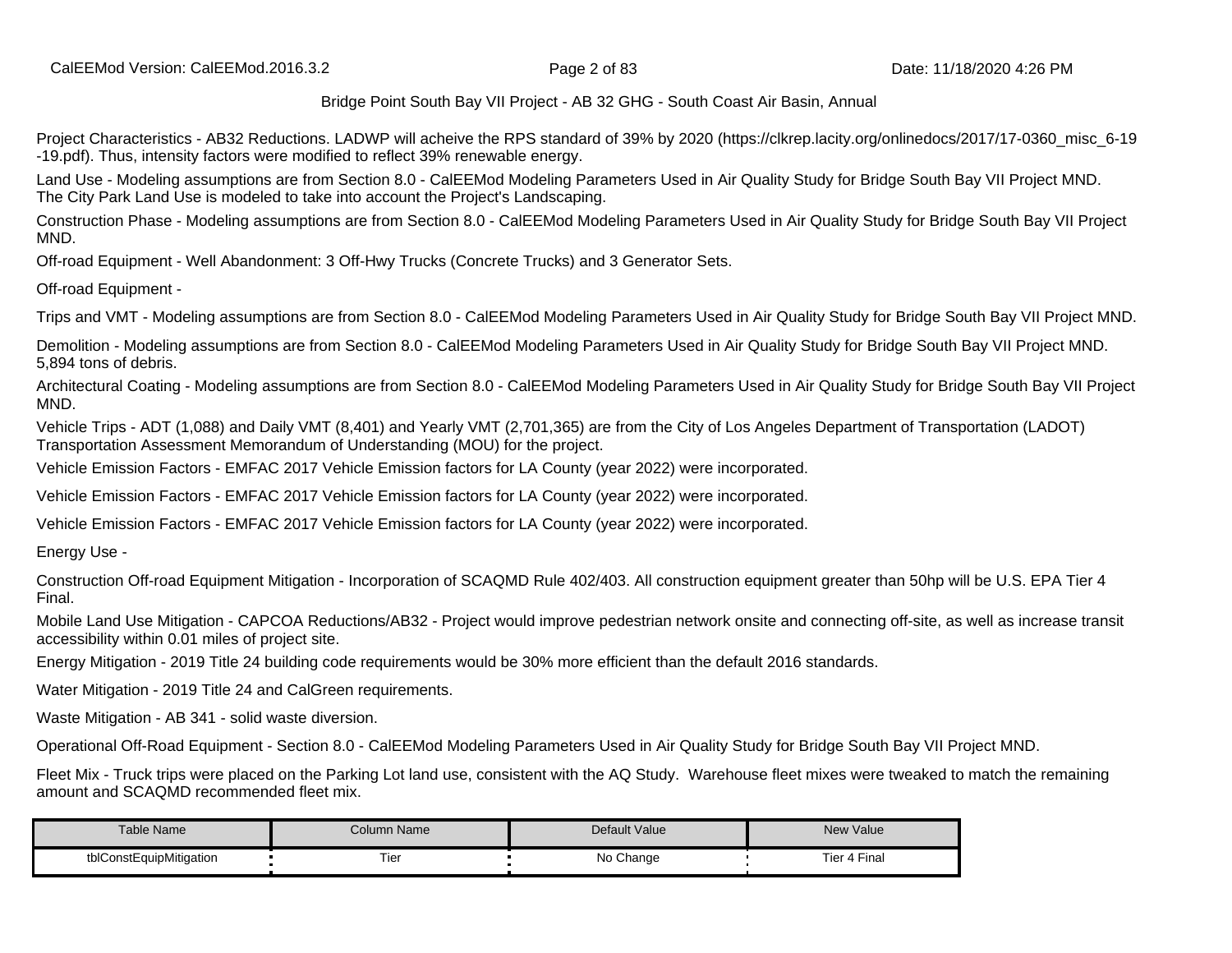| tblConstEquipMitigation | Tier             | No Change   | Tier 4 Final        |
|-------------------------|------------------|-------------|---------------------|
| tblConstEquipMitigation | Tier             | No Change   | <b>Tier 4 Final</b> |
| tblConstEquipMitigation | Tier             | No Change   | Tier 4 Final        |
| tblConstEquipMitigation | Tier             | No Change   | Tier 4 Final        |
| tblConstEquipMitigation | Tier             | No Change   | Tier 4 Final        |
| tblConstEquipMitigation | Tier             | No Change   | Tier 4 Final        |
| tblConstEquipMitigation | Tier             | No Change   | <b>Tier 4 Final</b> |
| tblConstEquipMitigation | Tier             | No Change   | Tier 4 Final        |
| tblConstEquipMitigation | Tier             | No Change   | Tier 4 Final        |
| tblConstEquipMitigation | Tier             | No Change   | Tier 4 Final        |
| tblConstEquipMitigation | Tier             | No Change   | <b>Tier 4 Final</b> |
| tblConstructionPhase    | NumDays          | 20.00       | 40.00               |
| tblFleetMix             | <b>HHD</b>       | 0.03        | 0.55                |
| tblFleetMix             | HHD              | 0.03        | 0.00                |
| tblFleetMix             | LDA              | 0.55        | 0.00                |
| tblFleetMix             | LDA              | 0.55        | 0.68                |
| tblFleetMix             | LDT1             | 0.04        | 0.00                |
| tblFleetMix             | LDT1             | 0.04        | 0.06                |
| tblFleetMix             | LDT <sub>2</sub> | 0.20        | 0.00                |
| tblFleetMix             | LDT2             | 0.20        | 0.26                |
| tblFleetMix             | LHD1             | 0.02        | 0.00                |
| tblFleetMix             | LHD1             | 0.02        | 0.00                |
| tblFleetMix             | LHD <sub>2</sub> | 5.8630e-003 | 0.25                |
| tblFleetMix             | LHD <sub>2</sub> | 5.8630e-003 | 0.00                |
| tblFleetMix             | <b>MCY</b>       | 4.8030e-003 | 0.00                |
| tblFleetMix             | <b>MCY</b>       | 4.8030e-003 | 6.0000e-003         |
| tblFleetMix             | <b>MDV</b>       | 0.12        | 0.00                |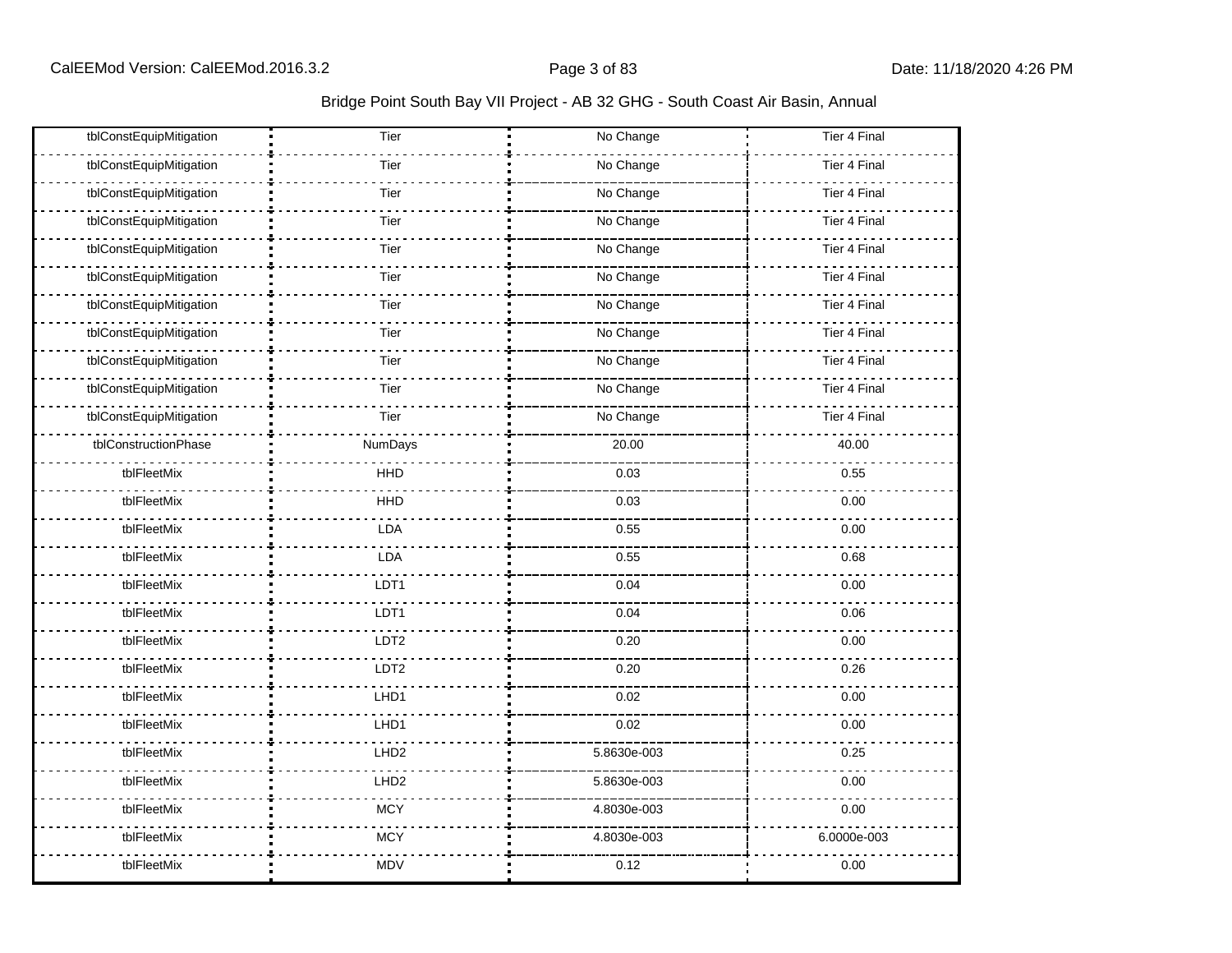| tblFleetMix                    | MDV                        | 0.12        | 0.00       |
|--------------------------------|----------------------------|-------------|------------|
| tblFleetMix                    | MH                         | 8.9600e-004 | 0.00       |
| tblFleetMix                    | MH                         | 8.9600e-004 | 0.00       |
| tblFleetMix                    | <b>MHD</b>                 | 0.02        | 0.21       |
| tblFleetMix                    | <b>MHD</b>                 | 0.02        | 0.00       |
| tblFleetMix                    | <b>OBUS</b>                | 2.0870e-003 | 0.00       |
| tblFleetMix                    | OBUS                       | 2.0870e-003 | 0.00       |
| tblFleetMix                    | <b>SBUS</b>                | 7.0800e-004 | 0.00       |
| tblFleetMix                    | <b>SBUS</b>                | 7.0800e-004 | 0.00       |
| tblFleetMix                    | <b>UBUS</b>                | 1.8180e-003 | 0.00       |
| tblFleetMix                    | <b>UBUS</b>                | 1.8180e-003 | 0.00       |
| tblLandUse                     | LandUseSquareFeet          | 174,210.00  | 174,211.00 |
| tblLandUse                     | LandUseSquareFeet          | 25,700.40   | 25,819.00  |
| tblLandUse                     | LotAcreage                 | 4.00        | 5.70       |
| tblLandUse                     | LotAcreage                 | 1.71        | 1.70       |
| tblOffRoadEquipment            | HorsePower                 | 84.00       | 800.00     |
| tblOperationalOffRoadEquipment | OperFuelType               | Diesel      | CNG        |
| tblOperationalOffRoadEquipment | OperOffRoadEquipmentNumber | 0.00        | 4.00       |
| tblProjectCharacteristics      | CH4IntensityFactor         | 0.029       | 0.018      |
| tblProjectCharacteristics      | CO2IntensityFactor         | 1227.89     | 749.01     |
| tblProjectCharacteristics      | N2OIntensityFactor         | 0.006       | 0.004      |
| tblTripsAndVMT                 | VendorTripNumber           | 0.00        | 6.00       |
| tblTripsAndVMT                 | VendorTripNumber           | 0.00        | 8.00       |
| tblTripsAndVMT                 | VendorTripNumber           | 0.00        | 6.00       |
| tblTripsAndVMT                 | VendorTripNumber           | 45.00       | 41.00      |
| tblTripsAndVMT                 | WorkerTripNumber           | 116.00      | 105.00     |
| tblTripsAndVMT                 | WorkerTripNumber           | 23.00       | 21.00      |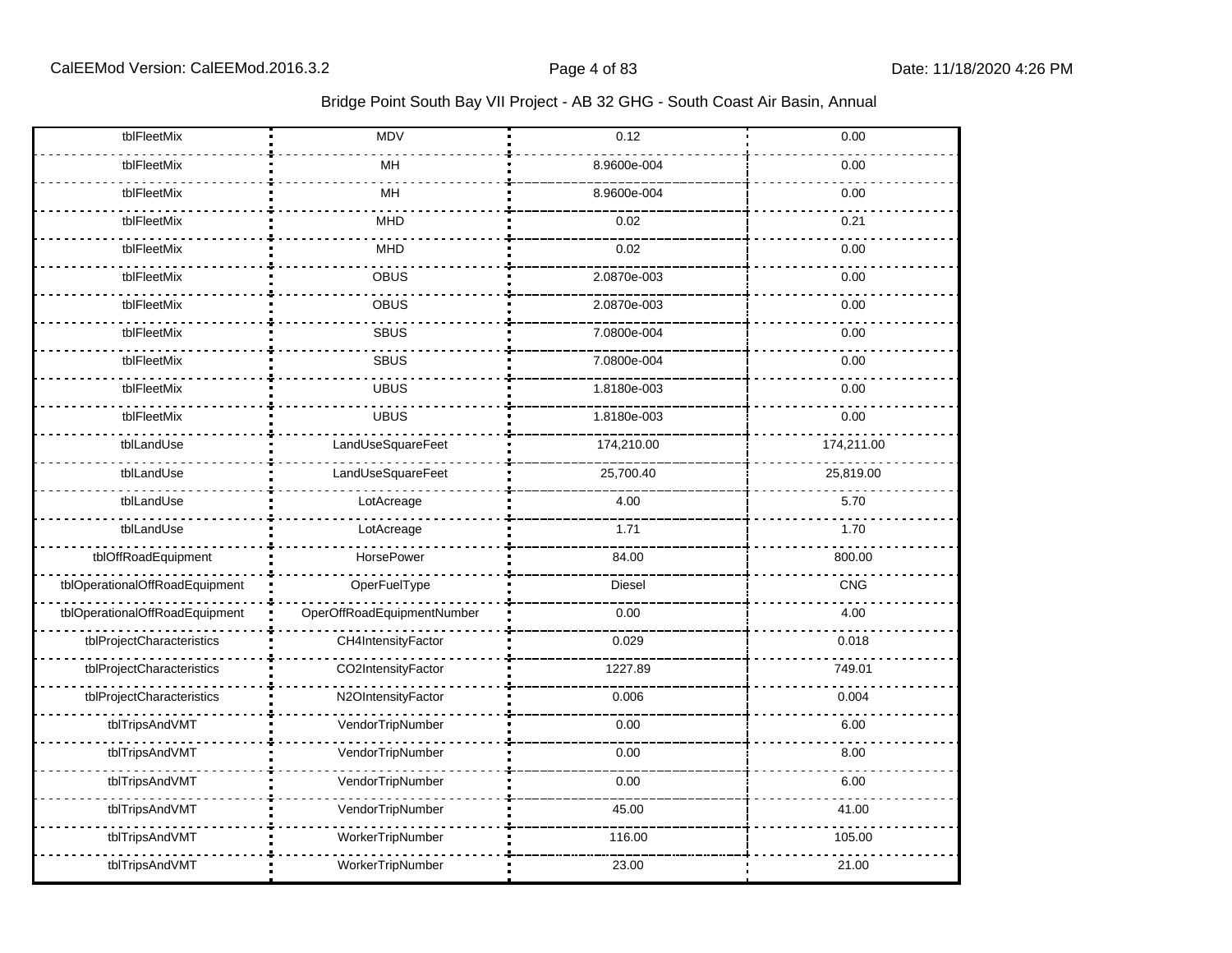| tblVehicleEF | HHD        | 0.67        | 0.03        |
|--------------|------------|-------------|-------------|
| tblVehicleEF | HHD        | 0.10        | 0.08        |
| tblVehicleEF | <b>HHD</b> | 0.08        | 1.0000e-006 |
| tblVehicleEF | <b>HHD</b> | 2.43        | 6.32        |
| tblVehicleEF | <b>HHD</b> | 1.04        | 0.58        |
| tblVehicleEF | <b>HHD</b> | 3.01        | 9.3040e-003 |
| tblVehicleEF | <b>HHD</b> | 4,575.00    | 1,186.71    |
| tblVehicleEF | <b>HHD</b> | 1,616.40    | 1,477.44    |
| tblVehicleEF | <b>HHD</b> | 9.63        | 0.09        |
| tblVehicleEF | <b>HHD</b> | 19.99       | 6.38        |
| tblVehicleEF | <b>HHD</b> | 3.61        | 3.57        |
| tblVehicleEF | <b>HHD</b> | 19.66       | 2.07        |
| tblVehicleEF | HHD        | 0.01        | 3.9310e-003 |
| tblVehicleEF | <b>HHD</b> | 0.06        | 0.06        |
| tblVehicleEF | <b>HHD</b> | 0.04        | 0.04        |
| tblVehicleEF | <b>HHD</b> | 0.02        | 0.03        |
| tblVehicleEF | <b>HHD</b> | 8.1000e-005 | 2.0000e-006 |
| tblVehicleEF | HHD        | 0.01        | 3.7610e-003 |
| tblVehicleEF | <b>HHD</b> | 0.03        | 0.03        |
| tblVehicleEF | <b>HHD</b> | 8.8000e-003 | 8.8970e-003 |
| tblVehicleEF | <b>HHD</b> | 0.01        | 0.03        |
| tblVehicleEF | <b>HHD</b> | 7.5000e-005 | 1.0000e-006 |
| tblVehicleEF | HHD        | 1.0100e-004 | 7.0000e-006 |
| tblVehicleEF | HHD        | 4.2560e-003 | 2.6800e-004 |
| tblVehicleEF | <b>HHD</b> | 0.60        | 0.46        |
| tblVehicleEF | <b>HHD</b> | 7.3000e-005 | 5.0000e-006 |
| tblVehicleEF | <b>HHD</b> | 0.13        | 0.08        |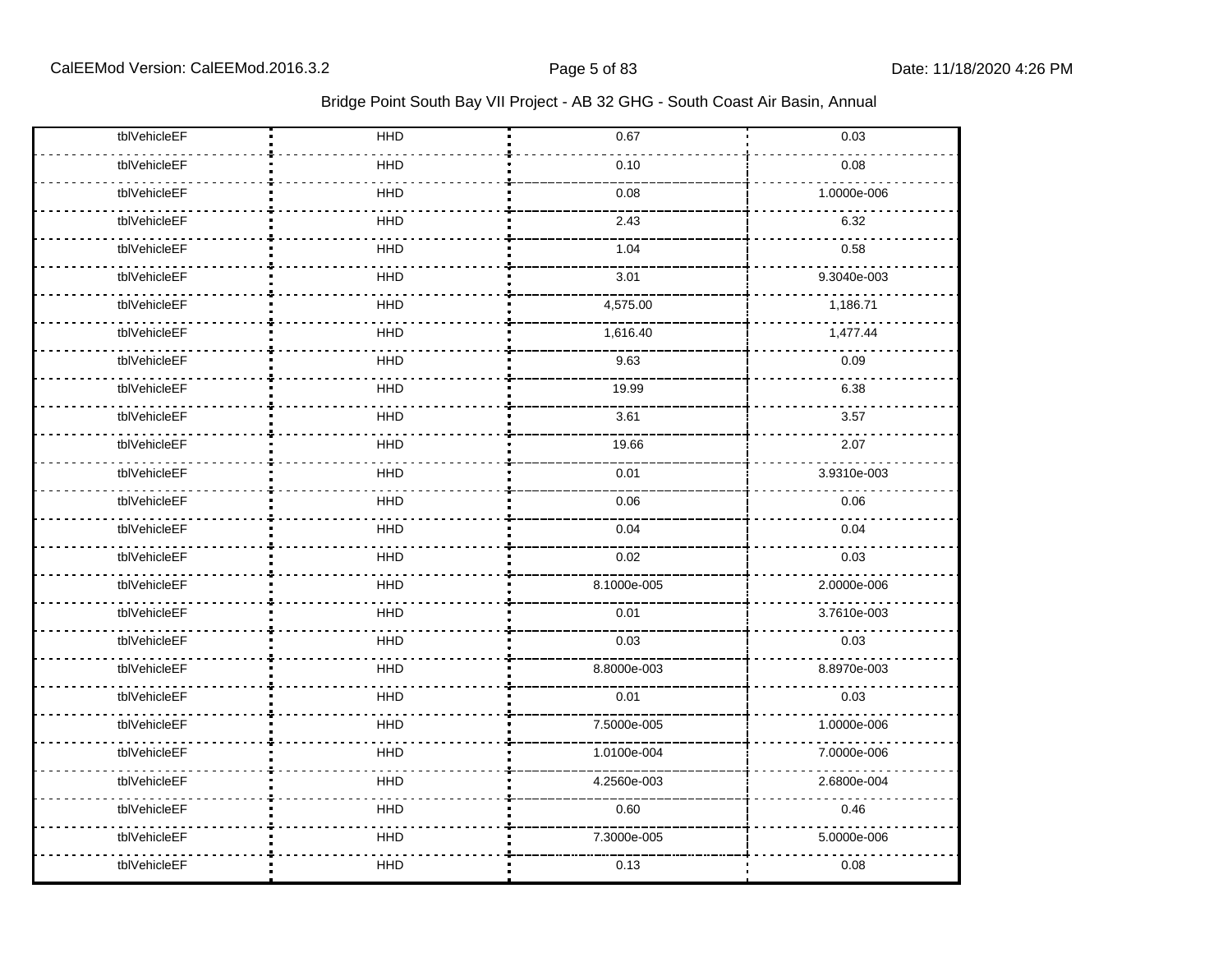| tblVehicleEF | HHD        | 3.5800e-004 | 1.4610e-003 |
|--------------|------------|-------------|-------------|
| tblVehicleEF | HHD        | 0.07        | 3.0000e-006 |
| tblVehicleEF | HHD        | 0.04        | 0.01        |
| tblVehicleEF | HHD        | 0.01        | 0.01        |
| tblVehicleEF | HHD        | 1.4600e-004 | 1.0000e-006 |
| tblVehicleEF | <b>HHD</b> | 1.0100e-004 | 7.0000e-006 |
| tblVehicleEF | <b>HHD</b> | 4.2560e-003 | 2.6800e-004 |
| tblVehicleEF | <b>HHD</b> | 0.70        | 0.53        |
| tblVehicleEF | <b>HHD</b> | 7.3000e-005 | 5.0000e-006 |
| tblVehicleEF | <b>HHD</b> | 0.24        | 0.17        |
| tblVehicleEF | <b>HHD</b> | 3.5800e-004 | 1.4610e-003 |
| tblVehicleEF | <b>HHD</b> | 0.08        | 3.0000e-006 |
| tblVehicleEF | HHD        | 0.63        | 0.03        |
| tblVehicleEF | <b>HHD</b> | 0.10        | 0.08        |
| tblVehicleEF | <b>HHD</b> | 0.08        | 1.0000e-006 |
| tblVehicleEF | <b>HHD</b> | 1.76        | 6.18        |
| tblVehicleEF | HHD        | 1.05        | 0.58        |
| tblVehicleEF | HHD        | 2.86        | 8.8350e-003 |
| tblVehicleEF | <b>HHD</b> | 4,846.62    | 1,182.90    |
| tblVehicleEF | <b>HHD</b> | 1,616.40    | 1,477.44    |
| tblVehicleEF | <b>HHD</b> | 9.63        | 0.09        |
| tblVehicleEF | HHD        | 20.63       | 6.19        |
| tblVehicleEF | HHD        | 3.41        | 3.38        |
| tblVehicleEF | <b>HHD</b> | 19.65       | 2.07        |
| tblVehicleEF | HHD        | 0.01        | 3.4390e-003 |
| tblVehicleEF | HHD        | 0.06        | 0.06        |
| tblVehicleEF | HHD        | 0.04        | 0.04        |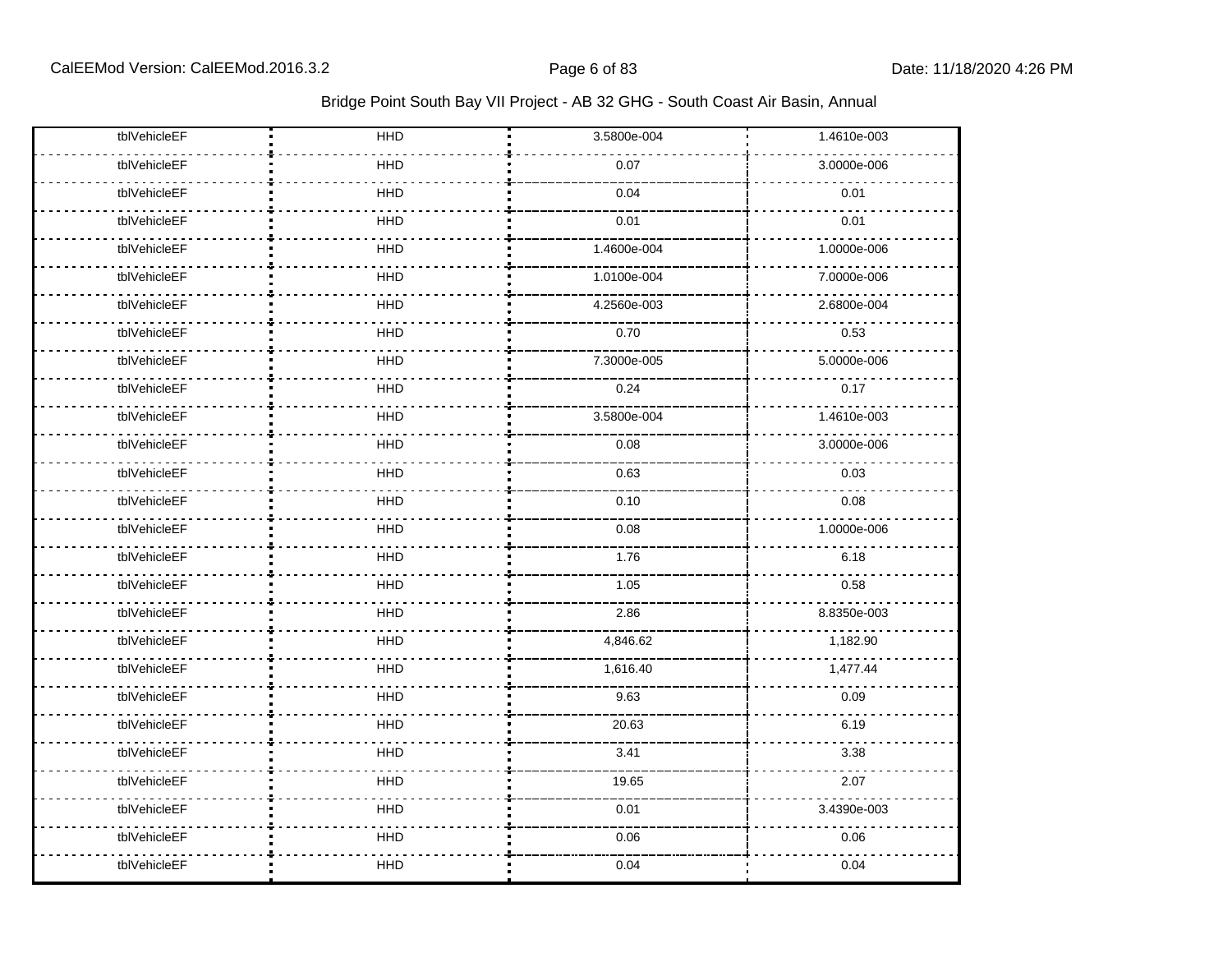| tblVehicleEF | HHD        | 0.02        | 0.03        |
|--------------|------------|-------------|-------------|
| tblVehicleEF | HHD        | 8.1000e-005 | 2.0000e-006 |
| tblVehicleEF | HHD        | 0.01        | 3.2910e-003 |
| tblVehicleEF | <b>HHD</b> | 0.03        | 0.03        |
| tblVehicleEF | HHD        | 8.8000e-003 | 8.8970e-003 |
| tblVehicleEF | <b>HHD</b> | 0.01        | 0.03        |
| tblVehicleEF | HHD        | 7.5000e-005 | 1.0000e-006 |
| tblVehicleEF | HHD        | 1.5900e-004 | 1.1000e-005 |
| tblVehicleEF | HHD        | 4.4210e-003 | 2.7300e-004 |
| tblVehicleEF | HHD        | 0.57        | 0.48        |
| tblVehicleEF | <b>HHD</b> | 1.1200e-004 | 7.0000e-006 |
| tblVehicleEF | HHD        | 0.13        | 0.08        |
| tblVehicleEF | HHD        | 3.5000e-004 | 1.4410e-003 |
| tblVehicleEF | HHD        | 0.07        | 3.0000e-006 |
| tblVehicleEF | HHD        | 0.04        | 0.01        |
| tblVehicleEF | HHD        | 0.01        | 0.01        |
| tblVehicleEF | HHD        | 1.4300e-004 | 1.0000e-006 |
| tblVehicleEF | HHD        | 1.5900e-004 | 1.1000e-005 |
| tblVehicleEF | HHD        | 4.4210e-003 | 2.7300e-004 |
| tblVehicleEF | HHD        | 0.66        | 0.55        |
| tblVehicleEF | HHD        | 1.1200e-004 | 7.0000e-006 |
| tblVehicleEF | HHD        | 0.24        | 0.17        |
| tblVehicleEF | HHD        | 3.5000e-004 | 1.4410e-003 |
| tblVehicleEF | <b>HHD</b> | 0.08        | 3.0000e-006 |
| tblVehicleEF | HHD        | 0.73        | 0.03        |
| tblVehicleEF | HHD        | 0.10        | 0.08        |
| tblVehicleEF | HHD        | 0.08        | 1.0000e-006 |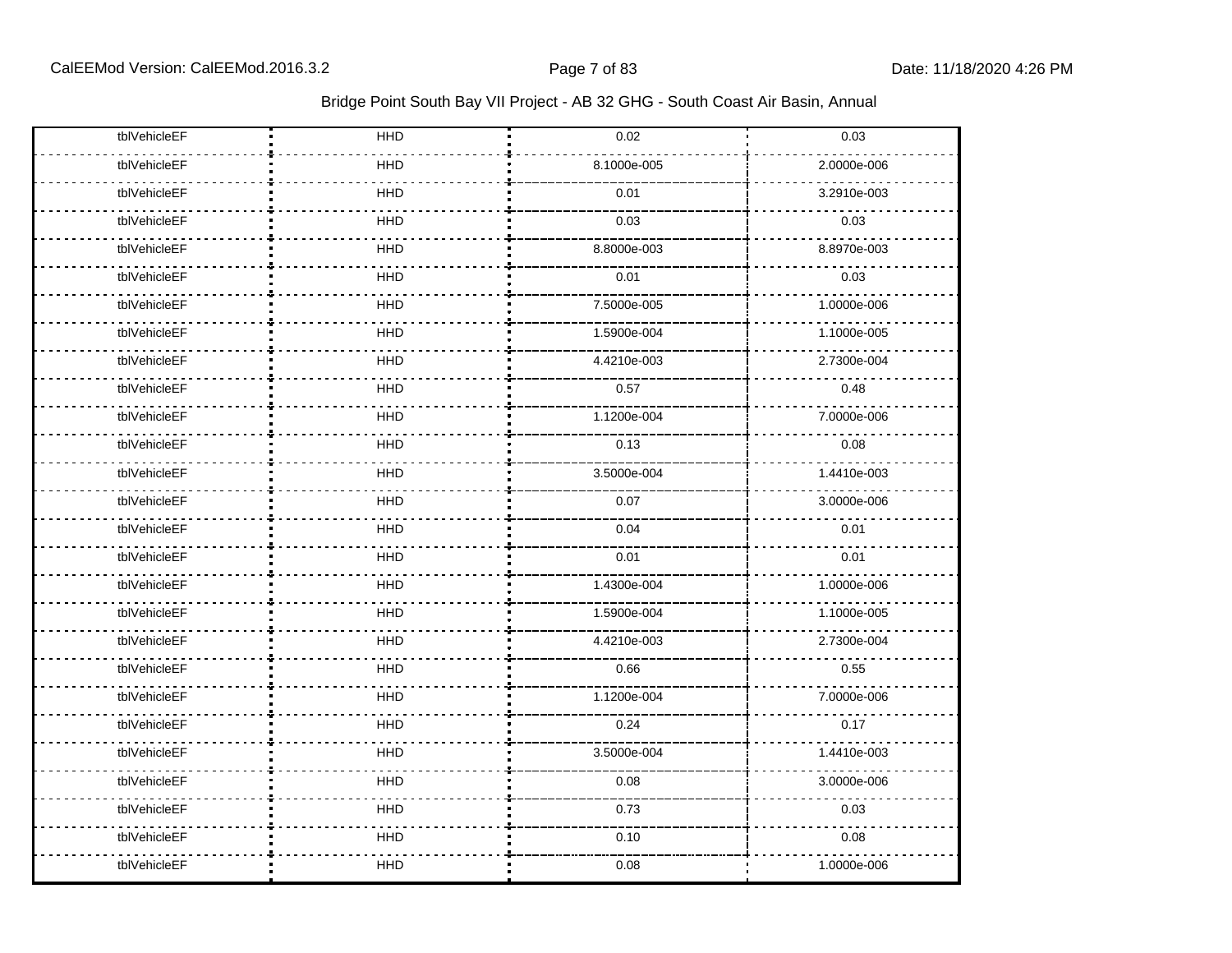| tblVehicleEF | HHD        | 3.34        | 6.51        |
|--------------|------------|-------------|-------------|
| tblVehicleEF | HHD        | 1.04        | 0.57        |
| tblVehicleEF | HHD        | 3.03        | 9.3940e-003 |
| tblVehicleEF | HHD        | 4,199.91    | 1,191.98    |
| tblVehicleEF | HHD        | 1,616.40    | 1,477.44    |
| tblVehicleEF | <b>HHD</b> | 9.63        | 0.09        |
| tblVehicleEF | <b>HHD</b> | 19.10       | 6.64        |
| tblVehicleEF | <b>HHD</b> | 3.55        | 3.51        |
| tblVehicleEF | HHD        | 19.66       | 2.07        |
| tblVehicleEF | HHD        | 0.02        | 4.6110e-003 |
| tblVehicleEF | HHD        | 0.06        | 0.06        |
| tblVehicleEF | HHD        | 0.04        | 0.04        |
| tblVehicleEF | HHD        | 0.02        | 0.03        |
| tblVehicleEF | HHD        | 8.1000e-005 | 2.0000e-006 |
| tblVehicleEF | <b>HHD</b> | 0.02        | 4.4110e-003 |
| tblVehicleEF | <b>HHD</b> | 0.03        | 0.03        |
| tblVehicleEF | HHD        | 8.8000e-003 | 8.8970e-003 |
| tblVehicleEF | <b>HHD</b> | 0.01        | 0.03        |
| tblVehicleEF | <b>HHD</b> | 7.5000e-005 | 1.0000e-006 |
| tblVehicleEF | HHD        | 9.9000e-005 | 7.0000e-006 |
| tblVehicleEF | <b>HHD</b> | 4.5600e-003 | 3.0500e-004 |
| tblVehicleEF | HHD        | 0.65        | 0.43        |
| tblVehicleEF | HHD        | 7.2000e-005 | 5.0000e-006 |
| tblVehicleEF | <b>HHD</b> | 0.13        | 0.08        |
| tblVehicleEF | HHD        | 3.8800e-004 | 1.5510e-003 |
| tblVehicleEF | HHD        | 0.07        | 3.0000e-006 |
| tblVehicleEF | HHD        | 0.04        | 0.01        |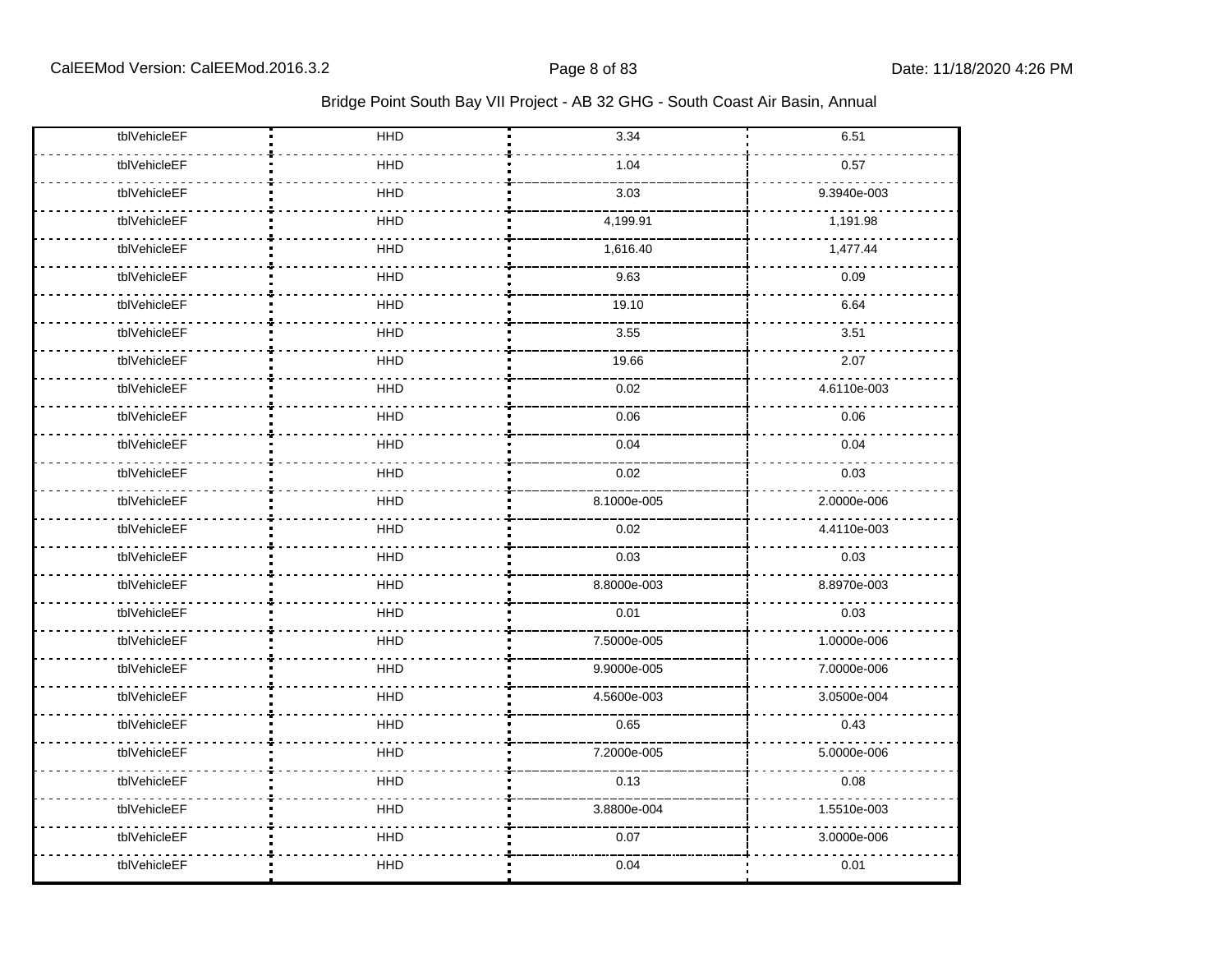| tblVehicleEF | HHD        | 0.01        | 0.01        |
|--------------|------------|-------------|-------------|
| tblVehicleEF | HHD        | 1.4600e-004 | 1.0000e-006 |
| tblVehicleEF | HHD        | 9.9000e-005 | 7.0000e-006 |
| tblVehicleEF | HHD        | 4.5600e-003 | 3.0500e-004 |
| tblVehicleEF | HHD        | 0.76        | 0.50        |
| tblVehicleEF | <b>HHD</b> | 7.2000e-005 | 5.0000e-006 |
| tblVehicleEF | HHD        | 0.24        | 0.17        |
| tblVehicleEF | HHD        | 3.8800e-004 | 1.5510e-003 |
| tblVehicleEF | HHD        | 0.08        | 3.0000e-006 |
| tblVehicleEF | LDA        | 4.7320e-003 | 3.0340e-003 |
| tblVehicleEF | LDA        | 5.1190e-003 | 0.05        |
| tblVehicleEF | <b>LDA</b> | 0.61        | 0.72        |
| tblVehicleEF | <b>LDA</b> | 1.10        | 2.10        |
| tblVehicleEF | <b>LDA</b> | 264.52      | 270.89      |
| tblVehicleEF | <b>LDA</b> | 56.84       | 53.31       |
| tblVehicleEF | LDA        | 0.05        | 0.04        |
| tblVehicleEF | <b>LDA</b> | 0.07        | 0.18        |
| tblVehicleEF | LDA        | 2.0040e-003 | 1.7960e-003 |
| tblVehicleEF | LDA        | 2.2630e-003 | 1.8390e-003 |
| tblVehicleEF | <b>LDA</b> | 1.8470e-003 | 1.6540e-003 |
| tblVehicleEF | <b>LDA</b> | 2.0810e-003 | 1.6910e-003 |
| tblVehicleEF | LDA        | 0.04        | 0.05        |
| tblVehicleEF | <b>LDA</b> | 0.10        | 0.10        |
| tblVehicleEF | <b>LDA</b> | 0.03        | 0.05        |
| tblVehicleEF | <b>LDA</b> | 0.01        | 0.01        |
| tblVehicleEF | LDA        | 0.04        | 0.21        |
| tblVehicleEF | <b>LDA</b> | 0.07        | 0.22        |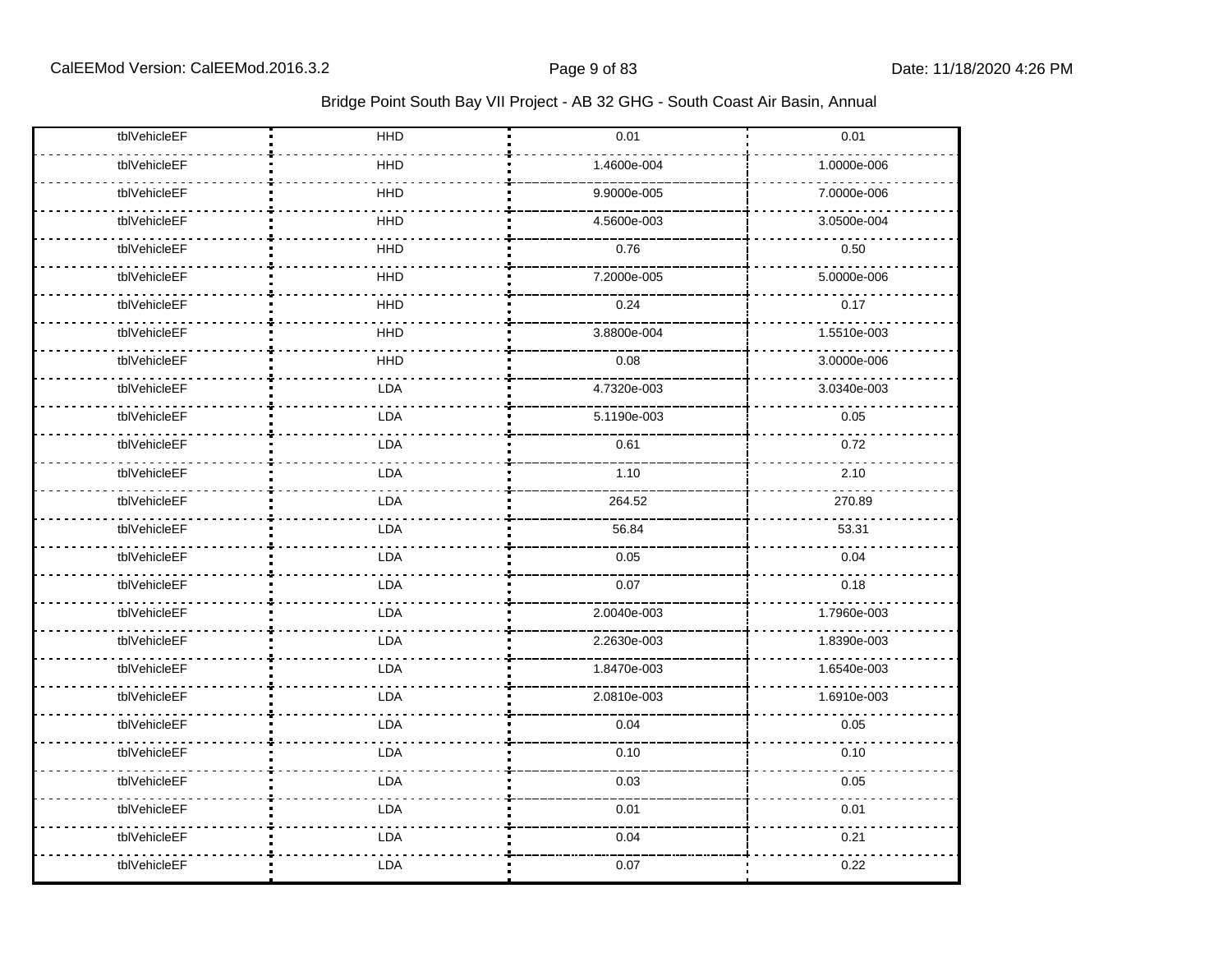| tblVehicleEF | LDA        | 2.6490e-003 | 2.6800e-003 |
|--------------|------------|-------------|-------------|
| tblVehicleEF | LDA        | 5.8700e-004 | 5.2800e-004 |
| tblVehicleEF | LDA        | 0.04        | 0.05        |
| tblVehicleEF | <b>LDA</b> | 0.10        | 0.10        |
| tblVehicleEF | <b>LDA</b> | 0.03        | 0.05        |
| tblVehicleEF | <b>LDA</b> | 0.02        | 0.02        |
| tblVehicleEF | LDA        | 0.04        | 0.21        |
| tblVehicleEF | <b>LDA</b> | 0.08        | 0.25        |
| tblVehicleEF | <b>LDA</b> | 5.0590e-003 | 3.2480e-003 |
| tblVehicleEF | <b>LDA</b> | 4.5320e-003 | 0.04        |
| tblVehicleEF | LDA        | 0.68        | 0.79        |
| tblVehicleEF | <b>LDA</b> | 0.94        | 1.79        |
| tblVehicleEF | <b>LDA</b> | 278.28      | 283.19      |
| tblVehicleEF | LDA        | 56.84       | 52.73       |
| tblVehicleEF | <b>LDA</b> | 0.04        | 0.04        |
| tblVehicleEF | LDA        | 0.06        | 0.17        |
| tblVehicleEF | LDA        | 2.0040e-003 | 1.7960e-003 |
| tblVehicleEF | LDA        | 2.2630e-003 | 1.8390e-003 |
| tblVehicleEF | LDA        | 1.8470e-003 | 1.6540e-003 |
| tblVehicleEF | LDA        | 2.0810e-003 | 1.6910e-003 |
| tblVehicleEF | <b>LDA</b> | 0.06        | 0.08        |
| tblVehicleEF | LDA        | 0.10        | 0.10        |
| tblVehicleEF | <b>LDA</b> | 0.05        | 0.07        |
| tblVehicleEF | LDA        | 0.01        | 0.01        |
| tblVehicleEF | <b>LDA</b> | 0.04        | 0.20        |
| tblVehicleEF | <b>LDA</b> | 0.06        | 0.20        |
| tblVehicleEF | <b>LDA</b> | 2.7880e-003 | 2.8020e-003 |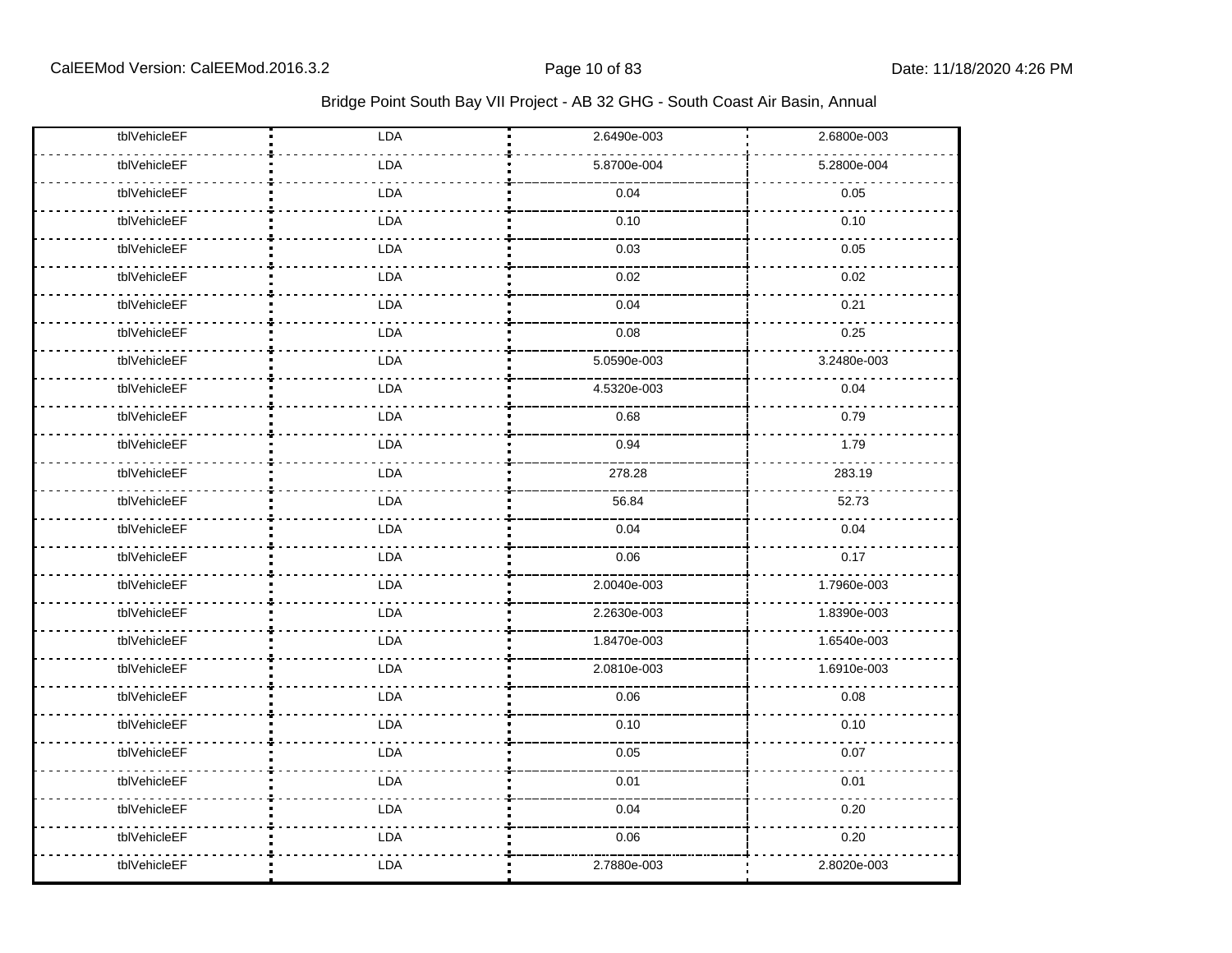| tblVehicleEF | LDA        | 5.8400e-004 | 5.2200e-004 |
|--------------|------------|-------------|-------------|
| tblVehicleEF | LDA        | 0.06        | 0.08        |
| tblVehicleEF | LDA        | 0.10        | 0.10        |
| tblVehicleEF | LDA        | 0.05        | 0.07        |
| tblVehicleEF | <b>LDA</b> | 0.02        | 0.02        |
| tblVehicleEF | LDA        | 0.04        | 0.20        |
| tblVehicleEF | LDA        | 0.07        | 0.22        |
| tblVehicleEF | LDA        | 4.6390e-003 | 2.9680e-003 |
| tblVehicleEF | <b>LDA</b> | 5.2220e-003 | 0.05        |
| tblVehicleEF | <b>LDA</b> | 0.59        | 0.69        |
| tblVehicleEF | <b>LDA</b> | 1.13        | 2.17        |
| tblVehicleEF | <b>LDA</b> | 260.28      | 266.39      |
| tblVehicleEF | LDA        | 56.84       | 53.43       |
| tblVehicleEF | <b>LDA</b> | 0.05        | 0.04        |
| tblVehicleEF | LDA        | 0.07        | 0.19        |
| tblVehicleEF | LDA        | 2.0040e-003 | 1.7960e-003 |
| tblVehicleEF | LDA        | 2.2630e-003 | 1.8390e-003 |
| tblVehicleEF | <b>LDA</b> | 1.8470e-003 | 1.6540e-003 |
| tblVehicleEF | LDA        | 2.0810e-003 | 1.6910e-003 |
| tblVehicleEF | LDA        | 0.04        | 0.05        |
| tblVehicleEF | LDA        | 0.11        | 0.11        |
| tblVehicleEF | <b>LDA</b> | 0.03        | 0.05        |
| tblVehicleEF | <b>LDA</b> | 0.01        | 0.01        |
| tblVehicleEF | <b>LDA</b> | 0.04        | 0.24        |
| tblVehicleEF | LDA        | 0.07        | 0.23        |
| tblVehicleEF | LDA        | 2.6070e-003 | 2.6350e-003 |
| tblVehicleEF | <b>LDA</b> | 5.8700e-004 | 5.2900e-004 |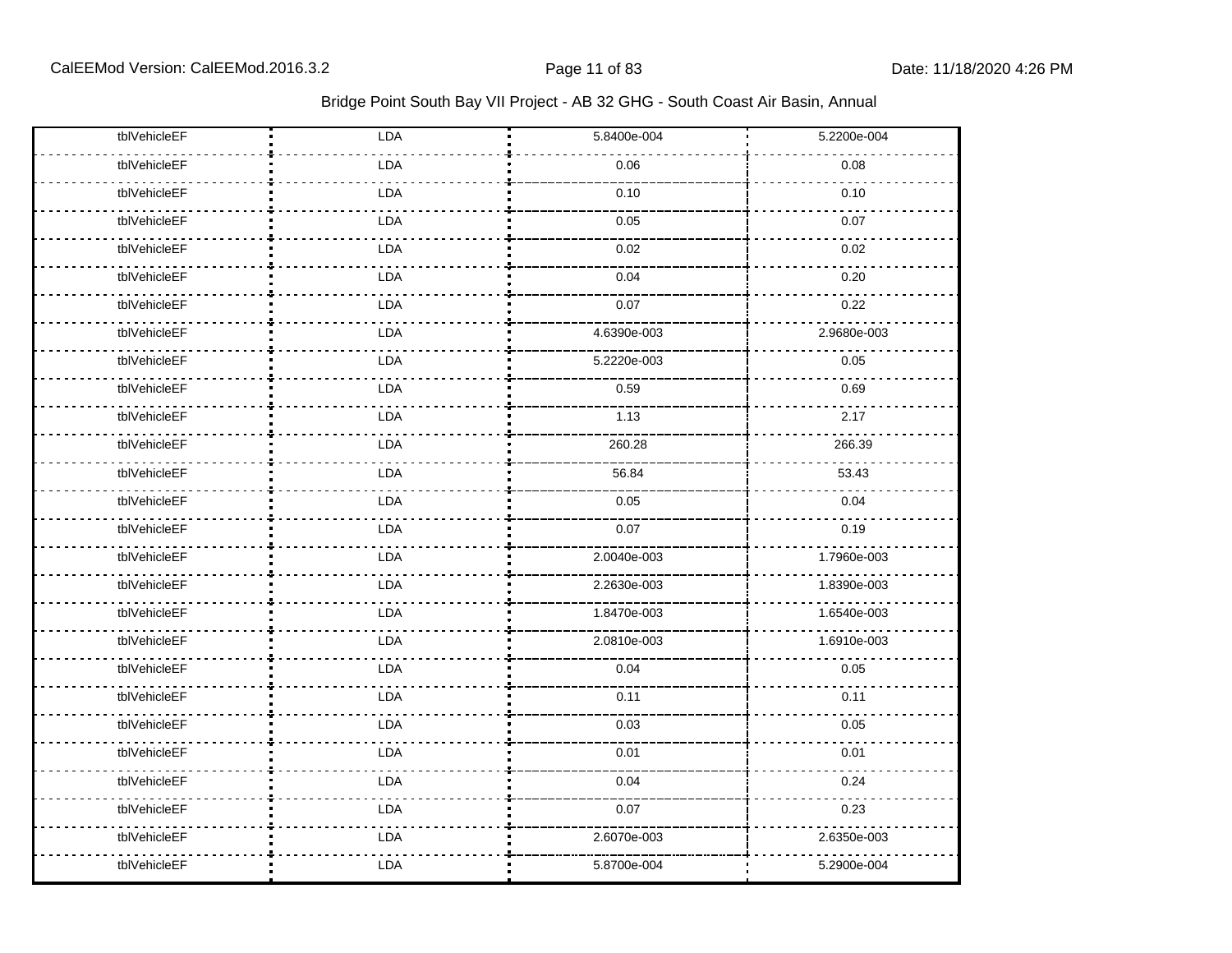| tblVehicleEF | LDA        | 0.04        | 0.05        |
|--------------|------------|-------------|-------------|
| tblVehicleEF | LDA        | 0.11        | 0.11        |
| tblVehicleEF | LDA        | 0.03        | 0.05        |
| tblVehicleEF | LDA        | 0.02        | 0.02        |
| tblVehicleEF | <b>LDA</b> | 0.04        | 0.24        |
| tblVehicleEF | LDA        | 0.08        | 0.25        |
| tblVehicleEF | LDT1       | 0.01        | 7.7890e-003 |
| tblVehicleEF | LDT1       | 0.01        | 0.07        |
| tblVehicleEF | LDT1       | 1.50        | 1.46        |
| tblVehicleEF | LDT1       | 2.78        | 2.27        |
| tblVehicleEF | LDT1       | 329.98      | 318.65      |
| tblVehicleEF | LDT1       | 69.73       | 63.32       |
| tblVehicleEF | LDT1       | 0.14        | 0.12        |
| tblVehicleEF | LDT1       | 0.16        | 0.26        |
| tblVehicleEF | LDT1       | 3.1530e-003 | 2.7170e-003 |
| tblVehicleEF | LDT1       | 3.4030e-003 | 2.6330e-003 |
| tblVehicleEF | LDT1       | 2.9030e-003 | 2.5000e-003 |
| tblVehicleEF | LDT1       | 3.1300e-003 | 2.4210e-003 |
| tblVehicleEF | LDT1       | 0.13        | 0.13        |
| tblVehicleEF | LDT1       | 0.27        | 0.20        |
| tblVehicleEF | LDT1       | 0.11        | 0.11        |
| tblVehicleEF | LDT1       | 0.03        | 0.03        |
| tblVehicleEF | LDT1       | 0.17        | 0.70        |
| tblVehicleEF | LDT1       | 0.19        | 0.36        |
| tblVehicleEF | LDT1       | 3.3190e-003 | 3.1530e-003 |
| tblVehicleEF | LDT1       | 7.4600e-004 | 6.2700e-004 |
| tblVehicleEF | LDT1       | 0.13        | 0.13        |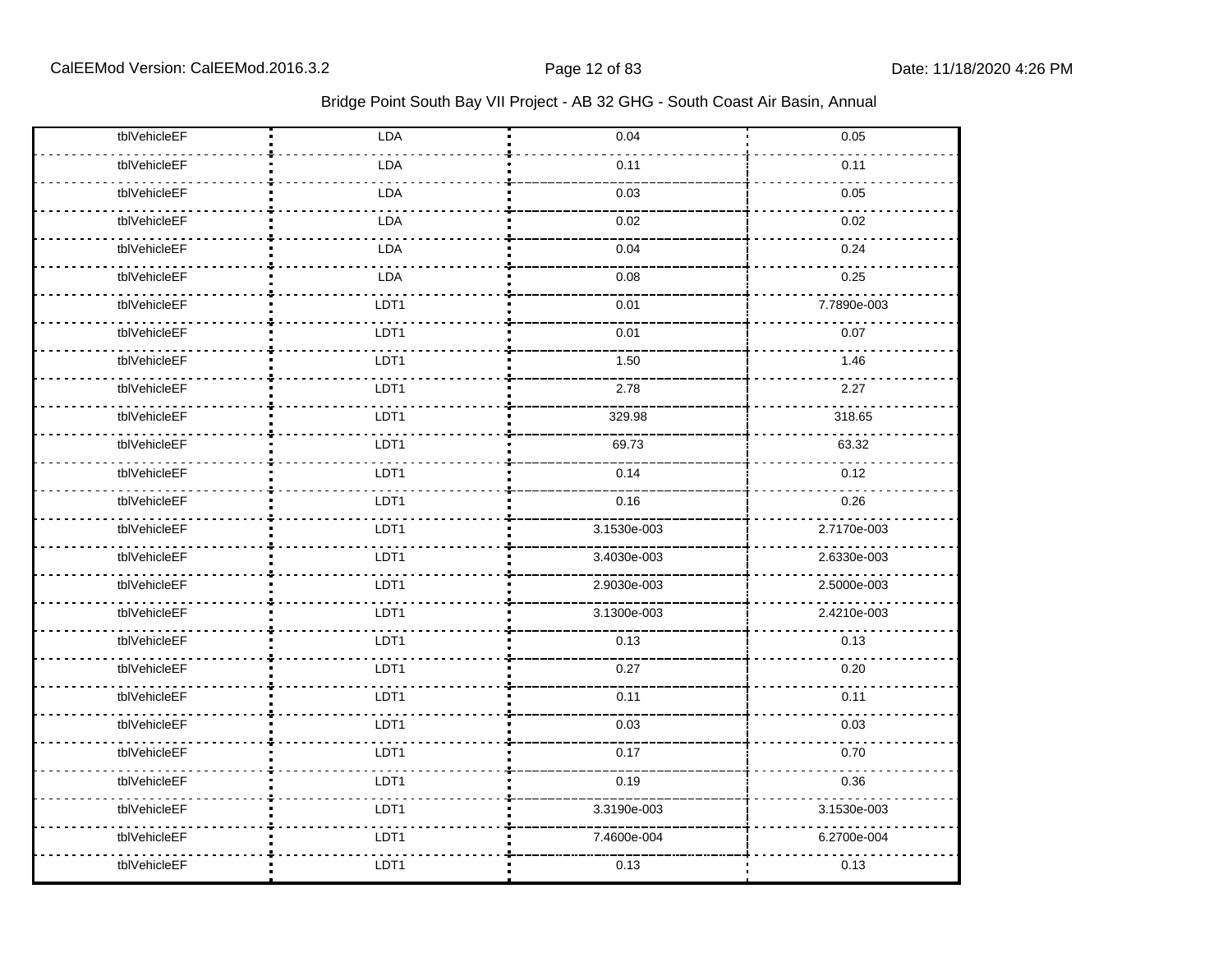| tblVehicleEF | LDT1 | 0.27        | 0.20        |
|--------------|------|-------------|-------------|
| tblVehicleEF | LDT1 | 0.11        | 0.11        |
| tblVehicleEF | LDT1 | 0.05        | 0.05        |
| tblVehicleEF | LDT1 | 0.17        | 0.70        |
| tblVehicleEF | LDT1 | 0.21        | 0.39        |
| tblVehicleEF | LDT1 | 0.01        | 8.2630e-003 |
| tblVehicleEF | LDT1 | 0.01        | 0.06        |
| tblVehicleEF | LDT1 | 1.65        | 1.59        |
| tblVehicleEF | LDT1 | 2.36        | 1.93        |
| tblVehicleEF | LDT1 | 345.91      | 331.08      |
| tblVehicleEF | LDT1 | 69.73       | 62.64       |
| tblVehicleEF | LDT1 | 0.12        | 0.11        |
| tblVehicleEF | LDT1 | 0.15        | 0.24        |
| tblVehicleEF | LDT1 | 3.1530e-003 | 2.7170e-003 |
| tblVehicleEF | LDT1 | 3.4030e-003 | 2.6330e-003 |
| tblVehicleEF | LDT1 | 2.9030e-003 | 2.5000e-003 |
| tblVehicleEF | LDT1 | 3.1300e-003 | 2.4210e-003 |
| tblVehicleEF | LDT1 | 0.21        | 0.20        |
| tblVehicleEF | LDT1 | 0.29        | 0.21        |
| tblVehicleEF | LDT1 | 0.16        | 0.15        |
| tblVehicleEF | LDT1 | 0.04        | 0.04        |
| tblVehicleEF | LDT1 | 0.16        | 0.65        |
| tblVehicleEF | LDT1 | 0.17        | 0.32        |
| tblVehicleEF | LDT1 | 3.4800e-003 | 3.2760e-003 |
| tblVehicleEF | LDT1 | 7.3900e-004 | 6.2000e-004 |
| tblVehicleEF | LDT1 | 0.21        | 0.20        |
| tblVehicleEF | LDT1 | 0.29        | 0.21        |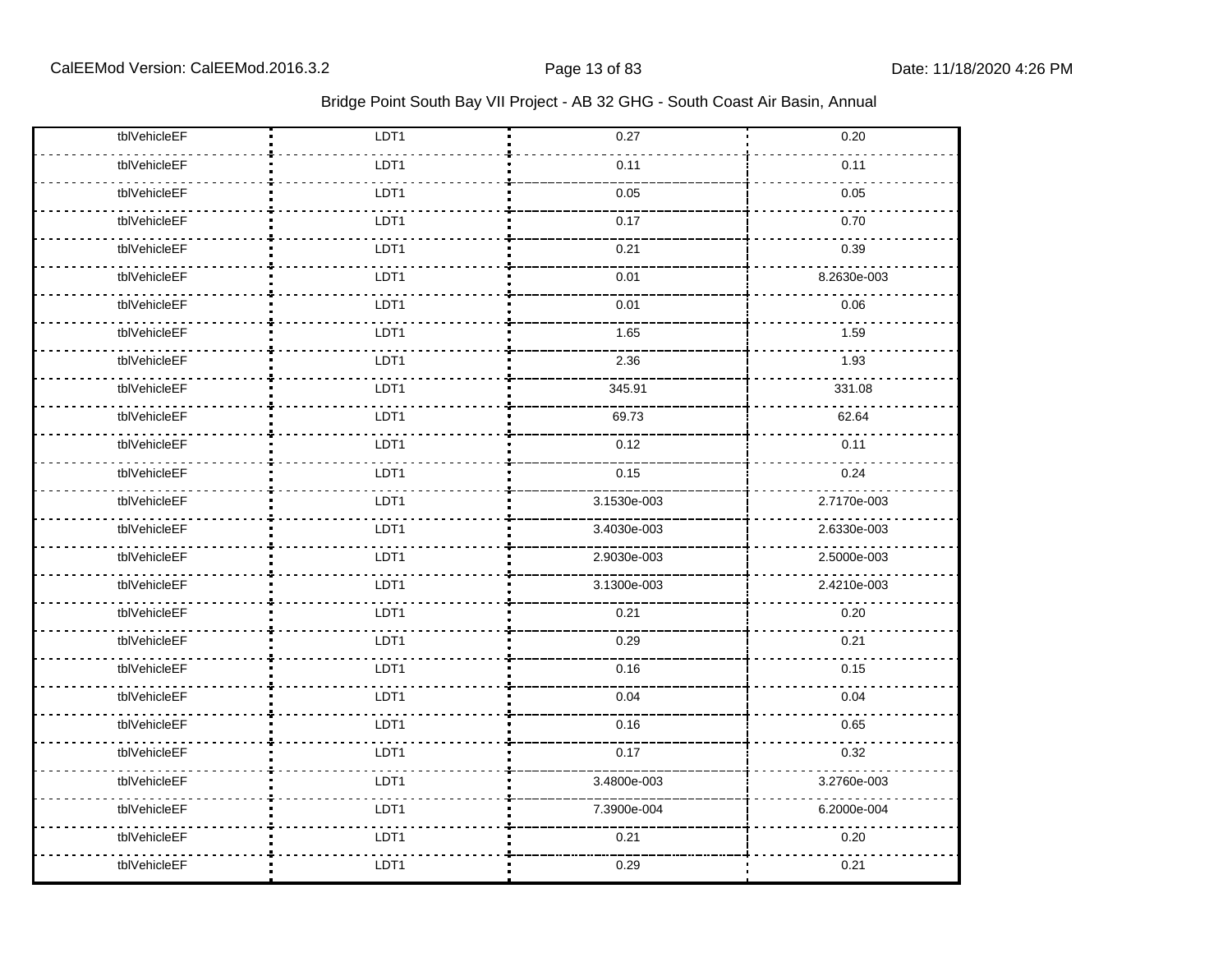| tblVehicleEF | LDT1 | 0.16        | 0.15        |
|--------------|------|-------------|-------------|
|              |      |             |             |
| tblVehicleEF | LDT1 | 0.05        | 0.05        |
| tblVehicleEF | LDT1 | 0.16        | 0.65        |
| tblVehicleEF | LDT1 | 0.18        | 0.35        |
| tblVehicleEF | LDT1 | 0.01        | 7.6410e-003 |
| tblVehicleEF | LDT1 | 0.01        | 0.07        |
| tblVehicleEF | LDT1 | 1.46        | 1.41        |
| tblVehicleEF | LDT1 | 2.85        | 2.35        |
| tblVehicleEF | LDT1 | 324.92      | 314.09      |
| tblVehicleEF | LDT1 | 69.73       | 63.47       |
| tblVehicleEF | LDT1 | 0.14        | 0.12        |
| tblVehicleEF | LDT1 | 0.16        | 0.26        |
| tblVehicleEF | LDT1 | 3.1530e-003 | 2.7170e-003 |
| tblVehicleEF | LDT1 | 3.4030e-003 | 2.6330e-003 |
| tblVehicleEF | LDT1 | 2.9030e-003 | 2.5000e-003 |
| tblVehicleEF | LDT1 | 3.1300e-003 | 2.4210e-003 |
| tblVehicleEF | LDT1 | 0.13        | 0.13        |
| tblVehicleEF | LDT1 | 0.31        | 0.23        |
| tblVehicleEF | LDT1 | 0.10        | 0.10        |
| tblVehicleEF | LDT1 | 0.03        | 0.03        |
| tblVehicleEF | LDT1 | 0.20        | 0.83        |
| tblVehicleEF | LDT1 | 0.20        | 0.37        |
| tblVehicleEF | LDT1 | 3.2670e-003 | 3.1080e-003 |
| tblVehicleEF | LDT1 | 7.4700e-004 | 6.2800e-004 |
| tblVehicleEF | LDT1 | 0.13        | 0.13        |
| tblVehicleEF | LDT1 | 0.31        | 0.23        |
| tblVehicleEF | LDT1 | 0.10        | 0.10        |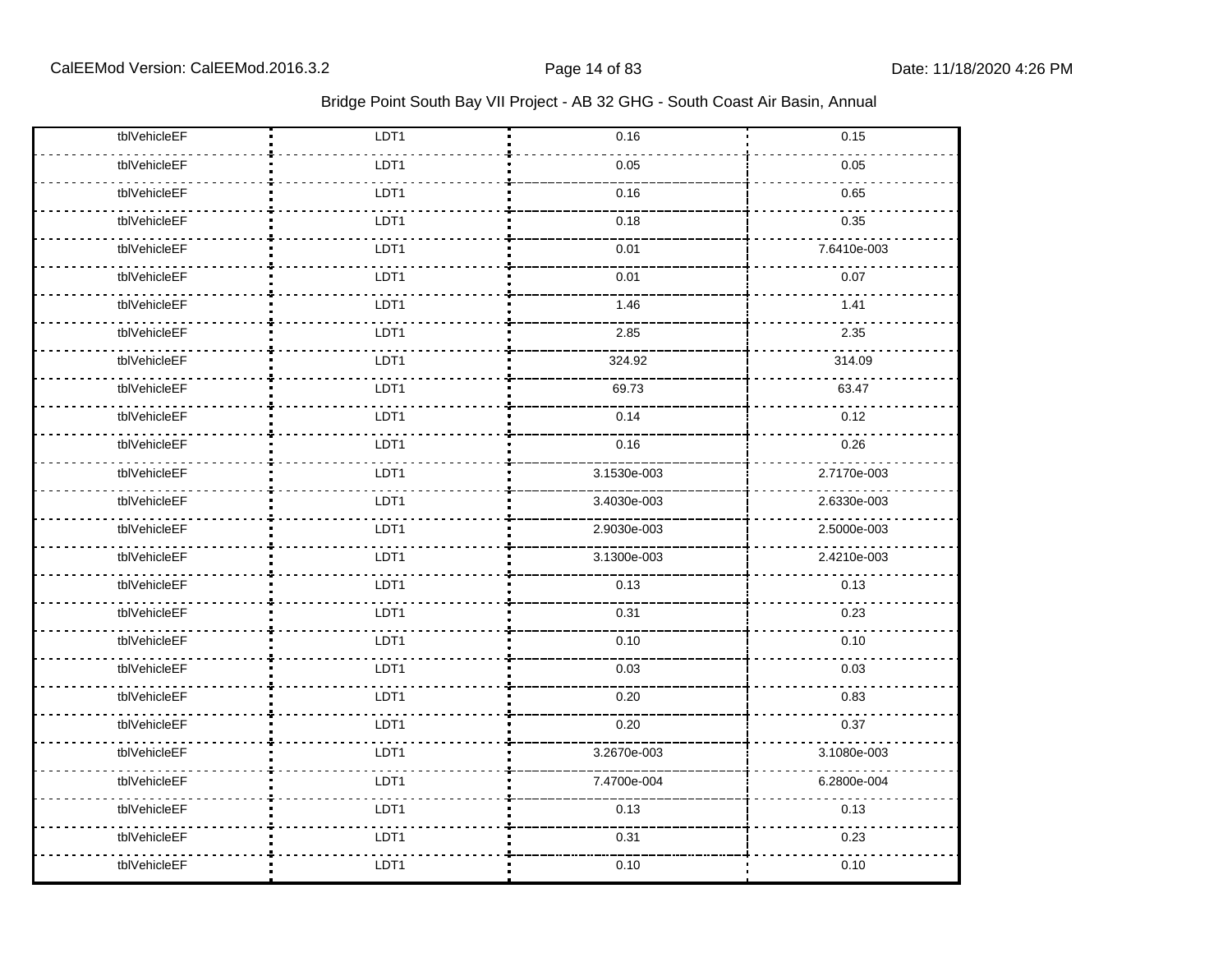| tblVehicleEF | LDT1             | 0.05        | 0.05        |
|--------------|------------------|-------------|-------------|
| tblVehicleEF | LDT1             | 0.20        | 0.83        |
| tblVehicleEF | LDT1             | 0.21        | 0.40        |
| tblVehicleEF | LDT2             | 6.5030e-003 | 4.9910e-003 |
| tblVehicleEF | LDT2             | 6.3830e-003 | 0.07        |
| tblVehicleEF | LDT <sub>2</sub> | 0.79        | 1.02        |
| tblVehicleEF | LDT <sub>2</sub> | 1.35        | 2.65        |
| tblVehicleEF | LDT <sub>2</sub> | 369.75      | 341.38      |
| tblVehicleEF | LDT <sub>2</sub> | 78.41       | 68.34       |
| tblVehicleEF | LDT <sub>2</sub> | 0.08        | 0.09        |
| tblVehicleEF | LDT <sub>2</sub> | 0.11        | 0.28        |
| tblVehicleEF | LDT2             | 1.9980e-003 | 1.9050e-003 |
| tblVehicleEF | LDT2             | 2.3340e-003 | 1.8880e-003 |
| tblVehicleEF | LDT2             | 1.8370e-003 | 1.7530e-003 |
| tblVehicleEF | LDT <sub>2</sub> | 2.1460e-003 | 1.7360e-003 |
| tblVehicleEF | LDT2             | 0.05        | 0.07        |
| tblVehicleEF | LDT2             | 0.10        | 0.12        |
| tblVehicleEF | LDT <sub>2</sub> | 0.05        | 0.07        |
| tblVehicleEF | LDT <sub>2</sub> | 0.02        | 0.02        |
| tblVehicleEF | LDT2             | 0.06        | 0.41        |
| tblVehicleEF | LDT <sub>2</sub> | 0.09        | 0.31        |
| tblVehicleEF | LDT <sub>2</sub> | 3.7040e-003 | 3.3770e-003 |
| tblVehicleEF | LDT2             | 8.0700e-004 | 6.7600e-004 |
| tblVehicleEF | LDT2             | 0.05        | 0.07        |
| tblVehicleEF | LDT <sub>2</sub> | 0.10        | 0.12        |
| tblVehicleEF | LDT <sub>2</sub> | 0.05        | 0.07        |
| tblVehicleEF | LDT <sub>2</sub> | 0.02        | 0.03        |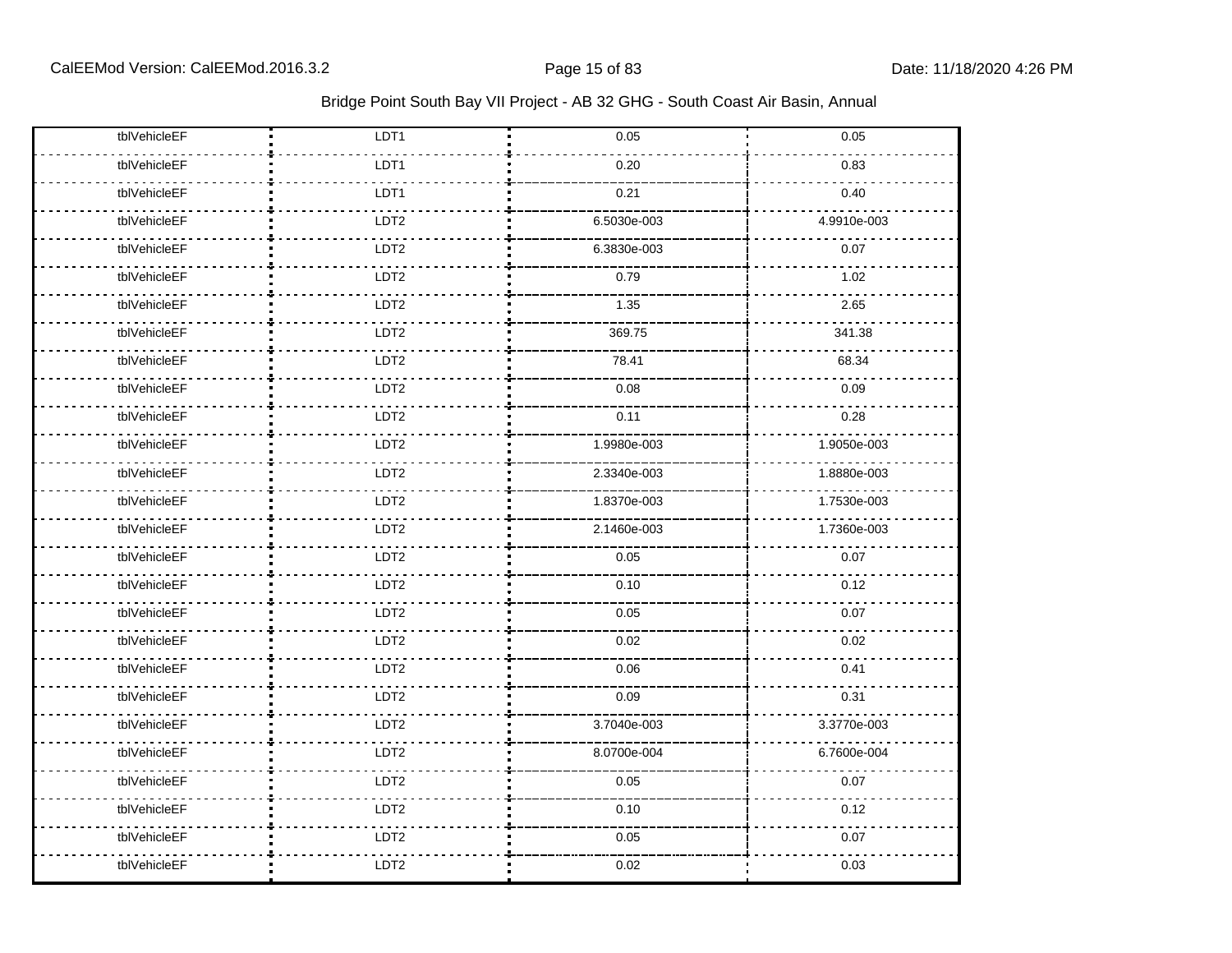| tblVehicleEF | LDT <sub>2</sub> | 0.06        | 0.41        |
|--------------|------------------|-------------|-------------|
| tblVehicleEF | LDT <sub>2</sub> | 0.09        | 0.34        |
| tblVehicleEF | LDT <sub>2</sub> | 6.9410e-003 | 5.3200e-003 |
| tblVehicleEF | LDT2             | 5.6550e-003 | 0.06        |
| tblVehicleEF | LDT <sub>2</sub> | 0.88        | 1.12        |
| tblVehicleEF | LDT2             | 1.16        | 2.26        |
| tblVehicleEF | LDT2             | 388.22      | 353.53      |
| tblVehicleEF | LDT2             | 78.41       | 67.60       |
| tblVehicleEF | LDT <sub>2</sub> | 0.07        | 0.08        |
| tblVehicleEF | LDT <sub>2</sub> | 0.10        | 0.26        |
| tblVehicleEF | LDT2             | 1.9980e-003 | 1.9050e-003 |
| tblVehicleEF | LDT2             | 2.3340e-003 | 1.8880e-003 |
| tblVehicleEF | LDT2             | 1.8370e-003 | 1.7530e-003 |
| tblVehicleEF | LDT2             | 2.1460e-003 | 1.7360e-003 |
| tblVehicleEF | LDT2             | 0.07        | 0.11        |
| tblVehicleEF | LDT2             | 0.11        | 0.13        |
| tblVehicleEF | LDT2             | 0.07        | 0.10        |
| tblVehicleEF | LDT2             | 0.02        | 0.02        |
| tblVehicleEF | LDT2             | 0.06        | 0.38        |
| tblVehicleEF | LDT2             | 0.08        | 0.28        |
| tblVehicleEF | LDT2             | 3.8890e-003 | 3.4980e-003 |
| tblVehicleEF | LDT <sub>2</sub> | 8.0300e-004 | 6.6900e-004 |
| tblVehicleEF | LDT <sub>2</sub> | 0.07        | 0.11        |
| tblVehicleEF | LDT2             | 0.11        | 0.13        |
| tblVehicleEF | LDT <sub>2</sub> | 0.07        | 0.10        |
| tblVehicleEF | LDT <sub>2</sub> | 0.03        | 0.03        |
| tblVehicleEF | LDT <sub>2</sub> | 0.06        | 0.38        |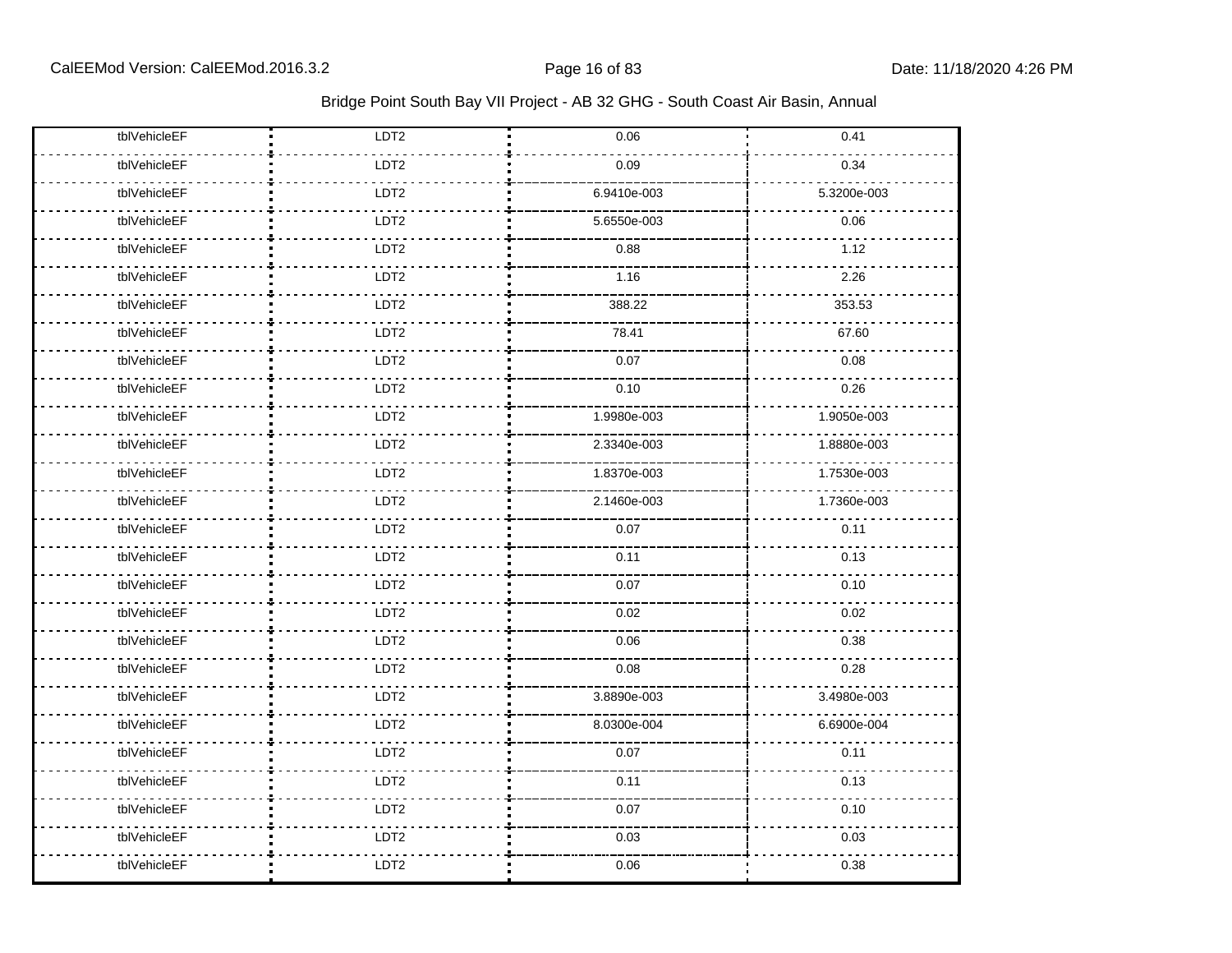| tblVehicleEF | LDT <sub>2</sub> | 0.08        | 0.31        |
|--------------|------------------|-------------|-------------|
| tblVehicleEF | LDT <sub>2</sub> | 6.3770e-003 | 4.8890e-003 |
| tblVehicleEF | LDT2             | 6.5100e-003 | 0.07        |
| tblVehicleEF | LDT2             | 0.77        | 0.99        |
| tblVehicleEF | LDT2             | 1.39        | 2.74        |
| tblVehicleEF | LDT2             | 363.95      | 336.92      |
| tblVehicleEF | LDT <sub>2</sub> | 78.41       | 68.50       |
| tblVehicleEF | LDT2             | 0.07        | 0.08        |
| tblVehicleEF | LDT <sub>2</sub> | 0.11        | 0.29        |
| tblVehicleEF | LDT <sub>2</sub> | 1.9980e-003 | 1.9050e-003 |
| tblVehicleEF | LDT2             | 2.3340e-003 | 1.8880e-003 |
| tblVehicleEF | LDT2             | 1.8370e-003 | 1.7530e-003 |
| tblVehicleEF | LDT <sub>2</sub> | 2.1460e-003 | 1.7360e-003 |
| tblVehicleEF | LDT2             | 0.05        | 0.07        |
| tblVehicleEF | LDT <sub>2</sub> | 0.11        | 0.13        |
| tblVehicleEF | LDT2             | 0.04        | 0.07        |
| tblVehicleEF | LDT2             | 0.02        | 0.02        |
| tblVehicleEF | LDT2             | 0.07        | 0.48        |
| tblVehicleEF | LDT2             | 0.09        | 0.32        |
| tblVehicleEF | LDT2             | 3.6450e-003 | 3.3330e-003 |
| tblVehicleEF | LDT2             | 8.0700e-004 | 6.7800e-004 |
| tblVehicleEF | LDT <sub>2</sub> | 0.05        | 0.07        |
| tblVehicleEF | LDT <sub>2</sub> | 0.11        | 0.13        |
| tblVehicleEF | LDT2             | 0.04        | 0.07        |
| tblVehicleEF | LDT <sub>2</sub> | 0.02        | 0.03        |
| tblVehicleEF | LDT <sub>2</sub> | 0.07        | 0.48        |
| tblVehicleEF | LDT2             | 0.10        | 0.35        |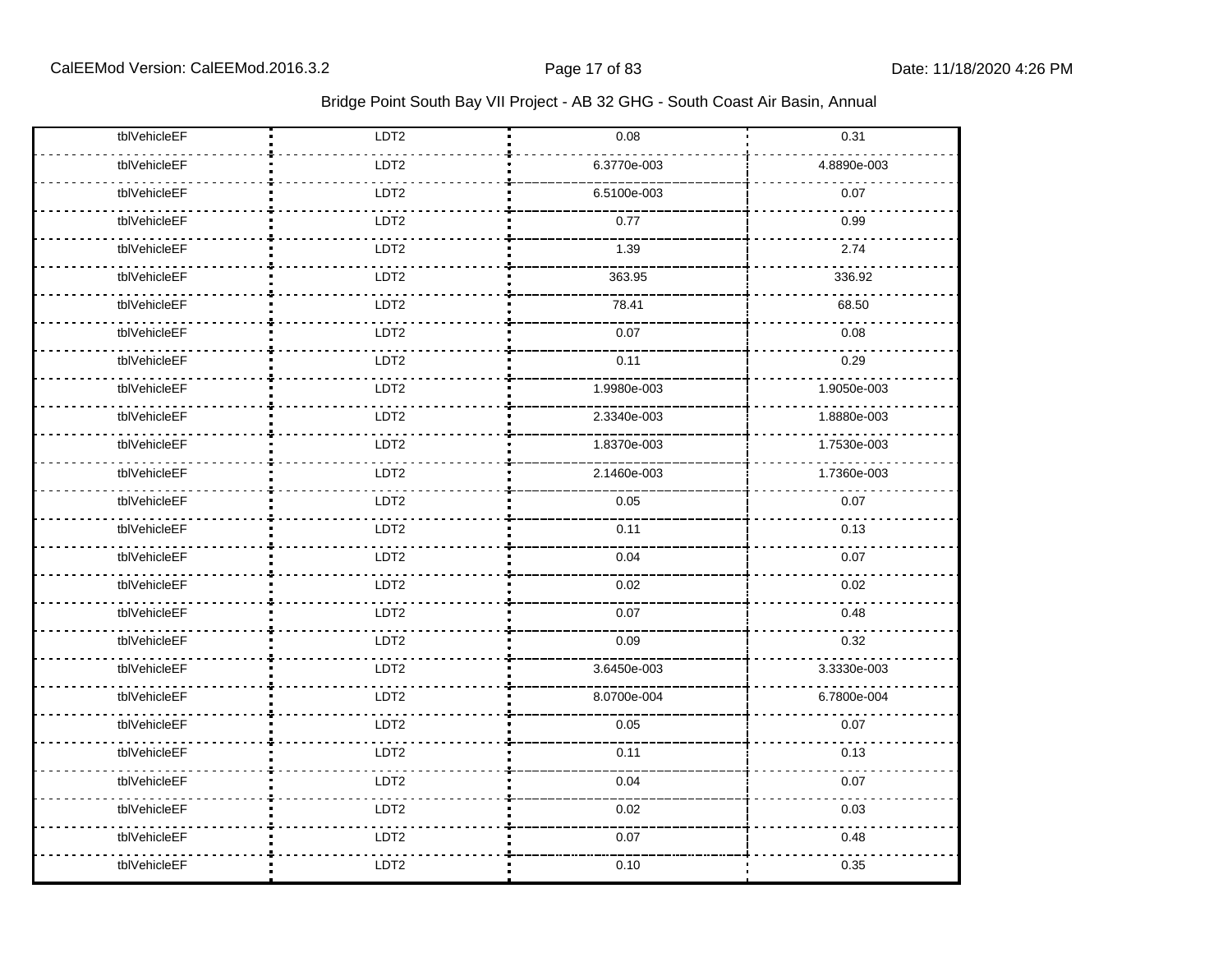| tblVehicleEF | LHD1             | 5.4900e-003 | 5.5830e-003 |
|--------------|------------------|-------------|-------------|
| tblVehicleEF | LHD1             | 0.01        | 5.7240e-003 |
| tblVehicleEF | LHD1             | 0.02        | 0.02        |
| tblVehicleEF | LHD1             | 0.15        | 0.19        |
| tblVehicleEF | LHD1             | 0.82        | 0.65        |
| tblVehicleEF | LHD1             | 2.61        | 1.14        |
| tblVehicleEF | LHD <sub>1</sub> | 9.01        | 8.89        |
| tblVehicleEF | LHD1             | 602.57      | 666.21      |
| tblVehicleEF | LHD1             | 32.53       | 12.43       |
| tblVehicleEF | LHD1             | 0.07        | 0.05        |
| tblVehicleEF | LHD1             | 1.18        | 0.65        |
| tblVehicleEF | LHD1             | 1.00        | 0.33        |
| tblVehicleEF | LHD1             | 8.5900e-004 | 7.5700e-004 |
| tblVehicleEF | LHD1             | 0.01        | 9.6790e-003 |
| tblVehicleEF | LHD1             | 0.01        | 6.4420e-003 |
| tblVehicleEF | LHD1             | 9.5300e-004 | 2.8500e-004 |
| tblVehicleEF | LHD1             | 8.2200e-004 | 7.2400e-004 |
| tblVehicleEF | LHD1             | 2.5220e-003 | 2.4200e-003 |
| tblVehicleEF | LHD1             | 9.6600e-003 | 6.1330e-003 |
| tblVehicleEF | LHD1             | 8.7600e-004 | 2.6200e-004 |
| tblVehicleEF | LHD1             | 3.1050e-003 | 2.5670e-003 |
| tblVehicleEF | LHD1             | 0.10        | 0.08        |
| tblVehicleEF | LHD1             | 0.02        | 0.02        |
| tblVehicleEF | LHD1             | 1.8470e-003 | 1.5640e-003 |
| tblVehicleEF | LHD1             | 0.06        | 0.05        |
| tblVehicleEF | LHD1             | 0.30        | 0.56        |
| tblVehicleEF | LHD1             | 0.26        | 0.08        |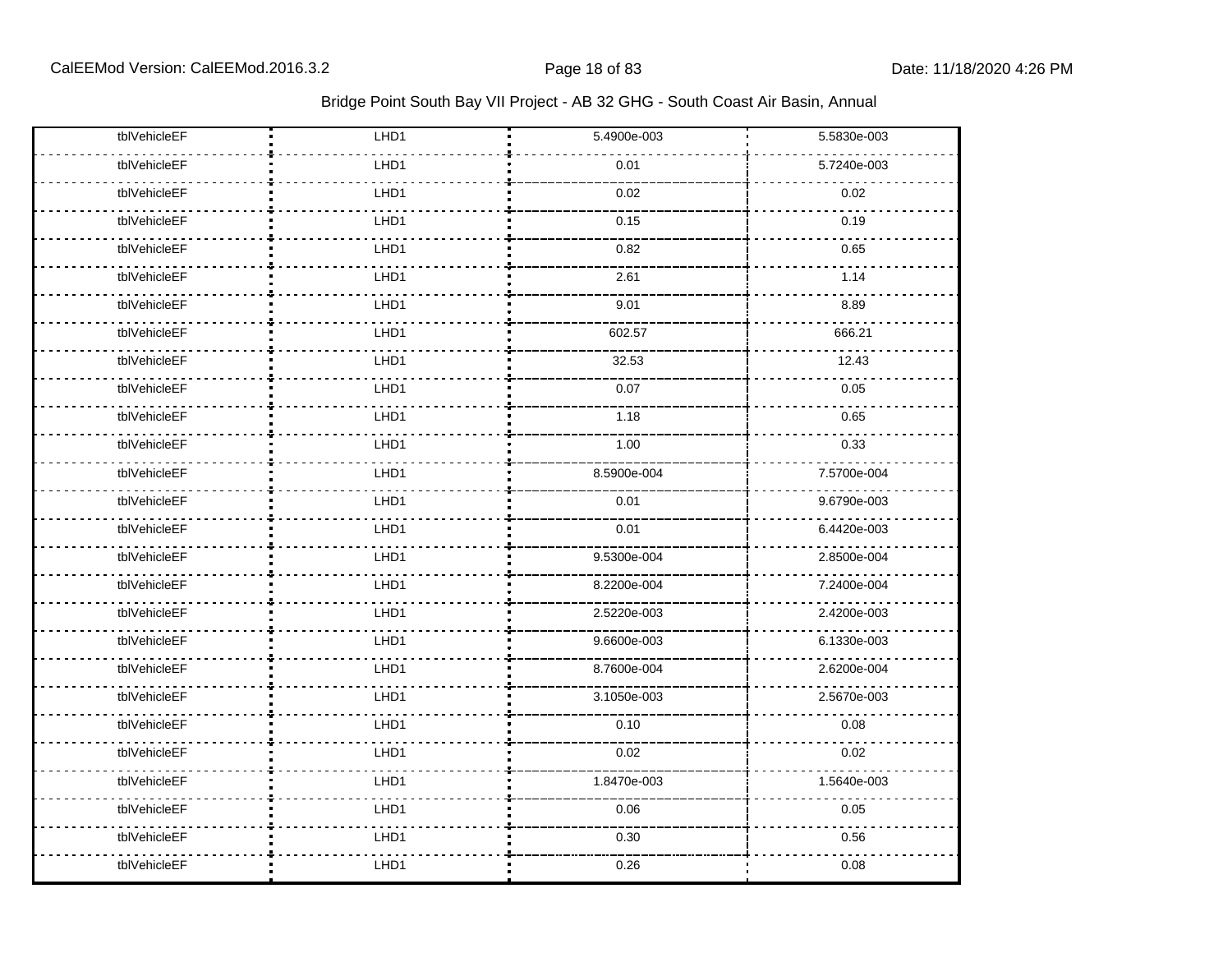| tblVehicleEF | LHD1 | 9.0000e-005 | 8.6000e-005 |
|--------------|------|-------------|-------------|
| tblVehicleEF | LHD1 | 5.9150e-003 | 6.5060e-003 |
| tblVehicleEF | LHD1 | 3.7400e-004 | 1.2300e-004 |
| tblVehicleEF | LHD1 | 3.1050e-003 | 2.5670e-003 |
| tblVehicleEF | LHD1 | 0.10        | 0.08        |
| tblVehicleEF | LHD1 | 0.02        | 0.03        |
| tblVehicleEF | LHD1 | 1.8470e-003 | 1.5640e-003 |
| tblVehicleEF | LHD1 | 0.08        | 0.06        |
| tblVehicleEF | LHD1 | 0.30        | 0.56        |
| tblVehicleEF | LHD1 | 0.28        | 0.09        |
| tblVehicleEF | LHD1 | 5.4900e-003 | 5.5950e-003 |
| tblVehicleEF | LHD1 | 0.01        | 5.8420e-003 |
| tblVehicleEF | LHD1 | 0.02        | 0.02        |
| tblVehicleEF | LHD1 | 0.15        | 0.19        |
| tblVehicleEF | LHD1 | 0.83        | 0.67        |
| tblVehicleEF | LHD1 | 2.49        | 1.09        |
| tblVehicleEF | LHD1 | 9.01        | 8.89        |
| tblVehicleEF | LHD1 | 602.57      | 666.23      |
| tblVehicleEF | LHD1 | 32.53       | 12.33       |
| tblVehicleEF | LHD1 | 0.07        | 0.05        |
| tblVehicleEF | LHD1 | 1.11        | 0.61        |
| tblVehicleEF | LHD1 | 0.95        | 0.32        |
| tblVehicleEF | LHD1 | 8.5900e-004 | 7.5700e-004 |
| tblVehicleEF | LHD1 | 0.01        | 9.6790e-003 |
| tblVehicleEF | LHD1 | 0.01        | 6.4420e-003 |
| tblVehicleEF | LHD1 | 9.5300e-004 | 2.8500e-004 |
| tblVehicleEF | LHD1 | 8.2200e-004 | 7.2400e-004 |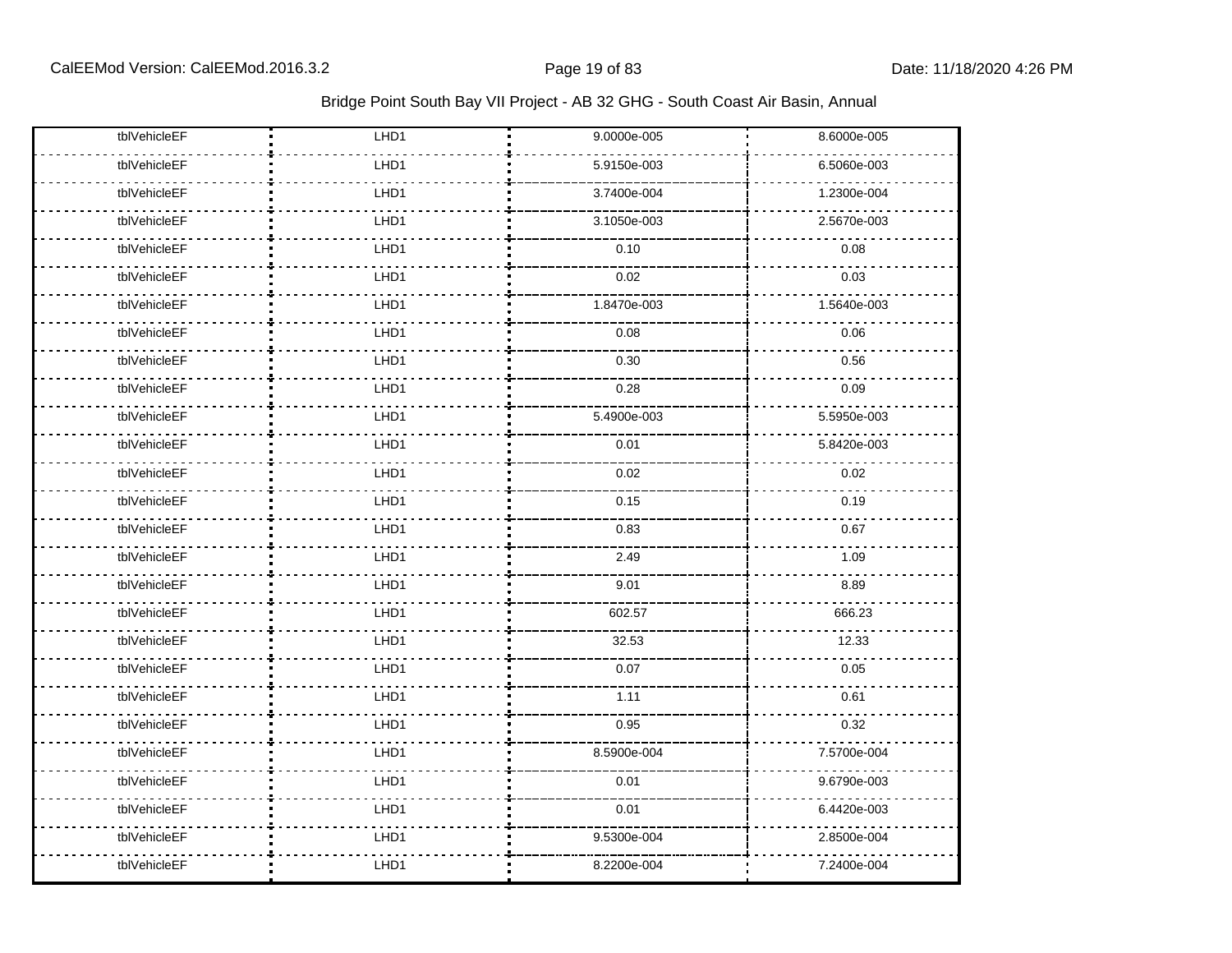| tblVehicleEF | LHD1 | 2.5220e-003 | 2.4200e-003 |
|--------------|------|-------------|-------------|
| tblVehicleEF | LHD1 | 9.6600e-003 | 6.1330e-003 |
| tblVehicleEF | LHD1 | 8.7600e-004 | 2.6200e-004 |
| tblVehicleEF | LHD1 | 4.7620e-003 | 3.8550e-003 |
| tblVehicleEF | LHD1 | 0.11        | 0.08        |
| tblVehicleEF | LHD1 | 0.02        | 0.02        |
| tblVehicleEF | LHD1 | 2.7490e-003 | 2.2100e-003 |
| tblVehicleEF | LHD1 | 0.07        | 0.05        |
| tblVehicleEF | LHD1 | 0.30        | 0.54        |
| tblVehicleEF | LHD1 | 0.25        | 0.08        |
| tblVehicleEF | LHD1 | 9.0000e-005 | 8.6000e-005 |
| tblVehicleEF | LHD1 | 5.9150e-003 | 6.5070e-003 |
| tblVehicleEF | LHD1 | 3.7200e-004 | 1.2200e-004 |
| tblVehicleEF | LHD1 | 4.7620e-003 | 3.8550e-003 |
| tblVehicleEF | LHD1 | 0.11        | 0.08        |
| tblVehicleEF | LHD1 | 0.02        | 0.03        |
| tblVehicleEF | LHD1 | 2.7490e-003 | 2.2100e-003 |
| tblVehicleEF | LHD1 | 0.08        | 0.06        |
| tblVehicleEF | LHD1 | 0.30        | 0.54        |
| tblVehicleEF | LHD1 | 0.27        | 0.08        |
| tblVehicleEF | LHD1 | 5.4900e-003 | 5.5810e-003 |
| tblVehicleEF | LHD1 | 0.01        | 5.6940e-003 |
| tblVehicleEF | LHD1 | 0.02        | 0.02        |
| tblVehicleEF | LHD1 | 0.15        | 0.19        |
| tblVehicleEF | LHD1 | 0.82        | 0.65        |
| tblVehicleEF | LHD1 | 2.62        | 1.14        |
| tblVehicleEF | LHD1 | 9.01        | 8.89        |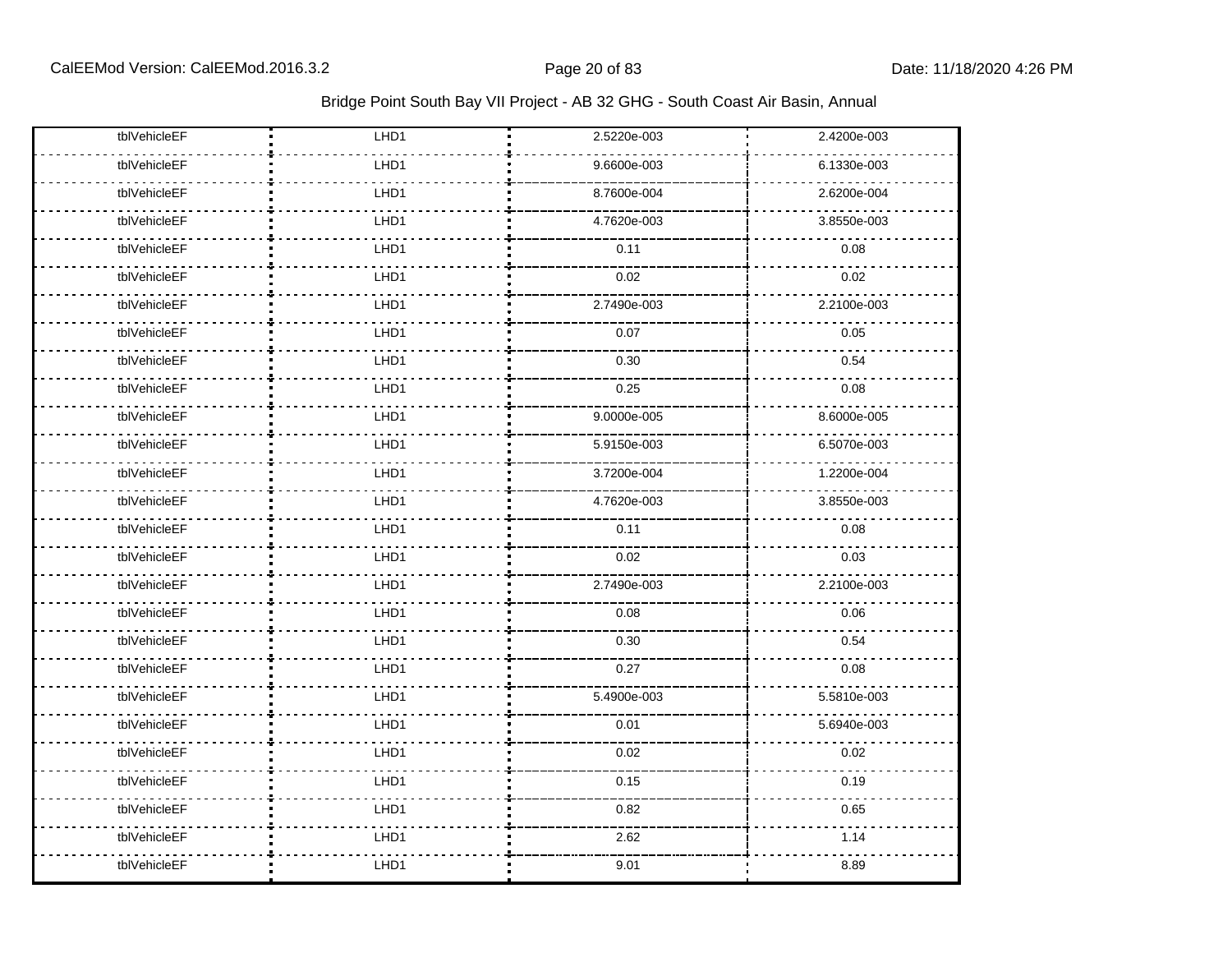| tblVehicleEF | LHD1 | 602.57      | 666.20      |
|--------------|------|-------------|-------------|
| tblVehicleEF | LHD1 | 32.53       | 12.44       |
| tblVehicleEF | LHD1 | 0.07        | 0.05        |
| tblVehicleEF | LHD1 | 1.16        | 0.64        |
| tblVehicleEF | LHD1 | 1.00        | 0.34        |
| tblVehicleEF | LHD1 | 8.5900e-004 | 7.5700e-004 |
| tblVehicleEF | LHD1 | 0.01        | 9.6790e-003 |
| tblVehicleEF | LHD1 | 0.01        | 6.4420e-003 |
| tblVehicleEF | LHD1 | 9.5300e-004 | 2.8500e-004 |
| tblVehicleEF | LHD1 | 8.2200e-004 | 7.2400e-004 |
| tblVehicleEF | LHD1 | 2.5220e-003 | 2.4200e-003 |
| tblVehicleEF | LHD1 | 9.6600e-003 | 6.1330e-003 |
| tblVehicleEF | LHD1 | 8.7600e-004 | 2.6200e-004 |
| tblVehicleEF | LHD1 | 3.2410e-003 | 2.7050e-003 |
| tblVehicleEF | LHD1 | 0.12        | 0.09        |
| tblVehicleEF | LHD1 | 0.02        | 0.02        |
| tblVehicleEF | LHD1 | 1.8470e-003 | 1.5420e-003 |
| tblVehicleEF | LHD1 | 0.06        | 0.05        |
| tblVehicleEF | LHD1 | 0.33        | 0.60        |
| tblVehicleEF | LHD1 | 0.26        | 0.08        |
| tblVehicleEF | LHD1 | 9.0000e-005 | 8.6000e-005 |
| tblVehicleEF | LHD1 | 5.9150e-003 | 6.5060e-003 |
| tblVehicleEF | LHD1 | 3.7400e-004 | 1.2300e-004 |
| tblVehicleEF | LHD1 | 3.2410e-003 | 2.7050e-003 |
| tblVehicleEF | LHD1 | 0.12        | 0.09        |
| tblVehicleEF | LHD1 | 0.02        | 0.03        |
| tblVehicleEF | LHD1 | 1.8470e-003 | 1.5420e-003 |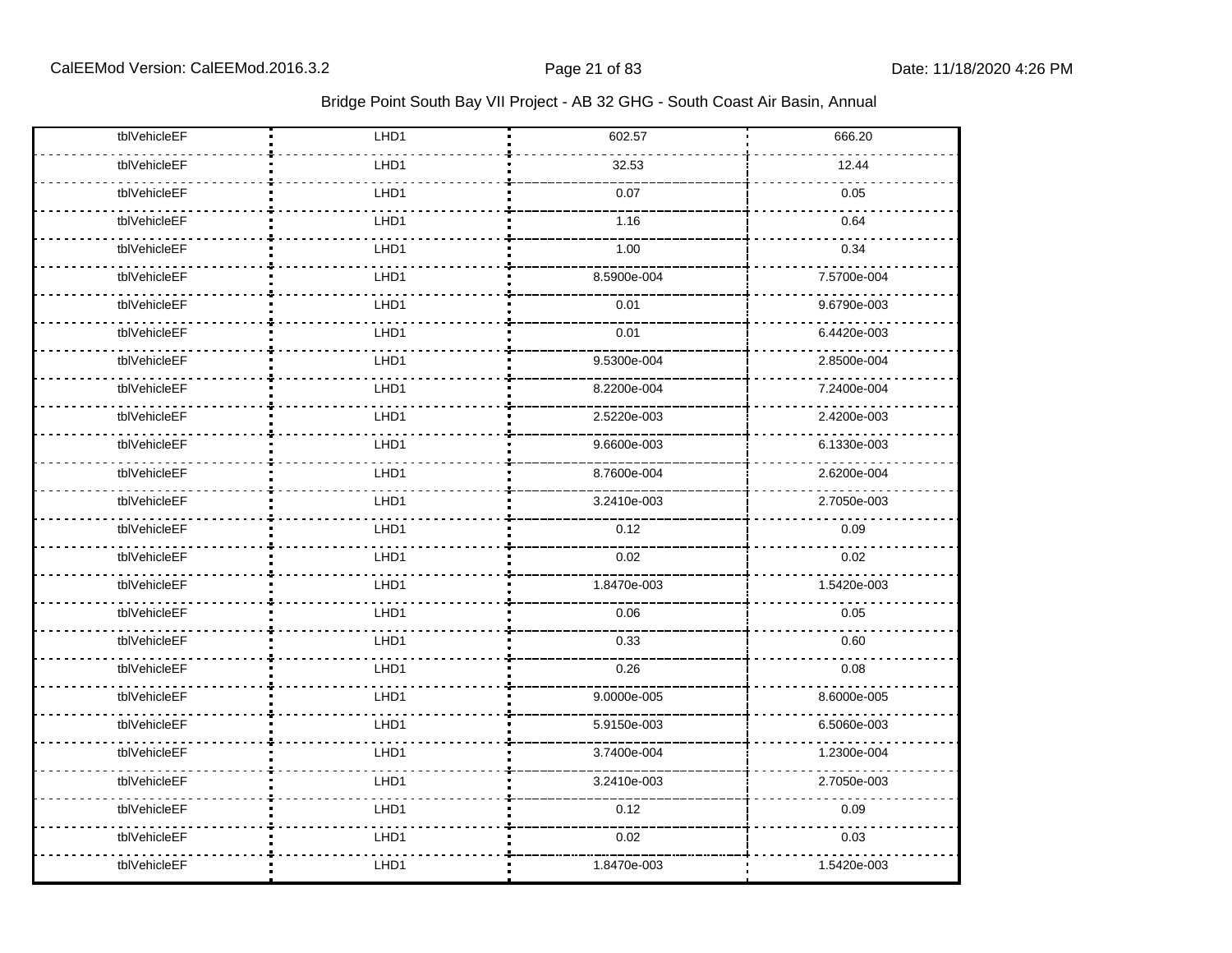| tblVehicleEF | LHD1             | 0.08        | 0.06        |
|--------------|------------------|-------------|-------------|
| tblVehicleEF | LHD1             | 0.33        | 0.60        |
| tblVehicleEF | LHD1             | 0.28        | 0.09        |
| tblVehicleEF | LHD <sub>2</sub> | 3.9190e-003 | 3.9120e-003 |
| tblVehicleEF | LHD <sub>2</sub> | 4.1770e-003 | 3.9650e-003 |
| tblVehicleEF | LHD <sub>2</sub> | 8.3290e-003 | 0.01        |
| tblVehicleEF | LHD <sub>2</sub> | 0.13        | 0.15        |
| tblVehicleEF | LHD <sub>2</sub> | 0.36        | 0.44        |
| tblVehicleEF | LHD <sub>2</sub> | 1.31        | 0.76        |
| tblVehicleEF | LHD <sub>2</sub> | 13.72       | 13.45       |
| tblVehicleEF | LHD <sub>2</sub> | 614.85      | 667.35      |
| tblVehicleEF | LHD <sub>2</sub> | 27.18       | 9.56        |
| tblVehicleEF | LHD <sub>2</sub> | 0.10        | 0.09        |
| tblVehicleEF | LHD <sub>2</sub> | 0.79        | 0.84        |
| tblVehicleEF | LHD <sub>2</sub> | 0.55        | 0.23        |
| tblVehicleEF | LHD <sub>2</sub> | 1.1860e-003 | 1.2520e-003 |
| tblVehicleEF | LHD <sub>2</sub> | 0.01        | 0.01        |
| tblVehicleEF | LHD <sub>2</sub> | 9.4880e-003 | 0.01        |
| tblVehicleEF | LHD <sub>2</sub> | 4.4600e-004 | 1.6200e-004 |
| tblVehicleEF | LHD <sub>2</sub> | 1.1350e-003 | 1.1980e-003 |
| tblVehicleEF | LHD <sub>2</sub> | 2.6600e-003 | 2.6330e-003 |
| tblVehicleEF | LHD <sub>2</sub> | 9.0640e-003 | 9.5770e-003 |
| tblVehicleEF | LHD <sub>2</sub> | 4.1000e-004 | 1.4900e-004 |
| tblVehicleEF | LHD <sub>2</sub> | 1.1420e-003 | 1.5680e-003 |
| tblVehicleEF | LHD <sub>2</sub> | 0.04        | 0.05        |
| tblVehicleEF | LHD <sub>2</sub> | 0.01        | 0.02        |
| tblVehicleEF | LHD <sub>2</sub> | 7.3400e-004 | 9.7100e-004 |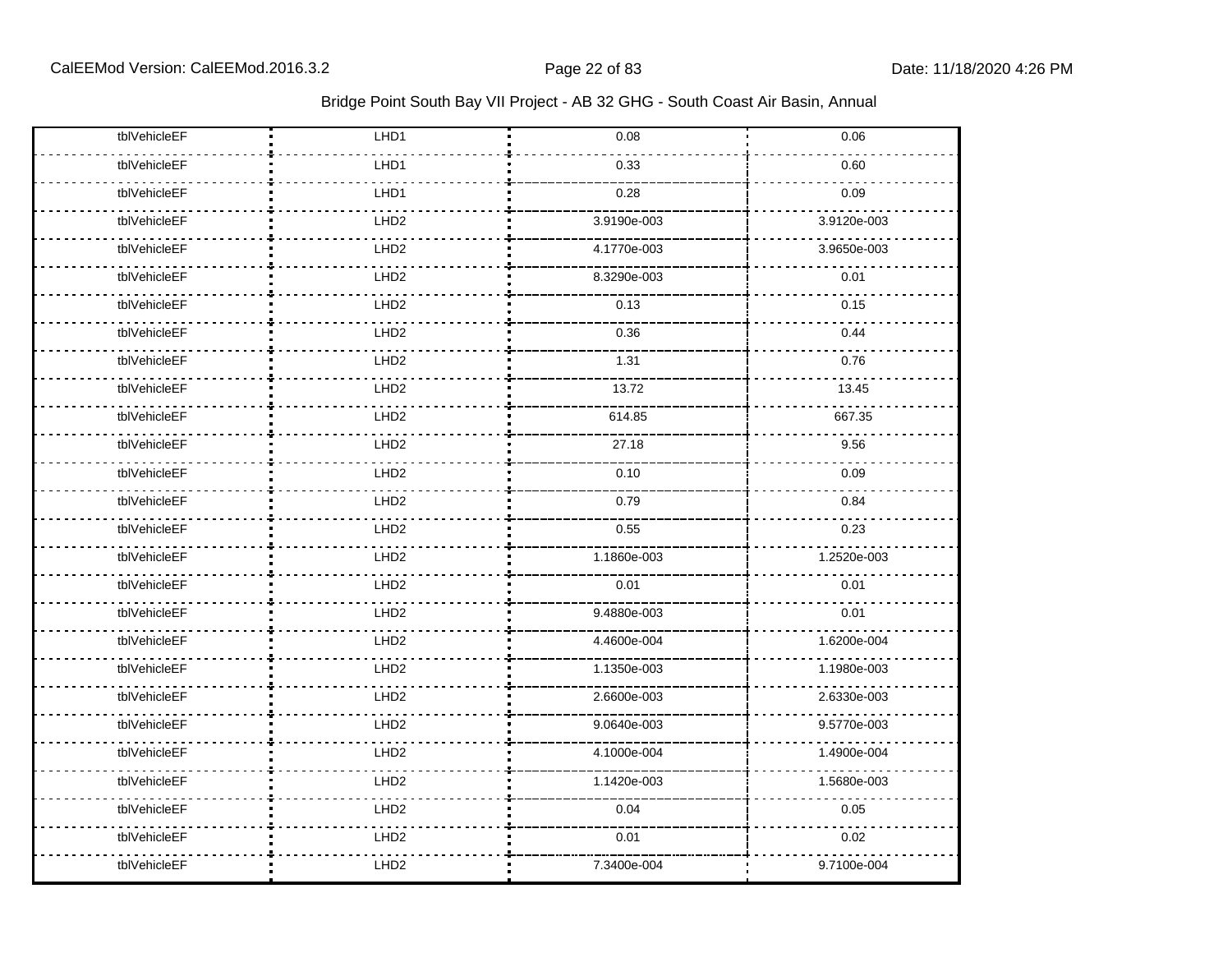| tblVehicleEF | LHD <sub>2</sub> | 0.05        | 0.05        |
|--------------|------------------|-------------|-------------|
| tblVehicleEF | LHD <sub>2</sub> | 0.08        | 0.35        |
| tblVehicleEF | LHD <sub>2</sub> | 0.11        | 0.05        |
| tblVehicleEF | LHD <sub>2</sub> | 1.3400e-004 | 1.2900e-004 |
| tblVehicleEF | LHD <sub>2</sub> | 5.9900e-003 | 6.4600e-003 |
| tblVehicleEF | LHD <sub>2</sub> | 2.9600e-004 | 9.5000e-005 |
| tblVehicleEF | LHD <sub>2</sub> | 1.1420e-003 | 1.5680e-003 |
| tblVehicleEF | LHD <sub>2</sub> | 0.04        | 0.05        |
| tblVehicleEF | LHD <sub>2</sub> | 0.02        | 0.02        |
| tblVehicleEF | LHD <sub>2</sub> | 7.3400e-004 | 9.7100e-004 |
| tblVehicleEF | LHD2             | 0.05        | 0.06        |
| tblVehicleEF | LHD <sub>2</sub> | 0.08        | 0.35        |
| tblVehicleEF | LHD <sub>2</sub> | 0.12        | 0.06        |
| tblVehicleEF | LHD <sub>2</sub> | 3.9190e-003 | 3.9200e-003 |
| tblVehicleEF | LHD <sub>2</sub> | 4.2300e-003 | 4.0120e-003 |
| tblVehicleEF | LHD <sub>2</sub> | 8.0420e-003 | 0.01        |
| tblVehicleEF | LHD <sub>2</sub> | 0.13        | 0.15        |
| tblVehicleEF | LHD <sub>2</sub> | 0.36        | 0.44        |
| tblVehicleEF | LHD <sub>2</sub> | 1.25        | 0.73        |
| tblVehicleEF | LHD <sub>2</sub> | 13.72       | 13.45       |
| tblVehicleEF | LHD <sub>2</sub> | 614.85      | 667.36      |
| tblVehicleEF | LHD <sub>2</sub> | 27.18       | 9.50        |
| tblVehicleEF | LHD <sub>2</sub> | 0.10        | 0.09        |
| tblVehicleEF | LHD <sub>2</sub> | 0.75        | 0.79        |
| tblVehicleEF | LHD2             | 0.53        | 0.22        |
| tblVehicleEF | LHD <sub>2</sub> | 1.1860e-003 | 1.2520e-003 |
| tblVehicleEF | LHD <sub>2</sub> | 0.01        | 0.01        |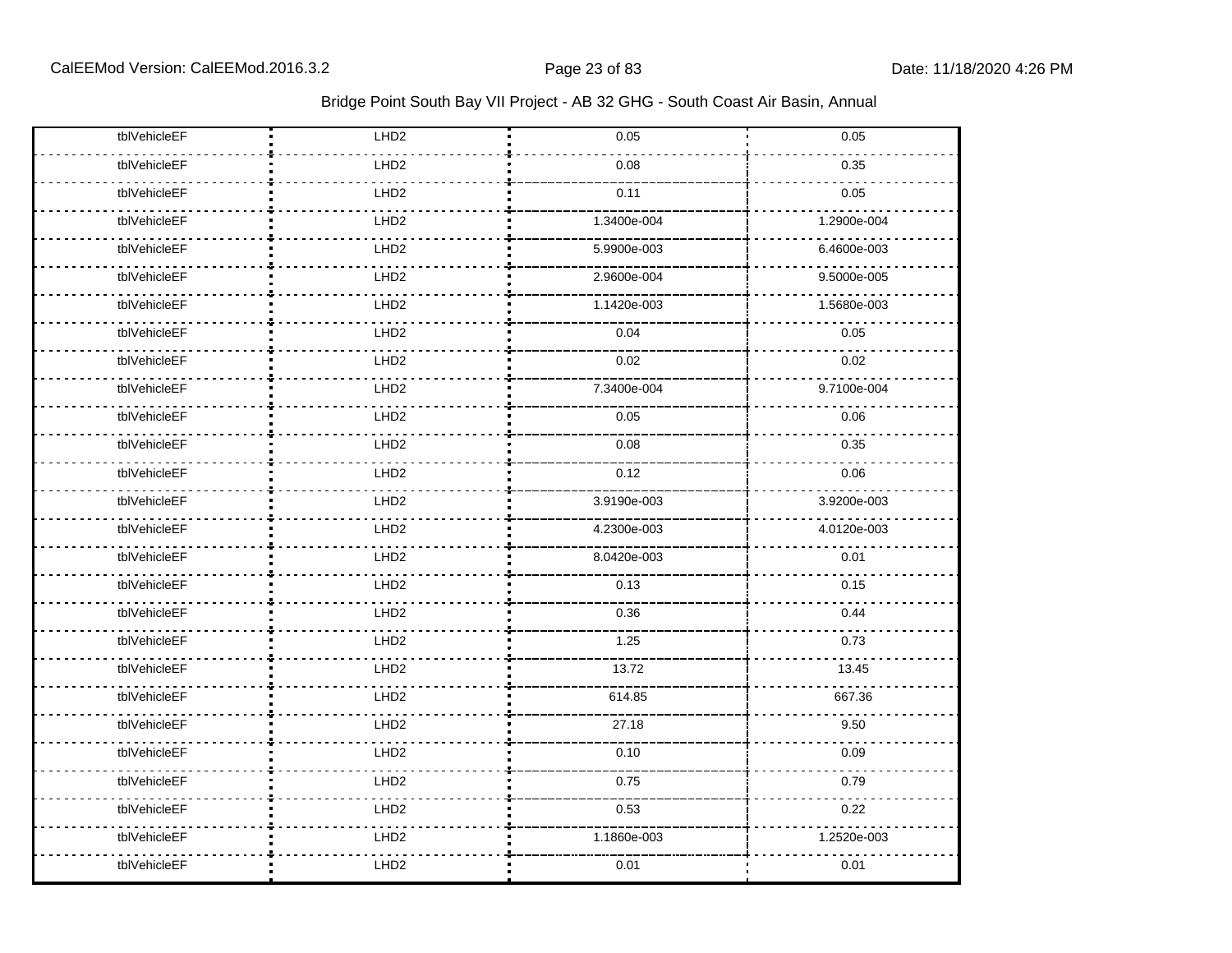| tblVehicleEF | LHD <sub>2</sub> | 9.4880e-003 | 0.01        |
|--------------|------------------|-------------|-------------|
| tblVehicleEF | LHD <sub>2</sub> | 4.4600e-004 | 1.6200e-004 |
| tblVehicleEF | LHD <sub>2</sub> | 1.1350e-003 | 1.1980e-003 |
| tblVehicleEF | LHD <sub>2</sub> | 2.6600e-003 | 2.6330e-003 |
| tblVehicleEF | LHD <sub>2</sub> | 9.0640e-003 | 9.5770e-003 |
| tblVehicleEF | LHD <sub>2</sub> | 4.1000e-004 | 1.4900e-004 |
| tblVehicleEF | LHD <sub>2</sub> | 1.7400e-003 | 2.3400e-003 |
| tblVehicleEF | LHD <sub>2</sub> | 0.04        | 0.06        |
| tblVehicleEF | LHD <sub>2</sub> | 0.01        | 0.02        |
| tblVehicleEF | LHD <sub>2</sub> | 1.0770e-003 | 1.3640e-003 |
| tblVehicleEF | LHD <sub>2</sub> | 0.05        | 0.05        |
| tblVehicleEF | LHD <sub>2</sub> | 0.08        | 0.34        |
| tblVehicleEF | LHD <sub>2</sub> | 0.11        | 0.05        |
| tblVehicleEF | LHD <sub>2</sub> | 1.3400e-004 | 1.2900e-004 |
| tblVehicleEF | LHD <sub>2</sub> | 5.9900e-003 | 6.4600e-003 |
| tblVehicleEF | LHD <sub>2</sub> | 2.9400e-004 | 9.4000e-005 |
| tblVehicleEF | LHD <sub>2</sub> | 1.7400e-003 | 2.3400e-003 |
| tblVehicleEF | LHD <sub>2</sub> | 0.04        | 0.06        |
| tblVehicleEF | LHD <sub>2</sub> | 0.02        | 0.02        |
| tblVehicleEF | LHD <sub>2</sub> | 1.0770e-003 | 1.3640e-003 |
| tblVehicleEF | LHD <sub>2</sub> | 0.05        | 0.06        |
| tblVehicleEF | LHD <sub>2</sub> | 0.08        | 0.34        |
| tblVehicleEF | LHD <sub>2</sub> | 0.12        | 0.06        |
| tblVehicleEF | LHD <sub>2</sub> | 3.9190e-003 | 3.9100e-003 |
| tblVehicleEF | LHD <sub>2</sub> | 4.1650e-003 | 3.9540e-003 |
| tblVehicleEF | LHD <sub>2</sub> | 8.3690e-003 | 0.01        |
| tblVehicleEF | LHD <sub>2</sub> | 0.13        | 0.15        |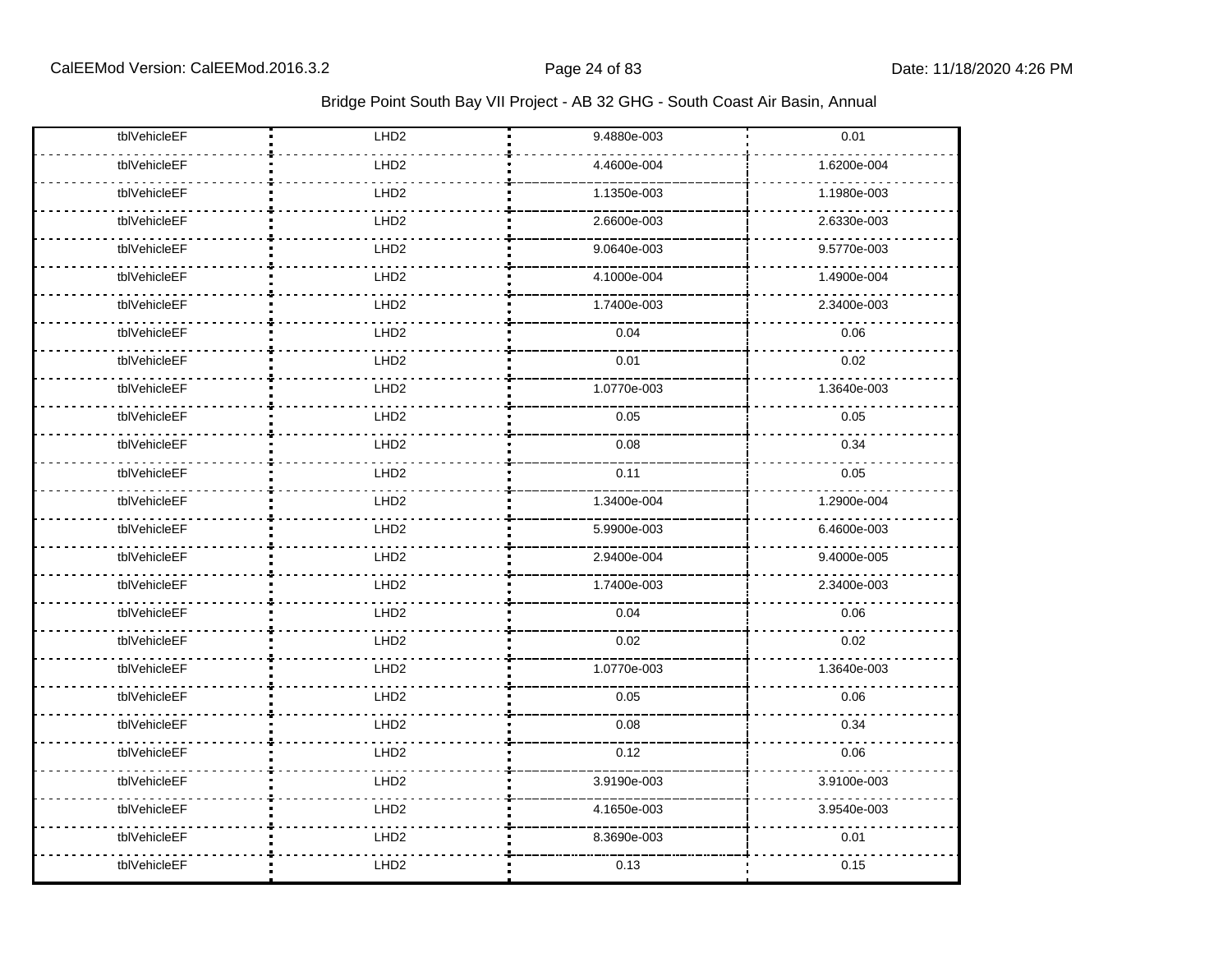| tblVehicleEF | LHD <sub>2</sub> | 0.36        | 0.44        |
|--------------|------------------|-------------|-------------|
| tblVehicleEF | LHD <sub>2</sub> | 1.31        | 0.77        |
| tblVehicleEF | LHD <sub>2</sub> | 13.72       | 13.45       |
| tblVehicleEF | LHD <sub>2</sub> | 614.85      | 667.35      |
| tblVehicleEF | LHD <sub>2</sub> | 27.18       | 9.57        |
| tblVehicleEF | LHD <sub>2</sub> | 0.10        | 0.09        |
| tblVehicleEF | LHD <sub>2</sub> | 0.78        | 0.82        |
| tblVehicleEF | LHD <sub>2</sub> | 0.55        | 0.23        |
| tblVehicleEF | LHD <sub>2</sub> | 1.1860e-003 | 1.2520e-003 |
| tblVehicleEF | LHD <sub>2</sub> | 0.01        | 0.01        |
| tblVehicleEF | LHD <sub>2</sub> | 9.4880e-003 | 0.01        |
| tblVehicleEF | LHD <sub>2</sub> | 4.4600e-004 | 1.6200e-004 |
| tblVehicleEF | LHD <sub>2</sub> | 1.1350e-003 | 1.1980e-003 |
| tblVehicleEF | LHD <sub>2</sub> | 2.6600e-003 | 2.6330e-003 |
| tblVehicleEF | LHD <sub>2</sub> | 9.0640e-003 | 9.5770e-003 |
| tblVehicleEF | LHD <sub>2</sub> | 4.1000e-004 | 1.4900e-004 |
| tblVehicleEF | LHD <sub>2</sub> | 1.1570e-003 | 1.6250e-003 |
| tblVehicleEF | LHD <sub>2</sub> | 0.04        | 0.06        |
| tblVehicleEF | LHD <sub>2</sub> | 0.01        | 0.02        |
| tblVehicleEF | LHD <sub>2</sub> | 7.2200e-004 | 9.4300e-004 |
| tblVehicleEF | LHD <sub>2</sub> | 0.05        | 0.05        |
| tblVehicleEF | LHD <sub>2</sub> | 0.09        | 0.38        |
| tblVehicleEF | LHD <sub>2</sub> | 0.11        | 0.06        |
| tblVehicleEF | LHD <sub>2</sub> | 1.3400e-004 | 1.2900e-004 |
| tblVehicleEF | LHD <sub>2</sub> | 5.9900e-003 | 6.4600e-003 |
| tblVehicleEF | LHD <sub>2</sub> | 2.9600e-004 | 9.5000e-005 |
| tblVehicleEF | LHD <sub>2</sub> | 1.1570e-003 | 1.6250e-003 |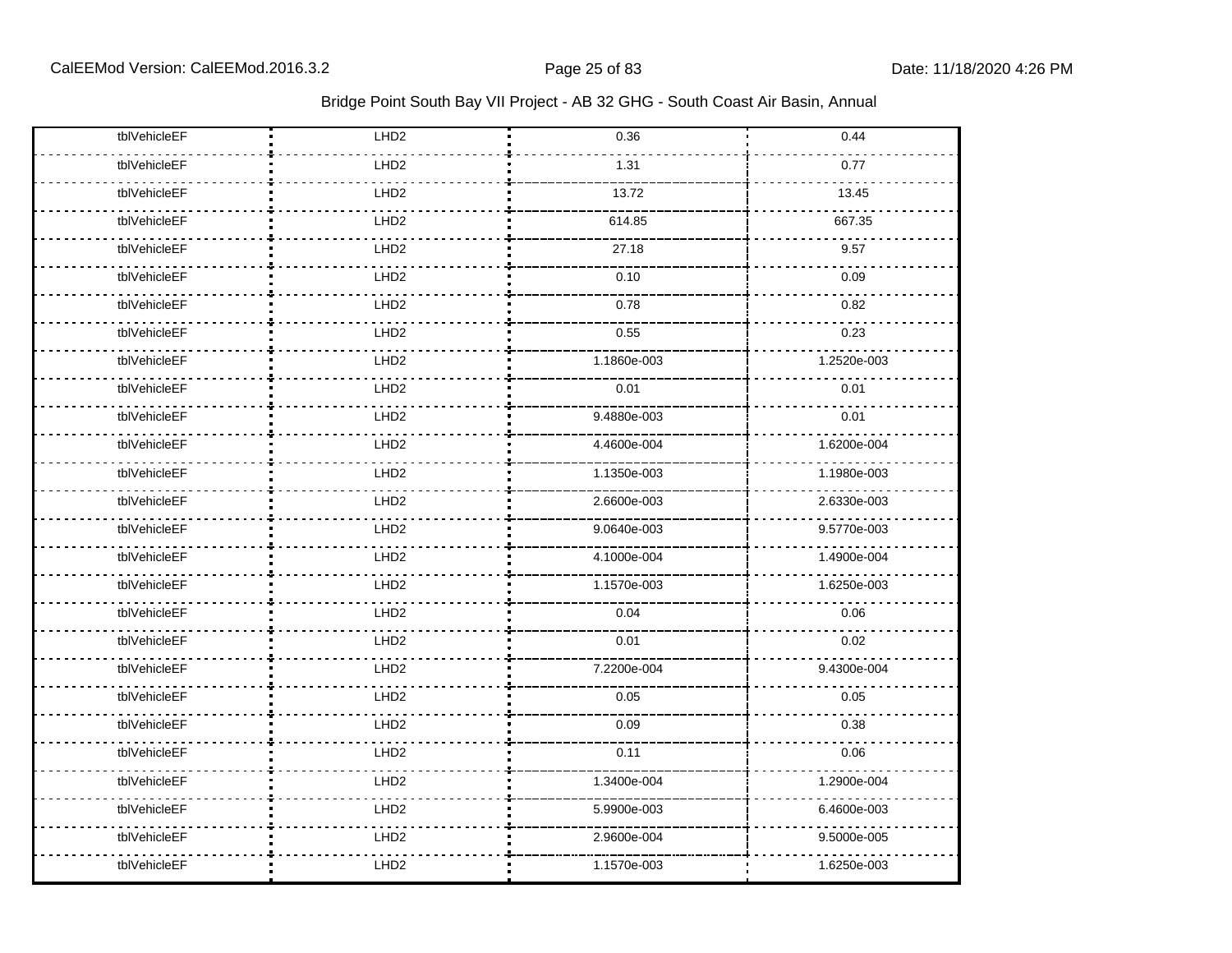| tblVehicleEF | LHD <sub>2</sub> | 0.04        | 0.06        |
|--------------|------------------|-------------|-------------|
| tblVehicleEF | LHD <sub>2</sub> | 0.02        | 0.02        |
| tblVehicleEF | LHD <sub>2</sub> | 7.2200e-004 | 9.4300e-004 |
| tblVehicleEF | LHD <sub>2</sub> | 0.05        | 0.06        |
| tblVehicleEF | LHD <sub>2</sub> | 0.09        | 0.38        |
| tblVehicleEF | LHD <sub>2</sub> | 0.12        | 0.06        |
| tblVehicleEF | <b>MCY</b>       | 0.51        | 0.38        |
| tblVehicleEF | <b>MCY</b>       | 0.15        | 0.24        |
| tblVehicleEF | <b>MCY</b>       | 18.80       | 19.19       |
| tblVehicleEF | <b>MCY</b>       | 9.65        | 8.53        |
| tblVehicleEF | <b>MCY</b>       | 183.48      | 223.45      |
| tblVehicleEF | <b>MCY</b>       | 44.84       | 59.65       |
| tblVehicleEF | <b>MCY</b>       | 1.13        | 1.13        |
| tblVehicleEF | <b>MCY</b>       | 0.31        | 0.26        |
| tblVehicleEF | <b>MCY</b>       | 2.2940e-003 | 2.4320e-003 |
| tblVehicleEF | <b>MCY</b>       | 3.7680e-003 | 3.2970e-003 |
| tblVehicleEF | <b>MCY</b>       | 2.1440e-003 | 2.2730e-003 |
| tblVehicleEF | <b>MCY</b>       | 3.5480e-003 | 3.1040e-003 |
| tblVehicleEF | <b>MCY</b>       | 1.14        | 1.09        |
| tblVehicleEF | <b>MCY</b>       | 0.67        | 0.66        |
| tblVehicleEF | <b>MCY</b>       | 0.68        | 0.67        |
| tblVehicleEF | <b>MCY</b>       | 2.48        | 2.61        |
| tblVehicleEF | <b>MCY</b>       | 0.62        | 1.99        |
| tblVehicleEF | <b>MCY</b>       | 2.05        | 1.82        |
| tblVehicleEF | <b>MCY</b>       | 2.2170e-003 | 2.2110e-003 |
| tblVehicleEF | <b>MCY</b>       | 6.6700e-004 | 5.9000e-004 |
| tblVehicleEF | <b>MCY</b>       | 1.14        | 1.09        |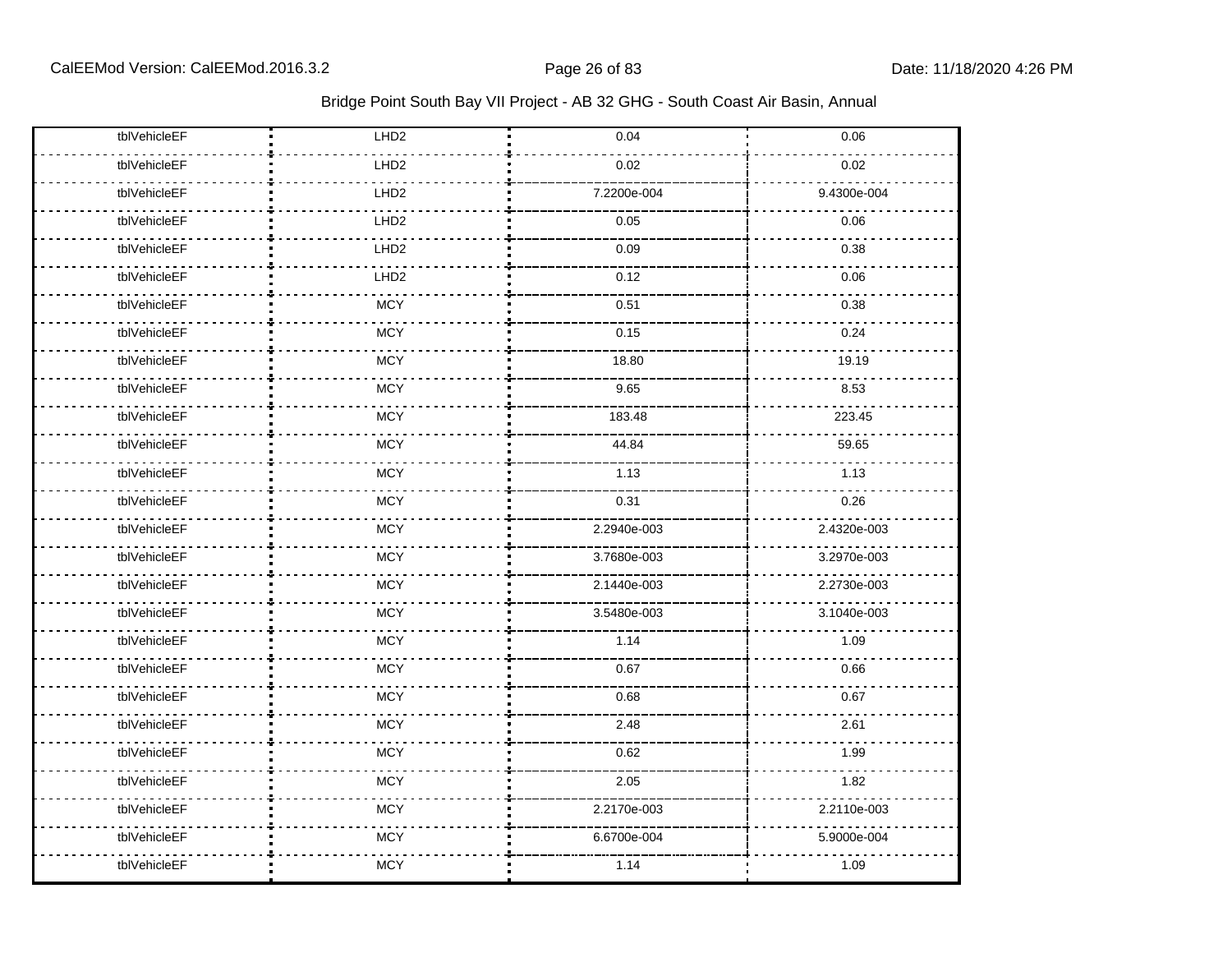| tblVehicleEF | <b>MCY</b> | 0.67        | 0.66        |
|--------------|------------|-------------|-------------|
| tblVehicleEF | <b>MCY</b> | 0.68        | 0.67        |
| tblVehicleEF | <b>MCY</b> | 3.09        | 3.24        |
| tblVehicleEF | <b>MCY</b> | 0.62        | 1.99        |
| tblVehicleEF | <b>MCY</b> | 2.23        | 1.98        |
| tblVehicleEF | <b>MCY</b> | 0.50        | 0.37        |
| tblVehicleEF | <b>MCY</b> | 0.13        | 0.21        |
| tblVehicleEF | <b>MCY</b> | 18.21       | 18.47       |
| tblVehicleEF | <b>MCY</b> | 8.85        | 7.76        |
| tblVehicleEF | <b>MCY</b> | 183.48      | 222.09      |
| tblVehicleEF | <b>MCY</b> | 44.84       | 57.74       |
| tblVehicleEF | <b>MCY</b> | 0.98        | 0.99        |
| tblVehicleEF | <b>MCY</b> | 0.29        | 0.25        |
| tblVehicleEF | <b>MCY</b> | 2.2940e-003 | 2.4320e-003 |
| tblVehicleEF | <b>MCY</b> | 3.7680e-003 | 3.2970e-003 |
| tblVehicleEF | <b>MCY</b> | 2.1440e-003 | 2.2730e-003 |
| tblVehicleEF | <b>MCY</b> | 3.5480e-003 | 3.1040e-003 |
| tblVehicleEF | <b>MCY</b> | 1.89        | 1.77        |
| tblVehicleEF | <b>MCY</b> | 0.77        | 0.73        |
| tblVehicleEF | <b>MCY</b> | 1.19        | 1.10        |
| tblVehicleEF | <b>MCY</b> | 2.43        | 2.55        |
| tblVehicleEF | <b>MCY</b> | 0.59        | 1.87        |
| tblVehicleEF | <b>MCY</b> | 1.83        | 1.61        |
| tblVehicleEF | <b>MCY</b> | 2.2060e-003 | 2.1980e-003 |
| tblVehicleEF | <b>MCY</b> | 6.4700e-004 | 5.7100e-004 |
| tblVehicleEF | <b>MCY</b> | 1.89        | 1.77        |
| tblVehicleEF | <b>MCY</b> | 0.77        | 0.73        |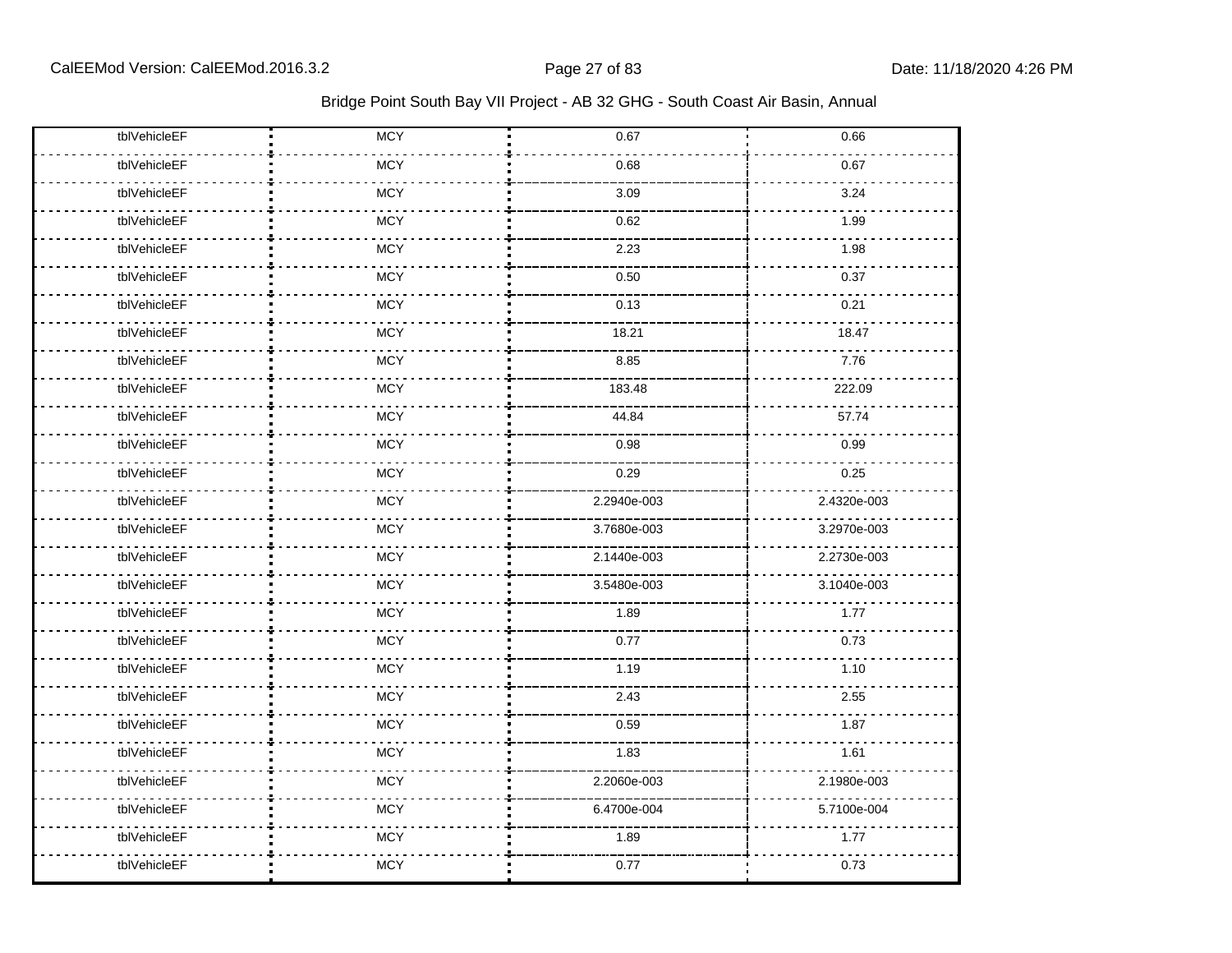| tblVehicleEF | <b>MCY</b> | 1.19        | 1.10        |
|--------------|------------|-------------|-------------|
| tblVehicleEF | <b>MCY</b> | 3.02        | 3.17        |
| tblVehicleEF | <b>MCY</b> | 0.59        | 1.87        |
| tblVehicleEF | <b>MCY</b> | 1.99        | 1.75        |
| tblVehicleEF | <b>MCY</b> | 0.51        | 0.38        |
| tblVehicleEF | <b>MCY</b> | 0.15        | 0.24        |
| tblVehicleEF | <b>MCY</b> | 18.82       | 19.29       |
| tblVehicleEF | <b>MCY</b> | 9.73        | 8.66        |
| tblVehicleEF | <b>MCY</b> | 183.48      | 223.65      |
| tblVehicleEF | <b>MCY</b> | 44.84       | 59.99       |
| tblVehicleEF | <b>MCY</b> | 1.10        | 1.11        |
| tblVehicleEF | <b>MCY</b> | 0.31        | 0.27        |
| tblVehicleEF | <b>MCY</b> | 2.2940e-003 | 2.4320e-003 |
| tblVehicleEF | <b>MCY</b> | 3.7680e-003 | 3.2970e-003 |
| tblVehicleEF | <b>MCY</b> | 2.1440e-003 | 2.2730e-003 |
| tblVehicleEF | <b>MCY</b> | 3.5480e-003 | 3.1040e-003 |
| tblVehicleEF | <b>MCY</b> | 1.26        | 1.18        |
| tblVehicleEF | <b>MCY</b> | 0.87        | 0.85        |
| tblVehicleEF | <b>MCY</b> | 0.67        | 0.64        |
| tblVehicleEF | <b>MCY</b> | 2.49        | 2.62        |
| tblVehicleEF | <b>MCY</b> | 0.71        | 2.29        |
| tblVehicleEF | <b>MCY</b> | 2.08        | 1.86        |
| tblVehicleEF | <b>MCY</b> | 2.2180e-003 | 2.2130e-003 |
| tblVehicleEF | <b>MCY</b> | 6.6900e-004 | 5.9400e-004 |
| tblVehicleEF | <b>MCY</b> | 1.26        | 1.18        |
| tblVehicleEF | <b>MCY</b> | 0.87        | 0.85        |
| tblVehicleEF | <b>MCY</b> | 0.67        | 0.64        |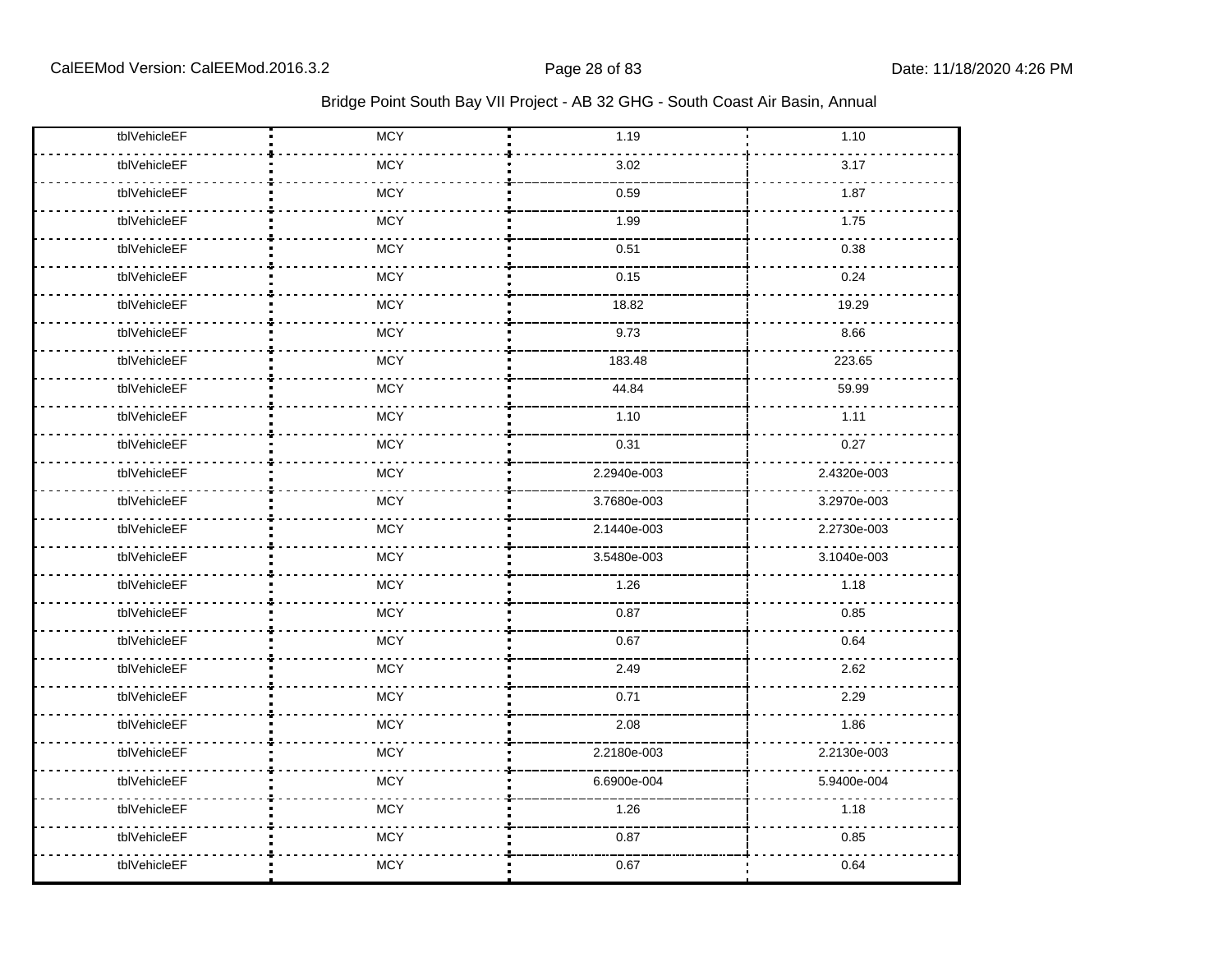| tblVehicleEF | <b>MCY</b> | 3.10        | 3.26        |
|--------------|------------|-------------|-------------|
| tblVehicleEF | <b>MCY</b> | 0.71        | 2.29        |
| tblVehicleEF | <b>MCY</b> | 2.27        | 2.02        |
| tblVehicleEF | <b>MDV</b> | 0.01        | 6.5750e-003 |
| tblVehicleEF | MDV        | 0.01        | 0.08        |
| tblVehicleEF | <b>MDV</b> | 1.28        | 1.22        |
| tblVehicleEF | MDV        | 2.55        | 3.11        |
| tblVehicleEF | <b>MDV</b> | 499.94      | 419.24      |
| tblVehicleEF | MDV        | 104.42      | 83.18       |
| tblVehicleEF | <b>MDV</b> | 0.14        | 0.11        |
| tblVehicleEF | <b>MDV</b> | 0.23        | 0.35        |
| tblVehicleEF | MDV        | 2.1490e-003 | 2.0820e-003 |
| tblVehicleEF | MDV        | 2.4500e-003 | 2.0580e-003 |
| tblVehicleEF | MDV        | 1.9810e-003 | 1.9190e-003 |
| tblVehicleEF | <b>MDV</b> | 2.2530e-003 | 1.8920e-003 |
| tblVehicleEF | <b>MDV</b> | 0.07        | 0.08        |
| tblVehicleEF | <b>MDV</b> | 0.16        | 0.14        |
| tblVehicleEF | <b>MDV</b> | 0.07        | 0.09        |
| tblVehicleEF | <b>MDV</b> | 0.03        | 0.03        |
| tblVehicleEF | <b>MDV</b> | 0.09        | 0.43        |
| tblVehicleEF | <b>MDV</b> | 0.19        | 0.40        |
| tblVehicleEF | MDV        | 5.0080e-003 | 4.1450e-003 |
| tblVehicleEF | <b>MDV</b> | 1.0890e-003 | 8.2300e-004 |
| tblVehicleEF | <b>MDV</b> | 0.07        | 0.08        |
| tblVehicleEF | MDV        | 0.16        | 0.14        |
| tblVehicleEF | <b>MDV</b> | 0.07        | 0.09        |
| tblVehicleEF | <b>MDV</b> | 0.05        | 0.04        |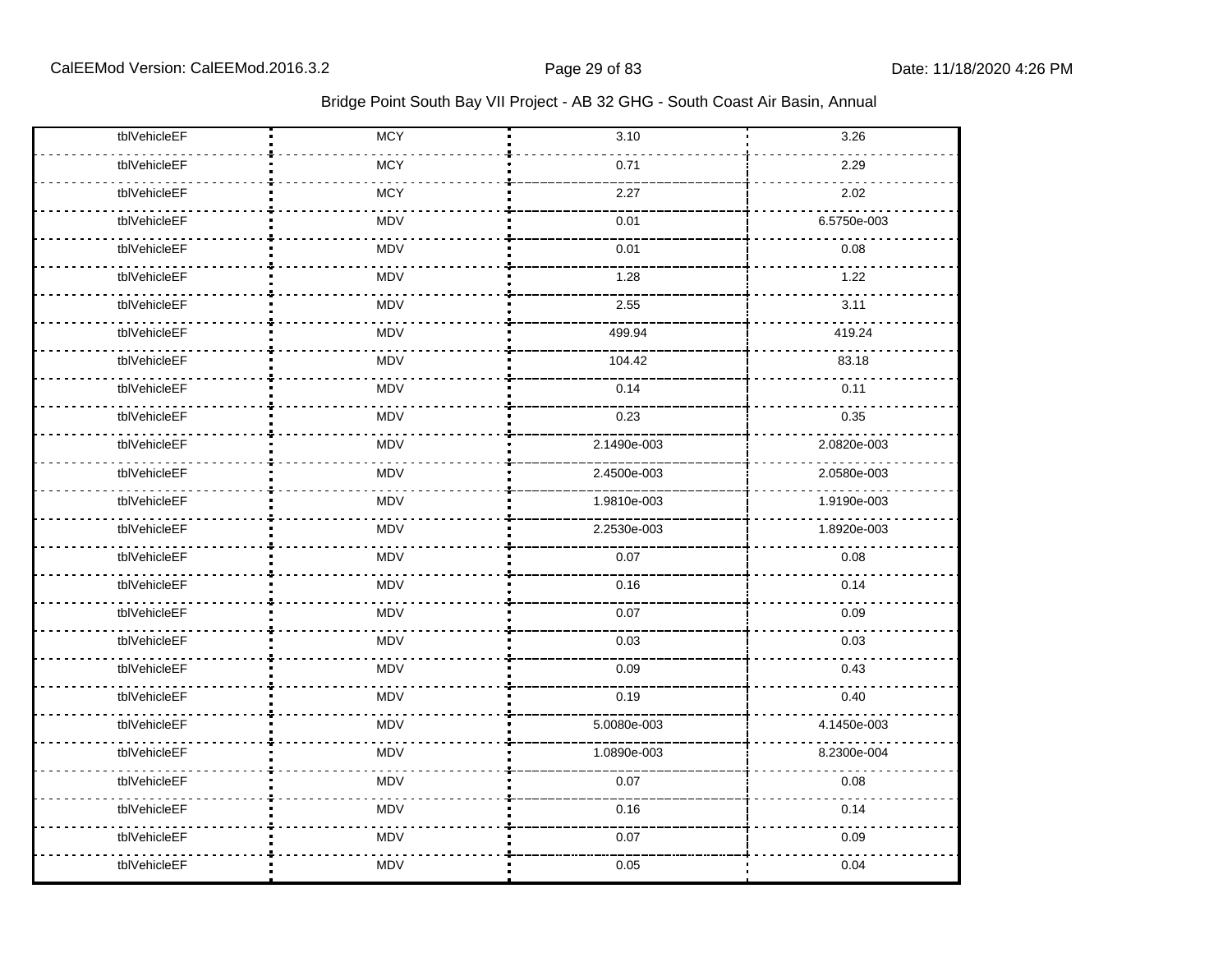| tblVehicleEF | <b>MDV</b> | 0.09        | 0.43        |
|--------------|------------|-------------|-------------|
| tblVehicleEF | MDV        | 0.21        | 0.44        |
| tblVehicleEF | <b>MDV</b> | 0.01        | 6.9930e-003 |
| tblVehicleEF | <b>MDV</b> | 0.01        | 0.07        |
| tblVehicleEF | <b>MDV</b> | 1.42        | 1.33        |
| tblVehicleEF | <b>MDV</b> | 2.17        | 2.64        |
| tblVehicleEF | <b>MDV</b> | 524.64      | 432.09      |
| tblVehicleEF | <b>MDV</b> | 104.42      | 82.28       |
| tblVehicleEF | MDV        | 0.12        | 0.10        |
| tblVehicleEF | MDV        | 0.21        | 0.32        |
| tblVehicleEF | <b>MDV</b> | 2.1490e-003 | 2.0820e-003 |
| tblVehicleEF | <b>MDV</b> | 2.4500e-003 | 2.0580e-003 |
| tblVehicleEF | MDV        | 1.9810e-003 | 1.9190e-003 |
| tblVehicleEF | MDV        | 2.2530e-003 | 1.8920e-003 |
| tblVehicleEF | MDV        | 0.12        | 0.13        |
| tblVehicleEF | <b>MDV</b> | 0.17        | 0.15        |
| tblVehicleEF | <b>MDV</b> | 0.11        | 0.13        |
| tblVehicleEF | <b>MDV</b> | 0.03        | 0.03        |
| tblVehicleEF | <b>MDV</b> | 0.09        | 0.40        |
| tblVehicleEF | <b>MDV</b> | 0.17        | 0.36        |
| tblVehicleEF | <b>MDV</b> | 5.2560e-003 | 4.2720e-003 |
| tblVehicleEF | MDV        | 1.0820e-003 | 8.1400e-004 |
| tblVehicleEF | MDV        | 0.12        | 0.13        |
| tblVehicleEF | <b>MDV</b> | 0.17        | 0.15        |
| tblVehicleEF | <b>MDV</b> | 0.11        | 0.13        |
| tblVehicleEF | <b>MDV</b> | 0.05        | 0.04        |
| tblVehicleEF | MDV        | 0.09        | 0.40        |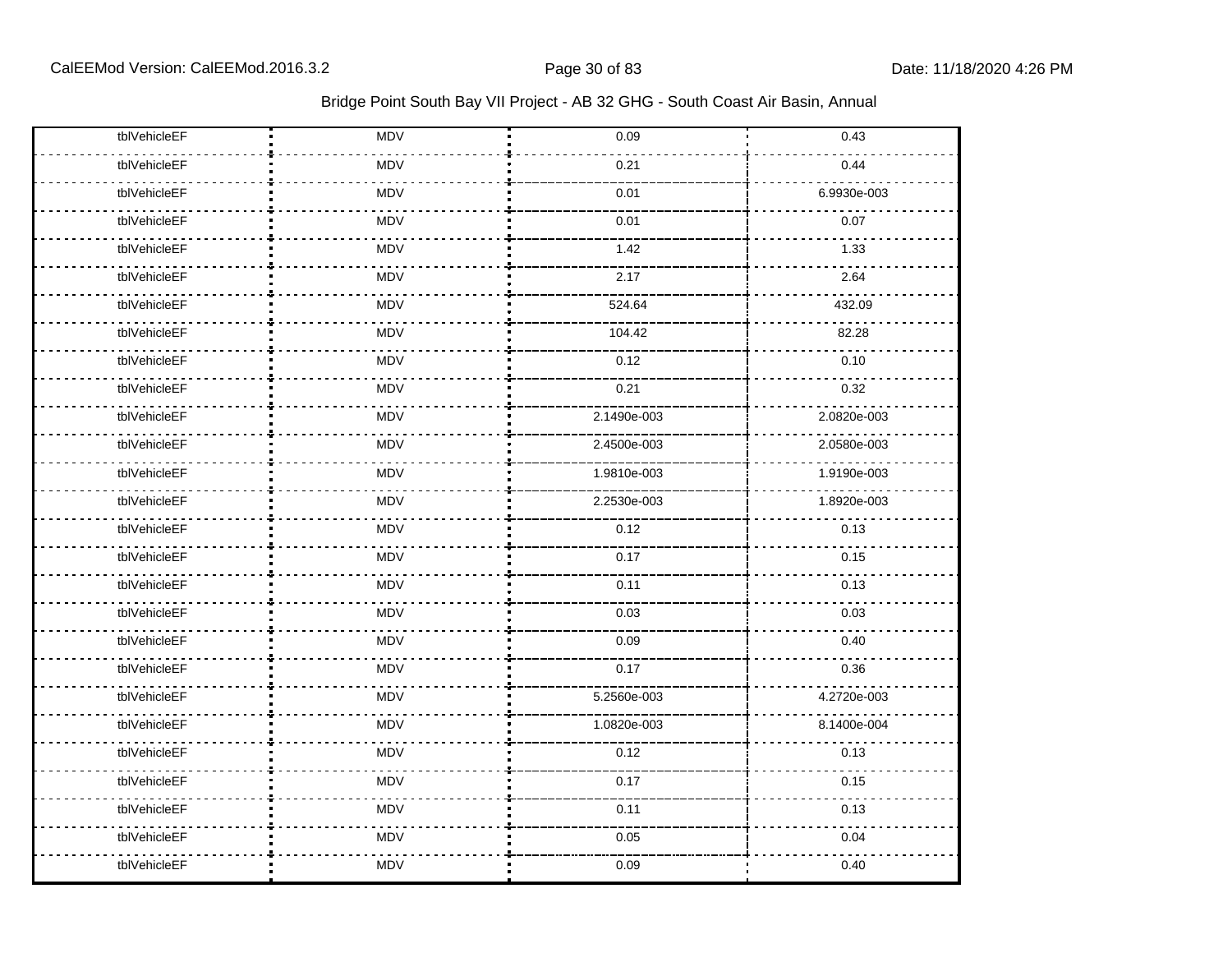| tblVehicleEF | <b>MDV</b> | 0.19        | 0.39        |
|--------------|------------|-------------|-------------|
| tblVehicleEF | MDV        | 0.01        | 6.4430e-003 |
| tblVehicleEF | <b>MDV</b> | 0.01        | 0.08        |
| tblVehicleEF | <b>MDV</b> | 1.24        | 1.18        |
| tblVehicleEF | <b>MDV</b> | 2.61        | 3.21        |
| tblVehicleEF | <b>MDV</b> | 492.31      | 414.54      |
| tblVehicleEF | MDV        | 104.42      | 83.37       |
| tblVehicleEF | <b>MDV</b> | 0.14        | 0.11        |
| tblVehicleEF | MDV        | 0.23        | 0.35        |
| tblVehicleEF | MDV        | 2.1490e-003 | 2.0820e-003 |
| tblVehicleEF | <b>MDV</b> | 2.4500e-003 | 2.0580e-003 |
| tblVehicleEF | <b>MDV</b> | 1.9810e-003 | 1.9190e-003 |
| tblVehicleEF | MDV        | 2.2530e-003 | 1.8920e-003 |
| tblVehicleEF | MDV        | 0.07        | 0.08        |
| tblVehicleEF | MDV        | 0.17        | 0.15        |
| tblVehicleEF | <b>MDV</b> | 0.07        | 0.09        |
| tblVehicleEF | <b>MDV</b> | 0.03        | 0.03        |
| tblVehicleEF | <b>MDV</b> | 0.11        | 0.50        |
| tblVehicleEF | <b>MDV</b> | 0.20        | 0.41        |
| tblVehicleEF | <b>MDV</b> | 4.9310e-003 | 4.0980e-003 |
| tblVehicleEF | <b>MDV</b> | 1.0900e-003 | 8.2500e-004 |
| tblVehicleEF | MDV        | 0.07        | 0.08        |
| tblVehicleEF | MDV        | 0.17        | 0.15        |
| tblVehicleEF | <b>MDV</b> | 0.07        | 0.09        |
| tblVehicleEF | <b>MDV</b> | 0.04        | 0.04        |
| tblVehicleEF | <b>MDV</b> | 0.11        | 0.50        |
| tblVehicleEF | MDV        | 0.22        | 0.45        |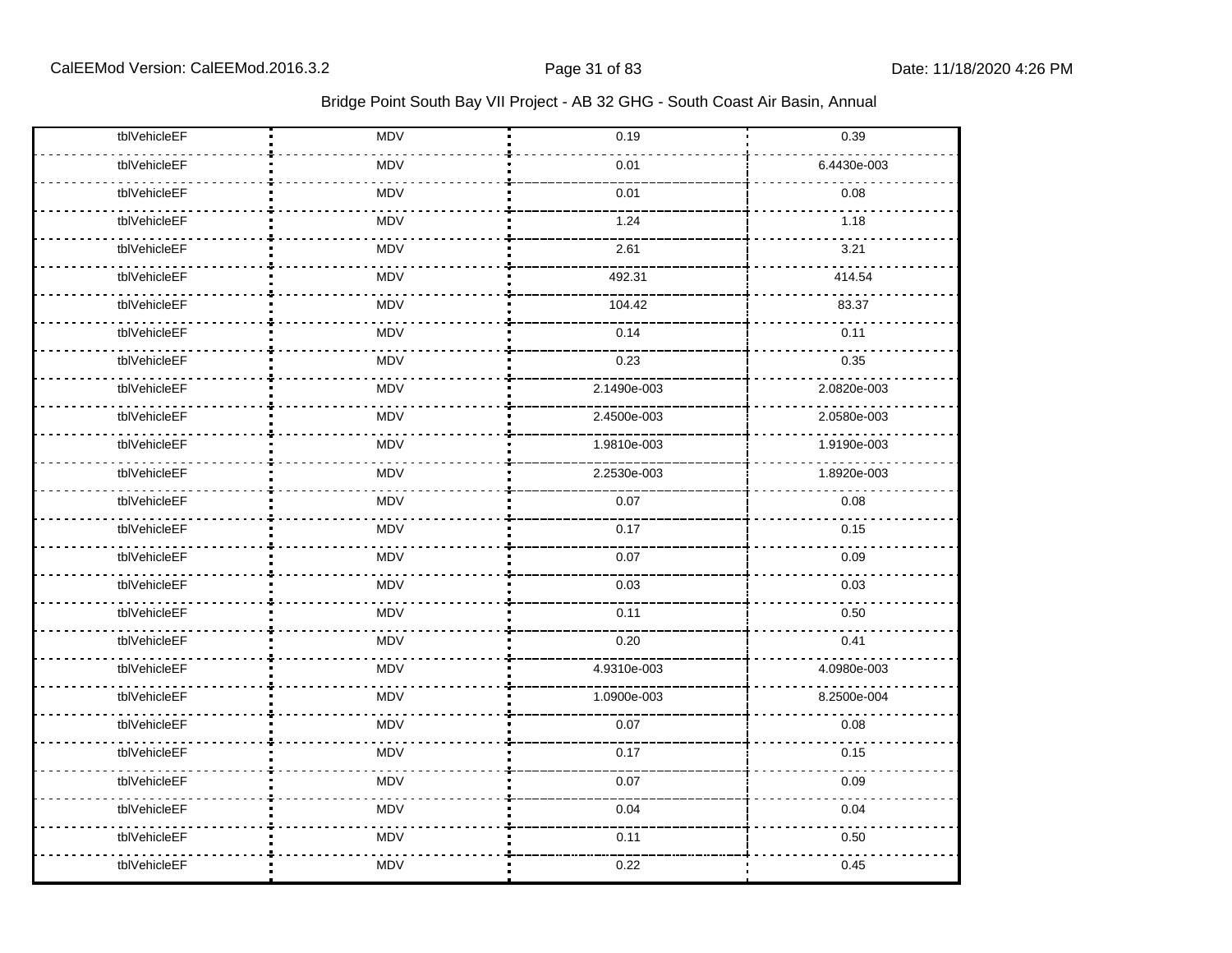| tblVehicleEF | MH            | 0.03        | 0.01        |
|--------------|---------------|-------------|-------------|
| tblVehicleEF | MH            | 0.02        | 0.02        |
| tblVehicleEF | $\mathsf{MH}$ | 2.16        | 1.21        |
| tblVehicleEF | MH            | 5.62        | 2.15        |
| tblVehicleEF | MH            | 1,106.35    | 1,501.21    |
| tblVehicleEF | MH            | 59.31       | 19.42       |
| tblVehicleEF | MH            | 1.21        | 1.11        |
| tblVehicleEF | MH            | 0.79        | 0.25        |
| tblVehicleEF | MH            | 0.01        | 0.01        |
| tblVehicleEF | MH            | 0.02        | 0.02        |
| tblVehicleEF | MH            | 1.0820e-003 | 2.8400e-004 |
| tblVehicleEF | MH            | 3.2160e-003 | 3.2450e-003 |
| tblVehicleEF | MH            | 0.02        | 0.02        |
| tblVehicleEF | MH            | 9.9500e-004 | 2.6100e-004 |
| tblVehicleEF | MH            | 1.02        | 0.84        |
| tblVehicleEF | MH            | 0.07        | 0.06        |
| tblVehicleEF | MH            | 0.42        | 0.35        |
| tblVehicleEF | MH            | 0.08        | 0.06        |
| tblVehicleEF | MH            | 0.02        | 1.46        |
| tblVehicleEF | MH            | 0.32        | 0.10        |
| tblVehicleEF | MH            | 0.01        | 0.01        |
| tblVehicleEF | MH            | 6.9100e-004 | 1.9200e-004 |
| tblVehicleEF | MH            | 1.02        | 0.84        |
| tblVehicleEF | MH            | 0.07        | 0.06        |
| tblVehicleEF | $\mathsf{MH}$ | 0.42        | 0.35        |
| tblVehicleEF | MH            | 0.12        | 0.08        |
| tblVehicleEF | MH            | 0.02        | 1.46        |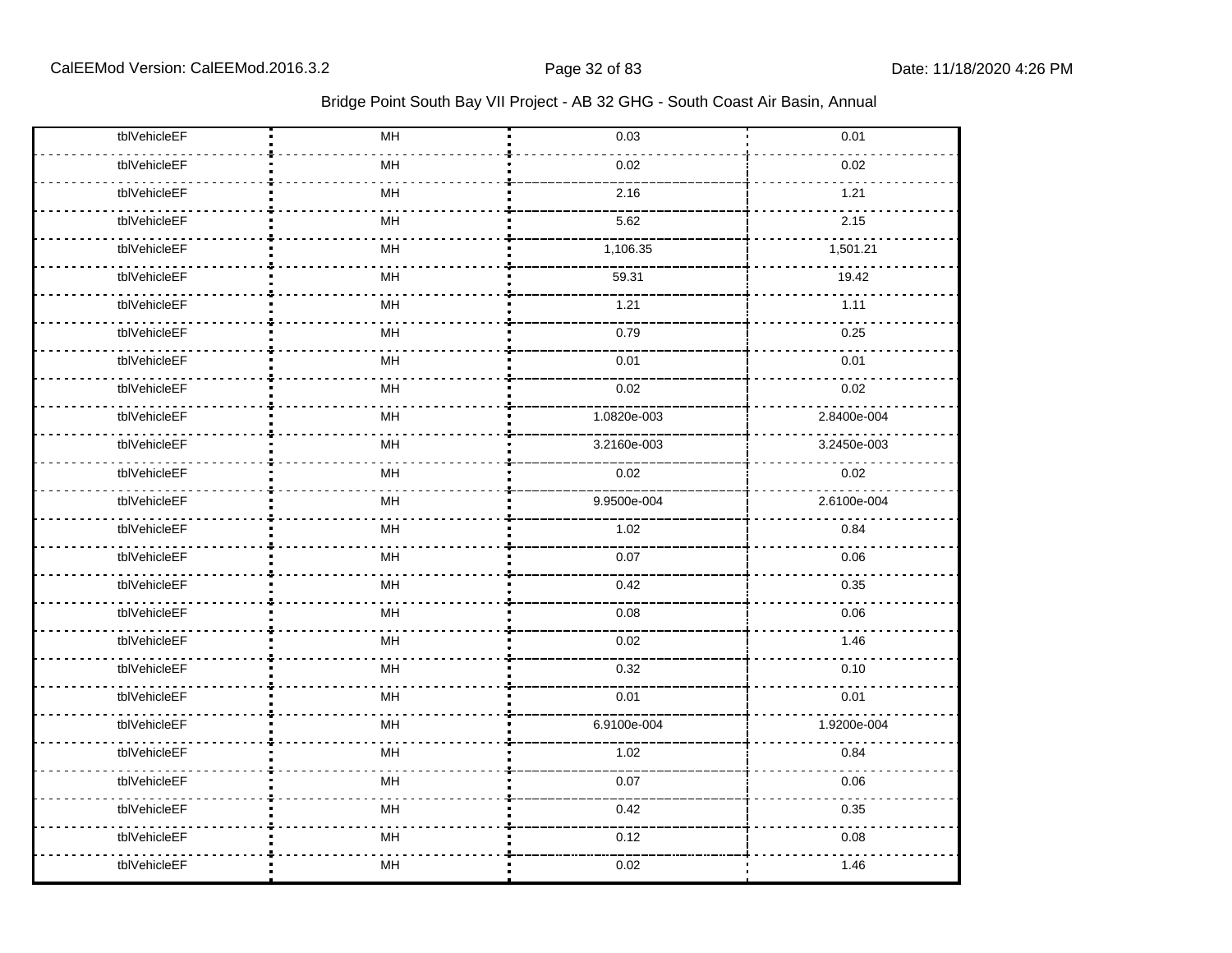| tblVehicleEF | MH | 0.35        | 0.11        |
|--------------|----|-------------|-------------|
| tblVehicleEF | MH | 0.03        | 0.01        |
| tblVehicleEF | MH | 0.02        | 0.02        |
| tblVehicleEF | MH | 2.23        | 1.24        |
| tblVehicleEF | MH | 5.28        | 2.03        |
| tblVehicleEF | MH | 1,106.35    | 1,501.27    |
| tblVehicleEF | MH | 59.31       | 19.21       |
| tblVehicleEF | MH | 1.12        | 1.03        |
| tblVehicleEF | MH | 0.76        | 0.24        |
| tblVehicleEF | MH | 0.01        | 0.01        |
| tblVehicleEF | MH | 0.02        | 0.02        |
| tblVehicleEF | MH | 1.0820e-003 | 2.8400e-004 |
| tblVehicleEF | MH | 3.2160e-003 | 3.2450e-003 |
| tblVehicleEF | MH | 0.02        | 0.02        |
| tblVehicleEF | MH | 9.9500e-004 | 2.6100e-004 |
| tblVehicleEF | MH | 1.55        | 1.24        |
| tblVehicleEF | MH | 0.07        | 0.06        |
| tblVehicleEF | MH | 0.64        | 0.50        |
| tblVehicleEF | MH | 0.09        | 0.06        |
| tblVehicleEF | MH | 0.02        | 1.43        |
| tblVehicleEF | MH | 0.31        | 0.09        |
| tblVehicleEF | MH | 0.01        | 0.01        |
| tblVehicleEF | MH | 6.8500e-004 | 1.9000e-004 |
| tblVehicleEF | MH | 1.55        | 1.24        |
| tblVehicleEF | MH | 0.07        | 0.06        |
| tblVehicleEF | MH | 0.64        | 0.50        |
| tblVehicleEF | MH | 0.12        | 0.08        |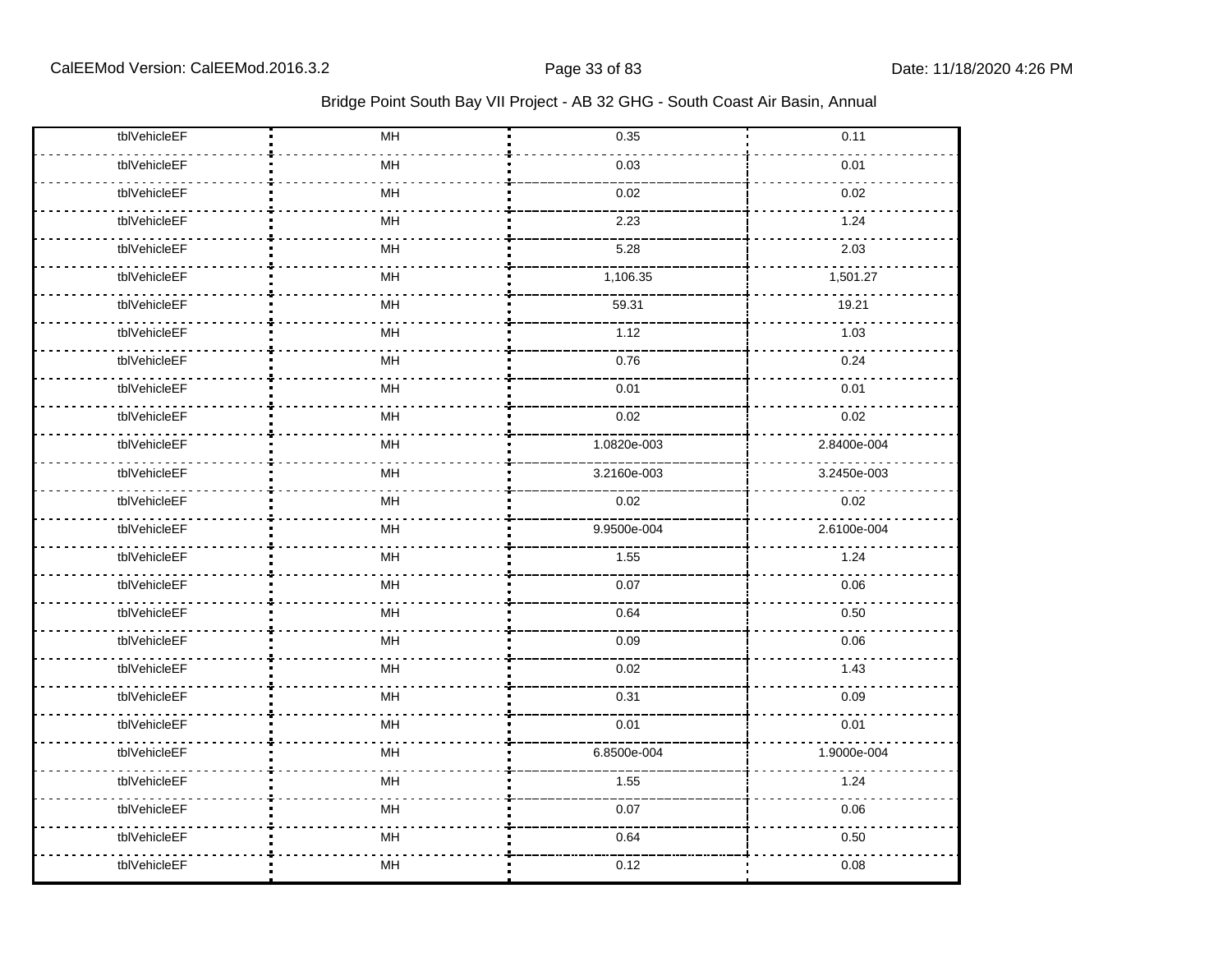| tblVehicleEF | $\mathsf{MH}$ | 0.02        | 1.43        |
|--------------|---------------|-------------|-------------|
| tblVehicleEF | MH            | 0.34        | 0.10        |
| tblVehicleEF | MH            | 0.03        | 0.01        |
| tblVehicleEF | MH            | 0.02        | 0.02        |
| tblVehicleEF | MH            | 2.15        | 1.20        |
| tblVehicleEF | MH            | 5.66        | 2.18        |
| tblVehicleEF | MH            | 1,106.35    | 1,501.20    |
| tblVehicleEF | MH            | 59.31       | 19.45       |
| tblVehicleEF | MH            | 1.19        | 1.09        |
| tblVehicleEF | MH            | 0.80        | 0.25        |
| tblVehicleEF | MH            | 0.01        | 0.01        |
| tblVehicleEF | MH            | 0.02        | 0.02        |
| tblVehicleEF | MH            | 1.0820e-003 | 2.8400e-004 |
| tblVehicleEF | MH            | 3.2160e-003 | 3.2450e-003 |
| tblVehicleEF | MH            | 0.02        | 0.02        |
| tblVehicleEF | MH            | 9.9500e-004 | 2.6100e-004 |
| tblVehicleEF | MH            | 1.15        | 0.94        |
| tblVehicleEF | MH            | 0.09        | 0.07        |
| tblVehicleEF | MH            | 0.44        | 0.36        |
| tblVehicleEF | MH            | 0.08        | 0.06        |
| tblVehicleEF | MH            | 0.02        | 1.54        |
| tblVehicleEF | MH            | 0.32        | 0.10        |
| tblVehicleEF | MH            | 0.01        | 0.01        |
| tblVehicleEF | MH            | 6.9200e-004 | 1.9300e-004 |
| tblVehicleEF | MH            | 1.15        | 0.94        |
| tblVehicleEF | MH            | 0.09        | 0.07        |
| tblVehicleEF | MH            | 0.44        | 0.36        |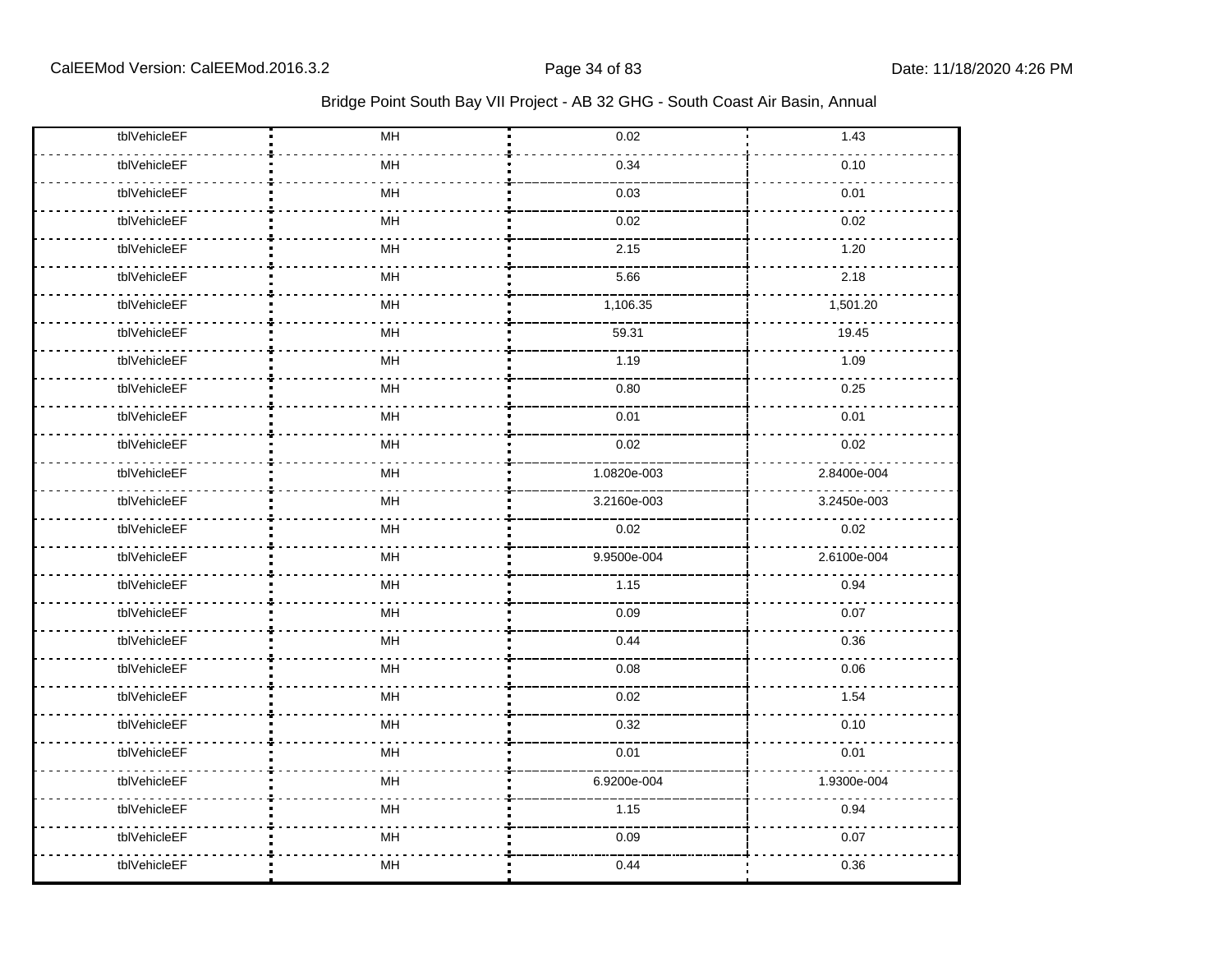| tblVehicleEF | MH            | 0.11        | 0.08        |
|--------------|---------------|-------------|-------------|
| tblVehicleEF | MH            | 0.02        | 1.54        |
| tblVehicleEF | $\mathsf{MH}$ | 0.35        | 0.11        |
| tblVehicleEF | <b>MHD</b>    | 0.02        | 4.3860e-003 |
| tblVehicleEF | <b>MHD</b>    | 4.1360e-003 | 4.5970e-003 |
| tblVehicleEF | <b>MHD</b>    | 0.05        | 0.01        |
| tblVehicleEF | <b>MHD</b>    | 0.36        | 0.39        |
| tblVehicleEF | <b>MHD</b>    | 0.32        | 0.47        |
| tblVehicleEF | <b>MHD</b>    | 5.74        | 1.42        |
| tblVehicleEF | <b>MHD</b>    | 141.15      | 67.37       |
| tblVehicleEF | <b>MHD</b>    | 1,137.96    | 1,069.65    |
| tblVehicleEF | <b>MHD</b>    | 59.88       | 12.05       |
| tblVehicleEF | <b>MHD</b>    | 0.52        | 0.48        |
| tblVehicleEF | <b>MHD</b>    | 1.10        | 1.63        |
| tblVehicleEF | <b>MHD</b>    | 10.60       | 1.29        |
| tblVehicleEF | <b>MHD</b>    | 2.4600e-004 | 1.0770e-003 |
| tblVehicleEF | <b>MHD</b>    | 5.0820e-003 | 0.03        |
| tblVehicleEF | <b>MHD</b>    | 7.9200e-004 | 1.3700e-004 |
| tblVehicleEF | <b>MHD</b>    | 2.3500e-004 | 1.0300e-003 |
| tblVehicleEF | <b>MHD</b>    | 4.8580e-003 | 0.03        |
| tblVehicleEF | <b>MHD</b>    | 7.2800e-004 | 1.2600e-004 |
| tblVehicleEF | <b>MHD</b>    | 1.1040e-003 | 6.6200e-004 |
| tblVehicleEF | <b>MHD</b>    | 0.04        | 0.03        |
| tblVehicleEF | <b>MHD</b>    | 0.03        | 0.02        |
| tblVehicleEF | MHD           | 7.0500e-004 | 4.2600e-004 |
| tblVehicleEF | <b>MHD</b>    | 0.04        | 0.06        |
| tblVehicleEF | <b>MHD</b>    | 0.02        | 0.14        |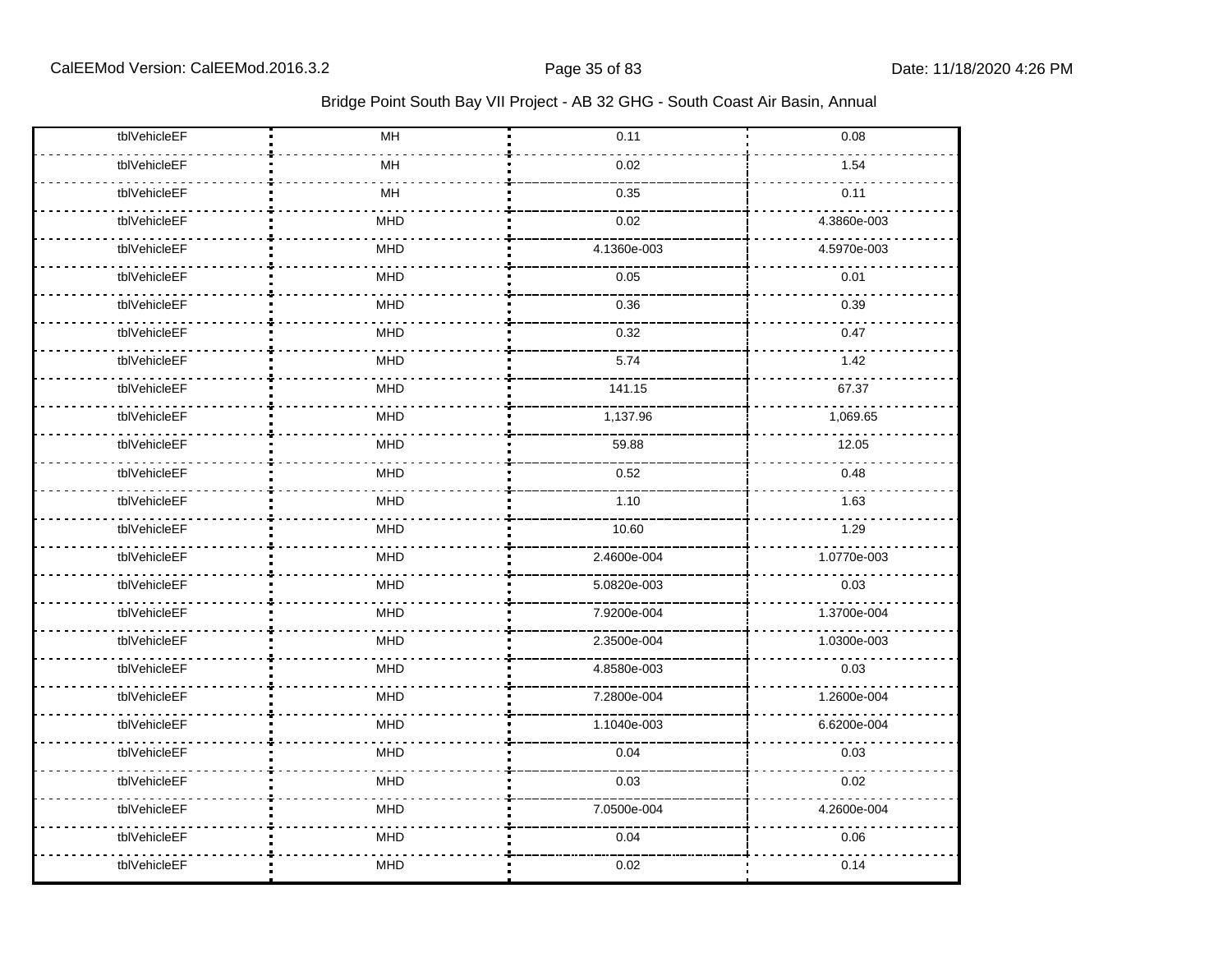| tblVehicleEF | MHD              | 0.35        | 0.07        |
|--------------|------------------|-------------|-------------|
| tblVehicleEF | <b>MHD</b>       | 1.3590e-003 | 6.4000e-004 |
| tblVehicleEF | <b>MHD</b>       | 0.01        | 0.01        |
| tblVehicleEF | <b>MHD</b>       | 6.9900e-004 | 1.1900e-004 |
| tblVehicleEF | <b>MHD</b>       | 1.1040e-003 | 6.6200e-004 |
| tblVehicleEF | <b>MHD</b>       | 0.04        | 0.03        |
| tblVehicleEF | <b>MHD</b>       | 0.04        | 0.03        |
| tblVehicleEF | <b>MHD</b>       | 7.0500e-004 | 4.2600e-004 |
| tblVehicleEF | <b>MHD</b>       | 0.05        | 0.07        |
| tblVehicleEF | <b>MHD</b>       | 0.02        | 0.14        |
| tblVehicleEF | <b>MHD</b>       | 0.38        | 0.07        |
| tblVehicleEF | MHD <sup>-</sup> | 0.02        | 4.1570e-003 |
| tblVehicleEF | <b>MHD</b>       | 4.1930e-003 | 4.6490e-003 |
| tblVehicleEF | <b>MHD</b>       | 0.05        | 0.01        |
| tblVehicleEF | <b>MHD</b>       | 0.26        | 0.32        |
| tblVehicleEF | <b>MHD</b>       | 0.33        | 0.48        |
| tblVehicleEF | <b>MHD</b>       | 5.45        | 1.35        |
| tblVehicleEF | <b>MHD</b>       | 149.51      | 68.19       |
| tblVehicleEF | <b>MHD</b>       | 1,137.96    | 1,069.66    |
| tblVehicleEF | <b>MHD</b>       | 59.88       | 11.93       |
| tblVehicleEF | <b>MHD</b>       | 0.54        | 0.48        |
| tblVehicleEF | <b>MHD</b>       | 1.04        | 1.54        |
| tblVehicleEF | <b>MHD</b>       | 10.56       | 1.29        |
| tblVehicleEF | <b>MHD</b>       | 2.0700e-004 | 9.1000e-004 |
| tblVehicleEF | <b>MHD</b>       | 5.0820e-003 | 0.03        |
| tblVehicleEF | <b>MHD</b>       | 7.9200e-004 | 1.3700e-004 |
| tblVehicleEF | <b>MHD</b>       | 1.9800e-004 | 8.7100e-004 |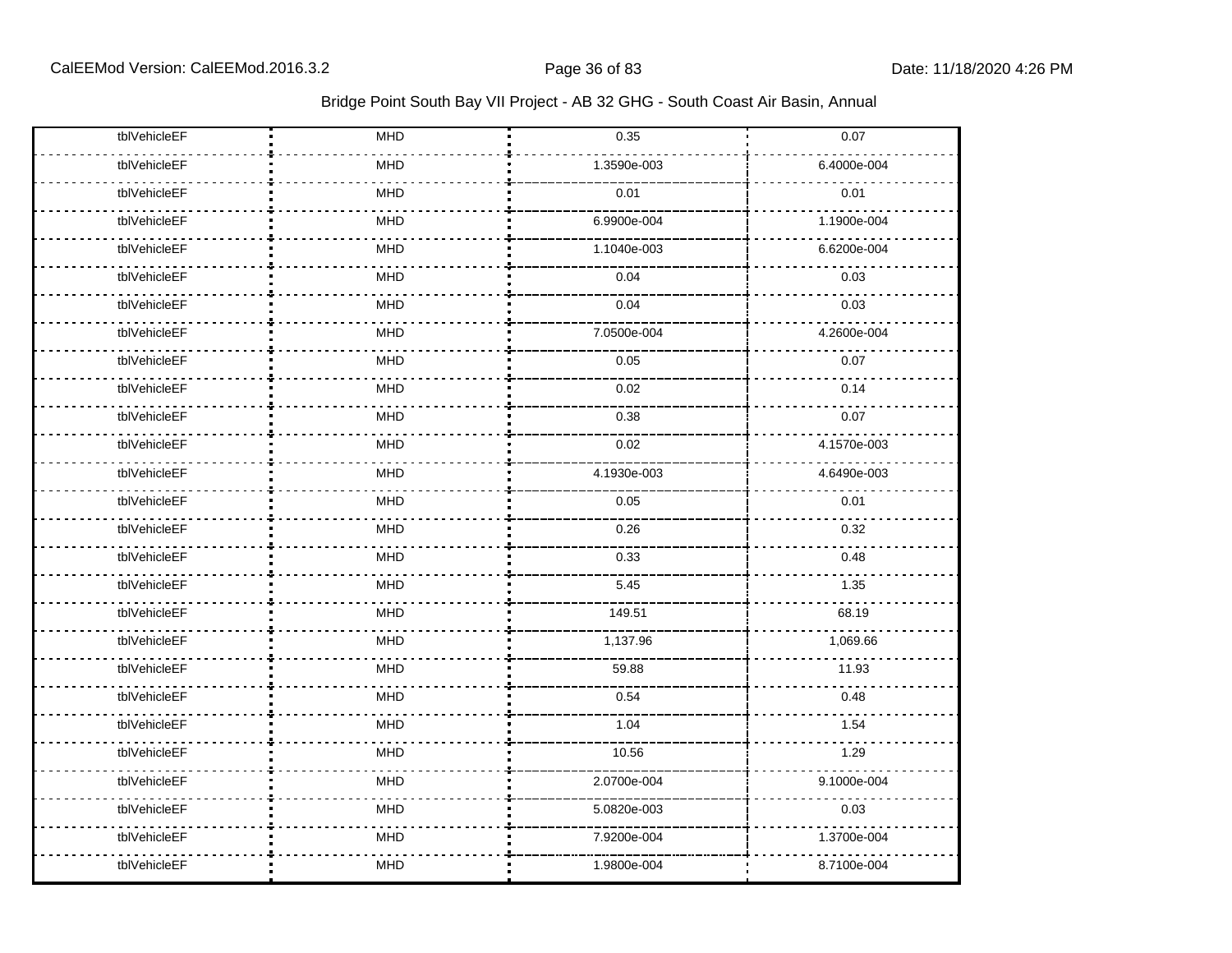| tblVehicleEF | <b>MHD</b> | 4.8580e-003 | 0.03        |
|--------------|------------|-------------|-------------|
| tblVehicleEF | MHD        | 7.2800e-004 | 1.2600e-004 |
| tblVehicleEF | MHD        | 1.6790e-003 | 9.9300e-004 |
| tblVehicleEF | <b>MHD</b> | 0.05        | 0.03        |
| tblVehicleEF | <b>MHD</b> | 0.02        | 0.02        |
| tblVehicleEF | <b>MHD</b> | 1.0380e-003 | 6.0400e-004 |
| tblVehicleEF | MHD        | 0.04        | 0.06        |
| tblVehicleEF | <b>MHD</b> | 0.02        | 0.14        |
| tblVehicleEF | <b>MHD</b> | 0.34        | 0.06        |
| tblVehicleEF | <b>MHD</b> | 1.4370e-003 | 6.4800e-004 |
| tblVehicleEF | MHD        | 0.01        | 0.01        |
| tblVehicleEF | <b>MHD</b> | 6.9400e-004 | 1.1800e-004 |
| tblVehicleEF | <b>MHD</b> | 1.6790e-003 | 9.9300e-004 |
| tblVehicleEF | <b>MHD</b> | 0.05        | 0.03        |
| tblVehicleEF | <b>MHD</b> | 0.03        | 0.03        |
| tblVehicleEF | <b>MHD</b> | 1.0380e-003 | 6.0400e-004 |
| tblVehicleEF | MHD        | 0.05        | 0.07        |
| tblVehicleEF | <b>MHD</b> | 0.02        | 0.14        |
| tblVehicleEF | MHD        | 0.37        | 0.07        |
| tblVehicleEF | MHD        | 0.02        | 4.7150e-003 |
| tblVehicleEF | <b>MHD</b> | 4.1220e-003 | 4.5810e-003 |
| tblVehicleEF | <b>MHD</b> | 0.05        | 0.01        |
| tblVehicleEF | <b>MHD</b> | 0.49        | 0.49        |
| tblVehicleEF | <b>MHD</b> | 0.32        | 0.47        |
| tblVehicleEF | <b>MHD</b> | 5.78        | 1.44        |
| tblVehicleEF | <b>MHD</b> | 129.61      | 66.24       |
| tblVehicleEF | <b>MHD</b> | 1,137.96    | 1,069.64    |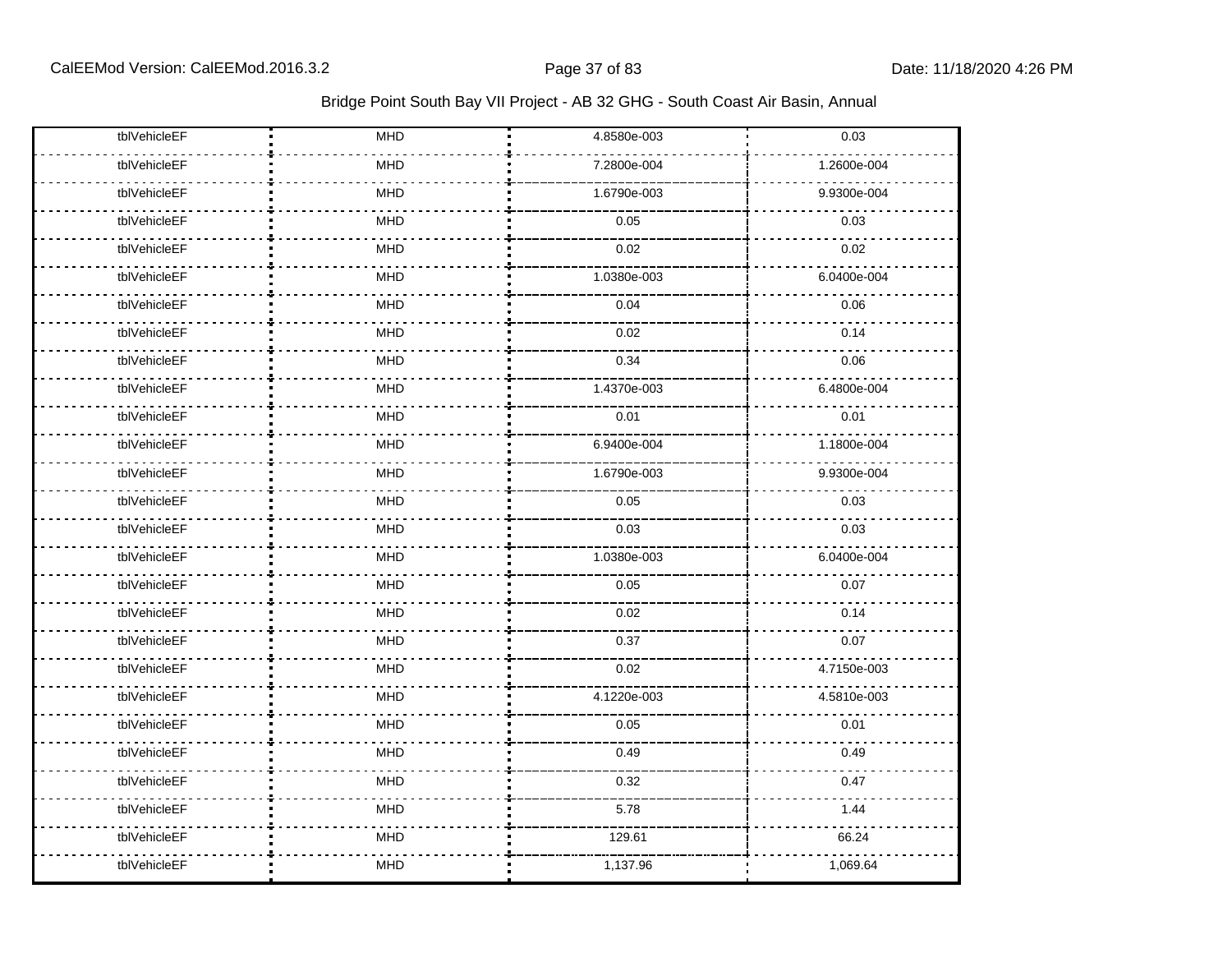| tblVehicleEF | MHD        | 59.88       | 12.07       |
|--------------|------------|-------------|-------------|
| tblVehicleEF | <b>MHD</b> | 0.50        | 0.48        |
| tblVehicleEF | <b>MHD</b> | 1.08        | 1.60        |
| tblVehicleEF | <b>MHD</b> | 10.60       | 1.29        |
| tblVehicleEF | <b>MHD</b> | 2.9900e-004 | 1.3060e-003 |
| tblVehicleEF | <b>MHD</b> | 5.0820e-003 | 0.03        |
| tblVehicleEF | <b>MHD</b> | 7.9200e-004 | 1.3700e-004 |
| tblVehicleEF | <b>MHD</b> | 2.8600e-004 | 1.2500e-003 |
| tblVehicleEF | <b>MHD</b> | 4.8580e-003 | 0.03        |
| tblVehicleEF | <b>MHD</b> | 7.2800e-004 | 1.2600e-004 |
| tblVehicleEF | <b>MHD</b> | 1.1390e-003 | 6.8600e-004 |
| tblVehicleEF | <b>MHD</b> | 0.05        | 0.03        |
| tblVehicleEF | <b>MHD</b> | 0.03        | 0.02        |
| tblVehicleEF | <b>MHD</b> | 7.0000e-004 | 4.1600e-004 |
| tblVehicleEF | <b>MHD</b> | 0.04        | 0.06        |
| tblVehicleEF | <b>MHD</b> | 0.02        | 0.16        |
| tblVehicleEF | <b>MHD</b> | 0.35        | 0.07        |
| tblVehicleEF | <b>MHD</b> | 1.2500e-003 | 6.2900e-004 |
| tblVehicleEF | <b>MHD</b> | 0.01        | 0.01        |
| tblVehicleEF | <b>MHD</b> | 7.0000e-004 | 1.1900e-004 |
| tblVehicleEF | <b>MHD</b> | 1.1390e-003 | 6.8600e-004 |
| tblVehicleEF | <b>MHD</b> | 0.05        | 0.03        |
| tblVehicleEF | <b>MHD</b> | 0.04        | 0.03        |
| tblVehicleEF | <b>MHD</b> | 7.0000e-004 | 4.1600e-004 |
| tblVehicleEF | <b>MHD</b> | 0.05        | 0.07        |
| tblVehicleEF | <b>MHD</b> | 0.02        | 0.16        |
| tblVehicleEF | <b>MHD</b> | 0.39        | 0.07        |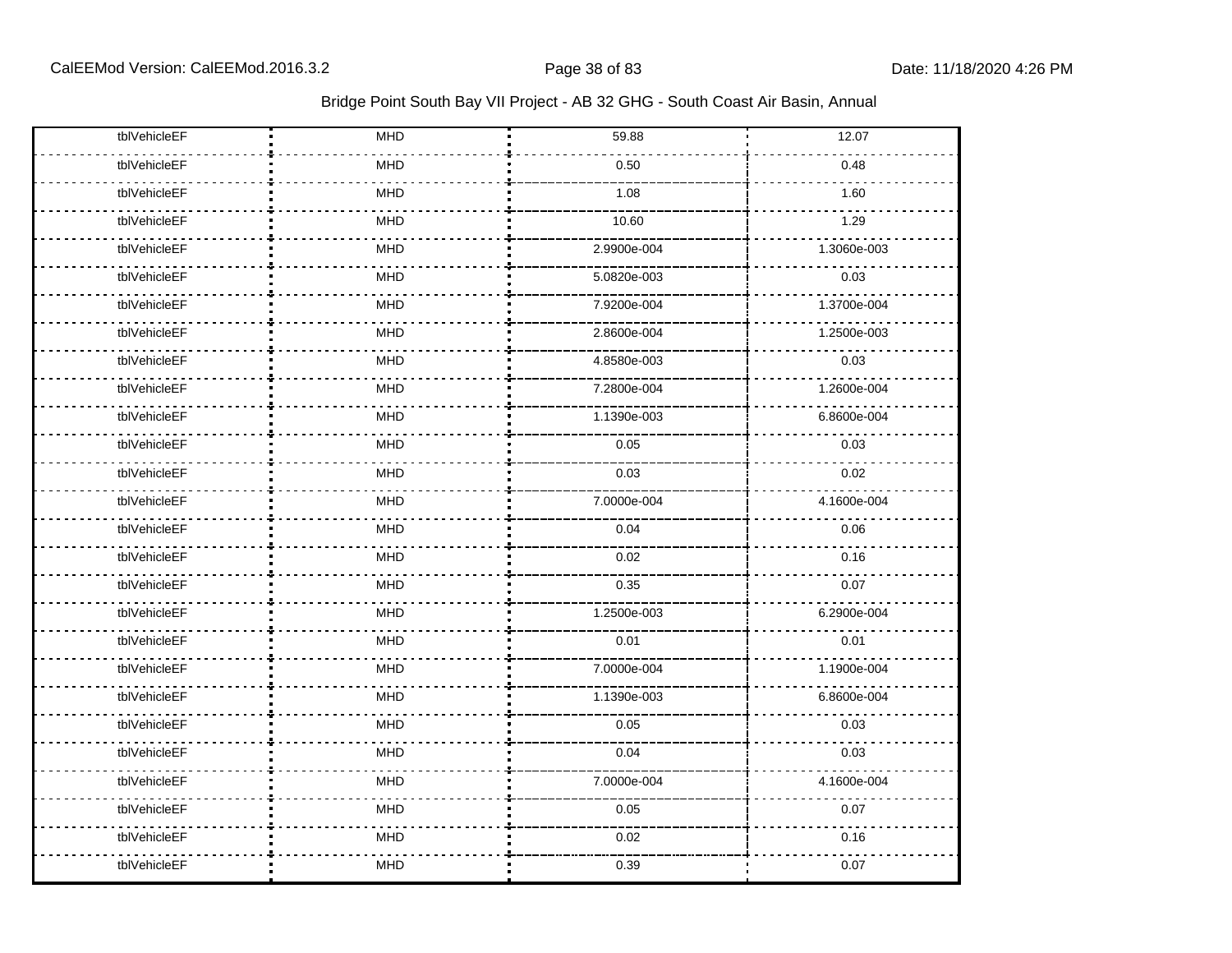| tblVehicleEF | OBUS        | 0.01        | 8.4810e-003 |
|--------------|-------------|-------------|-------------|
| tblVehicleEF | OBUS        | 7.7030e-003 | 7.0170e-003 |
| tblVehicleEF | <b>OBUS</b> | 0.03        | 0.02        |
| tblVehicleEF | OBUS        | 0.28        | 0.60        |
| tblVehicleEF | OBUS        | 0.53        | 0.79        |
| tblVehicleEF | OBUS        | 5.48        | 2.39        |
| tblVehicleEF | OBUS        | 101.46      | 94.60       |
| tblVehicleEF | <b>OBUS</b> | 1,242.12    | 1,392.48    |
| tblVehicleEF | OBUS        | 68.54       | 19.23       |
| tblVehicleEF | OBUS        | 0.45        | 0.46        |
| tblVehicleEF | <b>OBUS</b> | 1.46        | 1.57        |
| tblVehicleEF | OBUS        | 2.42        | 0.76        |
| tblVehicleEF | OBUS        | 1.0100e-004 | 7.9300e-004 |
| tblVehicleEF | <b>OBUS</b> | 7.0660e-003 | 0.02        |
| tblVehicleEF | OBUS        | 8.3000e-004 | 1.9700e-004 |
| tblVehicleEF | <b>OBUS</b> | 9.7000e-005 | 7.5900e-004 |
| tblVehicleEF | <b>OBUS</b> | 6.7440e-003 | 0.02        |
| tblVehicleEF | OBUS        | 7.6300e-004 | 1.8100e-004 |
| tblVehicleEF | OBUS        | 1.5080e-003 | 1.8440e-003 |
| tblVehicleEF | <b>OBUS</b> | 0.02        | 0.02        |
| tblVehicleEF | <b>OBUS</b> | 0.04        | 0.06        |
| tblVehicleEF | OBUS        | 7.8700e-004 | 9.4300e-004 |
| tblVehicleEF | <b>OBUS</b> | 0.06        | 0.06        |
| tblVehicleEF | OBUS        | 0.04        | 0.26        |
| tblVehicleEF | OBUS        | 0.34        | 0.11        |
| tblVehicleEF | OBUS        | 9.8000e-004 | 9.0000e-004 |
| tblVehicleEF | OBUS        | 0.01        | 0.01        |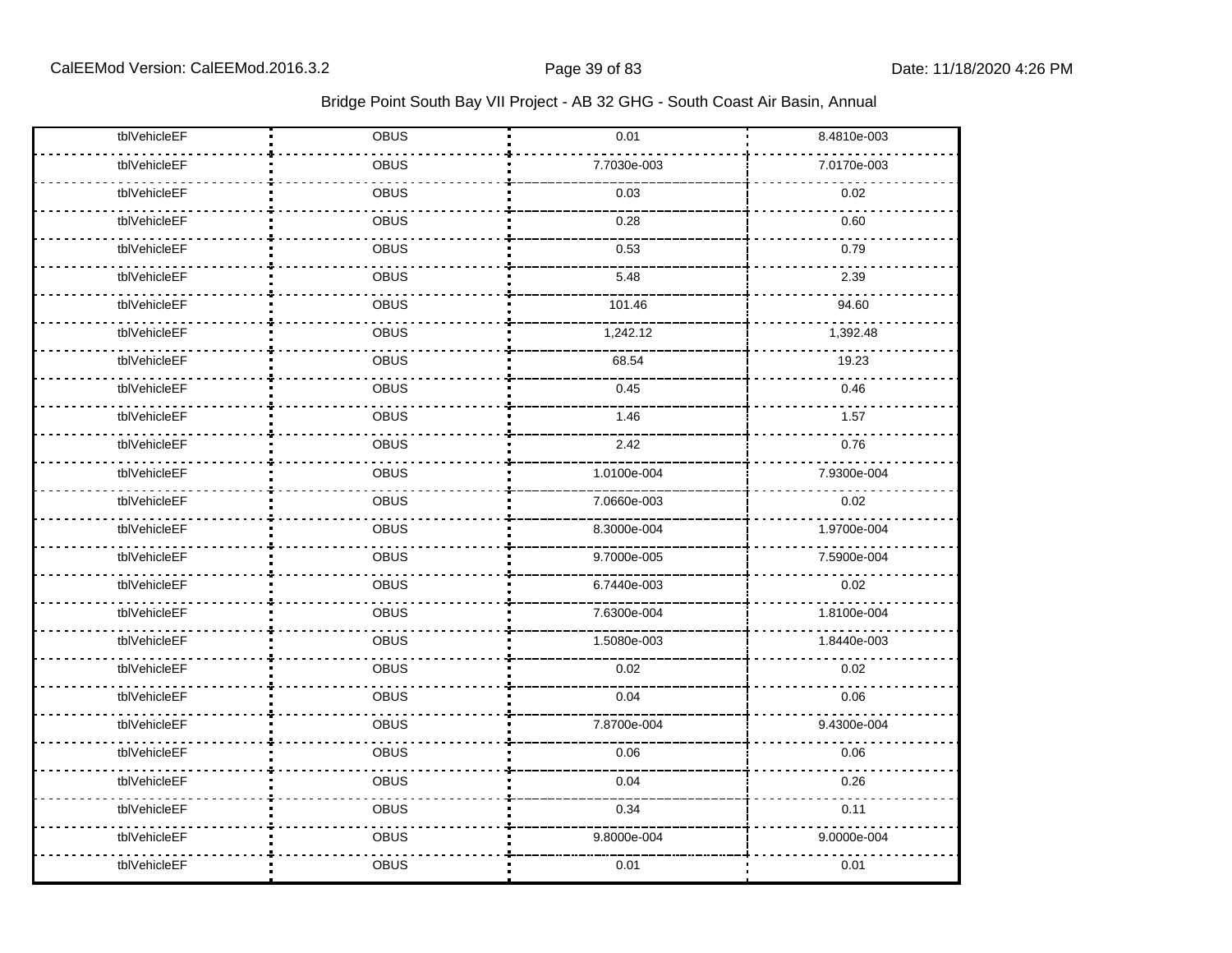| tblVehicleEF | OBUS        | 7.8100e-004 | 1.9000e-004 |
|--------------|-------------|-------------|-------------|
| tblVehicleEF | OBUS        | 1.5080e-003 | 1.8440e-003 |
| tblVehicleEF | OBUS        | 0.02        | 0.02        |
| tblVehicleEF | <b>OBUS</b> | 0.05        | 0.07        |
| tblVehicleEF | OBUS        | 7.8700e-004 | 9.4300e-004 |
| tblVehicleEF | OBUS        | 0.07        | 0.08        |
| tblVehicleEF | OBUS        | 0.04        | 0.26        |
| tblVehicleEF | <b>OBUS</b> | 0.37        | 0.13        |
| tblVehicleEF | OBUS        | 0.01        | 8.5410e-003 |
| tblVehicleEF | OBUS        | 7.8330e-003 | 7.1420e-003 |
| tblVehicleEF | OBUS        | 0.03        | 0.02        |
| tblVehicleEF | OBUS        | 0.26        | 0.58        |
| tblVehicleEF | OBUS        | 0.54        | 0.80        |
| tblVehicleEF | OBUS        | 5.17        | 2.26        |
| tblVehicleEF | OBUS        | 106.49      | 94.47       |
| tblVehicleEF | <b>OBUS</b> | 1,242.12    | 1,392.51    |
| tblVehicleEF | OBUS        | 68.54       | 19.00       |
| tblVehicleEF | OBUS        | 0.47        | 0.45        |
| tblVehicleEF | OBUS        | 1.38        | 1.47        |
| tblVehicleEF | OBUS        | 2.38        | 0.75        |
| tblVehicleEF | OBUS        | 8.5000e-005 | 6.7400e-004 |
| tblVehicleEF | OBUS        | 7.0660e-003 | 0.02        |
| tblVehicleEF | OBUS        | 8.3000e-004 | 1.9700e-004 |
| tblVehicleEF | OBUS        | 8.2000e-005 | 6.4500e-004 |
| tblVehicleEF | OBUS        | 6.7440e-003 | 0.02        |
| tblVehicleEF | OBUS        | 7.6300e-004 | 1.8100e-004 |
| tblVehicleEF | OBUS        | 2.2620e-003 | 2.6890e-003 |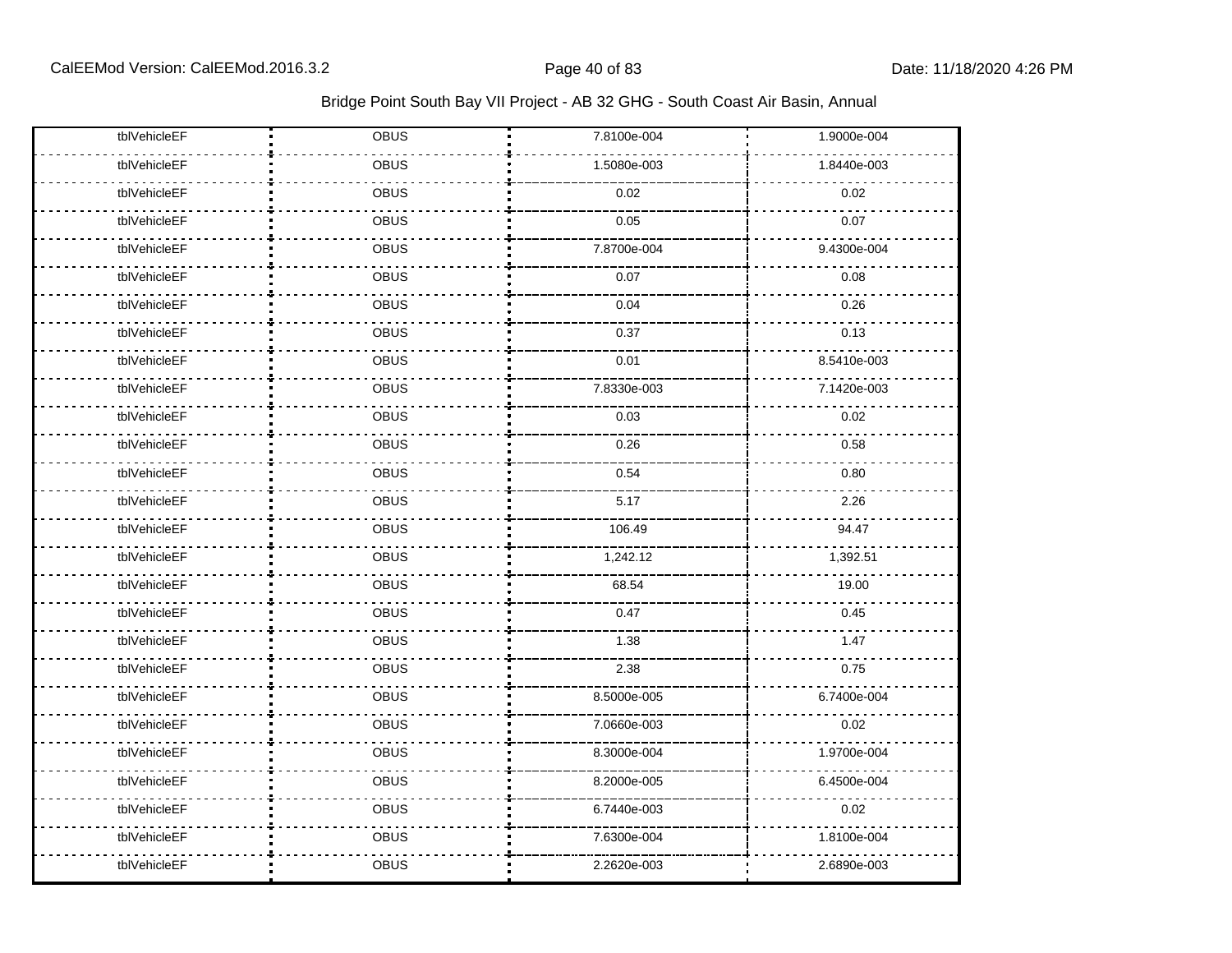| tblVehicleEF | OBUS        | 0.02        | 0.02        |
|--------------|-------------|-------------|-------------|
| tblVehicleEF | OBUS        | 0.04        | 0.06        |
| tblVehicleEF | OBUS        | 1.1670e-003 | 1.3250e-003 |
| tblVehicleEF | OBUS        | 0.06        | 0.06        |
| tblVehicleEF | OBUS        | 0.04        | 0.26        |
| tblVehicleEF | <b>OBUS</b> | 0.33        | 0.11        |
| tblVehicleEF | OBUS        | 1.0280e-003 | 8.9900e-004 |
| tblVehicleEF | <b>OBUS</b> | 0.01        | 0.01        |
| tblVehicleEF | OBUS        | 7.7600e-004 | 1.8800e-004 |
| tblVehicleEF | OBUS        | 2.2620e-003 | 2.6890e-003 |
| tblVehicleEF | OBUS        | 0.02        | 0.02        |
| tblVehicleEF | OBUS        | 0.05        | 0.07        |
| tblVehicleEF | OBUS        | 1.1670e-003 | 1.3250e-003 |
| tblVehicleEF | OBUS        | 0.07        | 0.08        |
| tblVehicleEF | OBUS        | 0.04        | 0.26        |
| tblVehicleEF | OBUS        | 0.36        | 0.12        |
| tblVehicleEF | OBUS        | 0.01        | 8.4180e-003 |
| tblVehicleEF | OBUS        | 7.6720e-003 | 6.9830e-003 |
| tblVehicleEF | <b>OBUS</b> | 0.03        | 0.02        |
| tblVehicleEF | OBUS        | 0.30        | 0.62        |
| tblVehicleEF | OBUS        | 0.53        | 0.79        |
| tblVehicleEF | OBUS        | 5.53        | 2.42        |
| tblVehicleEF | OBUS        | 94.52       | 94.79       |
| tblVehicleEF | OBUS        | 1,242.12    | 1,392.48    |
| tblVehicleEF | OBUS        | 68.54       | 19.27       |
| tblVehicleEF | OBUS        | 0.43        | 0.47        |
| tblVehicleEF | OBUS        | 1.44        | 1.54        |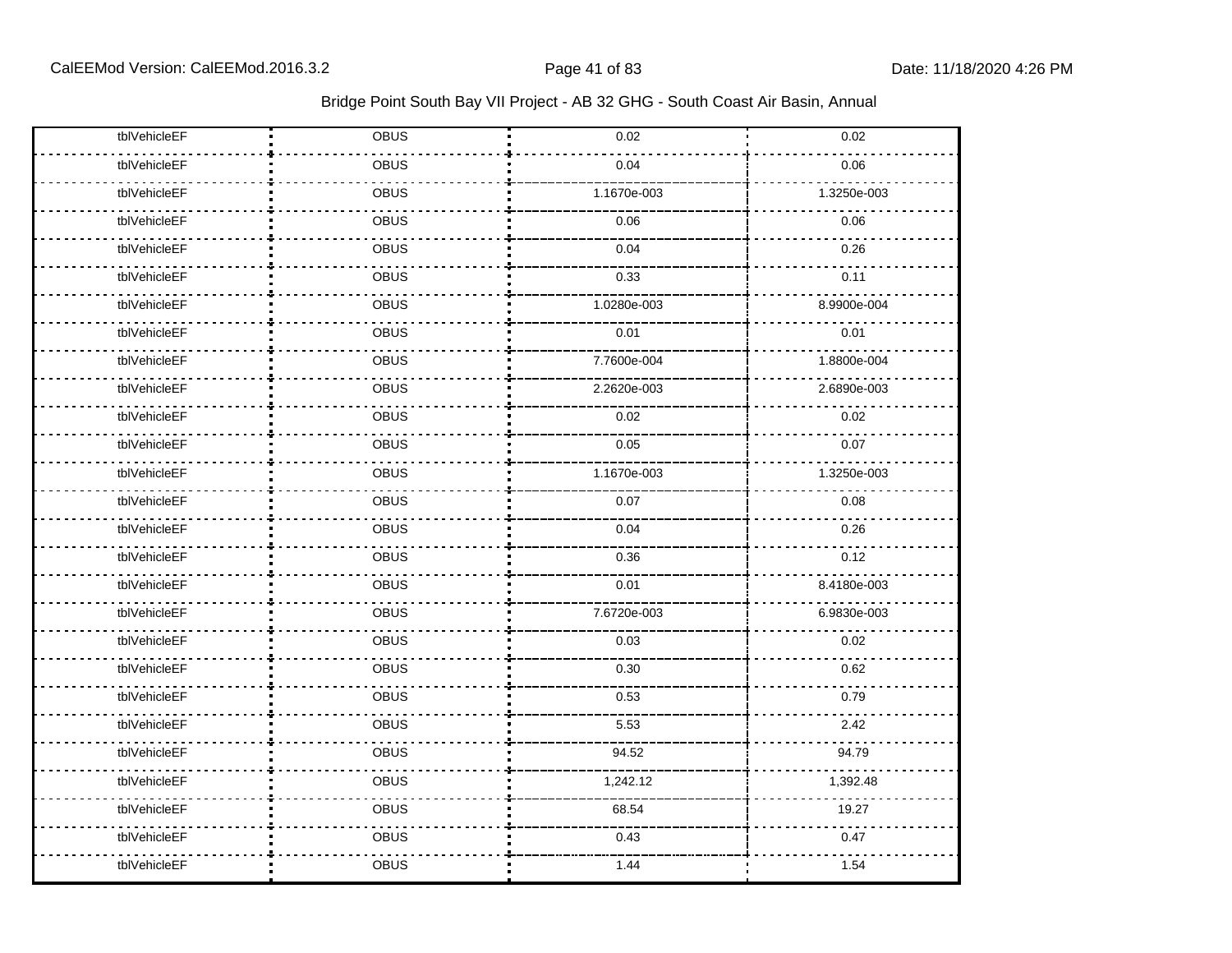| tblVehicleEF | OBUS        | 2.43        | 0.76        |
|--------------|-------------|-------------|-------------|
| tblVehicleEF | OBUS        | 1.2300e-004 | 9.5800e-004 |
| tblVehicleEF | OBUS        | 7.0660e-003 | 0.02        |
| tblVehicleEF | OBUS        | 8.3000e-004 | 1.9700e-004 |
| tblVehicleEF | OBUS        | 1.1800e-004 | 9.1600e-004 |
| tblVehicleEF | <b>OBUS</b> | 6.7440e-003 | 0.02        |
| tblVehicleEF | OBUS        | 7.6300e-004 | 1.8100e-004 |
| tblVehicleEF | OBUS        | 1.5460e-003 | 1.9270e-003 |
| tblVehicleEF | OBUS        | 0.02        | 0.02        |
| tblVehicleEF | OBUS        | 0.04        | 0.05        |
| tblVehicleEF | OBUS        | 7.7900e-004 | 9.2500e-004 |
| tblVehicleEF | OBUS        | 0.06        | 0.06        |
| tblVehicleEF | OBUS        | 0.04        | 0.28        |
| tblVehicleEF | OBUS        | 0.34        | 0.12        |
| tblVehicleEF | OBUS        | 9.1400e-004 | 9.0200e-004 |
| tblVehicleEF | OBUS        | 0.01        | 0.01        |
| tblVehicleEF | OBUS        | 7.8200e-004 | 1.9100e-004 |
| tblVehicleEF | OBUS        | 1.5460e-003 | 1.9270e-003 |
| tblVehicleEF | <b>OBUS</b> | 0.02        | 0.02        |
| tblVehicleEF | OBUS        | 0.05        | 0.07        |
| tblVehicleEF | OBUS        | 7.7900e-004 | 9.2500e-004 |
| tblVehicleEF | <b>OBUS</b> | 0.07        | 0.08        |
| tblVehicleEF | OBUS        | 0.04        | 0.28        |
| tblVehicleEF | OBUS        | 0.38        | 0.13        |
| tblVehicleEF | <b>SBUS</b> | 0.84        | 0.07        |
| tblVehicleEF | <b>SBUS</b> | 0.01        | 7.0580e-003 |
| tblVehicleEF | <b>SBUS</b> | 0.07        | 6.2120e-003 |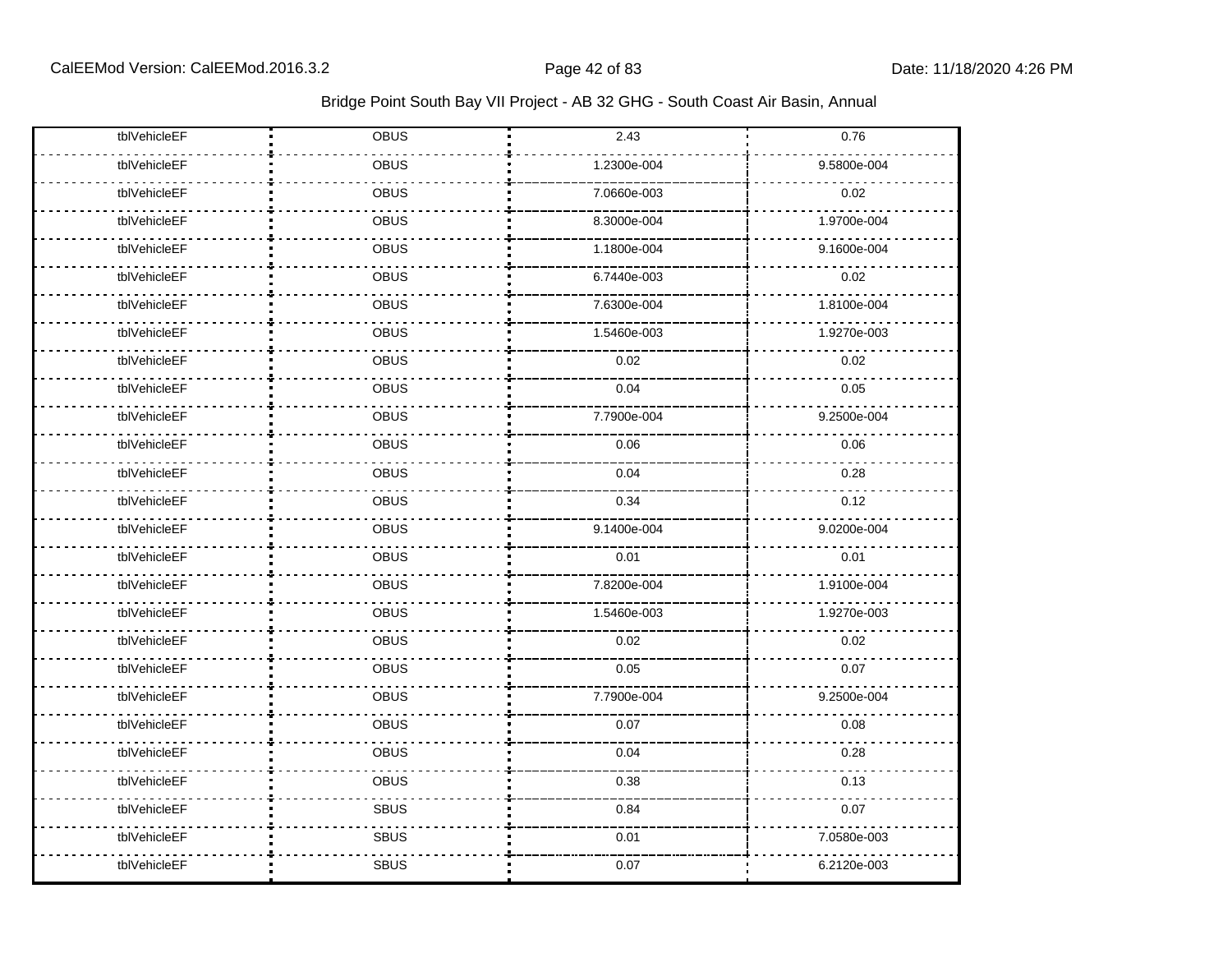| tblVehicleEF | <b>SBUS</b> | 7.95        | 2.77        |
|--------------|-------------|-------------|-------------|
| tblVehicleEF | <b>SBUS</b> | 0.75        | 0.59        |
| tblVehicleEF | <b>SBUS</b> | 7.37        | 0.85        |
| tblVehicleEF | <b>SBUS</b> | 1,131.72    | 351.72      |
| tblVehicleEF | <b>SBUS</b> | 1,092.38    | 1,109.67    |
| tblVehicleEF | <b>SBUS</b> | 53.92       | 5.24        |
| tblVehicleEF | <b>SBUS</b> | 9.36        | 3.22        |
| tblVehicleEF | <b>SBUS</b> | 4.28        | 4.87        |
| tblVehicleEF | <b>SBUS</b> | 12.35       | 0.88        |
| tblVehicleEF | <b>SBUS</b> | 9.4940e-003 | 4.1230e-003 |
| tblVehicleEF | <b>SBUS</b> | 0.01        | 0.01        |
| tblVehicleEF | <b>SBUS</b> | 0.02        | 0.03        |
| tblVehicleEF | <b>SBUS</b> | 7.5300e-004 | 5.1000e-005 |
| tblVehicleEF | <b>SBUS</b> | 9.0830e-003 | 3.9440e-003 |
| tblVehicleEF | <b>SBUS</b> | 2.6870e-003 | 2.6820e-003 |
| tblVehicleEF | <b>SBUS</b> | 0.02        | 0.03        |
| tblVehicleEF | <b>SBUS</b> | 6.9200e-004 | 4.7000e-005 |
| tblVehicleEF | <b>SBUS</b> | 3.5580e-003 | 9.0700e-004 |
| tblVehicleEF | <b>SBUS</b> | 0.03        | 7.8550e-003 |
| tblVehicleEF | <b>SBUS</b> | 0.95        | 0.32        |
| tblVehicleEF | <b>SBUS</b> | 1.8470e-003 | 4.8200e-004 |
| tblVehicleEF | <b>SBUS</b> | 0.11        | 0.10        |
| tblVehicleEF | <b>SBUS</b> | 0.01        | 0.05        |
| tblVehicleEF | <b>SBUS</b> | 0.39        | 0.04        |
| tblVehicleEF | <b>SBUS</b> | 0.01        | 3.3550e-003 |
| tblVehicleEF | <b>SBUS</b> | 0.01        | 0.01        |
| tblVehicleEF | <b>SBUS</b> | 6.6700e-004 | 5.2000e-005 |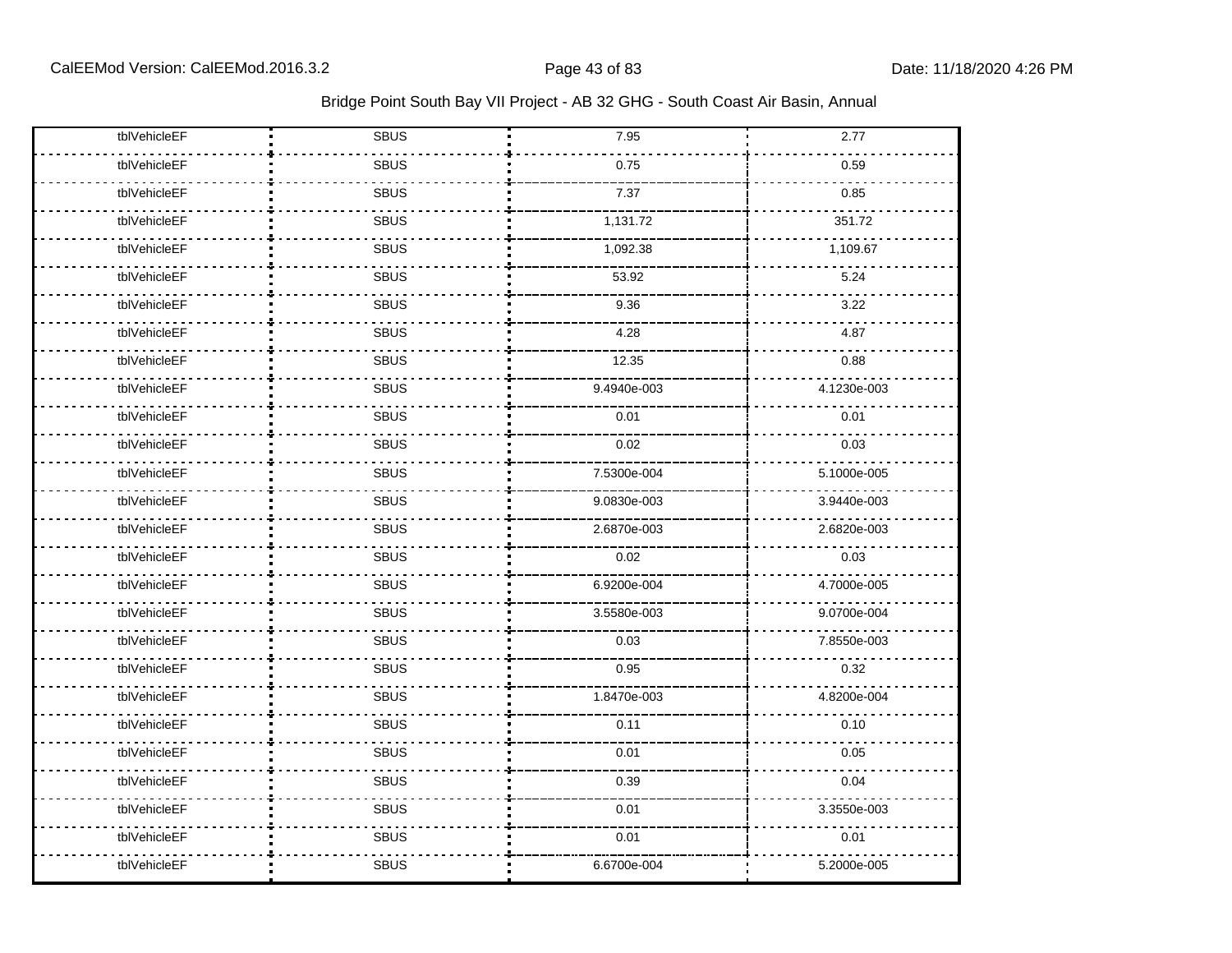| tblVehicleEF | <b>SBUS</b> | 3.5580e-003 | 9.0700e-004 |
|--------------|-------------|-------------|-------------|
| tblVehicleEF | <b>SBUS</b> | 0.03        | 7.8550e-003 |
| tblVehicleEF | <b>SBUS</b> | 1.37        | 0.46        |
| tblVehicleEF | <b>SBUS</b> | 1.8470e-003 | 4.8200e-004 |
| tblVehicleEF | <b>SBUS</b> | 0.13        | 0.11        |
| tblVehicleEF | <b>SBUS</b> | 0.01        | 0.05        |
| tblVehicleEF | <b>SBUS</b> | 0.43        | 0.04        |
| tblVehicleEF | <b>SBUS</b> | 0.84        | 0.07        |
| tblVehicleEF | <b>SBUS</b> | 0.01        | 7.1350e-003 |
| tblVehicleEF | <b>SBUS</b> | 0.06        | 5.5320e-003 |
| tblVehicleEF | <b>SBUS</b> | 7.83        | 2.74        |
| tblVehicleEF | <b>SBUS</b> | 0.76        | 0.60        |
| tblVehicleEF | <b>SBUS</b> | 5.88        | 0.69        |
| tblVehicleEF | <b>SBUS</b> | 1,183.16    | 359.77      |
| tblVehicleEF | <b>SBUS</b> | 1,092.38    | 1,109.69    |
| tblVehicleEF | <b>SBUS</b> | 53.92       | 4.98        |
| tblVehicleEF | <b>SBUS</b> | 9.65        | 3.29        |
| tblVehicleEF | <b>SBUS</b> | 4.04        | 4.59        |
| tblVehicleEF | <b>SBUS</b> | 12.32       | 0.87        |
| tblVehicleEF | <b>SBUS</b> | 8.0030e-003 | 3.4830e-003 |
| tblVehicleEF | <b>SBUS</b> | 0.01        | 0.01        |
| tblVehicleEF | <b>SBUS</b> | 0.02        | 0.03        |
| tblVehicleEF | <b>SBUS</b> | 7.5300e-004 | 5.1000e-005 |
| tblVehicleEF | <b>SBUS</b> | 7.6570e-003 | 3.3320e-003 |
| tblVehicleEF | <b>SBUS</b> | 2.6870e-003 | 2.6820e-003 |
| tblVehicleEF | <b>SBUS</b> | 0.02        | 0.03        |
| tblVehicleEF | <b>SBUS</b> | 6.9200e-004 | 4.7000e-005 |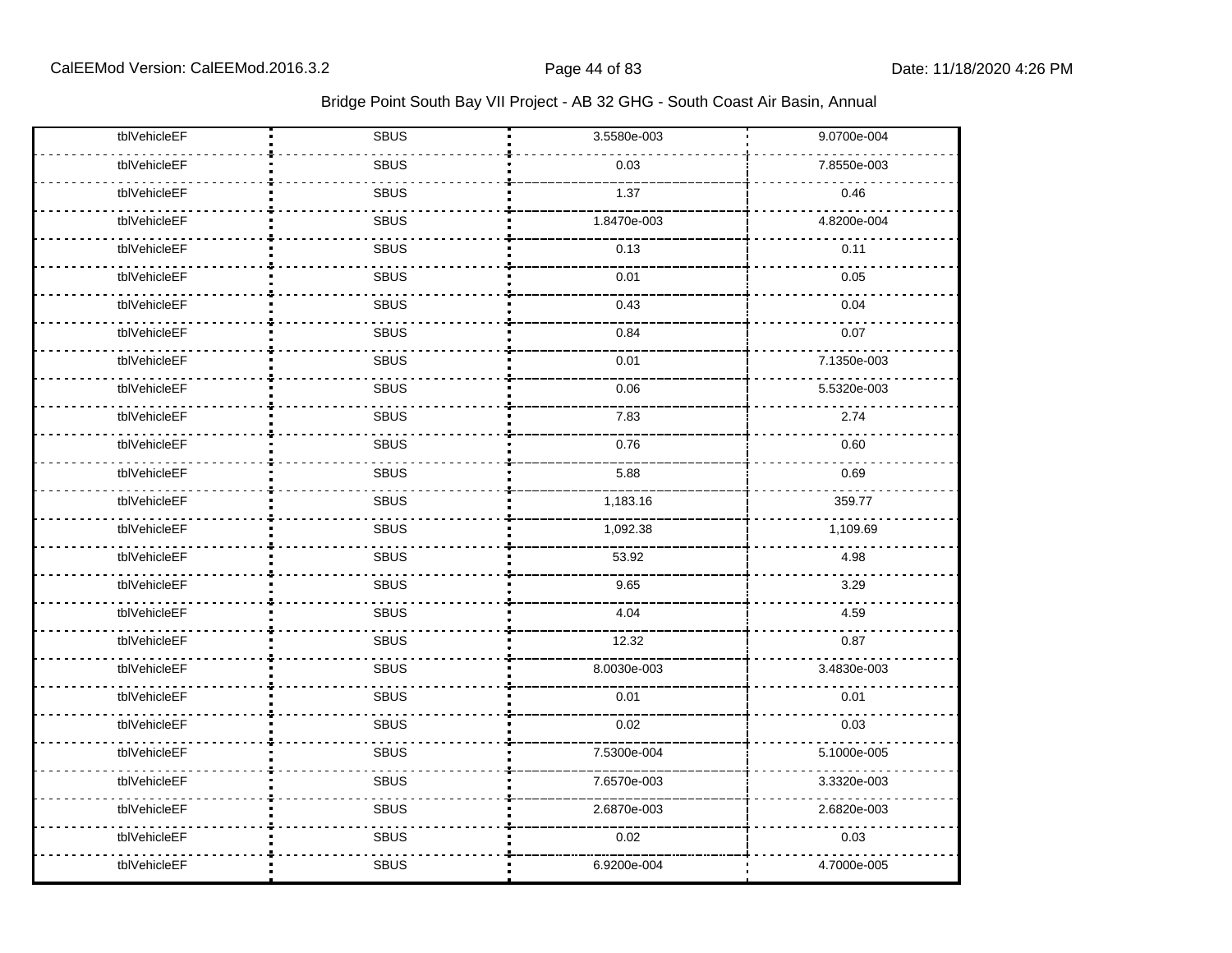| tblVehicleEF | <b>SBUS</b> | 5.4390e-003 | 1.3200e-003 |
|--------------|-------------|-------------|-------------|
| tblVehicleEF | <b>SBUS</b> | 0.03        | 7.9970e-003 |
| tblVehicleEF | <b>SBUS</b> | 0.94        | 0.32        |
| tblVehicleEF | <b>SBUS</b> | 2.8200e-003 | 6.7400e-004 |
| tblVehicleEF | <b>SBUS</b> | 0.11        | 0.10        |
| tblVehicleEF | <b>SBUS</b> | 0.01        | 0.05        |
| tblVehicleEF | <b>SBUS</b> | 0.34        | 0.03        |
| tblVehicleEF | <b>SBUS</b> | 0.01        | 3.4310e-003 |
| tblVehicleEF | <b>SBUS</b> | 0.01        | 0.01        |
| tblVehicleEF | <b>SBUS</b> | 6.4200e-004 | 4.9000e-005 |
| tblVehicleEF | <b>SBUS</b> | 5.4390e-003 | 1.3200e-003 |
| tblVehicleEF | SBUS        | 0.03        | 7.9970e-003 |
| tblVehicleEF | <b>SBUS</b> | 1.36        | 0.45        |
| tblVehicleEF | <b>SBUS</b> | 2.8200e-003 | 6.7400e-004 |
| tblVehicleEF | <b>SBUS</b> | 0.13        | 0.11        |
| tblVehicleEF | <b>SBUS</b> | 0.01        | 0.05        |
| tblVehicleEF | <b>SBUS</b> | 0.37        | 0.03        |
| tblVehicleEF | <b>SBUS</b> | 0.84        | 0.07        |
| tblVehicleEF | <b>SBUS</b> | 0.01        | 7.0360e-003 |
| tblVehicleEF | <b>SBUS</b> | 0.07        | 6.3620e-003 |
| tblVehicleEF | <b>SBUS</b> | 8.11        | 2.83        |
| tblVehicleEF | <b>SBUS</b> | 0.75        | 0.58        |
| tblVehicleEF | <b>SBUS</b> | 7.59        | 0.88        |
| tblVehicleEF | <b>SBUS</b> | 1,060.69    | 340.60      |
| tblVehicleEF | SBUS        | 1,092.38    | 1,109.67    |
| tblVehicleEF | <b>SBUS</b> | 53.92       | 5.29        |
| tblVehicleEF | <b>SBUS</b> | 8.94        | 3.13        |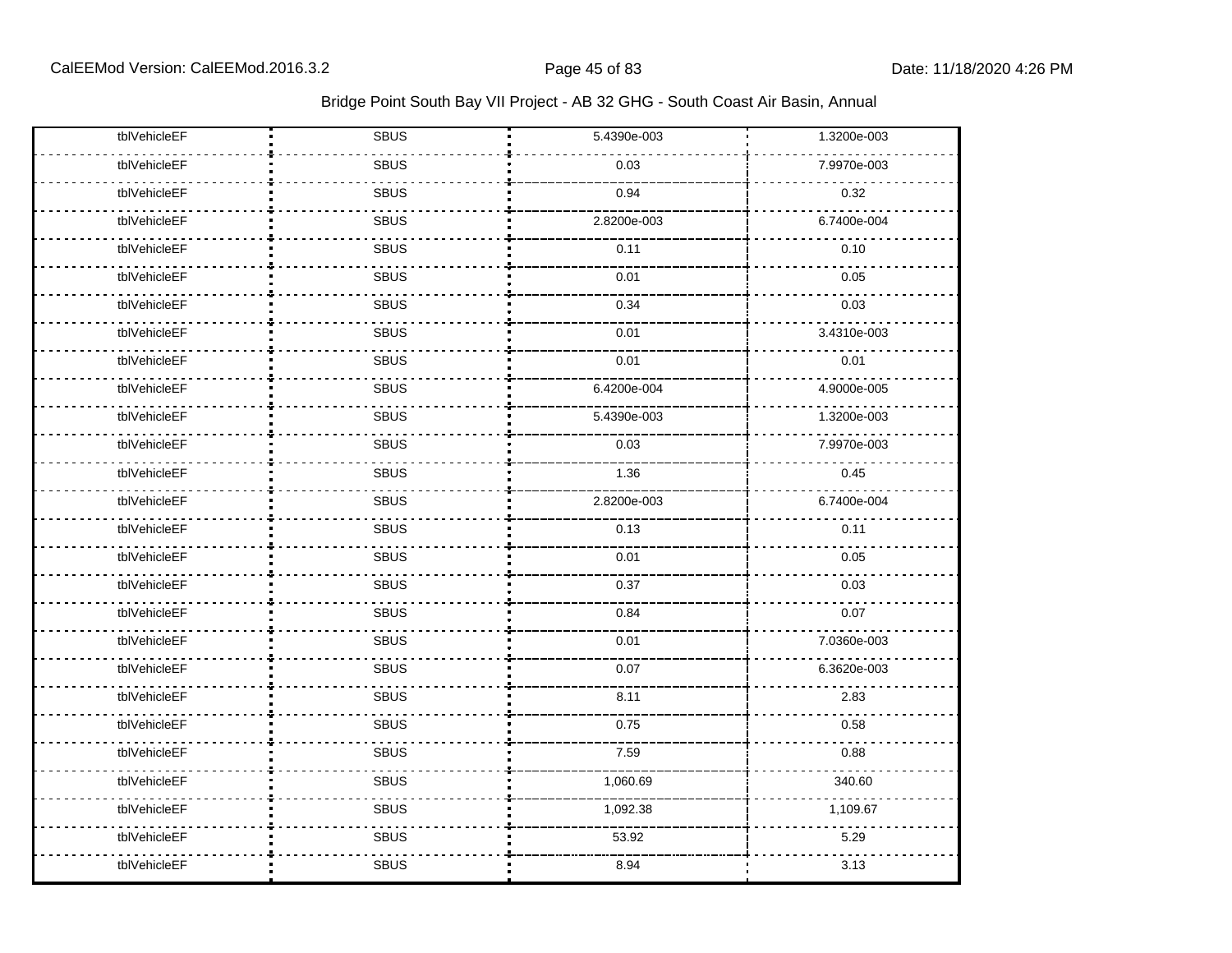| tblVehicleEF | <b>SBUS</b> | 4.21        | 4.79        |
|--------------|-------------|-------------|-------------|
| tblVehicleEF | <b>SBUS</b> | 12.36       | 0.88        |
| tblVehicleEF | <b>SBUS</b> | 0.01        | 5.0060e-003 |
| tblVehicleEF | <b>SBUS</b> | 0.01        | 0.01        |
| tblVehicleEF | <b>SBUS</b> | 0.02        | 0.03        |
| tblVehicleEF | <b>SBUS</b> | 7.5300e-004 | 5.1000e-005 |
| tblVehicleEF | <b>SBUS</b> | 0.01        | 4.7890e-003 |
| tblVehicleEF | <b>SBUS</b> | 2.6870e-003 | 2.6820e-003 |
| tblVehicleEF | <b>SBUS</b> | 0.02        | 0.03        |
| tblVehicleEF | <b>SBUS</b> | 6.9200e-004 | 4.7000e-005 |
| tblVehicleEF | <b>SBUS</b> | 3.5530e-003 | 9.2000e-004 |
| tblVehicleEF | <b>SBUS</b> | 0.03        | 8.2560e-003 |
| tblVehicleEF | <b>SBUS</b> | 0.95        | 0.32        |
| tblVehicleEF | <b>SBUS</b> | 1.8150e-003 | 4.6300e-004 |
| tblVehicleEF | <b>SBUS</b> | 0.11        | 0.10        |
| tblVehicleEF | <b>SBUS</b> | 0.02        | 0.06        |
| tblVehicleEF | <b>SBUS</b> | 0.40        | 0.04        |
| tblVehicleEF | <b>SBUS</b> | 0.01        | 3.2500e-003 |
| tblVehicleEF | <b>SBUS</b> | 0.01        | 0.01        |
| tblVehicleEF | <b>SBUS</b> | 6.7000e-004 | 5.2000e-005 |
| tblVehicleEF | <b>SBUS</b> | 3.5530e-003 | 9.2000e-004 |
| tblVehicleEF | <b>SBUS</b> | 0.03        | 8.2560e-003 |
| tblVehicleEF | <b>SBUS</b> | 1.37        | 0.46        |
| tblVehicleEF | <b>SBUS</b> | 1.8150e-003 | 4.6300e-004 |
| tblVehicleEF | <b>SBUS</b> | 0.13        | 0.11        |
| tblVehicleEF | <b>SBUS</b> | 0.02        | 0.06        |
| tblVehicleEF | <b>SBUS</b> | 0.44        | 0.04        |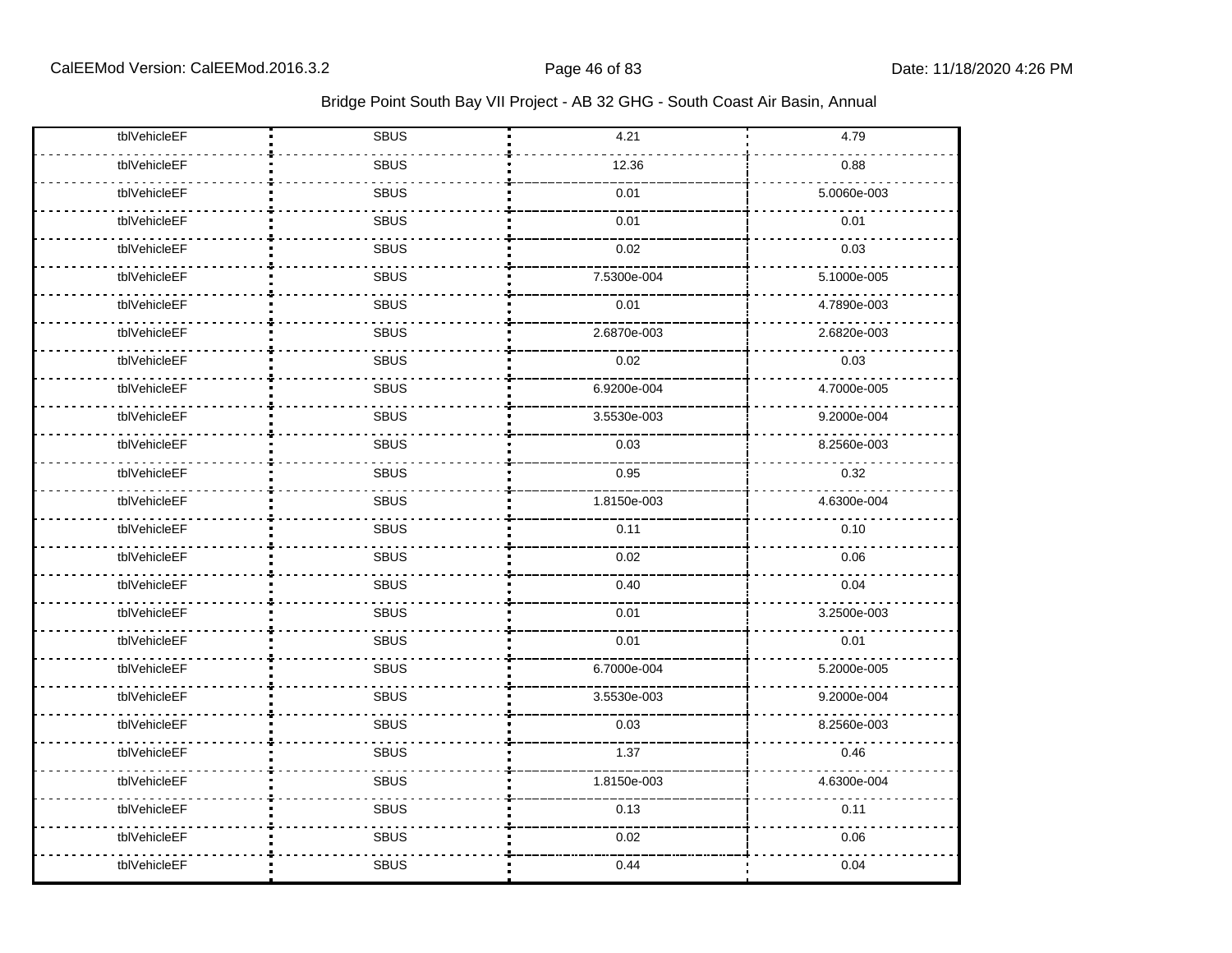| tblVehicleEF | <b>UBUS</b> | 2.39        | 5.80        |
|--------------|-------------|-------------|-------------|
| tblVehicleEF | <b>UBUS</b> | 0.06        | 0.01        |
| tblVehicleEF | <b>UBUS</b> | 10.55       | 45.07       |
| tblVehicleEF | <b>UBUS</b> | 10.24       | 0.71        |
| tblVehicleEF | <b>UBUS</b> | 1,926.89    | 1,988.80    |
| tblVehicleEF | <b>UBUS</b> | 109.62      | 8.53        |
| tblVehicleEF | <b>UBUS</b> | 8.58        | 0.48        |
| tblVehicleEF | <b>UBUS</b> | 14.69       | 0.08        |
| tblVehicleEF | <b>UBUS</b> | 0.59        | 0.07        |
| tblVehicleEF | <b>UBUS</b> | 0.01        | 0.03        |
| tblVehicleEF | <b>UBUS</b> | 0.11        | 3.2120e-003 |
| tblVehicleEF | <b>UBUS</b> | 1.1690e-003 | 4.6000e-005 |
| tblVehicleEF | <b>UBUS</b> | 0.25        | 0.03        |
| tblVehicleEF | <b>UBUS</b> | 3.0000e-003 | 7.9830e-003 |
| tblVehicleEF | <b>UBUS</b> | 0.10        | 3.0700e-003 |
| tblVehicleEF | <b>UBUS</b> | 1.0750e-003 | 4.2000e-005 |
| tblVehicleEF | <b>UBUS</b> | 4.9850e-003 | 6.1100e-004 |
| tblVehicleEF | <b>UBUS</b> | 0.08        | 8.4590e-003 |
| tblVehicleEF | <b>UBUS</b> | 2.8390e-003 | 4.9000e-004 |
| tblVehicleEF | <b>UBUS</b> | 0.76        | 0.08        |
| tblVehicleEF | <b>UBUS</b> | 0.03        | 0.05        |
| tblVehicleEF | <b>UBUS</b> | 0.79        | 0.05        |
| tblVehicleEF | <b>UBUS</b> | 9.6440e-003 | 1.5580e-003 |
| tblVehicleEF | <b>UBUS</b> | 1.2810e-003 | 8.4000e-005 |
| tblVehicleEF | <b>UBUS</b> | 4.9850e-003 | 6.1100e-004 |
| tblVehicleEF | <b>UBUS</b> | 0.08        | 8.4590e-003 |
| tblVehicleEF | <b>UBUS</b> | 2.8390e-003 | 4.9000e-004 |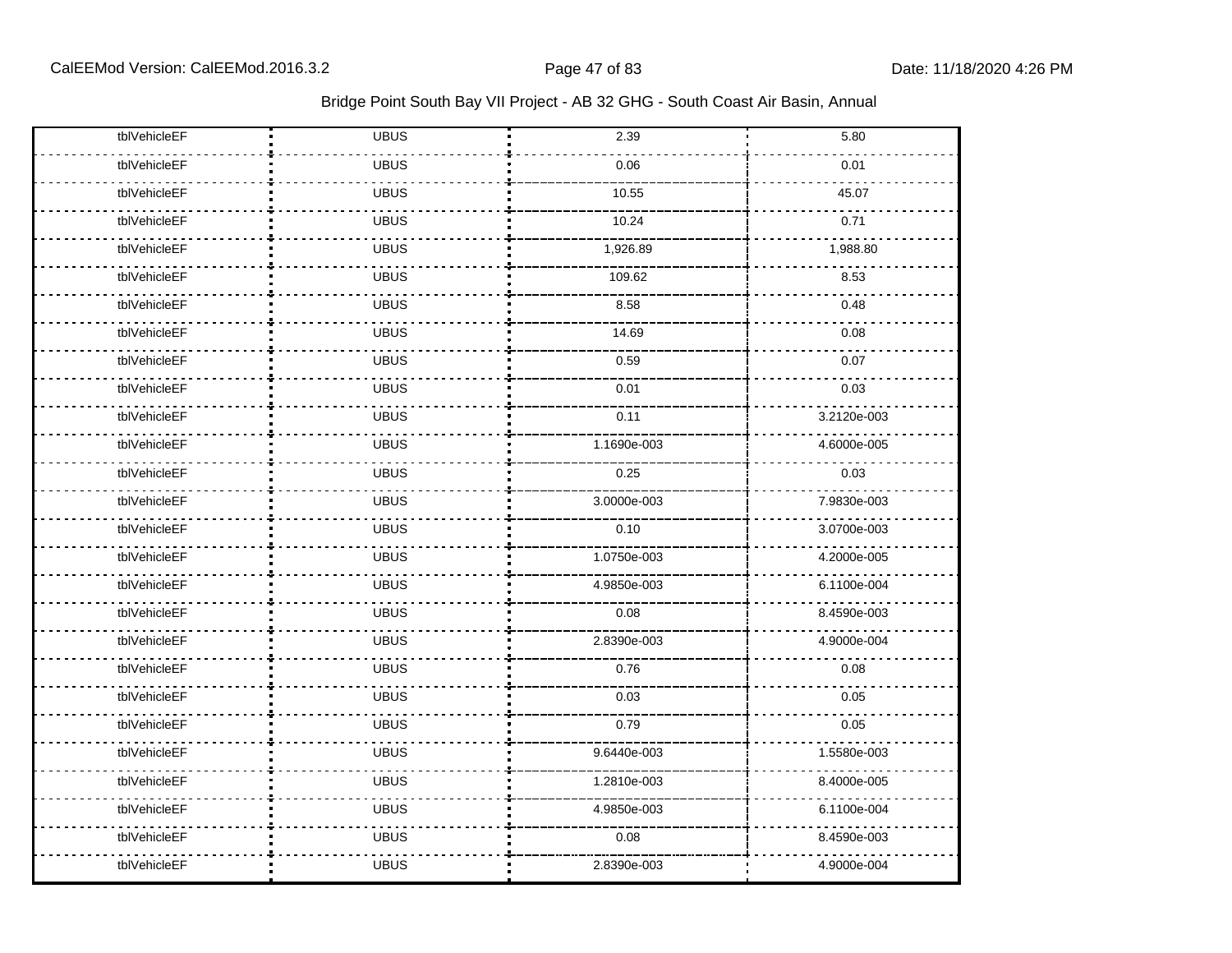| tblVehicleEF | <b>UBUS</b> | 3.23        | 5.92        |
|--------------|-------------|-------------|-------------|
| tblVehicleEF | <b>UBUS</b> | 0.03        | 0.05        |
| tblVehicleEF | <b>UBUS</b> | 0.86        | 0.05        |
| tblVehicleEF | <b>UBUS</b> | 2.39        | 5.80        |
| tblVehicleEF | <b>UBUS</b> | 0.05        | 0.01        |
| tblVehicleEF | <b>UBUS</b> | 10.60       | 45.07       |
| tblVehicleEF | <b>UBUS</b> | 8.88        | 0.62        |
| tblVehicleEF | <b>UBUS</b> | 1,926.89    | 1,988.80    |
| tblVehicleEF | <b>UBUS</b> | 109.62      | 8.38        |
| tblVehicleEF | <b>UBUS</b> | 8.08        | 0.48        |
| tblVehicleEF | <b>UBUS</b> | 14.63       | 0.08        |
| tblVehicleEF | <b>UBUS</b> | 0.59        | 0.07        |
| tblVehicleEF | <b>UBUS</b> | 0.01        | 0.03        |
| tblVehicleEF | <b>UBUS</b> | 0.11        | 3.2120e-003 |
| tblVehicleEF | <b>UBUS</b> | 1.1690e-003 | 4.6000e-005 |
| tblVehicleEF | <b>UBUS</b> | 0.25        | 0.03        |
| tblVehicleEF | <b>UBUS</b> | 3.0000e-003 | 7.9830e-003 |
| tblVehicleEF | <b>UBUS</b> | 0.10        | 3.0700e-003 |
| tblVehicleEF | <b>UBUS</b> | 1.0750e-003 | 4.2000e-005 |
| tblVehicleEF | <b>UBUS</b> | 7.3050e-003 | 8.9300e-004 |
| tblVehicleEF | <b>UBUS</b> | 0.08        | 8.7350e-003 |
| tblVehicleEF | <b>UBUS</b> | 4.1800e-003 | 6.8000e-004 |
| tblVehicleEF | <b>UBUS</b> | 0.77        | 0.08        |
| tblVehicleEF | <b>UBUS</b> | 0.02        | 0.05        |
| tblVehicleEF | <b>UBUS</b> | 0.72        | 0.04        |
| tblVehicleEF | <b>UBUS</b> | 9.6450e-003 | 1.5580e-003 |
| tblVehicleEF | <b>UBUS</b> | 1.2580e-003 | 8.3000e-005 |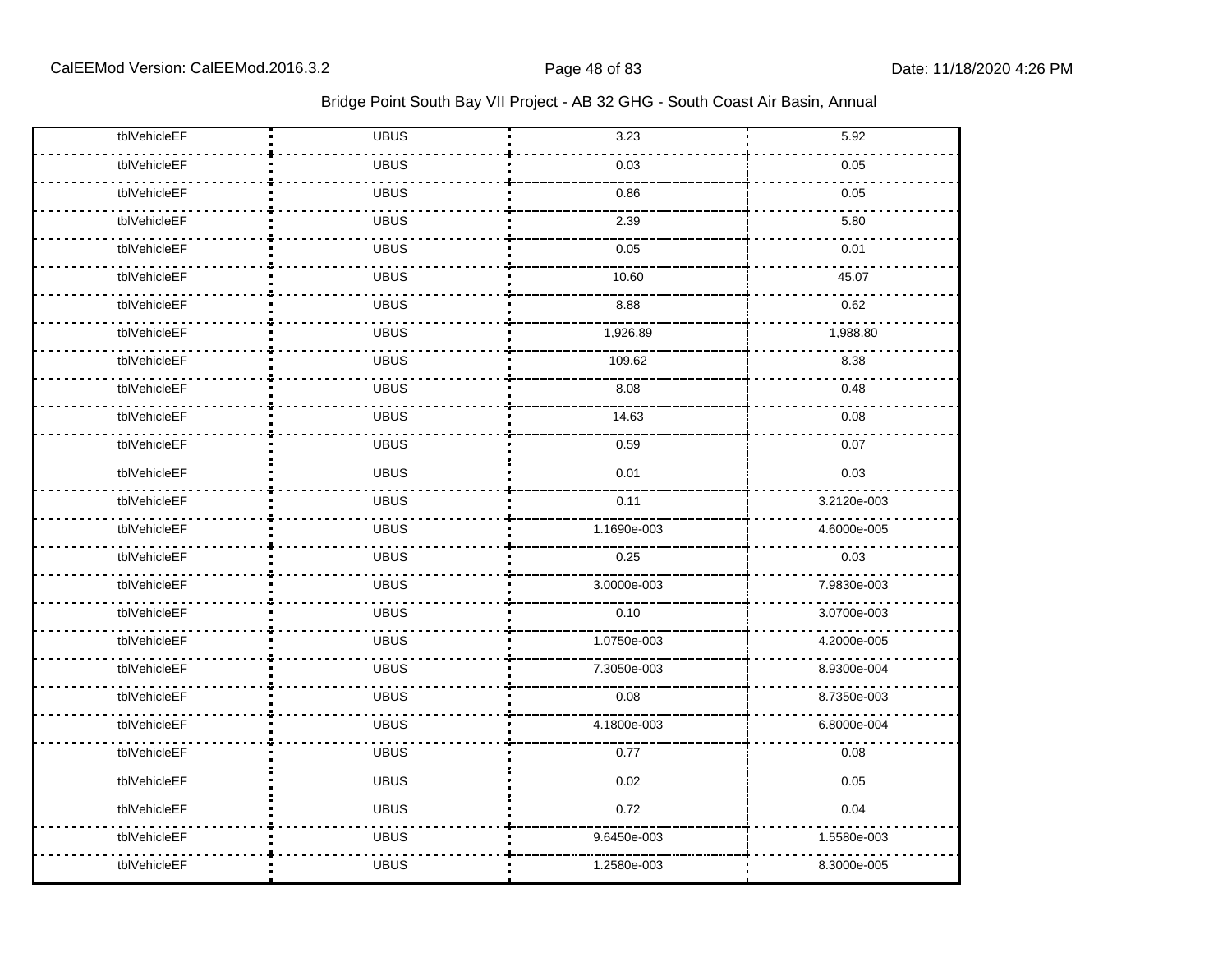| tblVehicleEF | <b>UBUS</b> | 7.3050e-003 | 8.9300e-004 |
|--------------|-------------|-------------|-------------|
| tblVehicleEF | <b>UBUS</b> | 0.08        | 8.7350e-003 |
| tblVehicleEF | <b>UBUS</b> | 4.1800e-003 | 6.8000e-004 |
| tblVehicleEF | <b>UBUS</b> | 3.25        | 5.92        |
| tblVehicleEF | <b>UBUS</b> | 0.02        | 0.05        |
| tblVehicleEF | <b>UBUS</b> | 0.79        | 0.05        |
| tblVehicleEF | <b>UBUS</b> | 2.39        | 5.80        |
| tblVehicleEF | <b>UBUS</b> | 0.06        | 0.01        |
| tblVehicleEF | <b>UBUS</b> | 10.54       | 45.07       |
| tblVehicleEF | <b>UBUS</b> | 10.42       | 0.72        |
| tblVehicleEF | <b>UBUS</b> | 1,926.89    | 1,988.80    |
| tblVehicleEF | <b>UBUS</b> | 109.62      | 8.56        |
| tblVehicleEF | <b>UBUS</b> | 8.42        | 0.48        |
| tblVehicleEF | <b>UBUS</b> | 14.70       | 0.08        |
| tblVehicleEF | <b>UBUS</b> | 0.59        | 0.07        |
| tblVehicleEF | <b>UBUS</b> | 0.01        | 0.03        |
| tblVehicleEF | <b>UBUS</b> | 0.11        | 3.2120e-003 |
| tblVehicleEF | <b>UBUS</b> | 1.1690e-003 | 4.6000e-005 |
| tblVehicleEF | <b>UBUS</b> | 0.25        | 0.03        |
| tblVehicleEF | <b>UBUS</b> | 3.0000e-003 | 7.9830e-003 |
| tblVehicleEF | <b>UBUS</b> | 0.10        | 3.0700e-003 |
| tblVehicleEF | <b>UBUS</b> | 1.0750e-003 | 4.2000e-005 |
| tblVehicleEF | <b>UBUS</b> | 5.5920e-003 | 5.9500e-004 |
| tblVehicleEF | <b>UBUS</b> | 0.10        | 9.0200e-003 |
| tblVehicleEF | <b>UBUS</b> | 2.9890e-003 | 4.6500e-004 |
| tblVehicleEF | <b>UBUS</b> | 0.76        | 0.08        |
| tblVehicleEF | <b>UBUS</b> | 0.03        | 0.07        |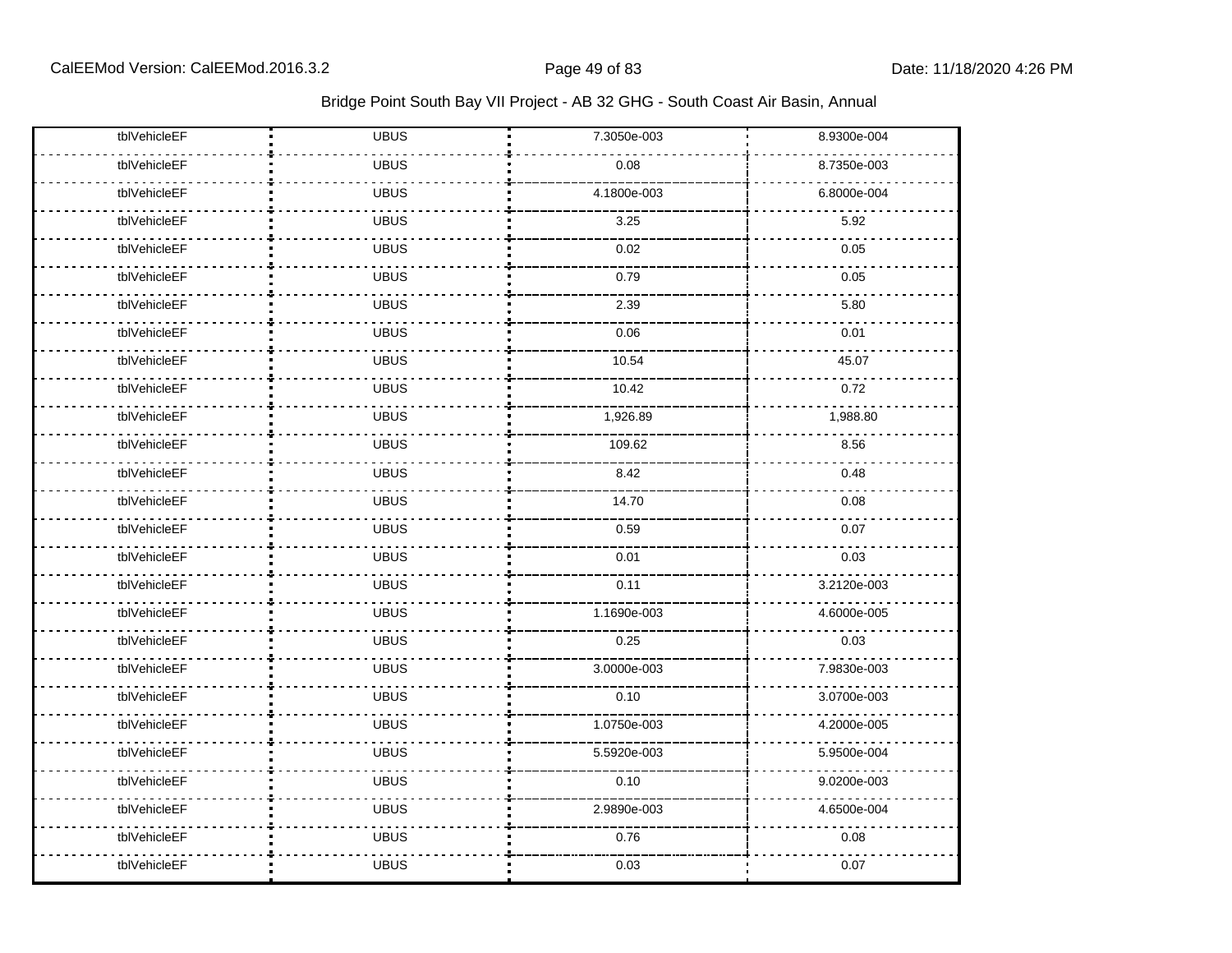| tblVehicleEF    | <b>UBUS</b> | 0.80        | 0.05        |
|-----------------|-------------|-------------|-------------|
| tblVehicleEF    | <b>UBUS</b> | 9.6440e-003 | 1.5580e-003 |
| tblVehicleEF    | <b>UBUS</b> | 1.2840e-003 | 8.5000e-005 |
| tblVehicleEF    | <b>UBUS</b> | 5.5920e-003 | 5.9500e-004 |
| tblVehicleEF    | <b>UBUS</b> | 0.10        | 9.0200e-003 |
| tblVehicleEF    | <b>UBUS</b> | 2.9890e-003 | 4.6500e-004 |
| tblVehicleEF    | <b>UBUS</b> | 3.23        | 5.92        |
| tblVehicleEF    | <b>UBUS</b> | 0.03        | 0.07        |
| tblVehicleEF    | <b>UBUS</b> | 0.87        | 0.05        |
| tblVehicleTrips | $CC$ _TL    | 8.40        | 6.80        |
| tblVehicleTrips | $CC_TL$     | 8.40        | 6.80        |
| tblVehicleTrips | CC_TTP      | 48.00       | 100.00      |
| tblVehicleTrips | CC_TTP      | 0.00        | 100.00      |
| tblVehicleTrips | CNW_TL      | 6.90        | 6.80        |
| tblVehicleTrips | CNW_TL      | 6.90        | 6.80        |
| tblVehicleTrips | CNW_TL      | 6.90        | 6.80        |
| tblVehicleTrips | CNW_TTP     | 19.00       | 0.00        |
| tblVehicleTrips | $CW_TL$     | 16.60       | 6.80        |
| tblVehicleTrips | $CW_TL$     | 16.60       | 6.80        |
| tblVehicleTrips | $CW_TL$     | 16.60       | 6.80        |
| tblVehicleTrips | CW_TTP      | 33.00       | 0.00        |
| tblVehicleTrips | $DV_TP$     | 28.00       | 0.00        |
| tblVehicleTrips | $DV_TP$     | 5.00        | 0.00        |
| tblVehicleTrips | PB_TP       | 6.00        | 0.00        |
| tblVehicleTrips | PB_TP       | 3.00        | 0.00        |
| tblVehicleTrips | PR_TP       | 66.00       | 100.00      |
| tblVehicleTrips | PR_TP       | 0.00        | 100.00      |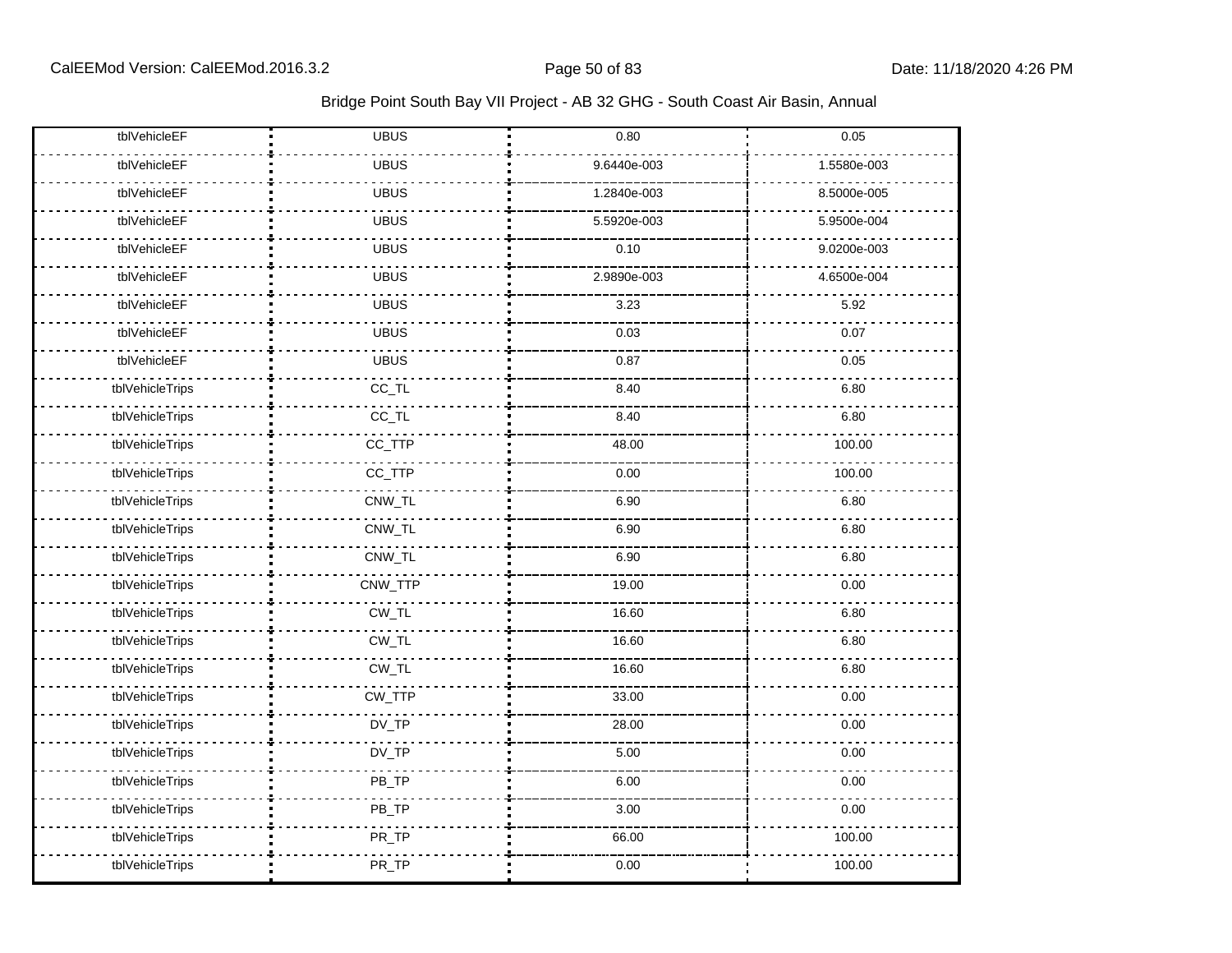| tblVehicleTrips | PR TP | 92.00 | 100.00 |
|-----------------|-------|-------|--------|
| tblVehicleTrips | ST TR | 22.75 | 0.00   |
| tblVehicleTrips | ST_TR | 0.00  | 0.64   |
| tblVehicleTrips | ST_TR | 1.68  | 5.59   |
| tblVehicleTrips | SU_TR | 16.74 | 0.00   |
| tblVehicleTrips | SU_TR | 0.00  | 0.64   |
| tblVehicleTrips | SU_TR | 1.68  | 5.59   |
| tblVehicleTrips | WD_TR | 1.89  | 0.00   |
| tblVehicleTrips | WD TR | 0.00  | 0.64   |
| tblVehicleTrips | WD TR | 1.68  | 5.59   |

# **2.0 Emissions Summary**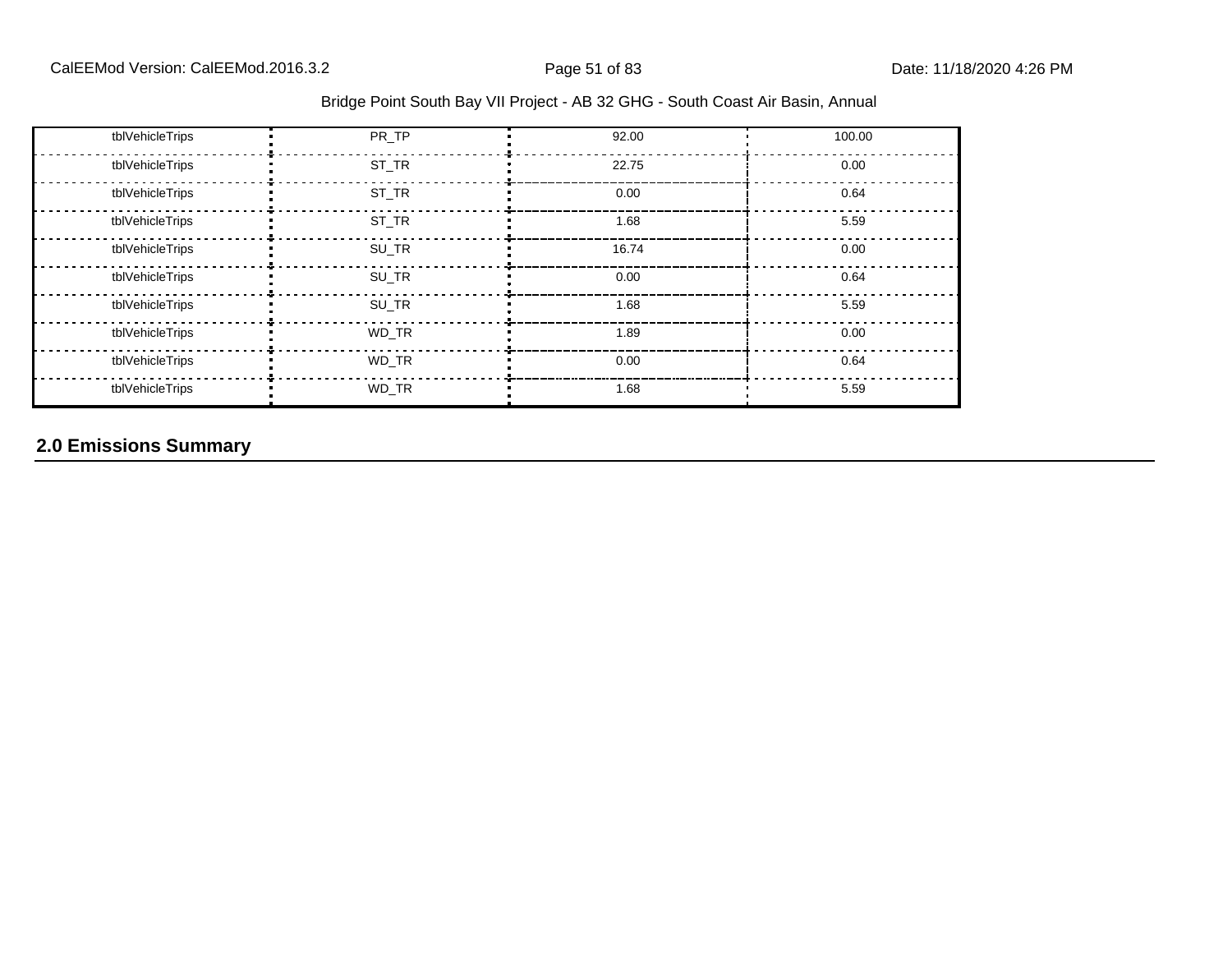### **2.1 Overall Construction**

#### **Unmitigated Construction**

|                | <b>ROG</b>                 | <b>NO<sub>x</sub></b> | <b>CO</b> | SO <sub>2</sub> | Fugitive<br><b>PM10</b> | Exhaust<br><b>PM10</b> | <b>PM10</b><br>Total | Fugitive<br><b>PM2.5</b> | Exhaust<br>PM2.5 | PM2.5 Total Bio- CO2 NBio- CO2 Total CO2 |        |                                           |          | CH <sub>4</sub> | <b>N2O</b> | CO <sub>2e</sub> |
|----------------|----------------------------|-----------------------|-----------|-----------------|-------------------------|------------------------|----------------------|--------------------------|------------------|------------------------------------------|--------|-------------------------------------------|----------|-----------------|------------|------------------|
| Year           | tons/yr                    |                       |           |                 |                         |                        |                      |                          |                  |                                          |        | MT/yr                                     |          |                 |            |                  |
| 2021           | 0.2230<br>$\bullet\bullet$ | 2.1051                | 1.7209    | 4.3300e-<br>003 | 0.2129                  | 0.0890                 | 0.3019               | 0.0660                   | 0.0830           | 0.1490                                   | 0.0000 | $-387.5135 - 387.5135$                    |          | 0.0775          | 0.0000     | .389.4500        |
| 2022           | 0.9823<br>$\bullet\bullet$ | 1.4210                | 1.5461    | 3.4500e-<br>003 | 0.0979                  | 0.0610                 | 0.1589               | 0.0264                   | 0.0573           | 0.0837                                   | 0.0000 | $\cdot$ 308.1023 $\cdot$ 308.1023 $\cdot$ |          | 0.0486          | 0.0000     | 309.3183         |
| <b>Maximum</b> | 0.9823                     | 2.1051                | 1.7209    | 4.3300e-<br>003 | 0.2129                  | 0.0890                 | 0.3019               | 0.0660                   | 0.0830           | 0.1490                                   | 0.0000 | 387.5135                                  | 387.5135 | 0.0775          | 0.0000     | 389.4500         |

#### **Mitigated Construction**

|                             | <b>ROG</b>                 | <b>NO<sub>x</sub></b> | CO     | SO <sub>2</sub>   | Fugitive<br><b>PM10</b>        | Exhaust<br><b>PM10</b>        | <b>PM10</b><br>Total        | Fugitive<br>PM2.5               | Exhaust<br>PM2.5               | PM2.5 Total  |                                 |           | Bio- CO2   NBio- CO2   Total CO2          | CH <sub>4</sub> | <b>N2O</b> | CO <sub>2e</sub> |  |
|-----------------------------|----------------------------|-----------------------|--------|-------------------|--------------------------------|-------------------------------|-----------------------------|---------------------------------|--------------------------------|--------------|---------------------------------|-----------|-------------------------------------------|-----------------|------------|------------------|--|
| Year                        | tons/yr                    |                       |        |                   |                                |                               |                             |                                 |                                |              | MT/yr                           |           |                                           |                 |            |                  |  |
| 2021                        | 0.2230<br>$\bullet\bullet$ | 2.1051                | .7209  | $4.3300e-$<br>003 | 0.1422                         | 0.0890                        | 0.2311                      | 0.0422                          | 0.0830                         | 0.1252       | 0.0000                          | .387.5132 | 387.5132                                  | 0.0775          | 0.0000     | 389.4497         |  |
| 2022                        | 0.9823<br>                 | 4210. ا               | .5460  | 3.4500e-<br>003   | 0.0979                         | 0.0610                        | 0.1589                      | 0.0264                          | 0.0573                         | 0.0837       | 0.0000                          |           | $\cdot$ 308.1021 $\cdot$ 308.1021 $\cdot$ | 0.0486          | 0.0000     | 309.3181         |  |
| <b>Maximum</b>              | 0.9823                     | 2.1051                | 1.7209 | 4.3300e-<br>003   | 0.1422                         | 0.0890                        | 0.2311                      | 0.0422                          | 0.0830                         | 0.1252       | 0.0000                          | 387.5132  | 387.5132                                  | 0.0775          | 0.0000     | 389.4497         |  |
|                             | <b>ROG</b>                 | <b>NOx</b>            | CO     | <b>SO2</b>        | <b>Fugitive</b><br><b>PM10</b> | <b>Exhaust</b><br><b>PM10</b> | <b>PM10</b><br><b>Total</b> | <b>Fugitive</b><br><b>PM2.5</b> | <b>Exhaust</b><br><b>PM2.5</b> | <b>PM2.5</b> | Bio- CO2   NBio-CO2   Total CO2 |           |                                           | CH4             | <b>N20</b> | CO <sub>2e</sub> |  |
|                             |                            |                       |        |                   |                                |                               |                             |                                 |                                | <b>Total</b> |                                 |           |                                           |                 |            |                  |  |
| Percent<br><b>Reduction</b> | 0.00                       | 0.00                  | 0.00   | 0.00              | 22.75                          | 0.00                          | 15.35                       | 25.74                           | 0.00                           | 10.22        | 0.00                            | 0.00      | 0.00                                      | 0.00            | 0.00       | 0.00             |  |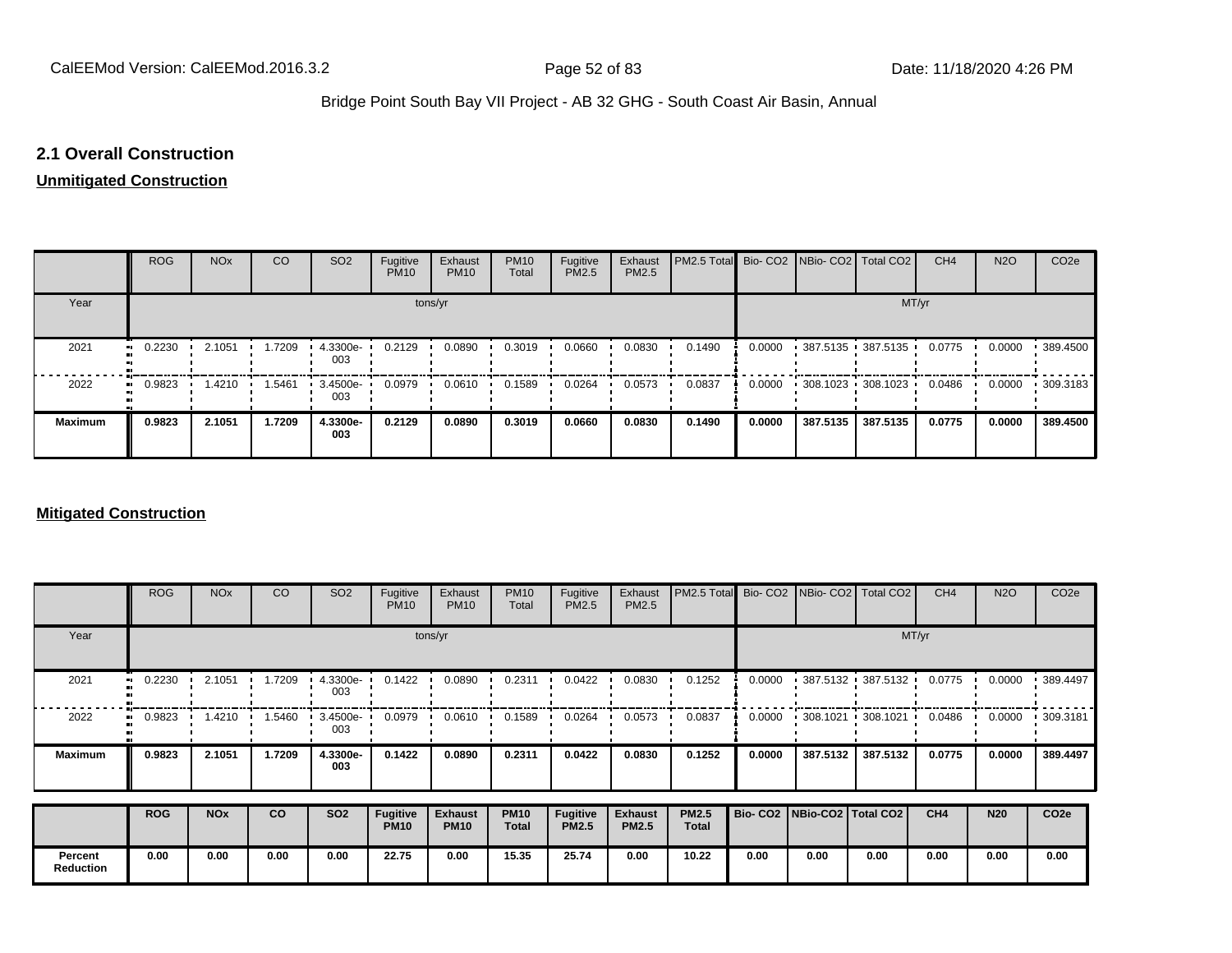| Quarter      | <b>Start Date</b> | <b>End Date</b> | Maximum Unmitigated ROG + NOX (tons/quarter) | Maximum Mitigated ROG + NOX (tons/quarter) |
|--------------|-------------------|-----------------|----------------------------------------------|--------------------------------------------|
| $\mathbf{2}$ | 2-4-2021          | 5-3-2021        | 0.2154                                       | 0.2154                                     |
| 3            | $5 - 4 - 2021$    | 8-3-2021        | 0.7868                                       | 0.7868                                     |
| 4            | 8-4-2021          | 11-3-2021       | 0.8057                                       | 0.8057                                     |
| 5            | 11-4-2021         | 2-3-2022        | 0.7665                                       | 0.7665                                     |
| 6            | 2-4-2022          | 5-3-2022        | 0.6952                                       | 0.6952                                     |
|              | 5-4-2022          | 8-3-2022        | 1.4187                                       | 1.4187                                     |
|              |                   | Highest         | 1.4187                                       | 1.4187                                     |

# **2.2 Overall Operational**

### **Unmitigated Operational**

|          | <b>ROG</b>                     | <b>NO<sub>x</sub></b> | <b>CO</b>       | SO <sub>2</sub>                   | Fugitive<br><b>PM10</b> | Exhaust<br><b>PM10</b> | <b>PM10</b><br>Total | Fugitive<br>PM2.5 | Exhaust<br>PM2.5    | <b>PM2.5 Total</b> Bio- CO2 NBio- CO2 Total CO2 |         |                            |                                                | CH <sub>4</sub> | <b>N2O</b>      | CO <sub>2</sub> e     |  |  |
|----------|--------------------------------|-----------------------|-----------------|-----------------------------------|-------------------------|------------------------|----------------------|-------------------|---------------------|-------------------------------------------------|---------|----------------------------|------------------------------------------------|-----------------|-----------------|-----------------------|--|--|
| Category |                                | tons/yr               |                 |                                   |                         |                        |                      |                   |                     |                                                 |         |                            | MT/yr                                          |                 |                 |                       |  |  |
| Area     | 0.7169                         | 4.0000e-<br>005       | 4.6600e-<br>003 | 0.0000                            |                         | 2.0000e-<br>005        | 2.0000e-<br>005      |                   | $-2.0000e -$<br>005 | 2.0000e-<br>005                                 | 0.0000  | 9.0500e-<br>003            | 9.0500e-<br>003                                | 2.0000e-<br>005 | 0.0000          | 9.6500e-<br>003       |  |  |
| Energy   | $\blacksquare$ 3.6900e-<br>003 | 0.0336                | 0.0282          | 2.0000e-<br>004                   |                         | 2.5500e-<br>003        | 2.5500e-<br>003      |                   | 2.5500e-<br>003     | 2.5500e-<br>003                                 | 0.0000  | • 291.7921 • 291.7921      |                                                | 6.8300e-<br>003 | 2.0300e-<br>003 | 292.5688              |  |  |
| Mobile   | 0.4433                         | 1.3253                | 3.7873          | 0.0118<br>$\mathbf{L}$            | 1.0311<br>$\mathbf{r}$  | 0.0139                 | 1.0450               | 0.2760            | 0.0131              | 0.2891                                          |         |                            | $0.0000$ $\cdot$ 1,110.0725 $\cdot$ 1,110.0725 | 0.0494          |                 | $0.0000$ $1,111.3075$ |  |  |
| Offroad  | 0.0591                         | 0.5486                | 0.6000          | 7.9000e-<br>$\blacksquare$<br>004 |                         | 0.0363                 | 0.0363               |                   | 0.0334              | 0.0334                                          | 0.0000  |                            | $+69.8315 +69.8315$                            | 0.0226          | 0.0000          | .70.3961              |  |  |
| Waste    |                                |                       |                 |                                   |                         | 0.0000                 | 0.0000               |                   | 0.0000              | 0.0000                                          |         | 33.2520 + 0.0000 + 33.2520 |                                                | 1.9651          | 0.0000          | .82.3803              |  |  |
| Water    |                                |                       |                 |                                   |                         | 0.0000                 | 0.0000               |                   | 0.0000              | 0.0000                                          |         |                            | 12.7809 180.8718 193.6527 1                    | 1.3171          | 0.0320          | .236.1042             |  |  |
| Total    | 1.2230                         | 1.9074                | 4.4201          | 0.0128                            | 1.0311                  | 0.0528                 | 1.0839               | 0.2760            | 0.0491              | 0.3251                                          | 46.0329 |                            | 1,652.576   1,698.609                          | 3.3610          | 0.0340          | 1,792.766             |  |  |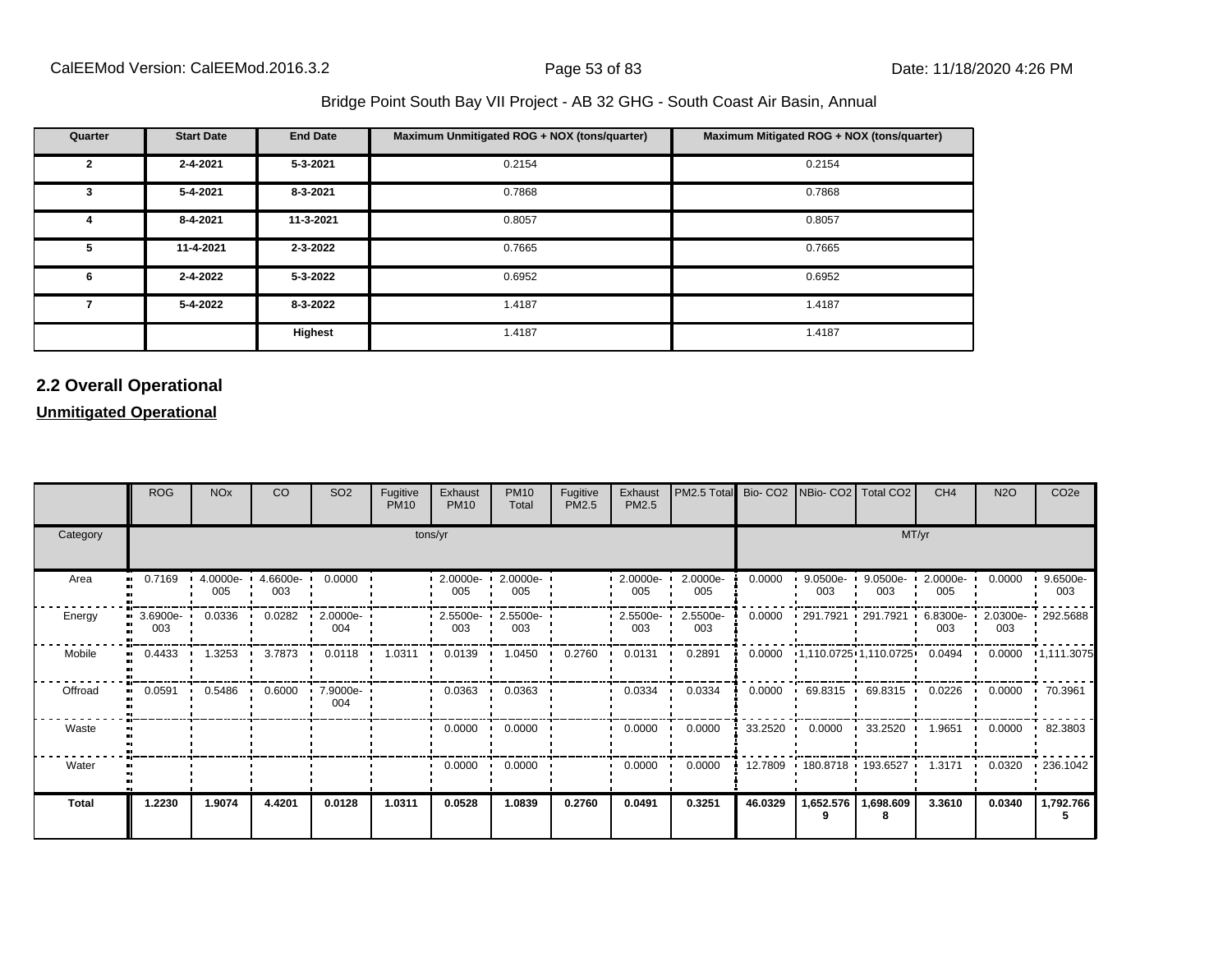### **2.2 Overall Operational**

### **Mitigated Operational**

|                             | <b>ROG</b>                             | <b>NO<sub>x</sub></b> | CO                         |           | SO <sub>2</sub>                 | Fugitive<br><b>PM10</b> | Exhaust<br><b>PM10</b>         |                               | <b>PM10</b><br>Total                             | Fugitive<br><b>PM2.5</b> |                          | Exhaust<br><b>PM2.5</b> | PM2.5 Total Bio- CO2 NBio- CO2 Total CO2                       |         |       |          |                                                |       | CH <sub>4</sub> | <b>N2O</b> | CO <sub>2e</sub>                                              |
|-----------------------------|----------------------------------------|-----------------------|----------------------------|-----------|---------------------------------|-------------------------|--------------------------------|-------------------------------|--------------------------------------------------|--------------------------|--------------------------|-------------------------|----------------------------------------------------------------|---------|-------|----------|------------------------------------------------|-------|-----------------|------------|---------------------------------------------------------------|
| Category                    |                                        |                       |                            |           |                                 |                         | tons/yr                        |                               |                                                  |                          |                          |                         |                                                                |         |       |          |                                                | MT/yr |                 |            |                                                               |
| Area                        | 0.7169                                 | 005                   | $4.0000e-1.6600e-1$<br>003 |           | $0.0000$ $\blacksquare$         |                         |                                | $\frac{00000}{005}$           | $\cdot$ 2.0000e- $\cdot$ 2.0000e- $\cdot$<br>005 |                          |                          | $-2.0000e -$<br>005     | 2.0000e-<br>005                                                | 0.0000  |       | 003      | 003                                            |       | 005             |            | 9.0500e- 9.0500e- 2.0000e- 0.0000 9.6500e-<br>003             |
| Energy                      | 2.6000e- 0.0236 0.0198 1.4000e-<br>003 |                       |                            |           | 004                             |                         | 003                            |                               | $1.8000e - 1.8000e -$<br>003                     |                          |                          | $1.8000e - 1$<br>003    | 1.8000e-<br>003                                                |         |       |          |                                                |       | 003             | 003        | 0.0000 · 270.4948 · 270.4948 · 6.3800e- · 1.7800e- · 271.1842 |
| Mobile                      | 0.4161                                 | 1.0687                | 3.0927                     |           | 8.9300e- 0.7654<br>003          |                         | 0.0106                         | $\mathbf{r}$                  | 0.7759                                           | 0.2049                   |                          | $9.9500e -$<br>003      | 0.2148                                                         | 0.0000  |       |          |                                                |       |                 |            | 836.9335 836.9335 0.0421 0.0000 837.9858                      |
| Offroad                     | 0.0591                                 | $\mathbf{L}$          |                            |           | 0.5486  0.6000  7.9000e-<br>004 |                         | 0.0363                         |                               | 0.0363                                           |                          |                          | 0.0334                  | 0.0334                                                         | 0.0000  |       |          | $\cdot$ 69.8315 $\cdot$ 69.8315 $\cdot$ 0.0226 |       |                 | 0.0000     | .70.3961                                                      |
| Waste                       |                                        |                       |                            |           |                                 |                         | $0.0000$ $\cdot$               |                               | 0.0000                                           |                          |                          | 0.0000                  | 0.0000                                                         | 16.6260 |       |          | $0.0000$ 16.6260 0.9826                        |       |                 | 0.0000     | 41.1902                                                       |
| Water                       |                                        |                       |                            |           |                                 |                         | $0.0000$ $\blacksquare$        |                               | 0.0000                                           |                          |                          | 0.0000                  | 0.0000                                                         |         |       |          |                                                |       |                 |            | 10.2247 145.0663 155.2910 1.0537 0.0256 189.2530              |
| <b>Total</b>                | 1.1946                                 | 1.6409                | 3.7172                     |           | 9.8600e-<br>003                 | 0.7654                  | 0.0487                         |                               | 0.8141                                           | 0.2049                   |                          | 0.0452                  | 0.2501                                                         | 26.8507 |       | $\bf{0}$ | 1,322.335   1,349.185<br>7                     |       | 2.1073          | 0.0274     | 1,410.018<br>8                                                |
|                             | <b>ROG</b>                             |                       | <b>NO<sub>x</sub></b>      | <b>CO</b> |                                 | <b>SO2</b>              | <b>Fugitive</b><br><b>PM10</b> | <b>Exhaust</b><br><b>PM10</b> | <b>PM10</b><br><b>Total</b>                      |                          | Fugitive<br><b>PM2.5</b> |                         | <b>Exhaust</b><br><b>PM2.5</b><br><b>PM2.5</b><br><b>Total</b> |         |       |          | Bio- CO2   NBio-CO2   Total CO2                |       | CH <sub>4</sub> | <b>N20</b> | CO <sub>2e</sub>                                              |
| Percent<br><b>Reduction</b> | 2.32                                   |                       | 13.97                      | 15.90     | 23.15                           |                         | 25.77                          | 7.78                          |                                                  | 24.89                    | 25.77                    |                         | 7.98<br>23.08                                                  |         | 41.67 | 19.98    |                                                | 20.57 | 37.30           | 19.54      | 21.35                                                         |

# **3.0 Construction Detail**

**Construction Phase**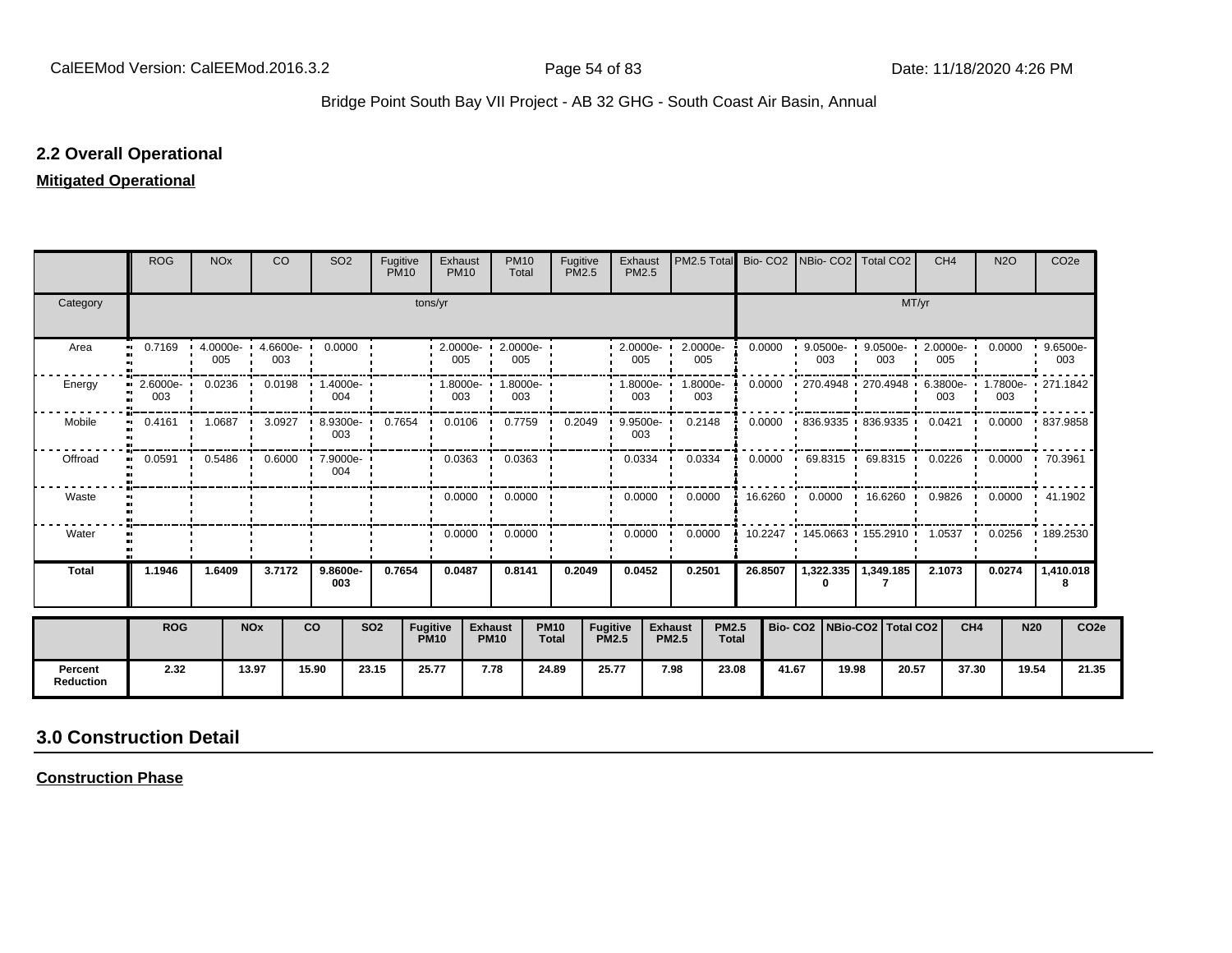| Phase<br><b>Number</b> | <b>Phase Name</b>            | Phase Type                   | <b>Start Date</b> | End Date   | Week | Num Days Num Days | <b>Phase Description</b> |
|------------------------|------------------------------|------------------------------|-------------------|------------|------|-------------------|--------------------------|
|                        | •Demolition                  | •Demolition                  | 14/20/2021        | !5/17/2021 |      | 20!               |                          |
|                        | .Abandonment of Oil Wells    | •Trenching                   | 15/18/2021        | !7/17/2021 |      | 44'               |                          |
|                        | <b>Crading</b>               | <b>Grading</b>               | 17/18/2021        | !8/13/2021 |      | 20!               |                          |
|                        | <b>Building Construction</b> | <b>Building Construction</b> | 8/14/2021         | !7/1/2022  |      | 230!              |                          |
| 15                     | Architectural Coating        | <b>Architectural Coating</b> | 15/8/2022         | !7/1/2022  |      | 40                |                          |
| 16                     | -Paving                      | Paving                       | 6/5/2022          | .7/1/2022  | 5'   | $20 -$            |                          |

#### **Acres of Grading (Site Preparation Phase): 0**

**Acres of Grading (Grading Phase): 10**

**Acres of Paving: 1.7**

**Residential Indoor: 0; Residential Outdoor: 0; Non-Residential Indoor: 261,317; Non-Residential Outdoor: 87,106; Striped Parking Area: 4,560 (Architectural Coating - sqft)** 

**OffRoad Equipment**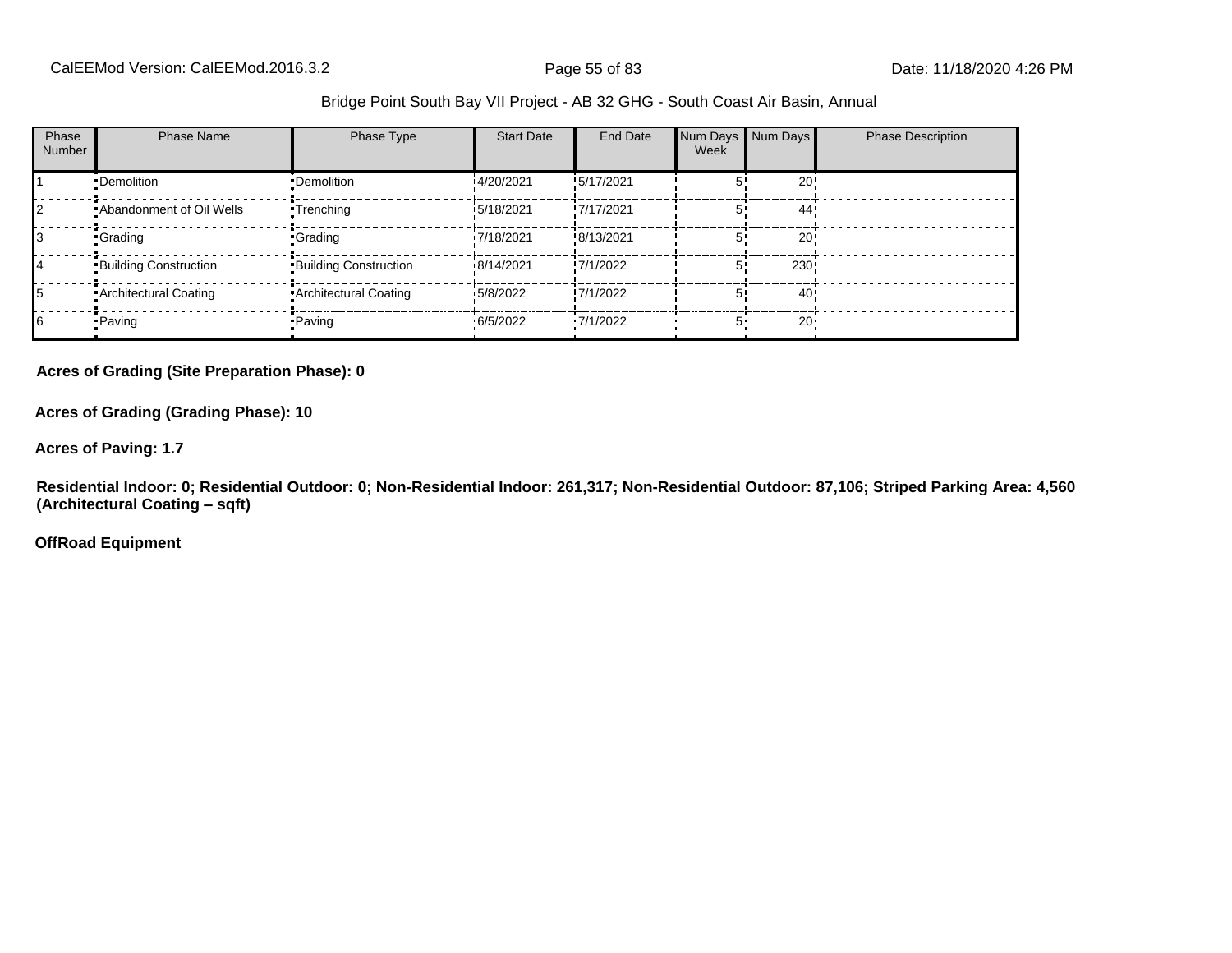| Bridge Point South Bay VII Project - AB 32 GHG - South Coast Air Basin, Annual |  |  |
|--------------------------------------------------------------------------------|--|--|
|                                                                                |  |  |

| <b>Phase Name</b>            | Offroad Equipment Type           | Amount | <b>Usage Hours</b> | <b>Horse Power</b> | <b>Load Factor</b> |
|------------------------------|----------------------------------|--------|--------------------|--------------------|--------------------|
| Demolition                   | <b>*Concrete/Industrial Saws</b> |        | 8.00 <sub>1</sub>  | 81 <sub>1</sub>    | 0.73               |
| Demolition                   | <b>Excavators</b>                | 3      | 8.00               | 158                | 0.38               |
| Demolition                   | Rubber Tired Dozers              |        | 8.00               | 247                | 0.40               |
| Abandonment of Oil Wells     | <b>Generator Sets</b>            | зi     | 8.00               | 800                | 0.74               |
| Abandonment of Oil Wells     | Off-Highway Trucks               | 3i     | 8.00               | 402!               | 0.38               |
| Grading                      | <b>Excavators</b>                |        | 8.00               | 158                | 0.38               |
| Grading                      | <b>Graders</b>                   |        | 8.00               | 187                | 0.41               |
| Grading                      | Rubber Tired Dozers              |        | 8.00               | 247                | 0.40               |
| Grading                      | Tractors/Loaders/Backhoes        | 3      | 8.00               | 97                 | 0.37               |
| <b>Building Construction</b> | Cranes                           |        | 7.00 <sub>1</sub>  | 231                | 0.29               |
| <b>Building Construction</b> | •Forklifts                       | 3i     | 8.00               | 89                 | 0.20               |
| <b>Building Construction</b> | <b>Generator Sets</b>            |        | 8.00               | 84 <sub>1</sub>    | 0.74               |
| <b>Building Construction</b> | Tractors/Loaders/Backhoes        | зi     | 7.00               | 97'                | 0.37               |
| <b>Building Construction</b> | · Welders                        |        | 8.00               | 46!                | 0.45               |
| <b>Architectural Coating</b> | Air Compressors                  |        | 6.00 <sub>1</sub>  | 78!                | 0.48               |
| Paving                       | •Pavers                          | 2      | 8.00 <sub>1</sub>  | 130                | 0.42               |
| Paving                       | Paving Equipment                 | 2      | 8.00               | 132!               | 0.36               |
| Paving                       | Rollers                          | 2:     | 8.00               | 80:                | 0.38               |

**Trips and VMT**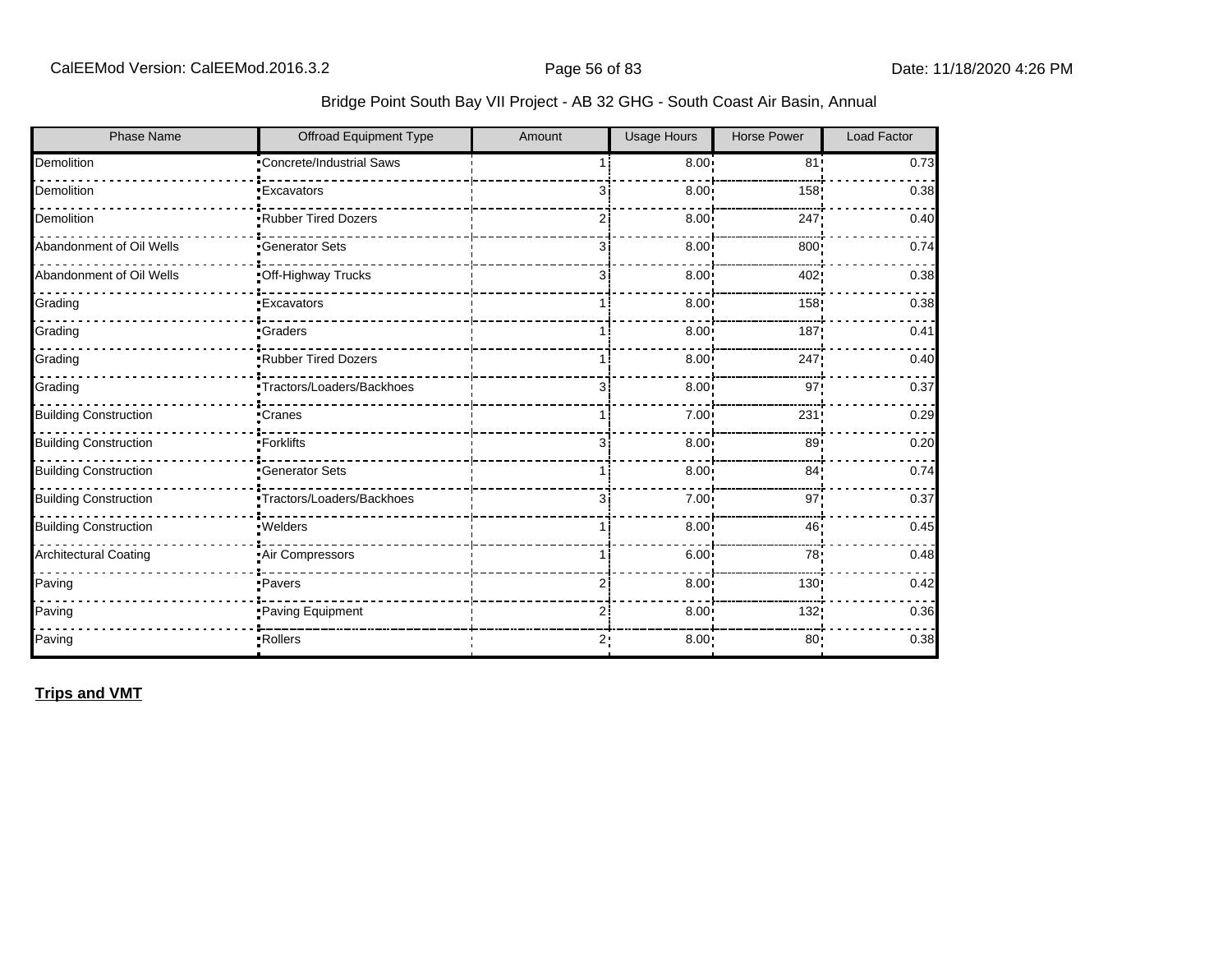| <b>Phase Name</b>              | <b>Offroad Equipment</b><br>Count | <b>Worker Trip</b><br><b>Number</b> | Vendor Trip<br>Number | <b>Hauling Trip</b><br><b>Number</b> | <b>Worker Trip</b><br>Length | <b>Vendor Trip</b><br>Length | <b>Hauling Trip</b><br>Length | <b>Worker Vehicle</b><br>Class | Vendor         | Hauling<br>Vehicle Class Vehicle Class |
|--------------------------------|-----------------------------------|-------------------------------------|-----------------------|--------------------------------------|------------------------------|------------------------------|-------------------------------|--------------------------------|----------------|----------------------------------------|
| <b>Demolition</b>              | 61                                | 15.00                               | 6.00                  | $583.00 \cdot$                       | 14.70 <sup>i</sup>           | 6.90!                        |                               | 20.00 LD Mix                   | <b>HDT Mix</b> | !HHDT                                  |
| Abandonment of Oil<br>$M$ elle | hI                                | 15.00                               | 8.00                  | $0.00 \cdot$                         | 14.70 <sup>i</sup>           | 6.90!                        |                               | 20.00 LD Mix                   | <b>HDT Mix</b> | ! ННDТ                                 |
| Grading                        | 61                                | 15.00                               | 6.00                  | $0.00 \cdot$                         | 14.70 <sup>i</sup>           | 6.90!                        |                               | 20.00 LD Mix                   | HDT_Mix        | ! ННDТ                                 |
| <b>Building Construction</b>   |                                   | 105.00                              | 41.00                 | $0.00 \cdot$                         | 14.70 <sup>i</sup>           | 6.90!                        |                               | 20.00 LD Mix                   | <b>HDT Mix</b> | ! ННDТ                                 |
| <b>Architectural Coating</b>   |                                   | 21.00                               | 0.00                  | $0.00 \cdot$                         | 14.70 <sup>i</sup>           | 6.90!                        |                               | 20.00 LD Mix                   | <b>HDT Mix</b> | <b>!HHDT</b>                           |
| Paving                         |                                   | $15.00 -$                           | $0.00 -$              | $0.00 \cdot$                         | $14.70 \cdot$                | $6.90 -$                     |                               | 20.00 LD Mix                   | <b>HDT Mix</b> | <b>HHDT</b>                            |

### **3.1 Mitigation Measures Construction**

Use Cleaner Engines for Construction Equipment

Water Exposed Area

## **3.2 Demolition - 2021**

#### **Unmitigated Construction On-Site**

|                      | <b>ROG</b>   | <b>NO<sub>x</sub></b> | CO     | SO <sub>2</sub> | Fugitive<br><b>PM10</b> | Exhaust<br><b>PM10</b> | <b>PM10</b><br>Total | Fugitive<br><b>PM2.5</b> | Exhaust<br>PM2.5 | PM2.5 Total Bio- CO2 NBio- CO2   Total CO2 |        |         |         | CH <sub>4</sub> | <b>N2O</b> | CO <sub>2e</sub> |
|----------------------|--------------|-----------------------|--------|-----------------|-------------------------|------------------------|----------------------|--------------------------|------------------|--------------------------------------------|--------|---------|---------|-----------------|------------|------------------|
| Category             |              |                       |        |                 |                         | tons/yr                |                      |                          |                  |                                            |        |         | MT/yr   |                 |            |                  |
| <b>Fugitive Dust</b> |              |                       |        |                 | 0.0631                  | 0.0000                 | 0.0631               | 9.5500e-<br>003          | 0.0000           | 9.5500e-<br>003                            | 0.0000 | 0.0000  | 0.0000  | 0.0000          | 0.0000     | 0.0000           |
| Off-Road             | 0.0317<br>ш. | 0.3144                | 0.2157 | 3.9000e-<br>004 |                         | 0.0155                 | 0.0155               |                          | 0.0144           | 0.0144                                     | 0.0000 | 34.0008 | 34.0008 | 9.5700e-<br>003 | 0.0000     | 34.2400          |
| <b>Total</b>         | 0.0317       | 0.3144                | 0.2157 | 3.9000e-<br>004 | 0.0631                  | 0.0155                 | 0.0786               | 9.5500e-<br>003          | 0.0144           | 0.0240                                     | 0.0000 | 34.0008 | 34,0008 | 9.5700e-<br>003 | 0.0000     | 34.2400          |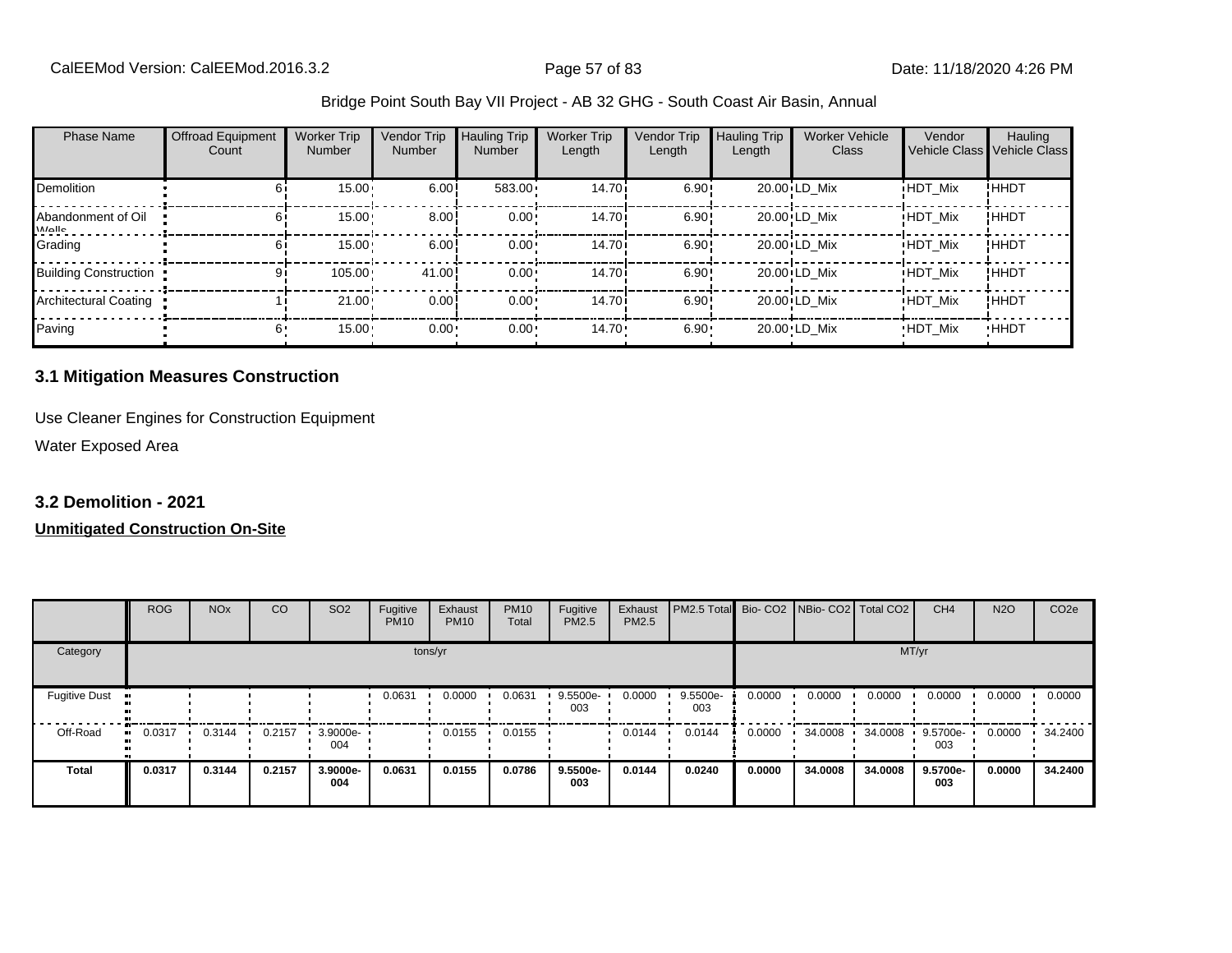#### **3.2 Demolition - 2021**

#### **Unmitigated Construction Off-Site**

|          | <b>ROG</b>                   | <b>NO<sub>x</sub></b> | CO              | SO <sub>2</sub> | Fugitive<br><b>PM10</b> | Exhaust<br><b>PM10</b> | <b>PM10</b><br>Total     | Fugitive<br><b>PM2.5</b> | Exhaust<br>PM2.5 | PM2.5 Total Bio- CO2 NBio- CO2 Total CO2 |        |         |         | CH <sub>4</sub>    | <b>N2O</b> | CO <sub>2e</sub> |
|----------|------------------------------|-----------------------|-----------------|-----------------|-------------------------|------------------------|--------------------------|--------------------------|------------------|------------------------------------------|--------|---------|---------|--------------------|------------|------------------|
| Category |                              |                       |                 |                 |                         | tons/yr                |                          |                          |                  |                                          |        |         |         | MT/yr              |            |                  |
| Hauling  | 2.2400e-<br>003              | 0.0780                | 0.0172          | 2.2000e-<br>004 | 5.0100e-<br>003         | 2.4000e-<br>004        | 5.2500e-<br>003          | -.3800e<br>003           | 2.3000e-<br>004  | 1.6000e-<br>003                          | 0.0000 | 21.8763 | 21.8763 | 1.5800e-<br>003    | 0.0000     | 21.9157          |
| Vendor   | 1.7000e- •<br>œ<br>004       | 5.8400e-<br>003       | .4800e-<br>003  | 2.0000e-<br>005 | 3.8000e-<br>004         | 005                    | 1.0000e- 3.9000e-<br>004 | 1.1000e-<br>004          | 1.0000e-<br>005  | 1.2000e-<br>004                          | 0.0000 | 1.4568  | 1.4568  | $9.0000e -$<br>005 | 0.0000     | .4592            |
| Worker   | 6.2000e-<br>$\bullet$<br>004 | 4.6000e-<br>004       | 5.2300e-<br>003 | 2.0000e-<br>005 | 1.6500e-<br>003         | 1.0000e-<br>005        | 1.6600e-<br>003          | 4.4000e-<br>004          | 1.0000e-<br>005  | 4.5000e-<br>004                          | 0.0000 | 1.4350  | 1.4350  | 4.0000e-<br>005    | 0.0000     | 1.4359           |
| Total    | 3.0300e-<br>003              | 0.0843                | 0.0239          | 2.6000e-<br>004 | 7.0400e-<br>003         | 2.6000e-<br>004        | 7.3000e-<br>003          | 1.9300e-<br>003          | 2.5000e-<br>004  | 2.1700e-<br>003                          | 0.0000 | 24.7681 | 24.7681 | 1.7100e-<br>003    | 0.0000     | 24.8109          |

### **Mitigated Construction On-Site**

|                      | <b>ROG</b> | <b>NO<sub>x</sub></b> | CO     | SO <sub>2</sub> | Fugitive<br><b>PM10</b> | Exhaust<br><b>PM10</b> | <b>PM10</b><br>Total | Fugitive<br><b>PM2.5</b> | Exhaust<br><b>PM2.5</b> | PM2.5 Total Bio- CO2 NBio- CO2 Total CO2 |        |         |         | CH <sub>4</sub> | <b>N2O</b> | CO <sub>2e</sub> |
|----------------------|------------|-----------------------|--------|-----------------|-------------------------|------------------------|----------------------|--------------------------|-------------------------|------------------------------------------|--------|---------|---------|-----------------|------------|------------------|
| Category             |            |                       |        |                 |                         | tons/yr                |                      |                          |                         |                                          |        |         |         | MT/yr           |            |                  |
| <b>Fugitive Dust</b> |            |                       |        |                 | 0.0284                  | 0.0000                 | 0.0284               | 4.3000e-<br>003          | 0.0000                  | 4.3000e-<br>003                          | 0.0000 | 0.0000  | 0.0000  | 0.0000          | 0.0000     | 0.0000           |
| Off-Road             | 0.0317<br> | 0.3144                | 0.2157 | 3.9000e-<br>004 |                         | 0.0155                 | 0.0155               |                          | 0.0144                  | 0.0144                                   | 0.0000 | 34.0007 | 34.0007 | 9.5700e-<br>003 | 0.0000     | 34.2400          |
| <b>Total</b>         | 0.0317     | 0.3144                | 0.2157 | 3.9000e-<br>004 | 0.0284                  | 0.0155                 | 0.0439               | 4.3000e-<br>003          | 0.0144                  | 0.0187                                   | 0.0000 | 34.0007 | 34.0007 | 9.5700e-<br>003 | 0.0000     | 34.2400          |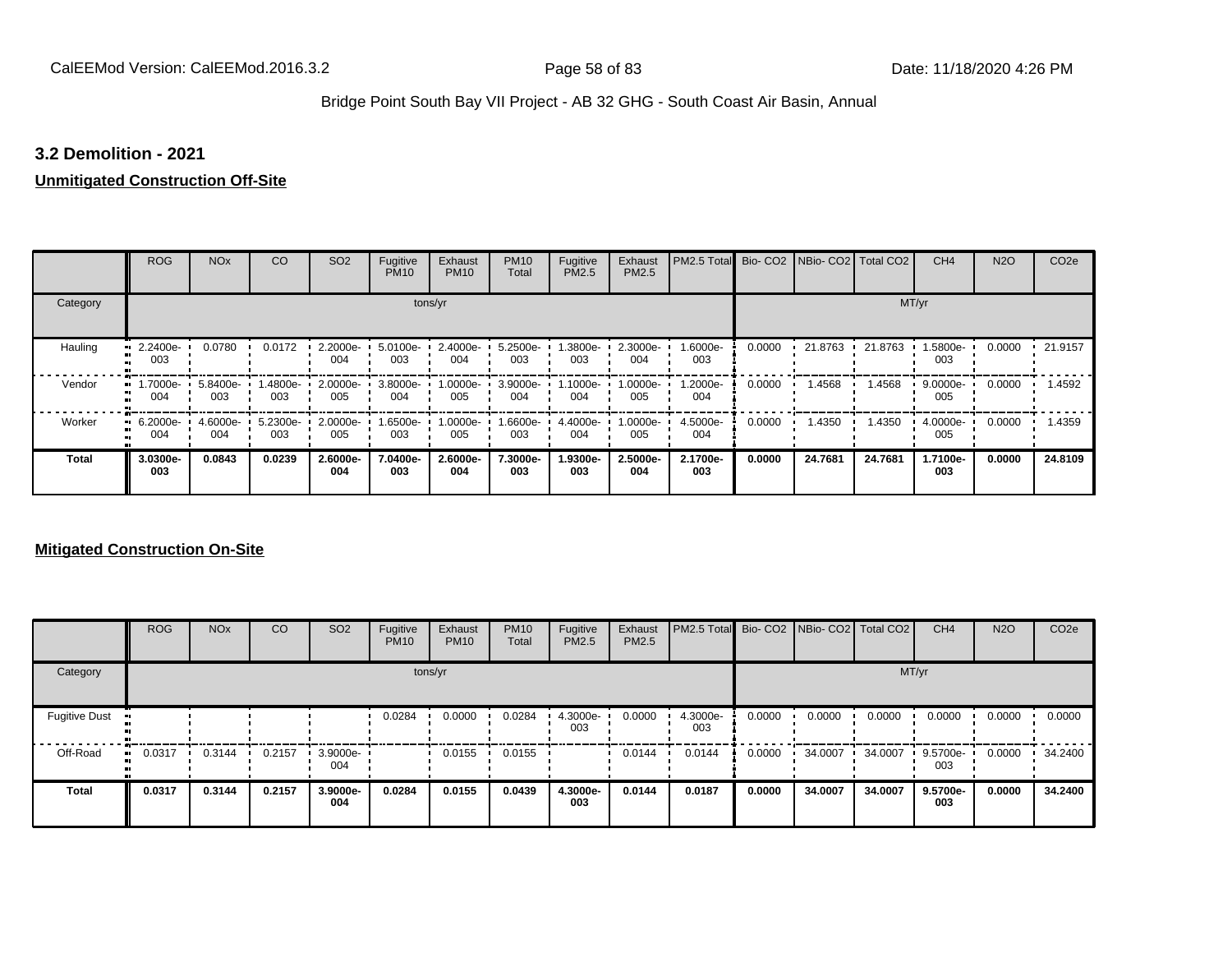#### **3.2 Demolition - 2021**

#### **Mitigated Construction Off-Site**

|                     | <b>ROG</b>      | <b>NO<sub>x</sub></b> | CO              | SO <sub>2</sub> | Fugitive<br><b>PM10</b> | Exhaust<br><b>PM10</b> | <b>PM10</b><br>Total | Fugitive<br>PM2.5 | Exhaust<br>PM2.5 | PM2.5 Total Bio- CO2 NBio- CO2 Total CO2 |        |           |         | CH <sub>4</sub> | <b>N2O</b> | CO <sub>2e</sub> |
|---------------------|-----------------|-----------------------|-----------------|-----------------|-------------------------|------------------------|----------------------|-------------------|------------------|------------------------------------------|--------|-----------|---------|-----------------|------------|------------------|
| Category            |                 |                       |                 |                 | tons/yr                 |                        |                      |                   |                  |                                          |        |           | MT/yr   |                 |            |                  |
| Hauling             | 2.2400e-<br>003 | 0.0780                | 0.0172          | 2.2000e-<br>004 | 5.0100e-<br>003         | 2.4000e-<br>004        | 5.2500e-<br>003      | -.3800e<br>003    | 2.3000e-<br>004  | 1.6000e-<br>003                          | 0.0000 | 21.8763 · | 21.8763 | 1.5800e-<br>003 | 0.0000     | 21.9157          |
| Vendor              | 1.7000e-<br>004 | 5.8400e-<br>003       | 1.4800e-<br>003 | 2.0000e-<br>005 | 3.8000e-<br>004         | 1.0000e-<br>005        | 3.9000e-<br>004      | -.1000e<br>004    | $.0000e-$<br>005 | 1.2000e-<br>004                          | 0.0000 | 1.4568    | 1.4568  | 9.0000e-<br>005 | 0.0000     | 1.4592           |
| Worker<br>$\bullet$ | 6.2000e-<br>004 | 4.6000e-<br>004       | 5.2300e-<br>003 | 2.0000e-<br>005 | 1.6500e- L<br>003       | 1.0000e-<br>005        | 1.6600e-<br>003      | 4.4000e-<br>004   | $.0000e-$<br>005 | 4.5000e-<br>004                          | 0.0000 | 1.4350    | 1.4350  | 4.0000e-<br>005 | 0.0000     | 1.4359           |
| <b>Total</b>        | 3.0300e-<br>003 | 0.0843                | 0.0239          | 2.6000e-<br>004 | 7.0400e-<br>003         | 2.6000e-<br>004        | 7.3000e-<br>003      | 1.9300e-<br>003   | 2.5000e-<br>004  | 2.1700e-<br>003                          | 0.0000 | 24.7681   | 24.7681 | 1.7100e-<br>003 | 0.0000     | 24.8109          |

### **3.3 Abandonment of Oil Wells - 2021**

**Unmitigated Construction On-Site**

|              | <b>ROG</b>   | <b>NO<sub>x</sub></b> | CO     | SO <sub>2</sub> | Fugitive<br><b>PM10</b> | Exhaust<br><b>PM10</b> | <b>PM10</b><br>Total | Fugitive<br><b>PM2.5</b> | Exhaust<br>PM2.5 | <b>PM2.5 Total Bio-CO2 NBio-CO2 Total CO2</b> |        |         |         | CH <sub>4</sub> | <b>N2O</b> | CO <sub>2e</sub> |
|--------------|--------------|-----------------------|--------|-----------------|-------------------------|------------------------|----------------------|--------------------------|------------------|-----------------------------------------------|--------|---------|---------|-----------------|------------|------------------|
| Category     |              |                       |        |                 | tons/yr                 |                        |                      |                          |                  |                                               |        |         |         | MT/yr           |            |                  |
| Off-Road     | 0.0400<br>ш. | 0.3474                | 0.2379 | 8.7000e-<br>004 |                         | 0.0127                 | 0.0127               |                          | 0.0117           | 0.0117                                        | 0.0000 | 76.5505 | 76.5505 | 0.0248          | 0.0000     | 77.1695          |
| <b>Total</b> | 0.0400       | 0.3474                | 0.2379 | 8.7000e-<br>004 |                         | 0.0127                 | 0.0127               |                          | 0.0117           | 0.0117                                        | 0.0000 | 76.5505 | 76.5505 | 0.0248          | 0.0000     | 77.1695          |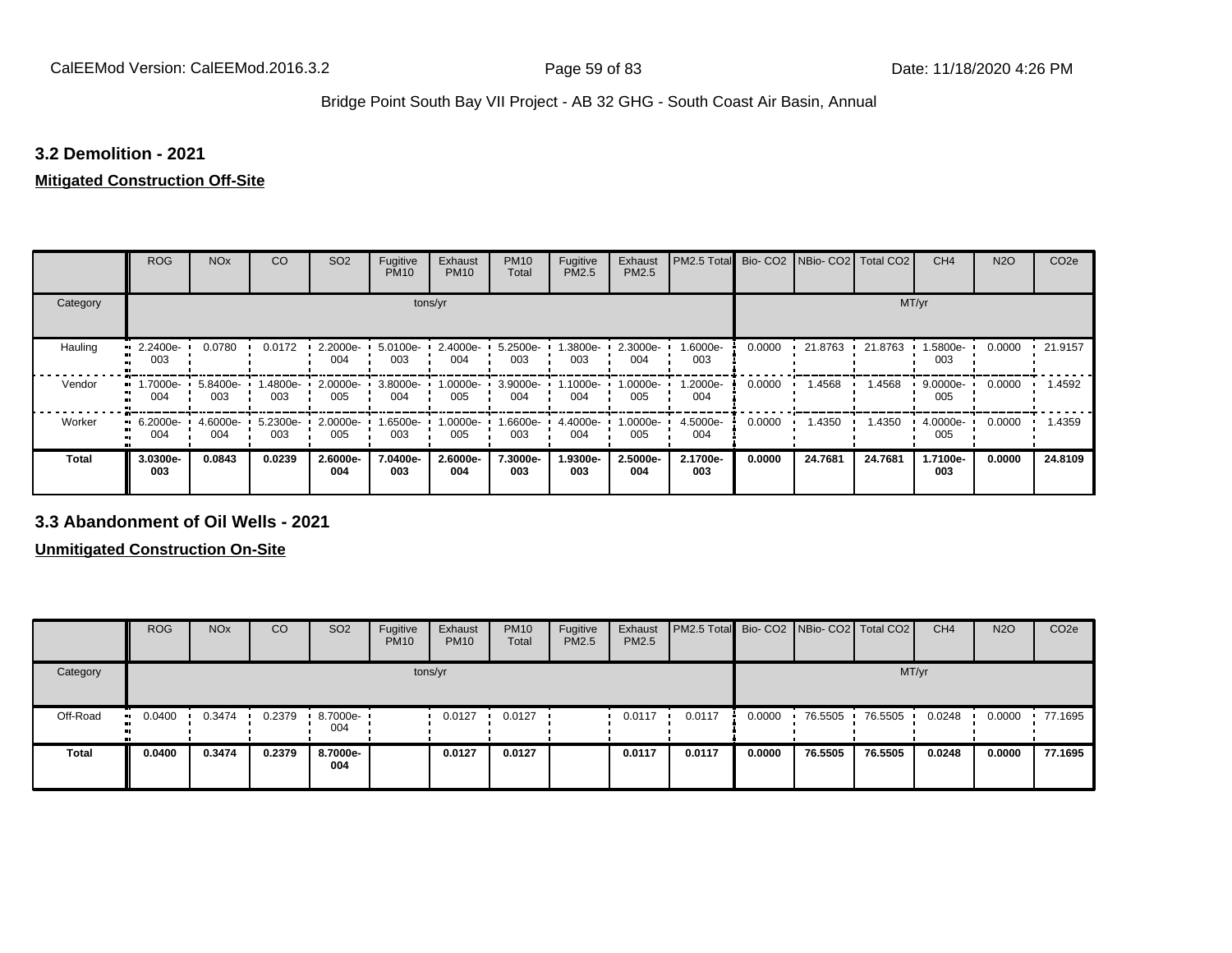### **3.3 Abandonment of Oil Wells - 2021**

#### **Unmitigated Construction Off-Site**

|          | <b>ROG</b>      | <b>NO<sub>x</sub></b> | CO              | SO <sub>2</sub> | Fugitive<br><b>PM10</b> | Exhaust<br><b>PM10</b> | <b>PM10</b><br>Total | Fugitive<br><b>PM2.5</b> | Exhaust<br>PM2.5 | PM2.5 Total Bio- CO2 NBio- CO2 Total CO2 |        |        |        | CH <sub>4</sub> | <b>N2O</b> | CO <sub>2e</sub> |
|----------|-----------------|-----------------------|-----------------|-----------------|-------------------------|------------------------|----------------------|--------------------------|------------------|------------------------------------------|--------|--------|--------|-----------------|------------|------------------|
| Category |                 |                       |                 |                 |                         | tons/yr                |                      |                          |                  |                                          |        |        |        | MT/yr           |            |                  |
| Hauling  | 0.0000          | 0.0000                | 0.0000          | 0.0000          | 0.0000                  | 0.0000                 | 0.0000               | 0.0000                   | 0.0000           | 0.0000                                   | 0.0000 | 0.0000 | 0.0000 | 0.0000          | 0.0000     | 0.0000           |
| Vendor   | 5.1000e-<br>004 | 0.0171                | 4.3300e-<br>003 | 4.0000e-<br>005 | 1.1100e-1<br>003        | 3.0000e-<br>005        | 1.1400e-<br>003      | 3.2000e-<br>004          | 3.0000e-<br>005  | 3.5000e-<br>004                          | 0.0000 | 4.2734 | 4.2734 | 2.8000e-<br>004 | 0.0000     | 4.2803           |
| Worker   | 1.3700e-<br>003 | 1.0200e-<br>003       | 0.0115          | 3.0000e-<br>005 | 3.6200e-<br>003         | 3.0000e-<br>005        | 3.6500e-<br>003      | 9.6000e-<br>004          | 3.0000e-<br>005  | 9.9000e-<br>004                          | 0.0000 | 3.1570 | 3.1570 | 8.0000e-<br>005 | 0.0000     | 3.1591           |
| Total    | 1.8800e-<br>003 | 0.0181                | 0.0159          | 7.0000e-<br>005 | 4.7300e-<br>003         | 6.0000e-<br>005        | 4.7900e-<br>003      | 1.2800e-<br>003          | 6.0000e-<br>005  | 1.3400e-<br>003                          | 0.0000 | 7.4304 | 7.4304 | 3.6000e-<br>004 | 0.0000     | 7.4394           |

### **Mitigated Construction On-Site**

|          | <b>ROG</b>    | <b>NO<sub>x</sub></b> | CO     | SO <sub>2</sub>                 | Fugitive<br><b>PM10</b> | Exhaust<br><b>PM10</b> | <b>PM10</b><br>Total | Fugitive<br><b>PM2.5</b> | Exhaust<br><b>PM2.5</b> | PM2.5 Total Bio- CO2 NBio- CO2 Total CO2 |        |         |         | CH <sub>4</sub> | <b>N2O</b> | CO <sub>2e</sub> |
|----------|---------------|-----------------------|--------|---------------------------------|-------------------------|------------------------|----------------------|--------------------------|-------------------------|------------------------------------------|--------|---------|---------|-----------------|------------|------------------|
| Category |               |                       |        |                                 |                         | tons/yr                |                      |                          |                         |                                          |        |         | MT/yr   |                 |            |                  |
| Off-Road | 0.0400<br>. . | 0.3474                | 0.2379 | $\cdot$ 8.7000e- $\cdot$<br>004 |                         | 0.0127                 | 0.0127               |                          | 0.0117                  | 0.0117                                   | 0.0000 | 76.5504 | 76.5504 | 0.0248          | 0.0000     | .77.1694         |
| Total    | 0.0400        | 0.3474                | 0.2379 | 8.7000e-<br>004                 |                         | 0.0127                 | 0.0127               |                          | 0.0117                  | 0.0117                                   | 0.0000 | 76.5504 | 76.5504 | 0.0248          | 0.0000     | 77.1694          |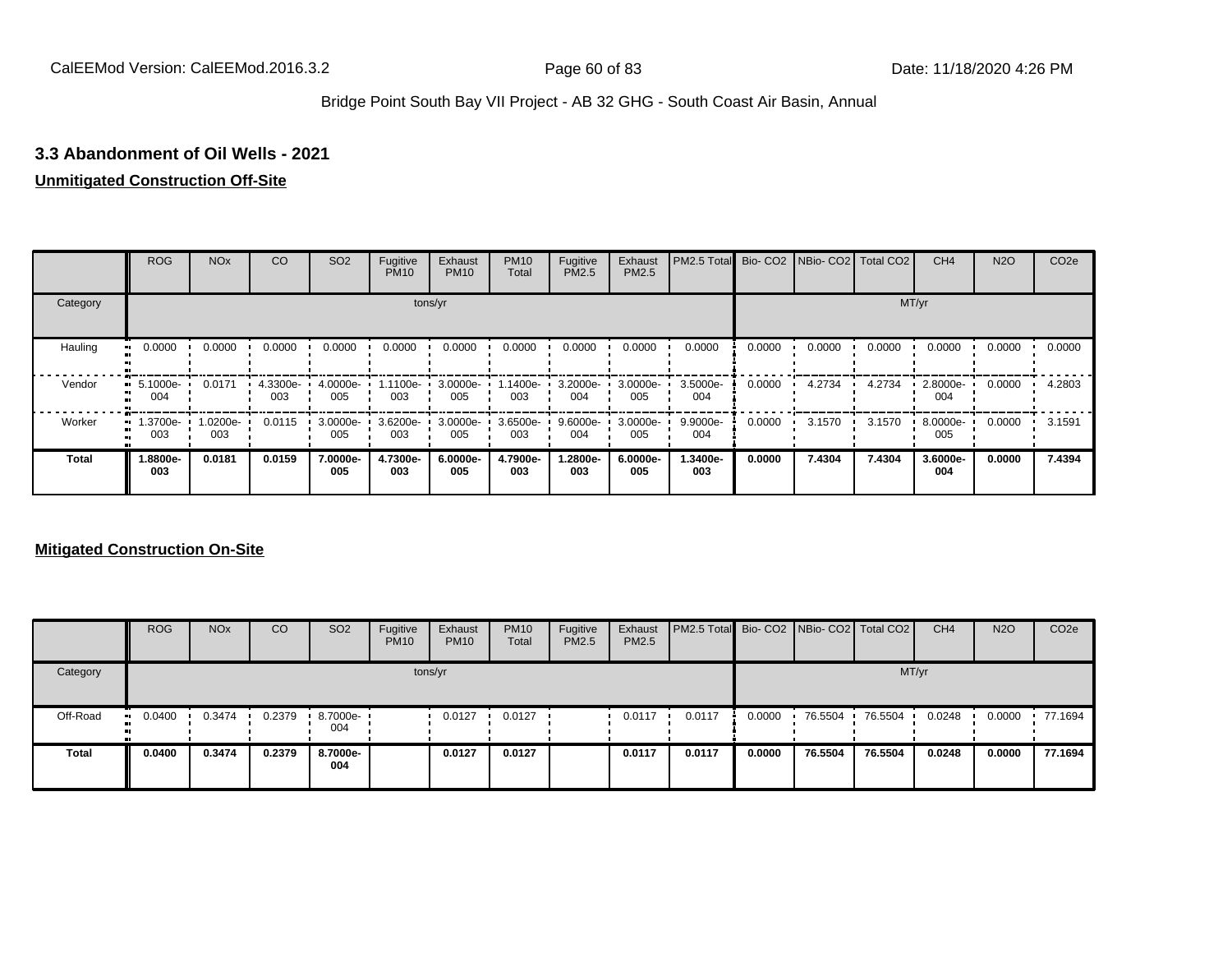### **3.3 Abandonment of Oil Wells - 2021**

# **Mitigated Construction Off-Site**

|          | <b>ROG</b>      | <b>NO<sub>x</sub></b> | CO              | SO <sub>2</sub>    | Fugitive<br><b>PM10</b> | Exhaust<br><b>PM10</b> | <b>PM10</b><br>Total | Fugitive<br><b>PM2.5</b> | Exhaust<br>PM2.5 | PM2.5 Total Bio- CO2 NBio- CO2 Total CO2 |        |        |        | CH <sub>4</sub> | <b>N2O</b> | CO <sub>2e</sub> |
|----------|-----------------|-----------------------|-----------------|--------------------|-------------------------|------------------------|----------------------|--------------------------|------------------|------------------------------------------|--------|--------|--------|-----------------|------------|------------------|
| Category |                 |                       |                 |                    |                         | tons/yr                |                      |                          |                  |                                          |        |        |        | MT/yr           |            |                  |
| Hauling  | 0.0000          | 0.0000                | 0.0000          | 0.0000             | 0.0000                  | 0.0000                 | 0.0000               | 0.0000                   | 0.0000           | 0.0000                                   | 0.0000 | 0.0000 | 0.0000 | 0.0000          | 0.0000     | 0.0000           |
| Vendor   | 5.1000e-<br>004 | 0.0171                | 4.3300e-<br>003 | 4.0000e-<br>005    | 1.1100e-<br>003         | 3.0000e-<br>005        | 1.1400e-<br>003      | 3.2000e-<br>004          | 3.0000e-<br>005  | 3.5000e-<br>004                          | 0.0000 | 4.2734 | 4.2734 | 2.8000e-<br>004 | 0.0000     | 4.2803           |
| Worker   | 1.3700e-<br>003 | 1.0200e-<br>003       | 0.0115          | $3.0000e -$<br>005 | $3.6200e -$<br>003      | 3.0000e-<br>005        | $3.6500e -$<br>003   | 9.6000e-<br>004          | 3.0000e-<br>005  | 9.9000e-<br>004                          | 0.0000 | 3.1570 | 3.1570 | 8.0000e-<br>005 | 0.0000     | 3.1591           |
| Total    | 1.8800e-<br>003 | 0.0181                | 0.0159          | 7.0000e-<br>005    | 4.7300e-<br>003         | 6.0000e-<br>005        | 4.7900e-<br>003      | 1.2800e-<br>003          | 6.0000e-<br>005  | 1.3400e-<br>003                          | 0.0000 | 7.4304 | 7.4304 | 3.6000e-<br>004 | 0.0000     | 7.4394           |

**3.4 Grading - 2021**

**Unmitigated Construction On-Site**

|                      | <b>ROG</b> | <b>NO<sub>x</sub></b> | CO     | SO <sub>2</sub> | Fugitive<br><b>PM10</b> | Exhaust<br><b>PM10</b> | <b>PM10</b><br>Total | Fugitive<br>PM2.5 | Exhaust<br><b>PM2.5</b> | PM2.5 Total Bio- CO2 NBio- CO2   Total CO2 |        |         |         | CH <sub>4</sub> | <b>N2O</b> | CO <sub>2e</sub> |
|----------------------|------------|-----------------------|--------|-----------------|-------------------------|------------------------|----------------------|-------------------|-------------------------|--------------------------------------------|--------|---------|---------|-----------------|------------|------------------|
| Category             |            |                       |        |                 |                         | tons/yr                |                      |                   |                         |                                            |        |         | MT/yr   |                 |            |                  |
| <b>Fugitive Dust</b> |            |                       |        |                 | 0.0655                  | 0.0000                 | 0.0655               | 0.0337            | 0.0000                  | 0.0337                                     | 0.0000 | 0.0000  | 0.0000  | 0.0000          | 0.0000     | 0.0000           |
| Off-Road             | 0.0229     | 0.2474                | 0.1586 | 3.0000e-<br>004 |                         | 0.0116                 | 0.0116               |                   | 0.0107                  | 0.0107                                     | 0.0000 | 26.0537 | 26.0537 | 8.4300e-<br>003 | 0.0000     | 26.2644          |
| <b>Total</b>         | 0.0229     | 0.2474                | 0.1586 | 3.0000e-<br>004 | 0.0655                  | 0.0116                 | 0.0771               | 0.0337            | 0.0107                  | 0.0443                                     | 0.0000 | 26.0537 | 26.0537 | 8.4300e-<br>003 | 0.0000     | 26.2644          |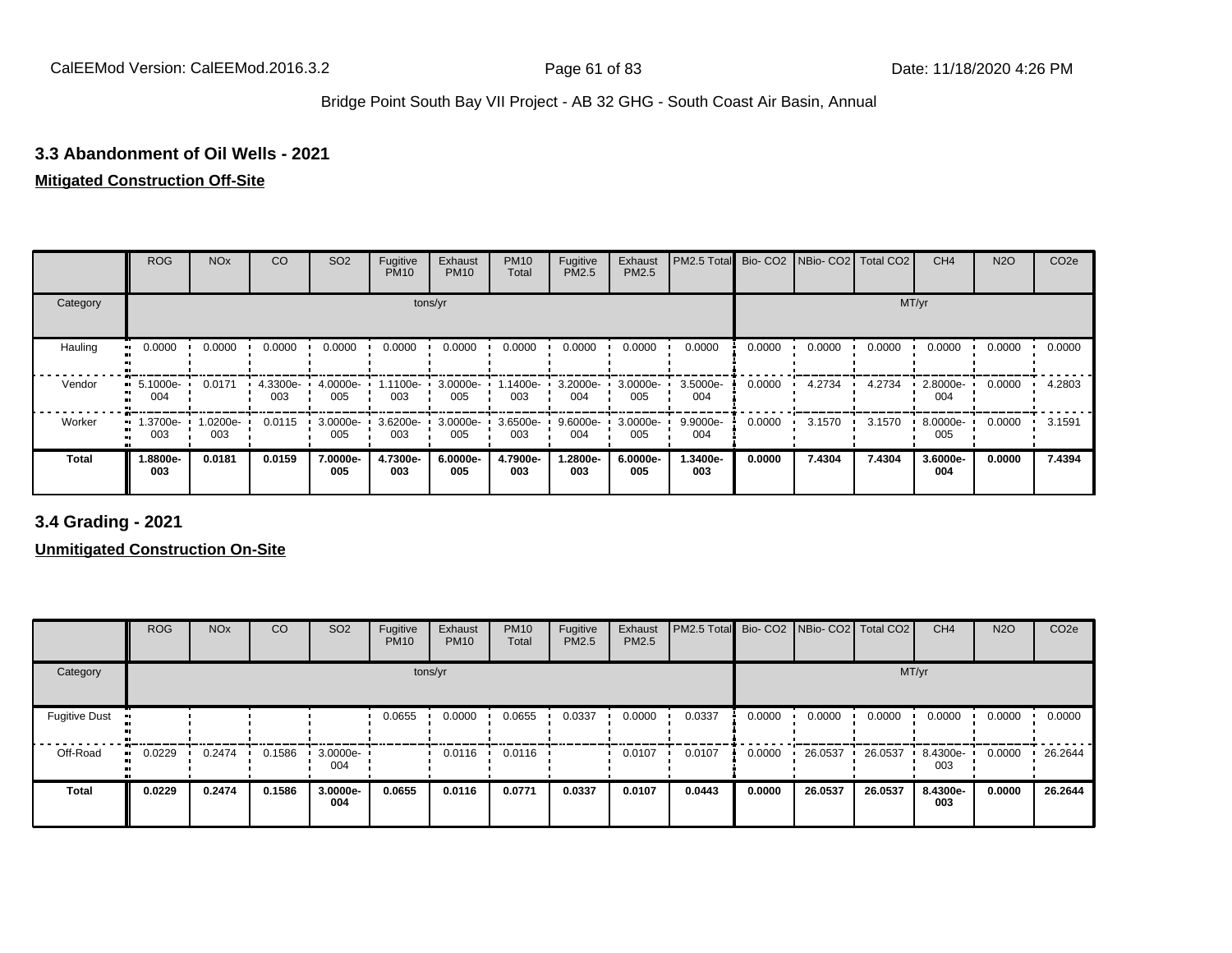### **3.4 Grading - 2021**

#### **Unmitigated Construction Off-Site**

|               | <b>ROG</b>            | <b>NO<sub>x</sub></b> | CO              | SO <sub>2</sub> | Fugitive<br><b>PM10</b> | Exhaust<br><b>PM10</b> | <b>PM10</b><br>Total     | Fugitive<br><b>PM2.5</b> | Exhaust<br>PM2.5 | PM2.5 Total Bio- CO2 NBio- CO2 Total CO2 |        |        |        | CH <sub>4</sub>   | <b>N2O</b> | CO <sub>2e</sub> |
|---------------|-----------------------|-----------------------|-----------------|-----------------|-------------------------|------------------------|--------------------------|--------------------------|------------------|------------------------------------------|--------|--------|--------|-------------------|------------|------------------|
| Category      |                       |                       |                 |                 | tons/yr                 |                        |                          |                          |                  |                                          |        |        | MT/yr  |                   |            |                  |
| Hauling<br>81 | 0.0000                | 0.0000                | 0.0000          | 0.0000          | 0.0000                  | 0.0000                 | 0.0000                   | 0.0000                   | 0.0000           | 0.0000                                   | 0.0000 | 0.0000 | 0.0000 | 0.0000            | 0.0000     | 0.0000           |
| Vendor        | -7000e-<br>. .<br>004 | 5.8400e-<br>003       | 1.4800e-<br>003 | 2.0000e-<br>005 | 3.8000e-<br>004         | 005                    | 1.0000e- 3.9000e-<br>004 | 1.1000e-<br>004          | 1.0000e-<br>005  | 1.2000e-<br>004                          | 0.0000 | 1.4568 | 1.4568 | $9.0000e-$<br>005 | 0.0000     | .4592            |
| Worker        | $-6.2000e-$<br>004    | 4.6000e-<br>004       | 5.2300e-<br>003 | 2.0000e-<br>005 | 1.6500e-<br>003         | 1.0000e-<br>005        | 1.6600e-<br>003          | 4.4000e-<br>004          | 1.0000e-<br>005  | 4.5000e-<br>004                          | 0.0000 | 1.4350 | 1.4350 | 4.0000e-<br>005   | 0.0000     | 1.4359           |
| <b>Total</b>  | 7.9000e-<br>004       | 6.3000e-<br>003       | 6.7100e-<br>003 | 4.0000e-<br>005 | 2.0300e-<br>003         | 2.0000e-<br>005        | 2.0500e-<br>003          | 5.5000e-<br>004          | 2.0000e-<br>005  | 5.7000e-<br>004                          | 0.0000 | 2.8918 | 2.8918 | 1.3000e-<br>004   | 0.0000     | 2.8951           |

### **Mitigated Construction On-Site**

|                      | <b>ROG</b>   | <b>NO<sub>x</sub></b> | CO     | SO <sub>2</sub>    | Fugitive<br><b>PM10</b> | Exhaust<br><b>PM10</b> | <b>PM10</b><br>Total | Fugitive<br><b>PM2.5</b> | Exhaust<br><b>PM2.5</b> | PM2.5 Total Bio- CO2 NBio- CO2 Total CO2 |        |         |         | CH <sub>4</sub> | <b>N2O</b> | CO <sub>2e</sub> |
|----------------------|--------------|-----------------------|--------|--------------------|-------------------------|------------------------|----------------------|--------------------------|-------------------------|------------------------------------------|--------|---------|---------|-----------------|------------|------------------|
| Category             |              |                       |        |                    |                         | tons/yr                |                      |                          |                         |                                          |        |         |         | MT/yr           |            |                  |
| <b>Fugitive Dust</b> |              |                       |        |                    | 0.0295                  | 0.0000                 | 0.0295               | 0.0152                   | 0.0000                  | 0.0152                                   | 0.0000 | 0.0000  | 0.0000  | 0.0000          | 0.0000     | 0.0000           |
| Off-Road             | 0.0229<br>ш. | 0.2474                | 0.1586 | $3.0000e -$<br>004 |                         | 0.0116                 | 0.0116               |                          | 0.0107                  | 0.0107                                   | 0.0000 | 26.0537 | 26.0537 | 8.4300e-<br>003 | 0.0000     | 26.2643          |
| <b>Total</b>         | 0.0229       | 0.2474                | 0.1586 | 3.0000e-<br>004    | 0.0295                  | 0.0116                 | 0.0411               | 0.0152                   | 0.0107                  | 0.0258                                   | 0.0000 | 26.0537 | 26.0537 | 8.4300e-<br>003 | 0.0000     | 26.2643          |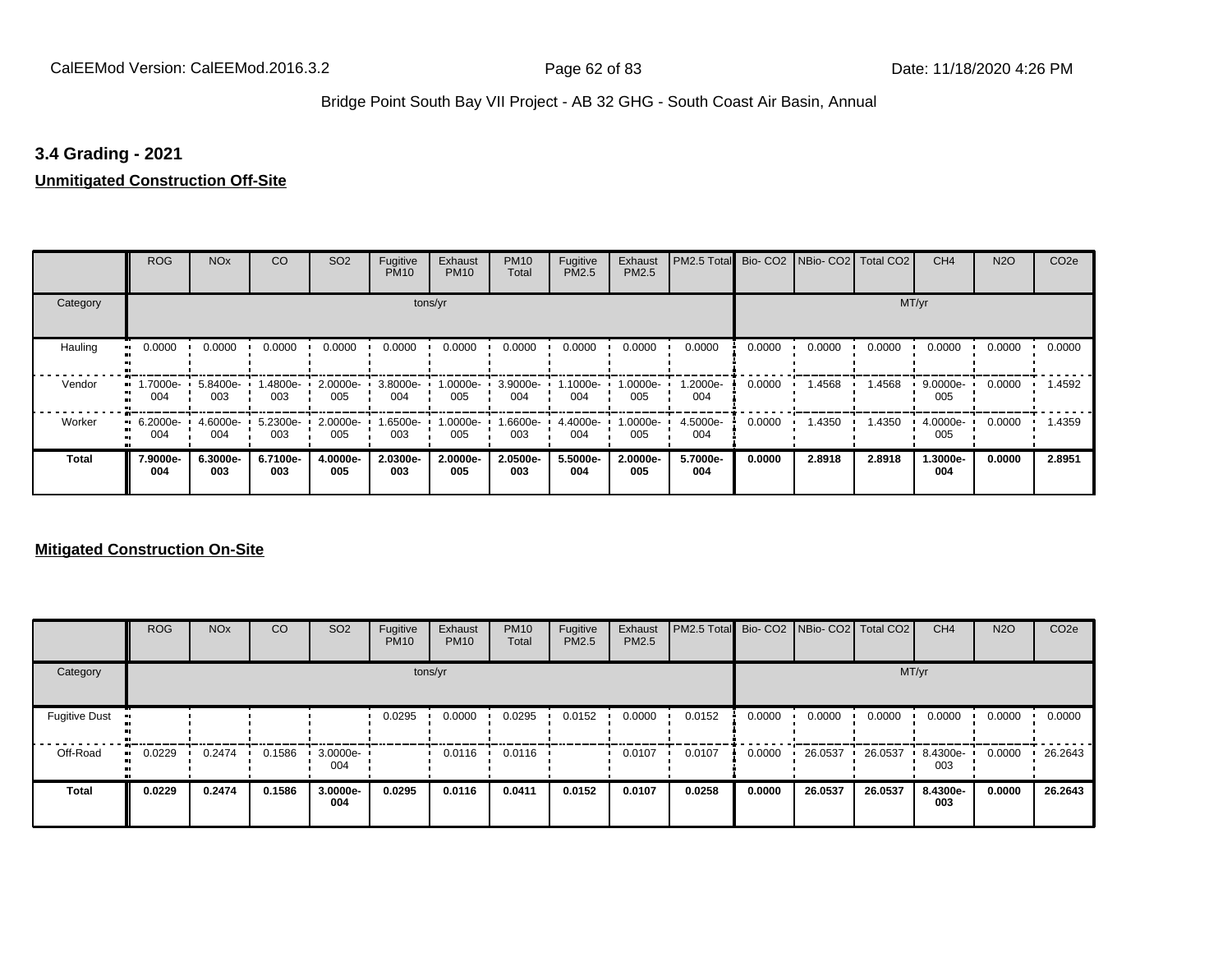### **3.4 Grading - 2021**

#### **Mitigated Construction Off-Site**

|                     | <b>ROG</b>      | <b>NO<sub>x</sub></b> | CO              | SO <sub>2</sub> | Fugitive<br><b>PM10</b> | Exhaust<br><b>PM10</b> | <b>PM10</b><br>Total | Fugitive<br>PM2.5 | Exhaust<br>PM2.5 | PM2.5 Total     |        | Bio- CO2 NBio- CO2 Total CO2 |        | CH <sub>4</sub> | <b>N2O</b> | CO <sub>2e</sub> |
|---------------------|-----------------|-----------------------|-----------------|-----------------|-------------------------|------------------------|----------------------|-------------------|------------------|-----------------|--------|------------------------------|--------|-----------------|------------|------------------|
| Category            |                 |                       |                 |                 | tons/yr                 |                        |                      |                   |                  |                 |        |                              | MT/yr  |                 |            |                  |
| Hauling<br>81       | 0.0000          | 0.0000                | 0.0000          | 0.0000          | 0.0000                  | 0.0000                 | 0.0000               | 0.0000            | 0.0000           | 0.0000          | 0.0000 | 0.0000                       | 0.0000 | 0.0000          | 0.0000     | 0.0000           |
| Vendor              | 1.7000e-<br>004 | 5.8400e-<br>003       | 1.4800e-<br>003 | 2.0000e-<br>005 | 3.8000e-<br>004         | 1.0000e-<br>005        | 3.9000e-<br>004      | -.1000e<br>004    | $.0000e-$<br>005 | 1.2000e-<br>004 | 0.0000 | 1.4568                       | 1.4568 | 9.0000e-<br>005 | 0.0000     | 1.4592           |
| Worker<br>$\bullet$ | 6.2000e-<br>004 | $4.6000e -$<br>004    | 5.2300e-<br>003 | 2.0000e-<br>005 | 1.6500e- L<br>003       | 1.0000e-<br>005        | 1.6600e-<br>003      | 4.4000e-<br>004   | $.0000e-$<br>005 | 4.5000e-<br>004 | 0.0000 | 1.4350                       | 1.4350 | 4.0000e-<br>005 | 0.0000     | 1.4359           |
| <b>Total</b>        | 7.9000e-<br>004 | 6.3000e-<br>003       | 6.7100e-<br>003 | 4.0000e-<br>005 | 2.0300e-<br>003         | 2.0000e-<br>005        | 2.0500e-<br>003      | 5.5000e-<br>004   | 2.0000e-<br>005  | 5.7000e-<br>004 | 0.0000 | 2.8918                       | 2.8918 | 1.3000e-<br>004 | 0.0000     | 2.8951           |

**3.5 Building Construction - 2021**

**Unmitigated Construction On-Site**

|              | <b>ROG</b>    | <b>NO<sub>x</sub></b> | CO     | SO <sub>2</sub> | Fugitive<br><b>PM10</b> | Exhaust<br><b>PM10</b> | <b>PM10</b><br>Total | Fugitive<br><b>PM2.5</b> | Exhaust<br>PM2.5 | <b>PM2.5 Total</b> Bio- CO2 NBio- CO2   Total CO2 |        |                   |          | CH <sub>4</sub> | <b>N2O</b> | CO <sub>2</sub> e |
|--------------|---------------|-----------------------|--------|-----------------|-------------------------|------------------------|----------------------|--------------------------|------------------|---------------------------------------------------|--------|-------------------|----------|-----------------|------------|-------------------|
| Category     |               |                       |        |                 | tons/yr                 |                        |                      |                          |                  |                                                   |        |                   | MT/yr    |                 |            |                   |
| Off-Road     | 0.0951<br>. . | 0.8716                | 0.8288 | 1.3500e-<br>003 |                         | 0.0479                 | 0.0479               |                          | 0.0451           | 0.0451                                            | 0.0000 | 115.8186 115.8186 |          | 0.0279          | 0.0000     | $\cdot$ 116.5172  |
| <b>Total</b> | 0.0951        | 0.8716                | 0.8288 | 1.3500e-<br>003 |                         | 0.0479                 | 0.0479               |                          | 0.0451           | 0.0451                                            | 0.0000 | 115,8186          | 115,8186 | 0.0279          | 0.0000     | 116.5172          |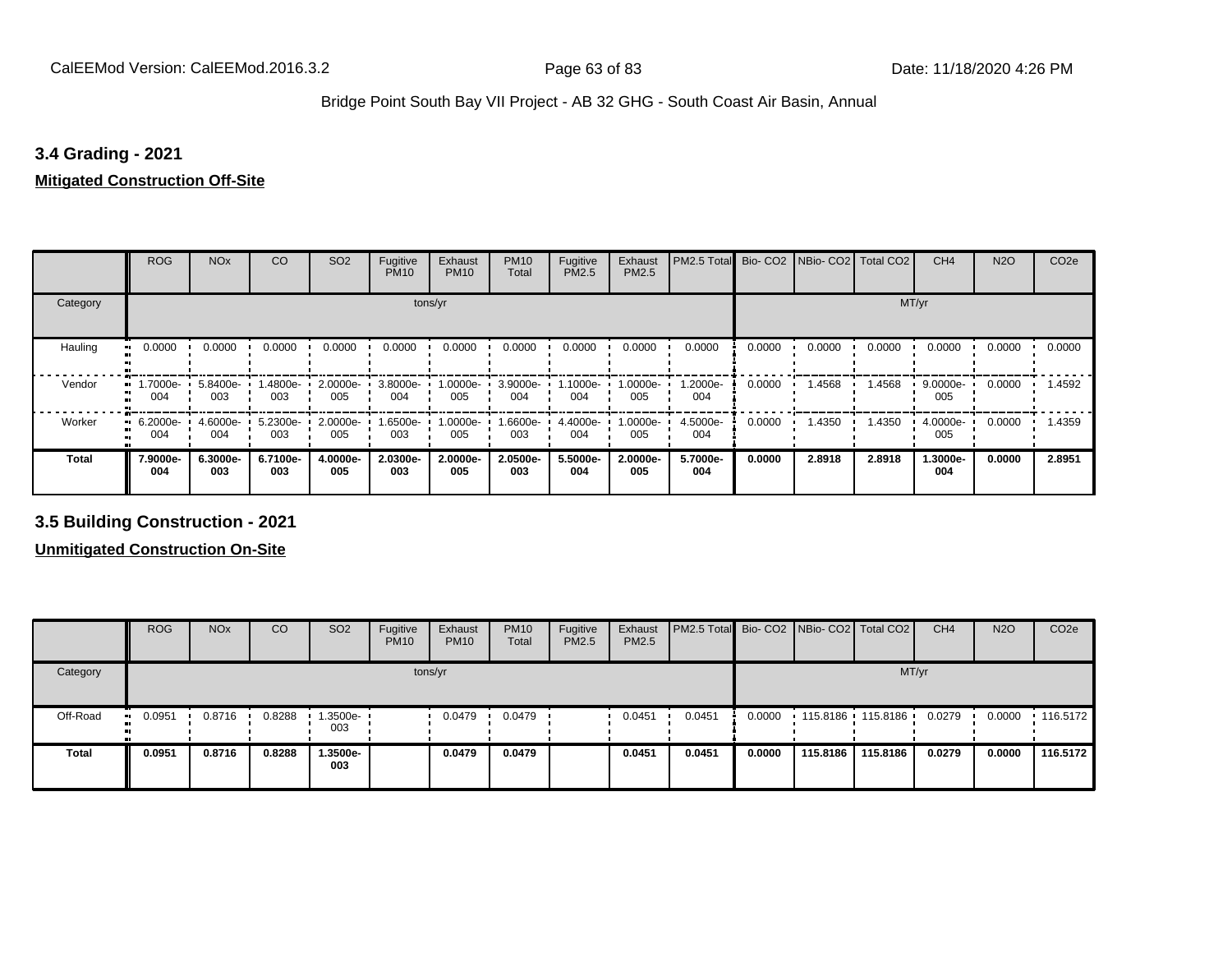## **3.5 Building Construction - 2021**

#### **Unmitigated Construction Off-Site**

|          | <b>ROG</b>      | <b>NO<sub>x</sub></b> | CO     | SO <sub>2</sub> | Fugitive<br><b>PM10</b> | Exhaust<br><b>PM10</b> | <b>PM10</b><br>Total | Fugitive<br><b>PM2.5</b> | Exhaust<br>PM2.5 | PM2.5 Total Bio- CO2 NBio- CO2 Total CO2 |        |         |         | CH <sub>4</sub> | <b>N2O</b> | CO <sub>2e</sub> |
|----------|-----------------|-----------------------|--------|-----------------|-------------------------|------------------------|----------------------|--------------------------|------------------|------------------------------------------|--------|---------|---------|-----------------|------------|------------------|
| Category |                 |                       |        |                 |                         | tons/yr                |                      |                          |                  |                                          |        |         |         | MT/yr           |            |                  |
| Hauling  | 0.0000          | 0.0000                | 0.0000 | 0.0000          | 0.0000                  | 0.0000                 | 0.0000               | 0.0000                   | 0.0000           | 0.0000                                   | 0.0000 | 0.0000  | 0.0000  | 0.0000          | 0.0000     | 0.0000           |
| Vendor   | 5.8900e-<br>003 | 0.1994                | 0.0504 | 5.1000e-<br>004 | 0.0129                  | 4.1000e-<br>004        | 0.0133               | 3.7300e-<br>003          | 3.9000e-<br>004  | 4.1200e-<br>003                          | 0.0000 | 49.7754 | 49.7754 | 3.2100e-<br>003 | 0.0000     | 49.8556          |
| Worker   | 0.0218          | 0.0162                | 0.1832 | 5.6000e-<br>004 | 0.0576                  | 4.3000e-<br>004        | 0.0580               | 0.0153                   | 4.0000e-<br>004  | 0.0157                                   | 0.0000 | 50.2242 | 50.2242 | 1.3500e-<br>003 | 0.0000     | 50.2580          |
| Total    | 0.0277          | 0.2156                | 0.2336 | 1.0700e-<br>003 | 0.0705                  | 8.4000e-<br>004        | 0.0714               | 0.0190                   | 7.9000e-<br>004  | 0.0198                                   | 0.0000 | 99.9996 | 99.9996 | 4.5600e-<br>003 | 0.0000     | 100.1136         |

### **Mitigated Construction On-Site**

|              | <b>ROG</b>    | <b>NO<sub>x</sub></b> | CO     | SO <sub>2</sub>   | Fugitive<br><b>PM10</b> | Exhaust<br><b>PM10</b> | <b>PM10</b><br>Total | Fugitive<br><b>PM2.5</b> | Exhaust<br><b>PM2.5</b> | <b>PM2.5 Total</b> Bio- CO2 NBio- CO2 Total CO2 |        |          |                   | CH <sub>4</sub> | <b>N2O</b> | CO <sub>2e</sub> |
|--------------|---------------|-----------------------|--------|-------------------|-------------------------|------------------------|----------------------|--------------------------|-------------------------|-------------------------------------------------|--------|----------|-------------------|-----------------|------------|------------------|
| Category     |               |                       |        |                   |                         | tons/yr                |                      |                          |                         |                                                 |        |          |                   | MT/yr           |            |                  |
| Off-Road     | 0.0951<br>. . | 0.8716                | 0.8288 | 1.3500e- '<br>003 |                         | 0.0479                 | 0.0479               |                          | 0.0451                  | 0.0451                                          | 0.0000 |          | 115.8185 115.8185 | 0.0279          | 0.0000     | $+116.5171$      |
| <b>Total</b> | 0.0951        | 0.8716                | 0.8288 | .3500e-<br>003    |                         | 0.0479                 | 0.0479               |                          | 0.0451                  | 0.0451                                          | 0.0000 | 115,8185 | 115,8185          | 0.0279          | 0.0000     | 116.5171         |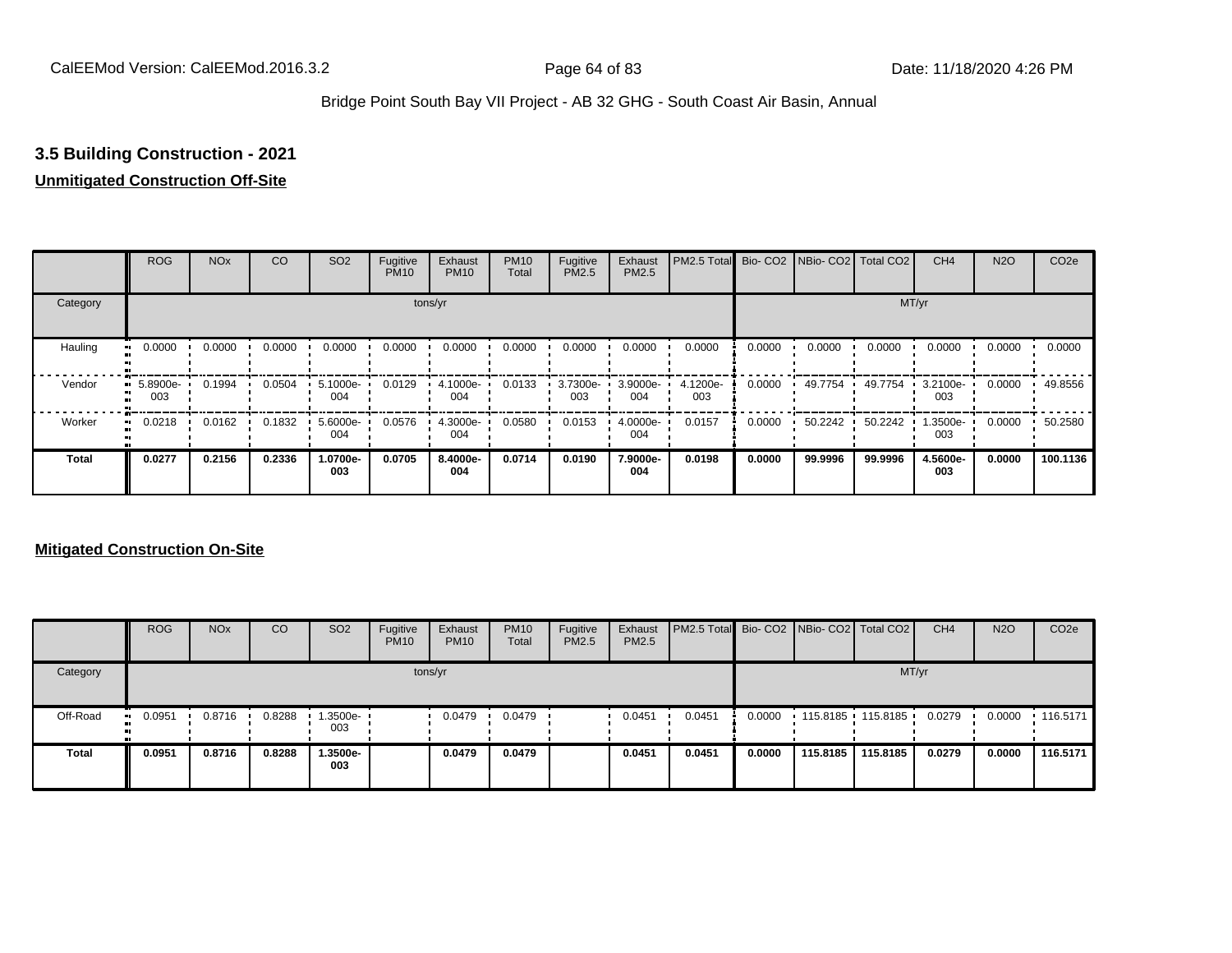### **3.5 Building Construction - 2021**

#### **Mitigated Construction Off-Site**

|              | <b>ROG</b>      | <b>NO<sub>x</sub></b> | CO     | SO <sub>2</sub> | Fugitive<br><b>PM10</b> | Exhaust<br><b>PM10</b> | <b>PM10</b><br>Total | Fugitive<br><b>PM2.5</b> | Exhaust<br>PM2.5 | PM2.5 Total Bio- CO2 NBio- CO2 Total CO2 |        |         |         | CH <sub>4</sub> | <b>N2O</b> | CO <sub>2e</sub> |
|--------------|-----------------|-----------------------|--------|-----------------|-------------------------|------------------------|----------------------|--------------------------|------------------|------------------------------------------|--------|---------|---------|-----------------|------------|------------------|
| Category     |                 |                       |        |                 |                         | tons/yr                |                      |                          |                  |                                          |        |         |         | MT/yr           |            |                  |
| Hauling      | 0.0000          | 0.0000                | 0.0000 | 0.0000          | 0.0000                  | 0.0000                 | 0.0000               | 0.0000                   | 0.0000           | 0.0000                                   | 0.0000 | 0.0000  | 0.0000  | 0.0000          | 0.0000     | 0.0000           |
| Vendor       | 5.8900e-<br>003 | 0.1994                | 0.0504 | 5.1000e-<br>004 | 0.0129                  | 4.1000e-<br>004        | 0.0133               | 3.7300e-<br>003          | 3.9000e-<br>004  | 4.1200e-<br>003                          | 0.0000 | 49.7754 | 49.7754 | 3.2100e-<br>003 | 0.0000     | 49.8556          |
| Worker       | 0.0218          | 0.0162                | 0.1832 | 5.6000e-<br>004 | 0.0576                  | 4.3000e-<br>004        | 0.0580               | 0.0153                   | 4.0000e-<br>004  | 0.0157                                   | 0.0000 | 50.2242 | 50.2242 | .3500e-<br>003  | 0.0000     | 50.2580          |
| <b>Total</b> | 0.0277          | 0.2156                | 0.2336 | 1.0700e-<br>003 | 0.0705                  | 8.4000e-<br>004        | 0.0714               | 0.0190                   | 7.9000e-<br>004  | 0.0198                                   | 0.0000 | 99.9996 | 99.9996 | 4.5600e-<br>003 | 0.0000     | 100.1136         |

**3.5 Building Construction - 2022**

**Unmitigated Construction On-Site**

|              | <b>ROG</b>   | <b>NO<sub>x</sub></b> | CO     | SO <sub>2</sub> | Fugitive<br><b>PM10</b> | Exhaust<br><b>PM10</b> | <b>PM10</b><br>Total | Fugitive<br><b>PM2.5</b> | Exhaust<br><b>PM2.5</b> | <b>PM2.5 Total</b> Bio- CO2 NBio- CO2 Total CO2 |        |          |                   | CH <sub>4</sub> | <b>N2O</b> | CO <sub>2e</sub> |
|--------------|--------------|-----------------------|--------|-----------------|-------------------------|------------------------|----------------------|--------------------------|-------------------------|-------------------------------------------------|--------|----------|-------------------|-----------------|------------|------------------|
| Category     |              |                       |        |                 |                         | tons/yr                |                      |                          |                         |                                                 |        |          | MT/yr             |                 |            |                  |
| Off-Road     | 0.1109<br>ш. | 1.0150                | 1.0636 | 1.7500e-<br>003 |                         | 0.0526                 | 0.0526               |                          | 0.0495                  | 0.0495                                          | 0.0000 |          | 150.6214 150.6214 | 0.0361          | 0.0000     | 151.5235         |
| <b>Total</b> | 0.1109       | 1.0150                | 1.0636 | .7500e-<br>003  |                         | 0.0526                 | 0.0526               |                          | 0.0495                  | 0.0495                                          | 0.0000 | 150.6214 | 150.6214          | 0.0361          | 0.0000     | 151.5235         |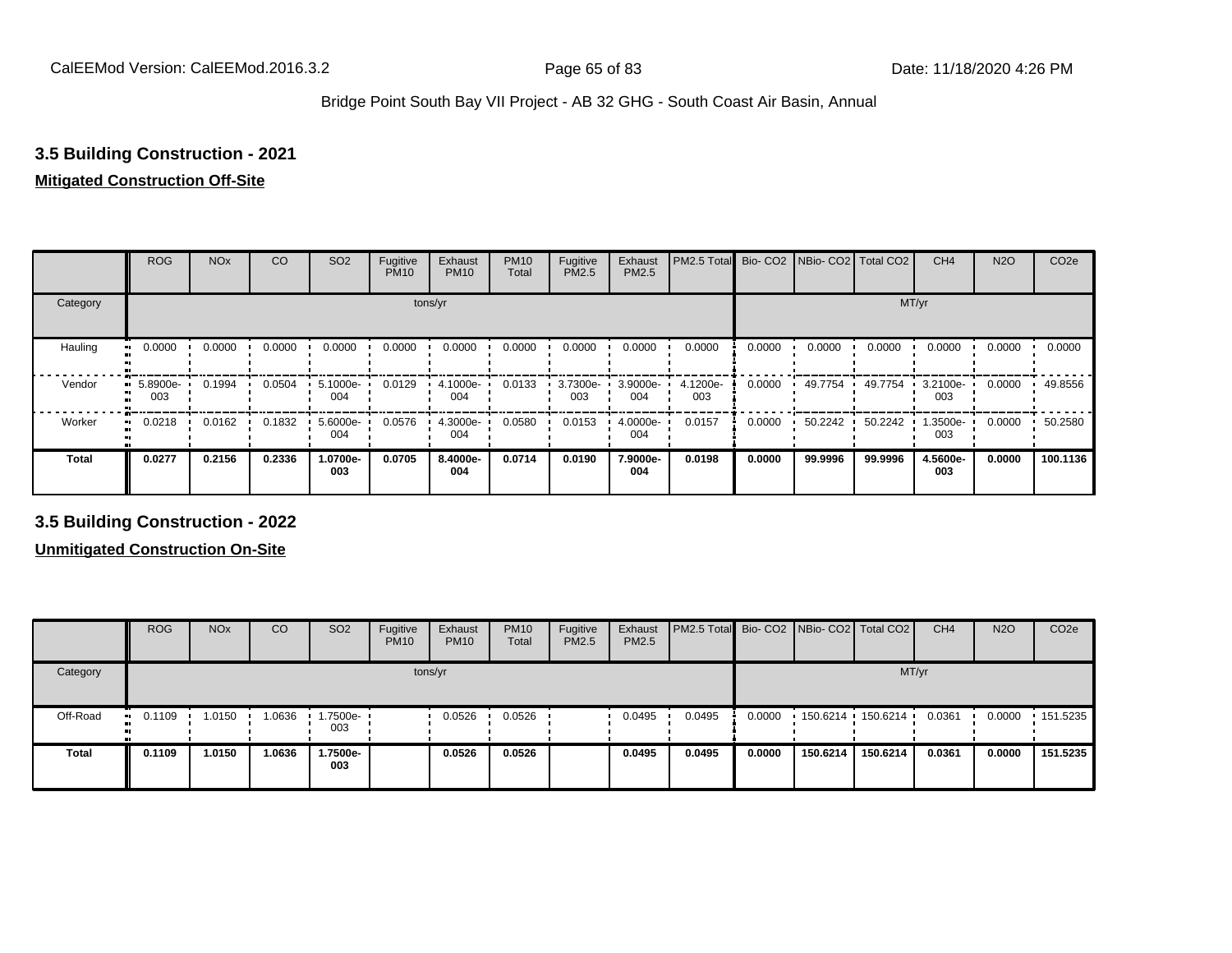# **3.5 Building Construction - 2022**

#### **Unmitigated Construction Off-Site**

|              | <b>ROG</b>      | <b>NO<sub>x</sub></b> | CO     | SO <sub>2</sub> | Fugitive<br><b>PM10</b> | Exhaust<br><b>PM10</b> | <b>PM10</b><br>Total | Fugitive<br><b>PM2.5</b> | Exhaust<br>PM2.5 | PM2.5 Total Bio- CO2 NBio- CO2 Total CO2 |        |          |          | CH <sub>4</sub> | <b>N2O</b> | CO <sub>2e</sub> |
|--------------|-----------------|-----------------------|--------|-----------------|-------------------------|------------------------|----------------------|--------------------------|------------------|------------------------------------------|--------|----------|----------|-----------------|------------|------------------|
| Category     |                 |                       |        |                 |                         | tons/yr                |                      |                          |                  |                                          |        |          |          | MT/yr           |            |                  |
| Hauling      | 0.0000          | 0.0000                | 0.0000 | 0.0000          | 0.0000                  | 0.0000                 | 0.0000               | 0.0000                   | 0.0000           | 0.0000                                   | 0.0000 | 0.0000   | 0.0000   | 0.0000          | 0.0000     | 0.0000           |
| Vendor       | 7.1900e-<br>003 | 0.2460                | 0.0620 | 6.6000e-<br>004 | 0.0168                  | 4.6000e-<br>004        | 0.0173               | 4.8500e-<br>003          | 4.4000e-<br>004  | 5.2900e-<br>003                          | 0.0000 | 64.1363  | 64.1363  | 4.0300e-<br>003 | 0.0000     | 64.2370          |
| Worker       | 0.0266          | 0.0190                | 0.2200 | 7.0000e-<br>004 | 0.0749                  | 5.5000e-<br>004        | 0.0754               | 0.0199                   | 5.1000e-<br>004  | 0.0204                                   | 0.0000 | 62.9529  | 62.9529  | 1.5900e-<br>003 | 0.0000     | 62.9926          |
| <b>Total</b> | 0.0338          | 0.2650                | 0.2820 | 1.3600e-<br>003 | 0.0917                  | 1.0100e-<br>003        | 0.0927               | 0.0247                   | 9.5000e-<br>004  | 0.0257                                   | 0.0000 | 127.0892 | 127.0892 | 5.6200e-<br>003 | 0.0000     | 127.2296         |

### **Mitigated Construction On-Site**

|              | <b>ROG</b>            | <b>NO<sub>x</sub></b> | CO     | SO <sub>2</sub>   | Fugitive<br><b>PM10</b> | Exhaust<br><b>PM10</b> | <b>PM10</b><br>Total | Fugitive<br><b>PM2.5</b> | Exhaust<br><b>PM2.5</b> | <b>PM2.5 Total</b> Bio- CO2 NBio- CO2 Total CO2 |        |          |                     | CH <sub>4</sub> | <b>N2O</b> | CO <sub>2e</sub> |
|--------------|-----------------------|-----------------------|--------|-------------------|-------------------------|------------------------|----------------------|--------------------------|-------------------------|-------------------------------------------------|--------|----------|---------------------|-----------------|------------|------------------|
| Category     |                       |                       |        |                   |                         | tons/yr                |                      |                          |                         |                                                 |        |          |                     | MT/yr           |            |                  |
| Off-Road     | $\blacksquare$ 0.1109 | 1.0150                | 1.0636 | 1.7500e- 1<br>003 |                         | 0.0526                 | 0.0526               |                          | 0.0495                  | 0.0495                                          | 0.0000 |          | $150.6212$ 150.6212 | 0.0361          | 0.0000     | $\cdot$ 151.5233 |
| <b>Total</b> | 0.1109                | 1.0150                | 1.0636 | 1.7500e-<br>003   |                         | 0.0526                 | 0.0526               |                          | 0.0495                  | 0.0495                                          | 0.0000 | 150.6212 | 150.6212            | 0.0361          | 0.0000     | 151.5233         |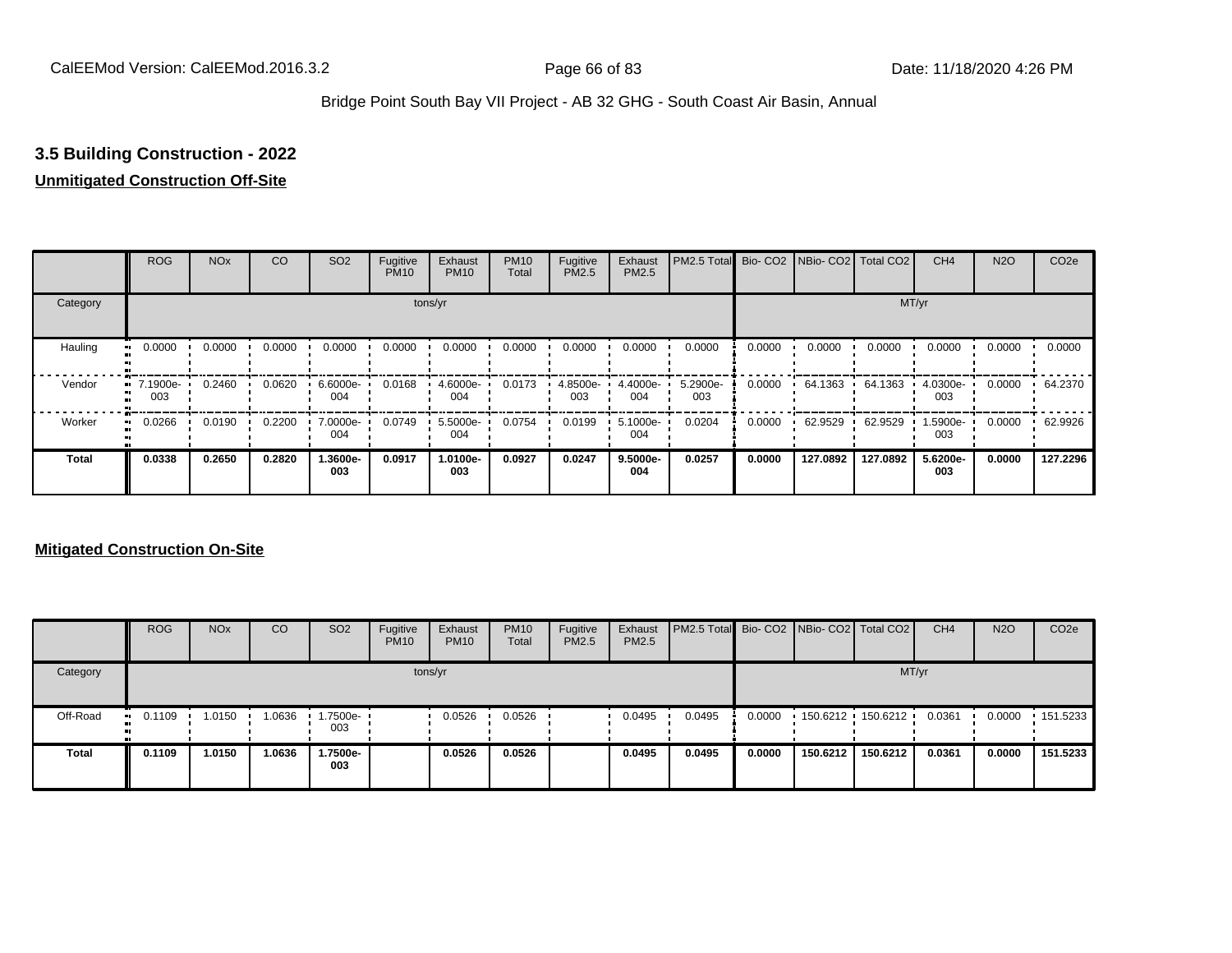### **3.5 Building Construction - 2022**

#### **Mitigated Construction Off-Site**

|                           | <b>ROG</b>      | <b>NO<sub>x</sub></b> | CO     | SO <sub>2</sub> | Fugitive<br><b>PM10</b> | Exhaust<br><b>PM10</b> | <b>PM10</b><br>Total | Fugitive<br><b>PM2.5</b> | Exhaust<br>PM2.5 | PM2.5 Total Bio- CO2 NBio- CO2 Total CO2 |        |          |          | CH <sub>4</sub> | <b>N2O</b> | CO <sub>2e</sub> |
|---------------------------|-----------------|-----------------------|--------|-----------------|-------------------------|------------------------|----------------------|--------------------------|------------------|------------------------------------------|--------|----------|----------|-----------------|------------|------------------|
| Category                  |                 |                       |        |                 |                         | tons/yr                |                      |                          |                  |                                          |        |          | MT/yr    |                 |            |                  |
| Hauling<br>$\blacksquare$ | 0.0000          | 0.0000                | 0.0000 | 0.0000          | 0.0000                  | 0.0000                 | 0.0000               | 0.0000                   | 0.0000           | 0.0000                                   | 0.0000 | 0.0000   | 0.0000   | 0.0000          | 0.0000     | 0.0000           |
| Vendor                    | 7.1900e-<br>003 | 0.2460                | 0.0620 | 6.6000e-<br>004 | 0.0168                  | 4.6000e-<br>004        | 0.0173               | 4.8500e-<br>003          | 4.4000e-<br>004  | 5.2900e-<br>003                          | 0.0000 | 64.1363  | 64.1363  | 4.0300e-<br>003 | 0.0000     | 64.2370          |
| Worker<br>$\bullet$       | 0.0266          | 0.0190                | 0.2200 | 7.0000e-<br>004 | 0.0749                  | 5.5000e-<br>004        | 0.0754               | 0.0199                   | 5.1000e-<br>004  | 0.0204                                   | 0.0000 | 62.9529  | 62.9529  | 1.5900e-<br>003 | 0.0000     | 62.9926          |
| <b>Total</b>              | 0.0338          | 0.2650                | 0.2820 | -.3600e<br>003  | 0.0917                  | 1.0100e-<br>003        | 0.0927               | 0.0247                   | 9.5000e-<br>004  | 0.0257                                   | 0.0000 | 127.0892 | 127.0892 | 5.6200e-<br>003 | 0.0000     | 127.2296         |

**3.6 Architectural Coating - 2022**

**Unmitigated Construction On-Site**

|                         | <b>ROG</b>             | <b>NO<sub>x</sub></b> | CO     | SO <sub>2</sub> | Fugitive<br><b>PM10</b> | Exhaust<br><b>PM10</b> | <b>PM10</b><br>Total | Fugitive<br><b>PM2.5</b> | Exhaust<br><b>PM2.5</b> | PM2.5 Total Bio- CO2 NBio- CO2 |        |        | Total CO <sub>2</sub> | CH <sub>4</sub> | <b>N2O</b> | CO <sub>2e</sub> |
|-------------------------|------------------------|-----------------------|--------|-----------------|-------------------------|------------------------|----------------------|--------------------------|-------------------------|--------------------------------|--------|--------|-----------------------|-----------------|------------|------------------|
| Category                |                        |                       |        |                 |                         | tons/yr                |                      |                          |                         |                                |        |        | MT/yr                 |                 |            |                  |
| Archit. Coating<br>- 11 | 0.8180                 |                       |        |                 |                         | 0.0000                 | 0.0000               |                          | 0.0000                  | 0.0000                         | 0.0000 | 0.0000 | 0.0000                | 0.0000          | 0.0000     | 0.0000           |
| Off-Road                | 4.0900e-<br>. .<br>003 | 0.0282                | 0.0363 | 6.0000e-<br>005 |                         | 1.6300e-<br>003        | 1.6300e-<br>003      |                          | -.6300e<br>003          | 1.6300e-<br>003                | 0.0000 | 5.1065 | 5.1065                | 3.3000e-<br>004 | 0.0000     | 5.1148           |
| <b>Total</b>            | 0.8221                 | 0.0282                | 0.0363 | 6.0000e-<br>005 |                         | 1.6300e-<br>003        | 1.6300e-<br>003      |                          | 1.6300e-<br>003         | 1.6300e-<br>003                | 0.0000 | 5.1065 | 5.1065                | 3.3000e-<br>004 | 0.0000     | 5.1148           |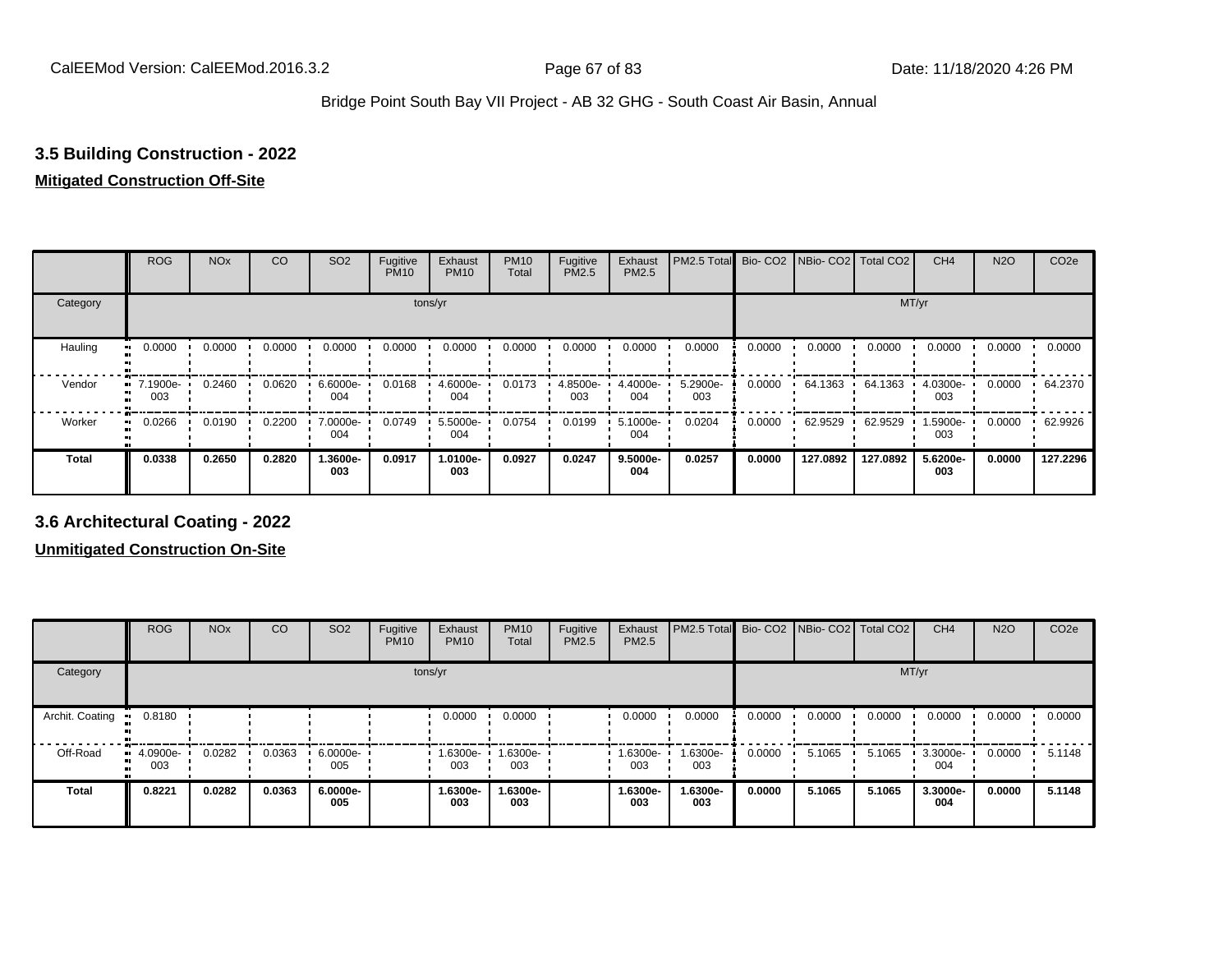# **3.6 Architectural Coating - 2022**

#### **Unmitigated Construction Off-Site**

|              | <b>ROG</b>      | <b>NO<sub>x</sub></b> | CO     | SO <sub>2</sub> | Fugitive<br><b>PM10</b> | Exhaust<br><b>PM10</b> | <b>PM10</b><br>Total | Fugitive<br><b>PM2.5</b> | Exhaust<br>PM2.5 | PM2.5 Total Bio- CO2 NBio- CO2 Total CO2 |        |        |        | CH <sub>4</sub> | <b>N2O</b> | CO <sub>2e</sub> |
|--------------|-----------------|-----------------------|--------|-----------------|-------------------------|------------------------|----------------------|--------------------------|------------------|------------------------------------------|--------|--------|--------|-----------------|------------|------------------|
| Category     |                 |                       |        |                 |                         | tons/yr                |                      |                          |                  |                                          |        |        |        | MT/yr           |            |                  |
| Hauling      | 0.0000          | 0.0000                | 0.0000 | 0.0000          | 0.0000                  | 0.0000                 | 0.0000               | 0.0000                   | 0.0000           | 0.0000                                   | 0.0000 | 0.0000 | 0.0000 | 0.0000          | 0.0000     | 0.0000           |
| Vendor       | 0.0000          | 0.0000                | 0.0000 | 0.0000          | 0.0000                  | 0.0000                 | 0.0000               | 0.0000                   | 0.0000           | 0.0000                                   | 0.0000 | 0.0000 | 0.0000 | 0.0000          | 0.0000     | 0.0000           |
| Worker       | 1.6400e-<br>003 | 1.1700e-<br>003       | 0.0135 | 4.0000e-<br>005 | 4.6100e-<br>003         | 3.0000e-<br>005        | 4.6400e-<br>003      | 1.2200e-<br>003          | 3.0000e-<br>005  | 1.2500e-<br>003                          | 0.0000 | 3.8740 | 3.8740 | 1.0000e-<br>004 | 0.0000     | 3.8765           |
| <b>Total</b> | 1.6400e-<br>003 | 1.1700e-<br>003       | 0.0135 | 4.0000e-<br>005 | 4.6100e-<br>003         | 3.0000e-<br>005        | 4.6400e-<br>003      | 1.2200e-<br>003          | 3.0000e-<br>005  | 1.2500e-<br>003                          | 0.0000 | 3.8740 | 3.8740 | 1.0000e-<br>004 | 0.0000     | 3.8765           |

### **Mitigated Construction On-Site**

|                 | <b>ROG</b>         | <b>NO<sub>x</sub></b> | CO     | SO <sub>2</sub>    | Fugitive<br><b>PM10</b> | Exhaust<br><b>PM10</b> | <b>PM10</b><br>Total | Fugitive<br>PM2.5 | Exhaust<br><b>PM2.5</b> | PM2.5 Total Bio- CO2 NBio- CO2 Total CO2 |        |        |        | CH <sub>4</sub> | <b>N2O</b> | CO <sub>2e</sub> |
|-----------------|--------------------|-----------------------|--------|--------------------|-------------------------|------------------------|----------------------|-------------------|-------------------------|------------------------------------------|--------|--------|--------|-----------------|------------|------------------|
| Category        |                    |                       |        |                    |                         | tons/yr                |                      |                   |                         |                                          |        |        |        | MT/yr           |            |                  |
| Archit. Coating | 0.8180             |                       |        |                    |                         | 0.0000                 | 0.0000               |                   | 0.0000                  | 0.0000                                   | 0.0000 | 0.0000 | 0.0000 | 0.0000          | 0.0000     | 0.0000           |
| Off-Road        | $-4.0900e-$<br>003 | 0.0282                | 0.0363 | $6.0000e -$<br>005 |                         | 1.6300e-<br>003        | 1.6300e-<br>003      |                   | 1.6300e-<br>003         | -6300e-<br>003                           | 0.0000 | 5.1065 | 5.1065 | 3.3000e-<br>004 | 0.0000     | 5.1148           |
| Total           | 0.8221             | 0.0282                | 0.0363 | 6.0000e-<br>005    |                         | 1.6300e-<br>003        | 1.6300e-<br>003      |                   | 1.6300e-<br>003         | 1.6300e-<br>003                          | 0.0000 | 5.1065 | 5.1065 | 3.3000e-<br>004 | 0.0000     | 5.1148           |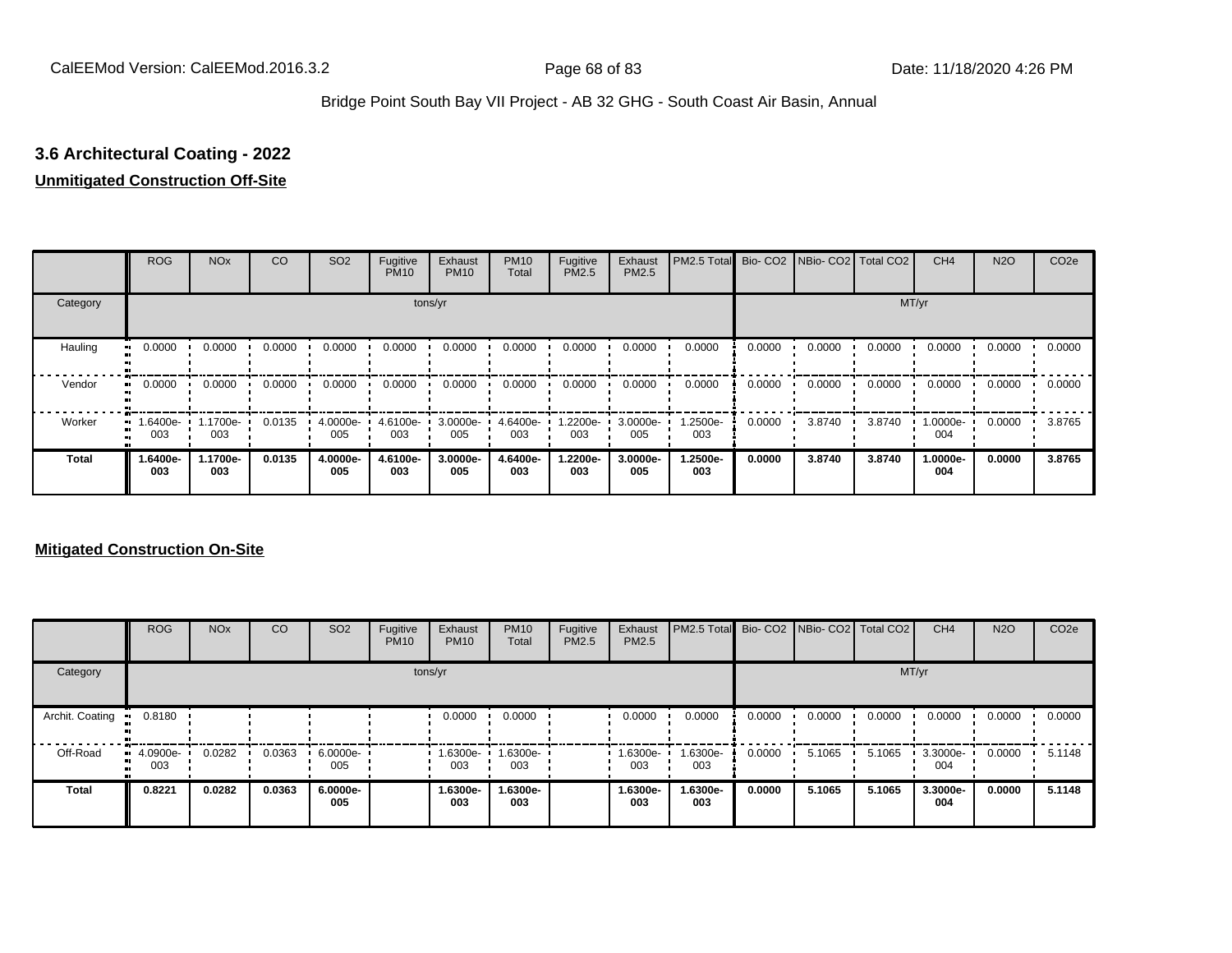# **3.6 Architectural Coating - 2022**

#### **Mitigated Construction Off-Site**

|              | <b>ROG</b>            | <b>NO<sub>x</sub></b> | CO     | SO <sub>2</sub>    | Fugitive<br><b>PM10</b> | Exhaust<br><b>PM10</b> | <b>PM10</b><br>Total | Fugitive<br><b>PM2.5</b> | Exhaust<br>PM2.5 | PM2.5 Total Bio- CO2 NBio- CO2 Total CO2 |        |        |        | CH <sub>4</sub> | <b>N2O</b> | CO <sub>2e</sub> |  |
|--------------|-----------------------|-----------------------|--------|--------------------|-------------------------|------------------------|----------------------|--------------------------|------------------|------------------------------------------|--------|--------|--------|-----------------|------------|------------------|--|
| Category     | tons/yr               |                       |        |                    |                         |                        |                      |                          |                  |                                          | MT/yr  |        |        |                 |            |                  |  |
| Hauling      | 0.0000                | 0.0000                | 0.0000 | 0.0000             | 0.0000                  | 0.0000                 | 0.0000               | 0.0000                   | 0.0000           | 0.0000                                   | 0.0000 | 0.0000 | 0.0000 | 0.0000          | 0.0000     | 0.0000           |  |
| Vendor       | 0.0000<br>. .         | 0.0000                | 0.0000 | 0.0000             | 0.0000                  | 0.0000                 | 0.0000               | 0.0000                   | 0.0000           | 0.0000                                   | 0.0000 | 0.0000 | 0.0000 | 0.0000          | 0.0000     | 0.0000           |  |
| Worker       | 1.6400e-<br>ш.<br>003 | 1.1700e-<br>003       | 0.0135 | $4.0000e -$<br>005 | 4.6100e-<br>003         | 3.0000e-<br>005        | 4.6400e-<br>003      | 1.2200e-<br>003          | 3.0000e-<br>005  | 1.2500e-<br>003                          | 0.0000 | 3.8740 | 3.8740 | 1.0000e-<br>004 | 0.0000     | 3.8765           |  |
| <b>Total</b> | 1.6400e-<br>003       | 1.1700e-<br>003       | 0.0135 | 4.0000e-<br>005    | 4.6100e-<br>003         | 3.0000e-<br>005        | 4.6400e-<br>003      | 1.2200e-<br>003          | 3.0000e-<br>005  | 1.2500e-<br>003                          | 0.0000 | 3.8740 | 3.8740 | 1.0000e-<br>004 | 0.0000     | 3.8765           |  |

**3.7 Paving - 2022**

**Unmitigated Construction On-Site**

|              | <b>ROG</b>                     | <b>NO<sub>x</sub></b> | CO     | SO <sub>2</sub> | Fugitive<br><b>PM10</b> | Exhaust<br><b>PM10</b> | <b>PM10</b><br>Total | Fugitive<br>PM2.5 | Exhaust<br><b>PM2.5</b> | PM2.5 Total Bio- CO2 NBio- CO2 Total CO2 |        |         |         | CH <sub>4</sub> | <b>N2O</b> | CO <sub>2e</sub> |  |
|--------------|--------------------------------|-----------------------|--------|-----------------|-------------------------|------------------------|----------------------|-------------------|-------------------------|------------------------------------------|--------|---------|---------|-----------------|------------|------------------|--|
| Category     | tons/yr                        |                       |        |                 |                         |                        |                      |                   |                         |                                          | MT/yr  |         |         |                 |            |                  |  |
| Off-Road     | 0.0110                         | 0.1113                | 0.1458 | 2.3000e-<br>004 |                         | $5.6800e -$<br>003     | 5.6800e-<br>003      |                   | 5.2200e-<br>003         | 5.2200e-<br>003                          | 0.0000 | 20.0276 | 20.0276 | 6.4800e-<br>003 | 0.0000     | 20.1895          |  |
| Paving       | $\blacksquare$ 2.2300e-<br>003 |                       |        |                 |                         | 0.0000                 | 0.0000               |                   | 0.0000                  | 0.0000                                   | 0.0000 | 0.0000  | 0.0000  | 0.0000          | 0.0000     | 0.0000           |  |
| <b>Total</b> | 0.0133                         | 0.1113                | 0.1458 | 2.3000e-<br>004 |                         | 5.6800e-<br>003        | 5.6800e-<br>003      |                   | 5.2200e-<br>003         | 5.2200e-<br>003                          | 0.0000 | 20.0276 | 20.0276 | 6.4800e-<br>003 | 0.0000     | 20.1895          |  |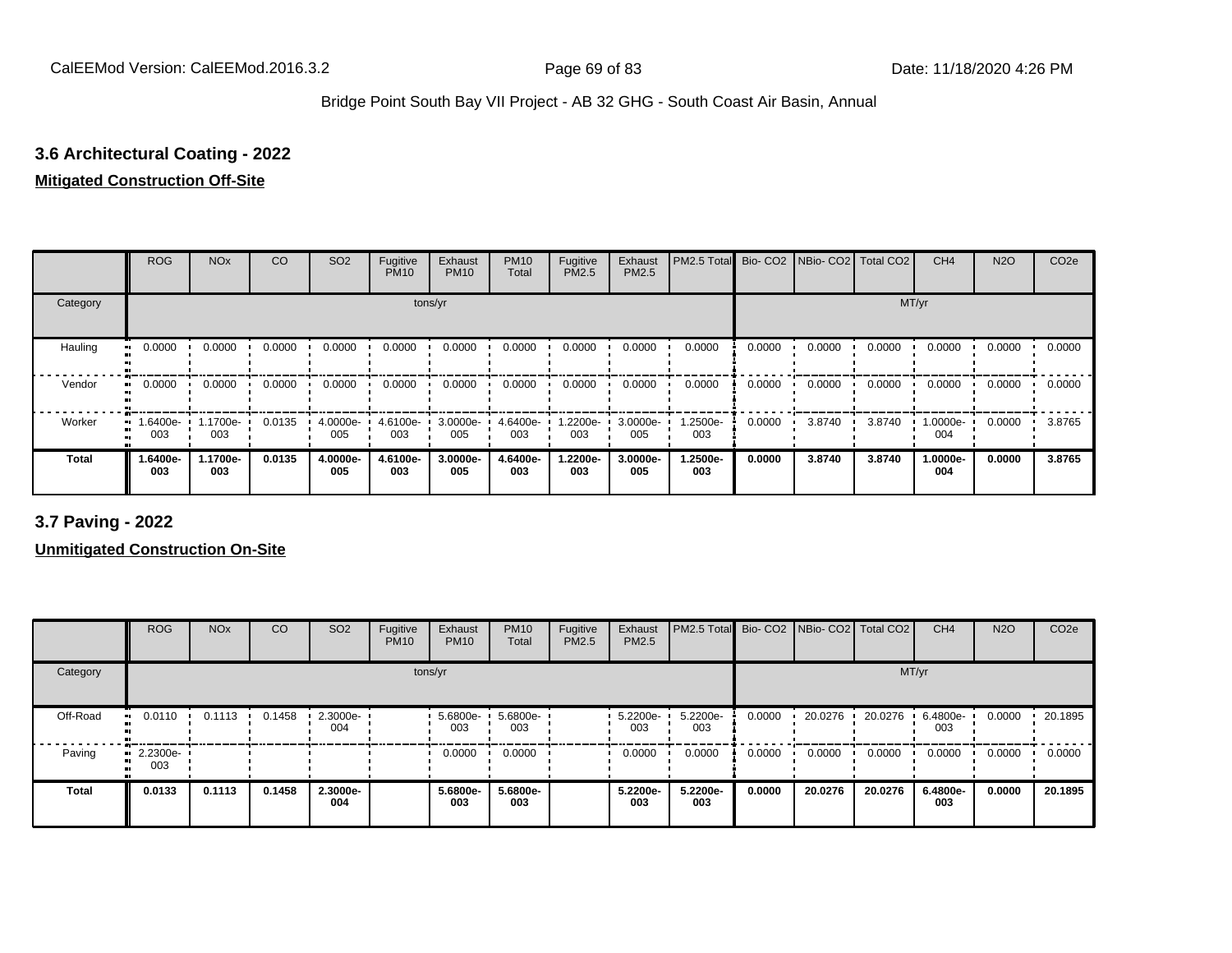### **3.7 Paving - 2022**

#### **Unmitigated Construction Off-Site**

|              | <b>ROG</b>      | <b>NO<sub>x</sub></b> | CO              | SO <sub>2</sub> | Fugitive<br><b>PM10</b> | Exhaust<br><b>PM10</b> | <b>PM10</b><br>Total | Fugitive<br>PM2.5 | Exhaust<br><b>PM2.5</b> | PM2.5 Total Bio- CO2 NBio- CO2 Total CO2 |        |        |        | CH <sub>4</sub> | <b>N2O</b> | CO <sub>2e</sub> |  |
|--------------|-----------------|-----------------------|-----------------|-----------------|-------------------------|------------------------|----------------------|-------------------|-------------------------|------------------------------------------|--------|--------|--------|-----------------|------------|------------------|--|
| Category     | tons/yr         |                       |                 |                 |                         |                        |                      |                   |                         |                                          | MT/yr  |        |        |                 |            |                  |  |
| Hauling      | 0.0000          | 0.0000                | 0.0000          | 0.0000          | 0.0000                  | 0.0000                 | 0.0000               | 0.0000            | 0.0000                  | 0.0000                                   | 0.0000 | 0.0000 | 0.0000 | 0.0000          | 0.0000     | 0.0000           |  |
| Vendor<br>œ  | 0.0000          | 0.0000                | 0.0000          | 0.0000          | 0.0000                  | 0.0000                 | 0.0000               | 0.0000            | 0.0000                  | 0.0000                                   | 0.0000 | 0.0000 | 0.0000 | 0.0000          | 0.0000     | 0.0000           |  |
| Worker       | 5.9000e-<br>004 | 4.2000e-<br>004       | 4.8300e-<br>003 | 2.0000e-<br>005 | 1.6500e-<br>003         | 1.0000e-<br>005        | 1.6600e-<br>003      | 4.4000e-<br>004   | -.0000e<br>005          | 4.5000e-<br>004                          | 0.0000 | 1.3836 | 1.3836 | 3.0000e-<br>005 | 0.0000     | 1.3845           |  |
| <b>Total</b> | 5.9000e-<br>004 | 4.2000e-<br>004       | 4.8300e-<br>003 | 2.0000e-<br>005 | 1.6500e-<br>003         | 1.0000e-<br>005        | 1.6600e-<br>003      | 4.4000e-<br>004   | 1.0000e-<br>005         | 4.5000e-<br>004                          | 0.0000 | 1.3836 | 1.3836 | 3.0000e-<br>005 | 0.0000     | 1.3845           |  |

### **Mitigated Construction On-Site**

|              | <b>ROG</b>                     | <b>NO<sub>x</sub></b> | CO     | SO <sub>2</sub> | Fugitive<br><b>PM10</b> | Exhaust<br><b>PM10</b> | <b>PM10</b><br>Total | Fugitive<br>PM2.5 | Exhaust<br>PM2.5 | PM2.5 Total Bio- CO2 NBio- CO2 Total CO2 |        |         |         | CH <sub>4</sub> | <b>N2O</b> | CO <sub>2e</sub> |  |
|--------------|--------------------------------|-----------------------|--------|-----------------|-------------------------|------------------------|----------------------|-------------------|------------------|------------------------------------------|--------|---------|---------|-----------------|------------|------------------|--|
| Category     | tons/yr                        |                       |        |                 |                         |                        |                      |                   |                  |                                          | MT/yr  |         |         |                 |            |                  |  |
| Off-Road     | 0.0110<br>                     | 0.1113                | 0.1458 | 2.3000e-<br>004 |                         | 5.6800e-<br>003        | 5.6800e-<br>003      |                   | 5.2200e-<br>003  | 5.2200e-<br>003                          | 0.0000 | 20.0275 | 20.0275 | 6.4800e-<br>003 | 0.0000     | 20.1895          |  |
| Paving       | $\blacksquare$ 2.2300e-<br>003 |                       |        |                 |                         | 0.0000                 | 0.0000               |                   | 0.0000           | 0.0000                                   | 0.0000 | 0.0000  | 0.0000  | 0.0000          | 0.0000     | 0.0000           |  |
| <b>Total</b> | 0.0133                         | 0.1113                | 0.1458 | 2.3000e-<br>004 |                         | 5.6800e-<br>003        | 5.6800e-<br>003      |                   | 5.2200e-<br>003  | 5.2200e-<br>003                          | 0.0000 | 20.0275 | 20.0275 | 6.4800e-<br>003 | 0.0000     | 20.1895          |  |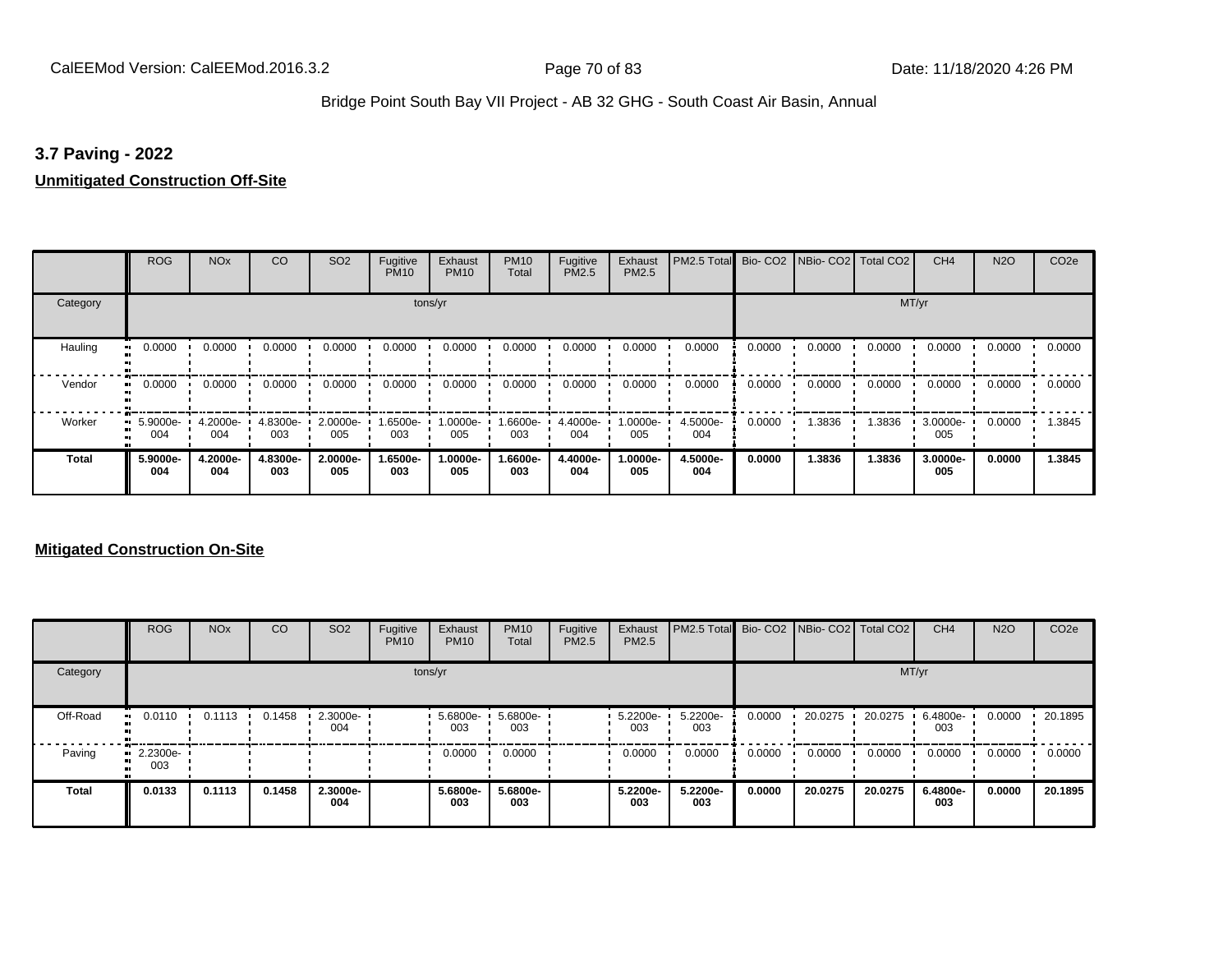### **3.7 Paving - 2022**

#### **Mitigated Construction Off-Site**

|                           | <b>ROG</b>      | <b>NO<sub>x</sub></b> | CO              | SO <sub>2</sub> | Fugitive<br><b>PM10</b> | Exhaust<br><b>PM10</b> | <b>PM10</b><br>Total | Fugitive<br><b>PM2.5</b> | Exhaust<br>PM2.5 | PM2.5 Total Bio- CO2 NBio- CO2 Total CO2 |        |        |        | CH <sub>4</sub> | <b>N2O</b> | CO <sub>2e</sub> |  |
|---------------------------|-----------------|-----------------------|-----------------|-----------------|-------------------------|------------------------|----------------------|--------------------------|------------------|------------------------------------------|--------|--------|--------|-----------------|------------|------------------|--|
| Category                  | tons/yr         |                       |                 |                 |                         |                        |                      |                          |                  |                                          | MT/yr  |        |        |                 |            |                  |  |
| Hauling<br>$\blacksquare$ | 0.0000          | 0.0000                | 0.0000          | 0.0000          | 0.0000                  | 0.0000                 | 0.0000               | 0.0000                   | 0.0000           | 0.0000                                   | 0.0000 | 0.0000 | 0.0000 | 0.0000          | 0.0000     | 0.0000           |  |
| Vendor                    | 0.0000          | 0.0000                | 0.0000          | 0.0000          | 0.0000                  | 0.0000                 | 0.0000               | 0.0000                   | 0.0000           | 0.0000                                   | 0.0000 | 0.0000 | 0.0000 | 0.0000          | 0.0000     | 0.0000           |  |
| Worker                    | 5.9000e-<br>004 | 4.2000e-<br>004       | 4.8300e-<br>003 | 2.0000e-<br>005 | 1.6500e-<br>003         | 1.0000e-<br>005        | 1.6600e-<br>003      | 4.4000e-<br>004          | -.0000e<br>005   | 4.5000e-<br>004                          | 0.0000 | 1.3836 | 1.3836 | 3.0000e-<br>005 | 0.0000     | 1.3845           |  |
| Total                     | 5.9000e-<br>004 | 4.2000e-<br>004       | 4.8300e-<br>003 | 2.0000e-<br>005 | 1.6500e-<br>003         | 1.0000e-<br>005        | 1.6600e-<br>003      | 4.4000e-<br>004          | -.0000e<br>005   | 4.5000e-<br>004                          | 0.0000 | 1.3836 | 1.3836 | 3.0000e-<br>005 | 0.0000     | 1.3845           |  |

# **4.0 Operational Detail - Mobile**

### **4.1 Mitigation Measures Mobile**

Increase Transit Accessibility

Improve Pedestrian Network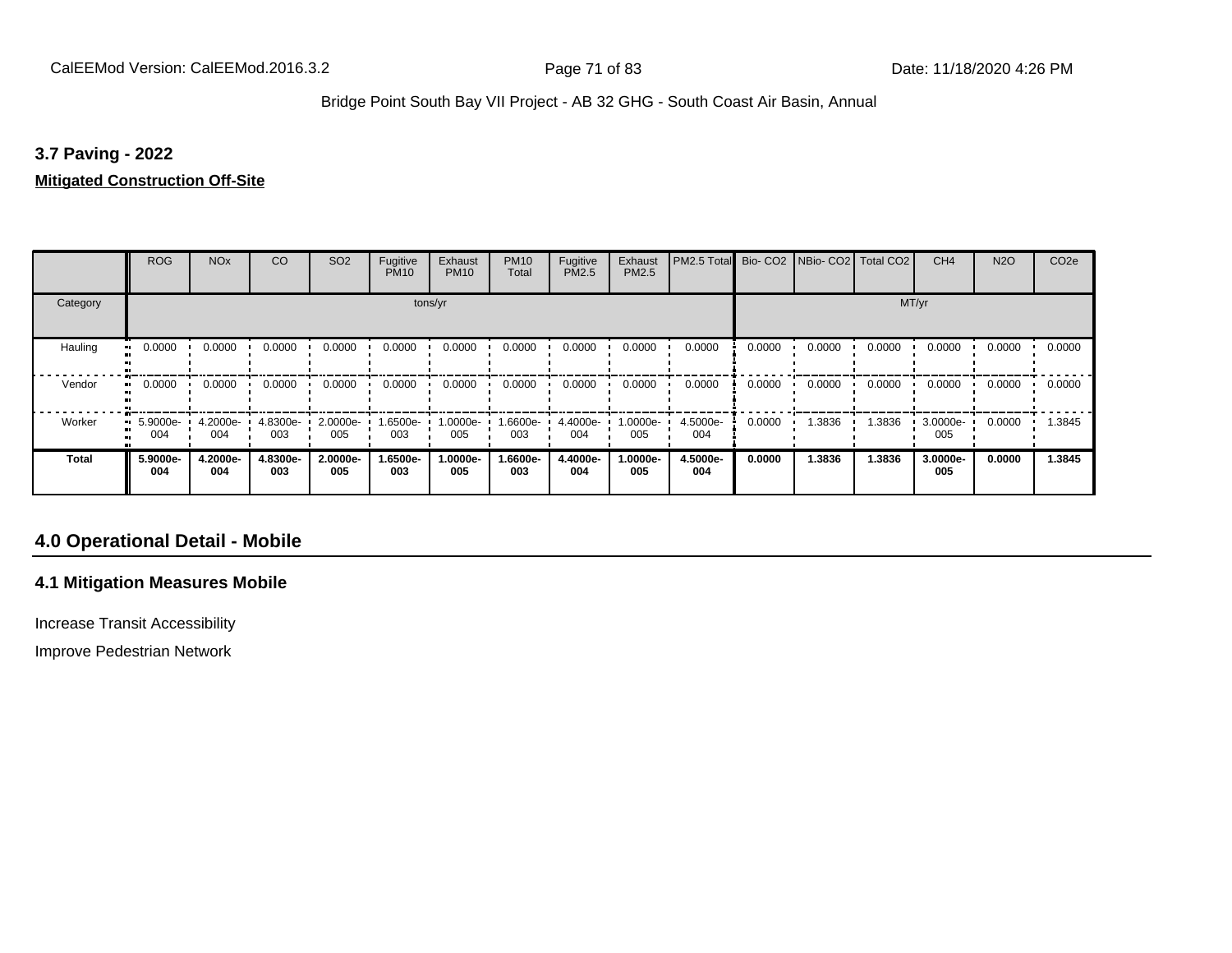|             | <b>ROG</b> | <b>NO<sub>x</sub></b> | CO     | SO <sub>2</sub> | Fugitive<br><b>PM10</b> | Exhaust<br><b>PM10</b> | <b>PM10</b><br>Total | Fugitive<br>PM2.5 | Exhaust<br>PM2.5 | <b>PM2.5 Total</b> Bio- CO2 NBio- CO2 Total CO2 |        |                   | CH <sub>4</sub> | <b>N2O</b> | CO <sub>2e</sub> |
|-------------|------------|-----------------------|--------|-----------------|-------------------------|------------------------|----------------------|-------------------|------------------|-------------------------------------------------|--------|-------------------|-----------------|------------|------------------|
| Category    |            |                       |        |                 |                         | tons/yr                |                      |                   |                  | MT/yr                                           |        |                   |                 |            |                  |
| Mitigated   | $-0.4161$  | 1.0687                | 3.0927 | 8.9300e-<br>003 | 0.7654                  | 0.0106                 | 0.7759               | 0.2049            | 9.9500e-<br>003  | 0.2148                                          | 0.0000 | 836.9335 836.9335 | 0.0421          | 0.0000     | .837.9858        |
| Unmitigated | $-0.4433$  | 1.3253                | 3.7873 | 0.0118          | 1.0311                  | 0.0139                 | 0450. ا              | 0.2760            | 0.0131           | 0.2891                                          |        |                   |                 | 0.0000     | $-1.111.3075$    |

#### **4.2 Trip Summary Information**

|                                  |         | Average Daily Trip Rate |          | Unmitigated       | Mitigated         |
|----------------------------------|---------|-------------------------|----------|-------------------|-------------------|
| Land Use                         | Weekdav | Saturdav                | Sunday   | <b>Annual VMT</b> | <b>Annual VMT</b> |
| <b>City Park</b><br>             | 0.00    | 0.00                    | 0.00     |                   |                   |
| Parking Lot<br>.                 | 121.60  | 121.60                  | 121.60   | 300,984           | 223.424           |
| Unrefrigerated Warehouse-No Rail | 973.83  | 973.83                  | 973.83   | 2.410.434         | 1,789,291         |
| Total                            | .095.43 | 0.095.43                | 0.095.43 | 2.711.418         | 2,012,715         |

# **4.3 Trip Type Information**

|                               |            | <b>Miles</b> |      |       | Trip % |                                                                |         | Trip Purpose %  |         |
|-------------------------------|------------|--------------|------|-------|--------|----------------------------------------------------------------|---------|-----------------|---------|
| Land Use                      | H-W or C-W |              |      |       |        | H-S or C-C I H-O or C-NW IH-W or C-WI H-S or C-C I H-O or C-NW | Primary | <b>Diverted</b> | Pass-by |
| City Park                     | 6.80       | 6.80         | 6.80 | 0.00  | 100.00 | 0.00                                                           | 100     |                 |         |
| Parking Lot                   | 6.80       | 6.80         | 6.80 | 0.00  | 100.00 | 0.00                                                           | 100     |                 |         |
| Unrefrigerated Warehouse-No ! | 6.80       | 8.40         | 6.80 | 59.00 | 0.00   | 41.00                                                          | 100     |                 |         |

# **4.4 Fleet Mix**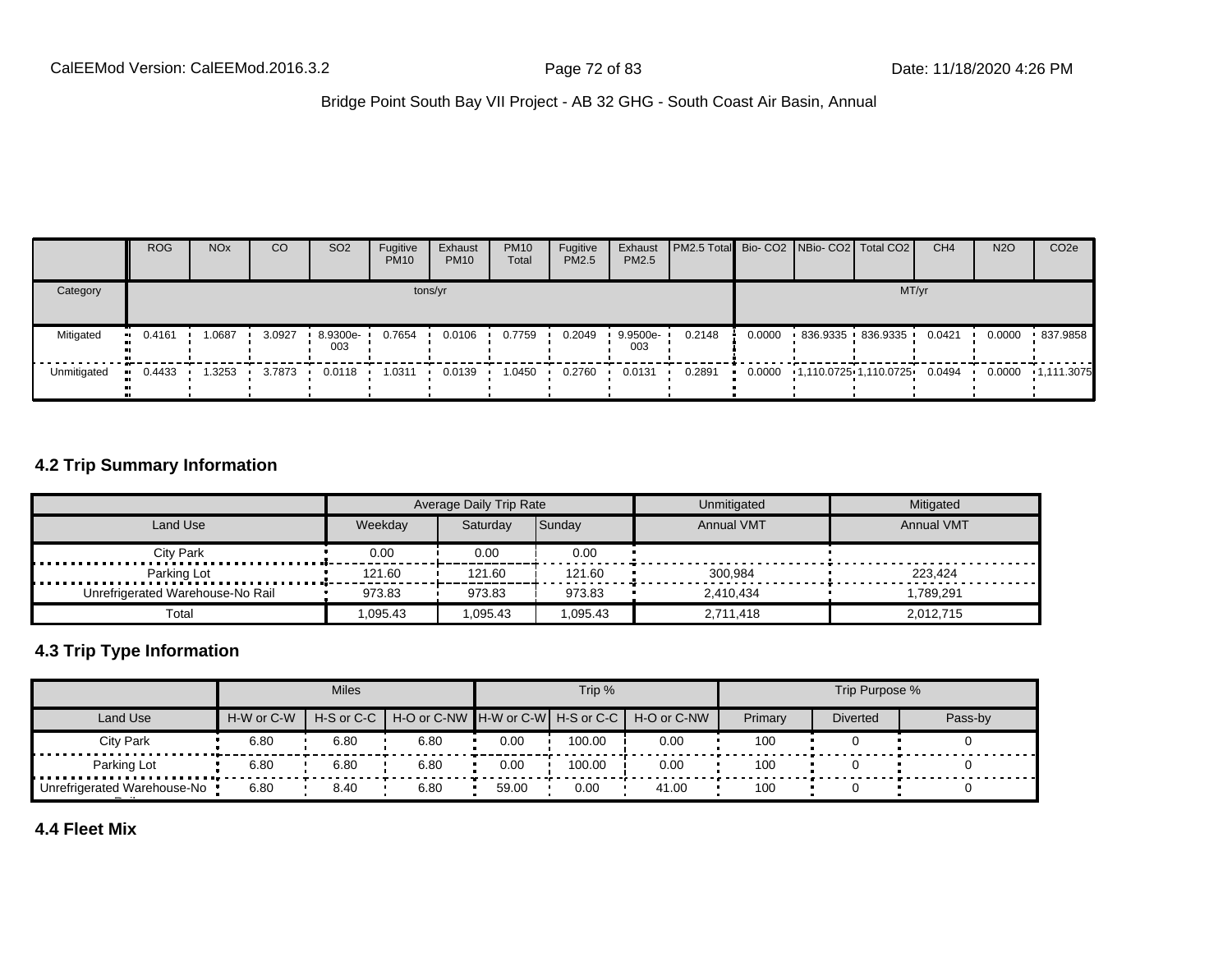| Land Use                            | <b>LDA</b>                                                                                                                                                                                                                                           | LDT <sub>1</sub> | LDT <sub>2</sub>                                                                                                                               | <b>MDV</b> | LHD1                                | LHD2 | <b>MHD</b> | <b>HHD</b> | <b>OBUS</b> | <b>UBUS</b> | <b>MCY</b> | <b>SBUS</b>                   | <b>MH</b> |
|-------------------------------------|------------------------------------------------------------------------------------------------------------------------------------------------------------------------------------------------------------------------------------------------------|------------------|------------------------------------------------------------------------------------------------------------------------------------------------|------------|-------------------------------------|------|------------|------------|-------------|-------------|------------|-------------------------------|-----------|
| City Park                           |                                                                                                                                                                                                                                                      |                  | 0.201891 i                                                                                                                                     |            | 0.118512 0.015605 0.005863 0.021387 |      |            | 0.0312531  | 0.002087i   |             |            | 0.0018181 0.0048031 0.0007081 | 0.000896  |
| Parking Lot                         |                                                                                                                                                                                                                                                      |                  | $0.000000$ $0.000000$ $0.000000$ $0.000000$ $0.000000$ $0.247000$ $0.206000$ $0.547000$ $0.000000$ $0.000000$ $0.000000$ $0.000000$ $0.000000$ |            |                                     |      |            |            |             |             |            |                               | 0.000000  |
| Unrefrigerated Warehouse-No<br>Rail | $-0.683000 - 0.056000 - 0.255000 - 0.000000 - 0.000000 - 0.000000 - 0.000000 - 0.000000 - 0.000000 - 0.000000 - 0.000000 - 0.000000 - 0.000000 - 0.000000 - 0.000000 - 0.000000 - 0.000000 - 0.000000 - 0.00000 - 0.00000 - 0.00000 - 0.00000 - 0.0$ |                  |                                                                                                                                                |            |                                     |      |            |            |             |             |            |                               |           |

# **5.0 Energy Detail**

Historical Energy Use: N

# **5.1 Mitigation Measures Energy**

Exceed Title 24

|                                  | <b>ROG</b>         | <b>NO<sub>x</sub></b> | CO     | SO <sub>2</sub> | Fugitive<br><b>PM10</b> | Exhaust<br><b>PM10</b> | <b>PM10</b><br>Total | Fugitive<br>PM2.5 | Exhaust<br>PM2.5 | <b>PM2.5 Total</b> Bio- CO2 NBio- CO2 Total CO2 |        |                   |          | CH <sub>4</sub>   | <b>N2O</b>      | CO <sub>2e</sub> |
|----------------------------------|--------------------|-----------------------|--------|-----------------|-------------------------|------------------------|----------------------|-------------------|------------------|-------------------------------------------------|--------|-------------------|----------|-------------------|-----------------|------------------|
| Category                         |                    |                       |        |                 |                         | tons/yr                |                      |                   |                  |                                                 |        |                   |          | MT/yr             |                 |                  |
| Electricity<br>Mitigated         |                    |                       |        |                 |                         | 0.0000                 | 0.0000               |                   | 0.0000           | 0.0000                                          | 0.0000 | 244.7805 244.7805 |          | 5.8800e-<br>003   | .3100e-<br>003  | $\cdot$ 245.3171 |
| Electricity<br>Unmitigated       |                    |                       |        |                 |                         | 0.0000                 | 0.0000               |                   | 0.0000           | 0.0000                                          | 0.0000 | 255.2566          | 255.2566 | $6.1300e-$<br>003 | .3600e-<br>003  | $-255.8162$      |
| <b>NaturalGas</b><br>Mitigated   | $-2.6000e-$<br>003 | 0.0236                | 0.0198 | 1.4000e-<br>004 |                         | 1.8000e-<br>003        | 1.8000e-<br>003      |                   | 1.8000e-<br>003  | 1.8000e-<br>003                                 | 0.0000 | 25.7143           | 25.7143  | 4.9000e-<br>004   | 4.7000e-<br>004 | 25.8671          |
| <b>NaturalGas</b><br>Unmitigated | $-3.6900e-$<br>003 | 0.0336                | 0.0282 | 2.0000e-<br>004 |                         | 2.5500e-<br>003        | 2.5500e-<br>003      |                   | 2.5500e-<br>003  | 2.5500e-<br>003                                 | 0.0000 | 36.5355           | 36.5355  | 7.0000e-<br>004   | 6.7000e-<br>004 | 36.7526          |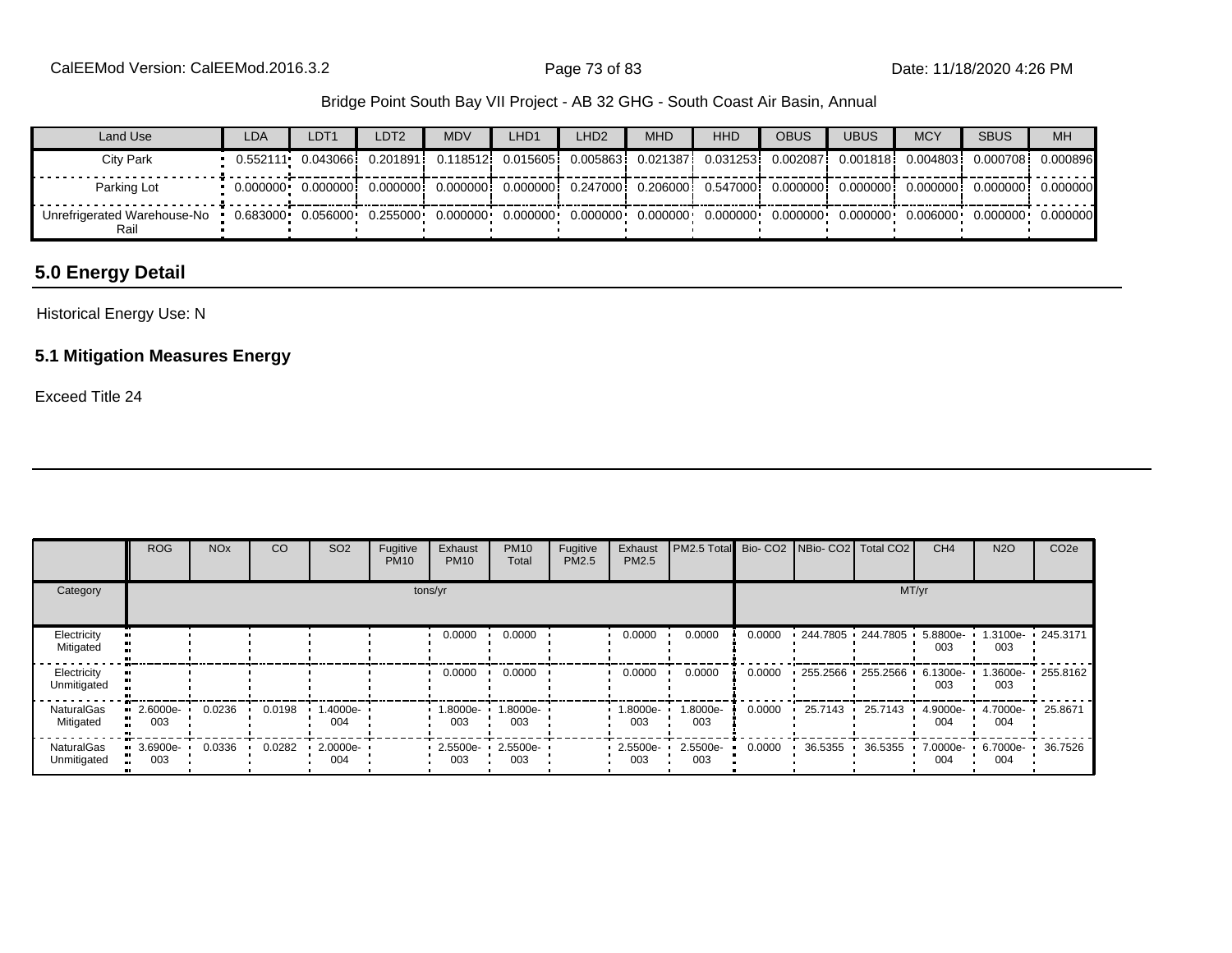# **5.2 Energy by Land Use - NaturalGas**

#### **Unmitigated**

|                                        | NaturalGa<br>s Use | <b>ROG</b>      | <b>NO<sub>x</sub></b> | CO     | SO <sub>2</sub> | Fugitive<br><b>PM10</b> | Exhaust<br><b>PM10</b> | <b>PM10</b><br>Total | Fugitive<br>PM2.5 | Exhaust<br>PM2.5 | PM2.5 Total Bio- CO2 NBio- CO2 Total CO2 |        |         |         | CH <sub>4</sub> | <b>N2O</b>      | CO <sub>2e</sub> |
|----------------------------------------|--------------------|-----------------|-----------------------|--------|-----------------|-------------------------|------------------------|----------------------|-------------------|------------------|------------------------------------------|--------|---------|---------|-----------------|-----------------|------------------|
| Land Use                               | kBTU/yr            |                 |                       |        |                 |                         | tons/yr                |                      |                   |                  |                                          |        |         | MT/yr   |                 |                 |                  |
| <b>City Park</b>                       | $\mathbf 0$        | 0.0000          | 0.0000                | 0.0000 | 0.0000          |                         | 0.0000                 | 0.0000               |                   | 0.0000           | 0.0000                                   | 0.0000 | 0.0000  | 0.0000  | 0.0000          | 0.0000          | 0.0000           |
| Parking Lot                            | 0                  | 0.0000          | 0.0000                | 0.0000 | 0.0000          |                         | 0.0000                 | 0.0000               |                   | 0.0000           | 0.0000                                   | 0.0000 | 0.0000  | 0.0000  | 0.0000          | 0.0000          | 0.0000           |
| Unrefrigerated<br>Warehouse-No<br>Rail | 684649             | 3.6900e-<br>003 | 0.0336                | 0.0282 | 2.0000e-<br>004 |                         | 2.5500e-<br>003        | 2.5500e-<br>003      |                   | 2.5500e-<br>003  | 2.5500e-<br>003                          | 0.0000 | 36.5355 | 36.5355 | 7.0000e-<br>004 | 6.7000e-<br>004 | 36.7526          |
| <b>Total</b>                           |                    | 3.6900e-<br>003 | 0.0336                | 0.0282 | 2.0000e-<br>004 |                         | 2.5500e-<br>003        | 2.5500e-<br>003      |                   | 2.5500e-<br>003  | 2.5500e-<br>003                          | 0.0000 | 36.5355 | 36.5355 | 7.0000e-<br>004 | 6.7000e-<br>004 | 36.7526          |

|                                        | NaturalGa<br>s Use | <b>ROG</b>      | <b>NO<sub>x</sub></b> | CO     | SO <sub>2</sub> | Fugitive<br><b>PM10</b> | Exhaust<br><b>PM10</b> | <b>PM10</b><br>Total | Fugitive<br>PM2.5 | Exhaust<br>PM2.5 | PM2.5 Total Bio- CO2 NBio- CO2 Total CO2 |        |         |         | CH <sub>4</sub> | <b>N2O</b>      | CO <sub>2e</sub> |
|----------------------------------------|--------------------|-----------------|-----------------------|--------|-----------------|-------------------------|------------------------|----------------------|-------------------|------------------|------------------------------------------|--------|---------|---------|-----------------|-----------------|------------------|
| <b>Land Use</b>                        | kBTU/yr            |                 |                       |        |                 |                         | tons/yr                |                      |                   |                  |                                          |        |         |         | MT/yr           |                 |                  |
| <b>City Park</b>                       | $\mathbf 0$        | 0.0000          | 0.0000                | 0.0000 | 0.0000          |                         | 0.0000                 | 0.0000               |                   | 0.0000           | 0.0000                                   | 0.0000 | 0.0000  | 0.0000  | 0.0000          | 0.0000          | 0.0000           |
| Parking Lot                            | 0                  | 0.0000          | 0.0000                | 0.0000 | 0.0000          |                         | 0.0000                 | 0.0000               |                   | 0.0000           | 0.0000                                   | 0.0000 | 0.0000  | 0.0000  | 0.0000          | 0.0000          | 0.0000           |
| Unrefrigerated<br>Warehouse-No<br>Rail | 481868             | 2.6000e-<br>003 | 0.0236                | 0.0198 | -4000e-<br>004  |                         | 1.8000e-<br>003        | 1.8000e-<br>003      |                   | 1.8000e-<br>003  | .8000e-<br>003                           | 0.0000 | 25.7143 | 25.7143 | 4.9000e-<br>004 | 4.7000e-<br>004 | 25.8671          |
| <b>Total</b>                           |                    | 2.6000e-<br>003 | 0.0236                | 0.0198 | 1.4000e-<br>004 |                         | 1.8000e-<br>003        | 1.8000e-<br>003      |                   | 1.8000e-<br>003  | -.8000e<br>003                           | 0.0000 | 25.7143 | 25.7143 | 4.9000e-<br>004 | 4.7000e-<br>004 | 25.8671          |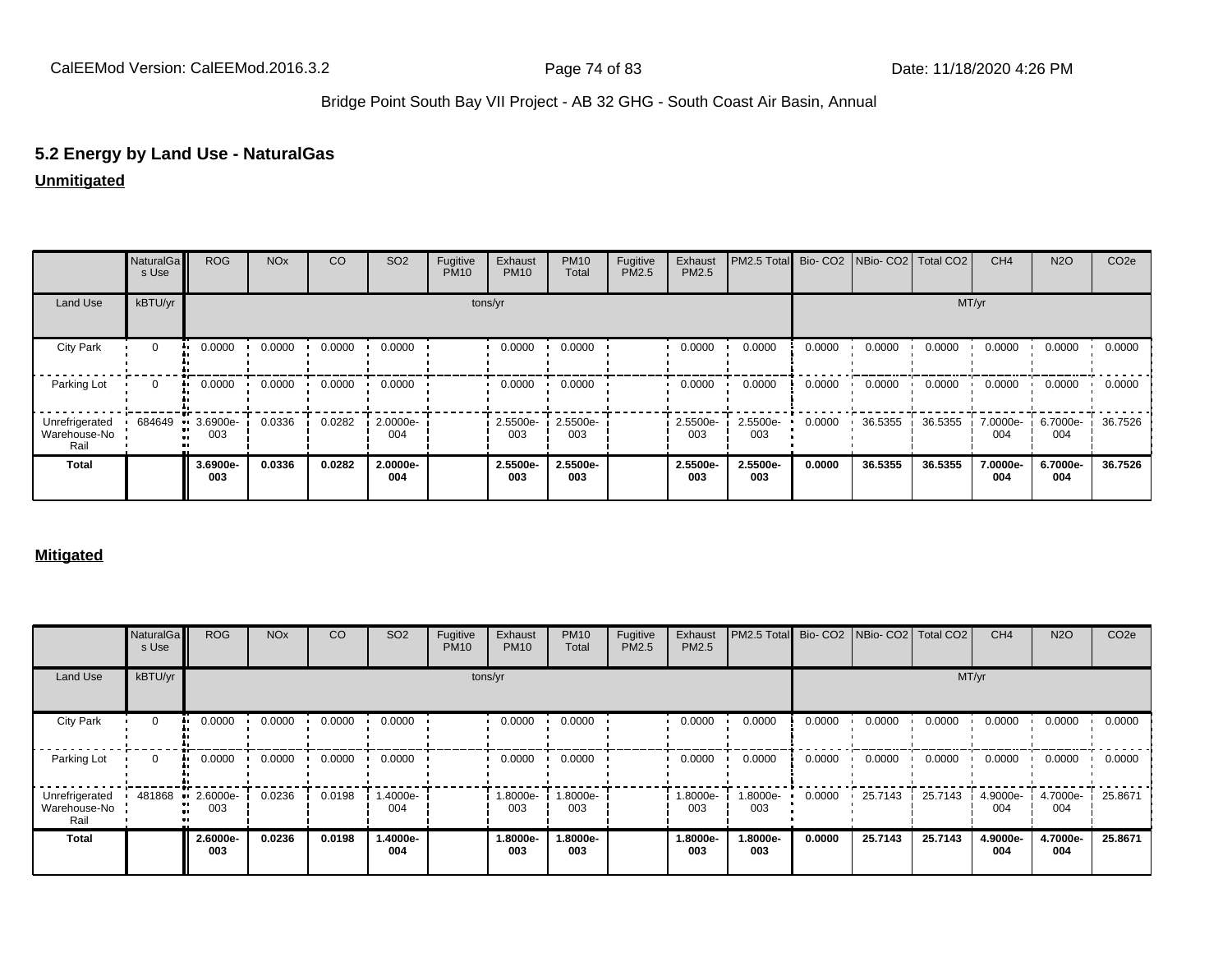# **5.3 Energy by Land Use - Electricity**

# **Unmitigated**

|                                        | Electricity<br><b>Use</b> | <b>Total CO2</b> | CH <sub>4</sub> | <b>N2O</b>      | CO <sub>2e</sub> |
|----------------------------------------|---------------------------|------------------|-----------------|-----------------|------------------|
| <b>Land Use</b>                        | kWh/yr                    |                  | MT/yr           |                 |                  |
| <b>City Park</b>                       | $\Omega$                  | 0.0000           | 0.0000          | 0.0000          | 0.0000           |
| Parking Lot                            | 26600                     | 9.0372           | 2.2000e-<br>004 | 5.0000e-<br>005 | 9.0570           |
| Unrefrigerated<br>Warehouse-No<br>Rail | 724718                    | 246.2194<br>u    | 5.9200e-<br>003 | 1.3100e-<br>003 | 246.7592         |
| Total                                  |                           | 255.2566         | 6.1400e-<br>003 | 1.3600e-<br>003 | 255.8162         |

|                                        | Electricity<br><b>Use</b> | <b>Total CO2</b> | CH <sub>4</sub> | <b>N2O</b>      | CO <sub>2e</sub> |
|----------------------------------------|---------------------------|------------------|-----------------|-----------------|------------------|
| <b>Land Use</b>                        | kWh/yr                    |                  |                 | MT/yr           |                  |
| <b>City Park</b>                       | $\Omega$                  | 0.0000           | 0.0000          | 0.0000          | 0.0000           |
| Parking Lot                            | 26600                     | 9.0372           | 2.2000e-<br>004 | 5.0000e-<br>005 | 9.0570           |
| Unrefrigerated<br>Warehouse-No<br>Rail | 693882                    | 235.7432<br>     | 5.6700e-<br>003 | 1.2600e-<br>003 | 236.2600         |
| Total                                  |                           | 244.7805         | 5.8900e-<br>003 | 1.3100e-<br>003 | 245.3171         |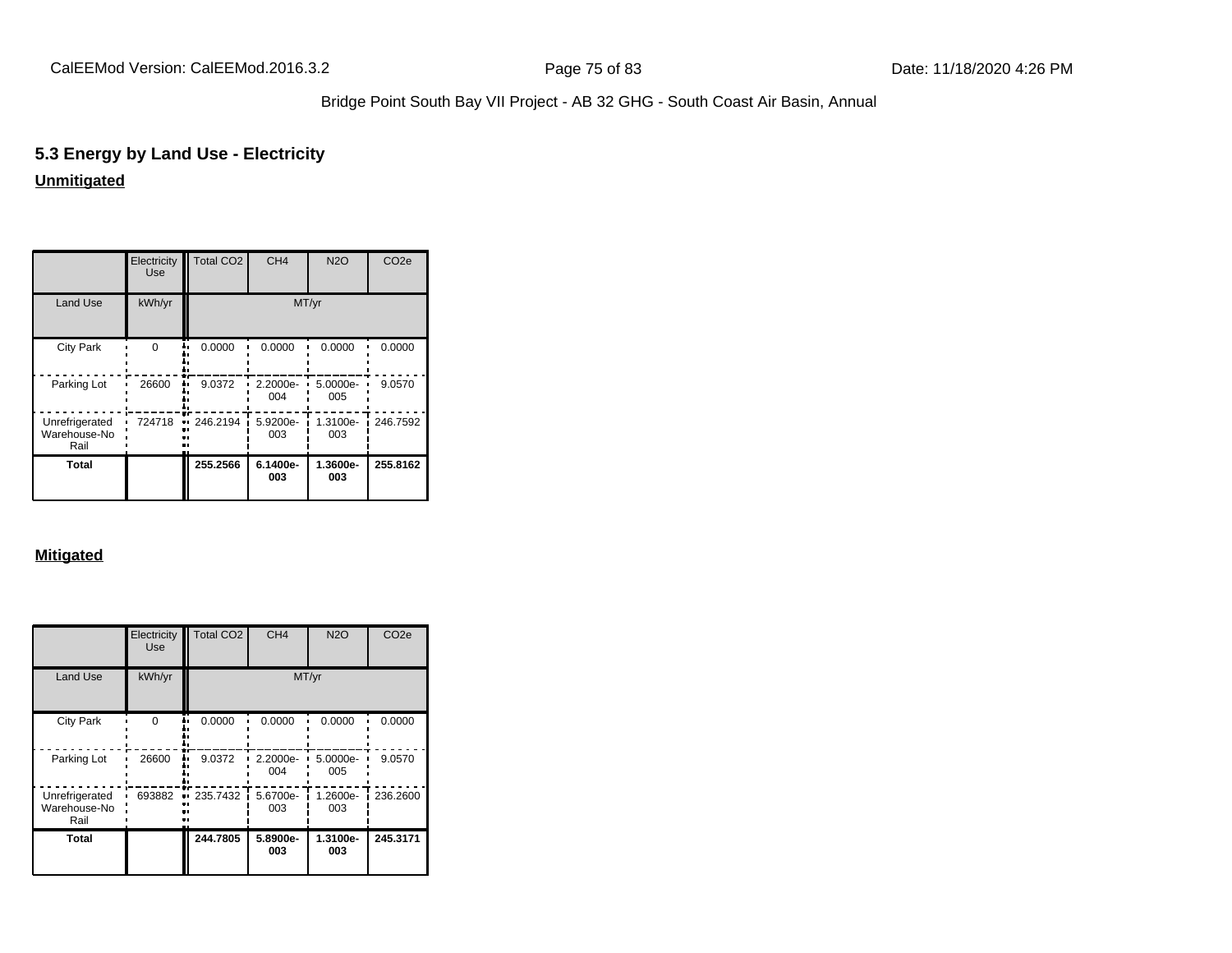# **6.0 Area Detail**

# **6.1 Mitigation Measures Area**

|                  | <b>ROG</b>   | <b>NO<sub>x</sub></b> | CO              | SO <sub>2</sub> | Fugitive<br><b>PM10</b> | Exhaust<br><b>PM10</b> | <b>PM10</b><br>Total | Fugitive<br><b>PM2.5</b> | Exhaust<br>PM2.5 | <b>PM2.5 Total Bio- CO2 NBio- CO2   Total CO2  </b> |        |                 |                 | CH <sub>4</sub> | <b>N2O</b> | CO <sub>2e</sub> |
|------------------|--------------|-----------------------|-----------------|-----------------|-------------------------|------------------------|----------------------|--------------------------|------------------|-----------------------------------------------------|--------|-----------------|-----------------|-----------------|------------|------------------|
| Category         |              |                       |                 |                 |                         | tons/yr                |                      |                          |                  |                                                     |        |                 |                 | MT/yr           |            |                  |
| Mitigated        | 0.7169<br>ш. | 4.0000e-<br>005       | 4.6600e-<br>003 | 0.0000          |                         | $2.0000e -$<br>005     | 2.0000e-<br>005      |                          | 2.0000e-<br>005  | 2.0000e-<br>005                                     | 0.0000 | 9.0500e-<br>003 | 9.0500e-<br>003 | 2.0000e-<br>005 | 0.0000     | 9.6500e-<br>003  |
| Unmitigated<br>ш | 0.7169       | 4.0000e-<br>005       | 4.6600e-<br>003 | 0.0000          |                         | $2.0000e -$<br>005     | 2.0000e-<br>005      |                          | 2.0000e-<br>005  | 2.0000e-<br>005                                     | 0.0000 | 9.0500e-<br>003 | 9.0500e-<br>003 | 2.0000e-<br>005 | 0.0000     | 9.6500e-<br>003  |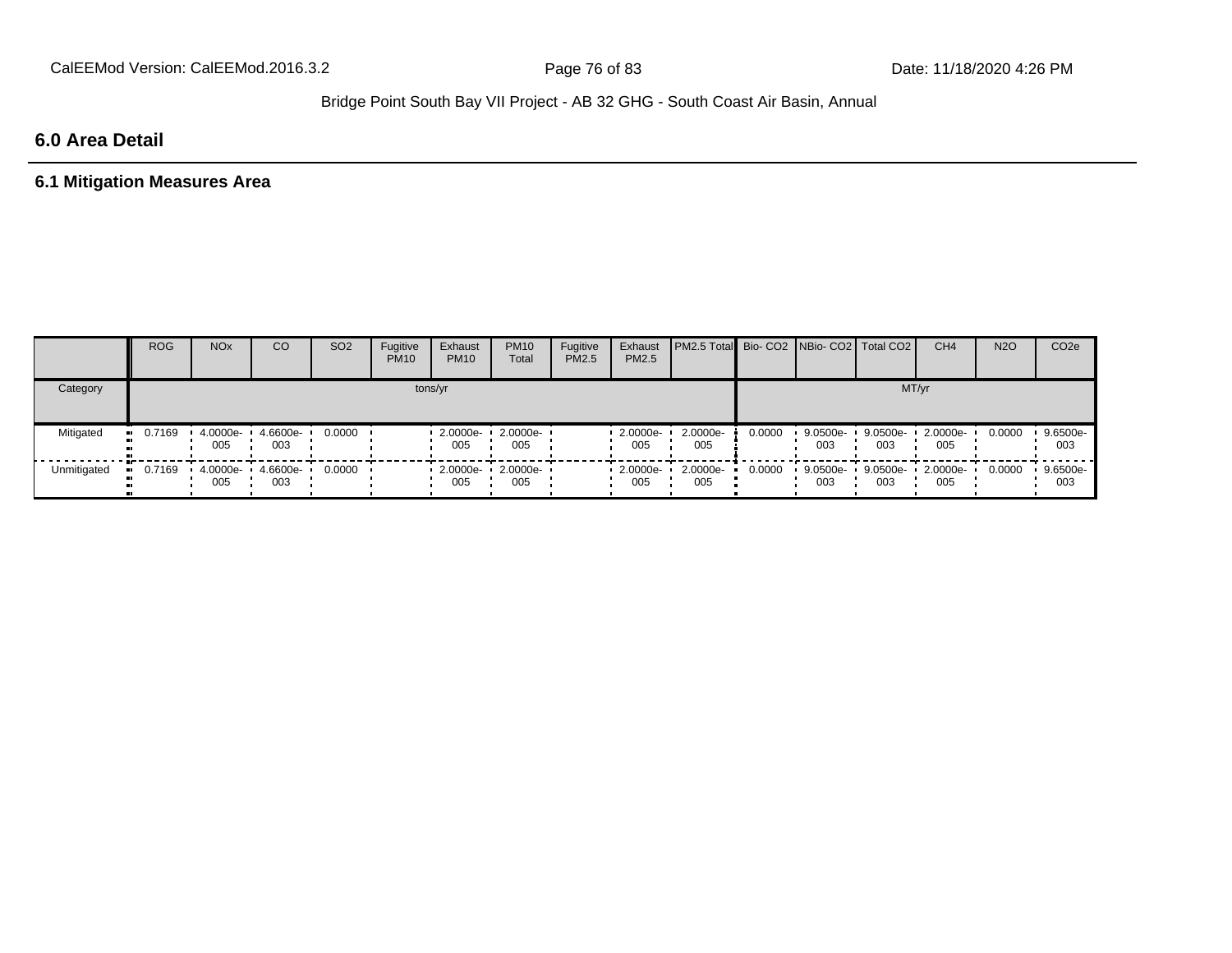# **6.2 Area by SubCategory**

#### **Unmitigated**

|                          | <b>ROG</b>      | <b>NO<sub>x</sub></b> | CO              | SO <sub>2</sub> | Fugitive<br><b>PM10</b> | Exhaust<br><b>PM10</b> | <b>PM10</b><br>Total | Fugitive<br>PM2.5 | Exhaust<br><b>PM2.5</b> | PM2.5 Total     |        | Bio- CO2 NBio- CO2 Total CO2 |                    | CH <sub>4</sub> | <b>N2O</b> | CO <sub>2</sub> e |
|--------------------------|-----------------|-----------------------|-----------------|-----------------|-------------------------|------------------------|----------------------|-------------------|-------------------------|-----------------|--------|------------------------------|--------------------|-----------------|------------|-------------------|
| SubCategory              |                 |                       |                 |                 |                         | tons/yr                |                      |                   |                         |                 |        |                              |                    | MT/yr           |            |                   |
| Architectural<br>Coating | 0.0818          |                       |                 |                 |                         | 0.0000                 | 0.0000               |                   | 0.0000                  | 0.0000          | 0.0000 | 0.0000                       | 0.0000             | 0.0000          | 0.0000     | 0.0000            |
| Consumer<br>Products     | 0.6347          |                       |                 |                 |                         | 0.0000                 | 0.0000               |                   | 0.0000                  | 0.0000          | 0.0000 | 0.0000                       | 0.0000             | 0.0000          | 0.0000     | 0.0000            |
| Landscaping              | 4.3000e-<br>004 | 4.0000e-<br>005       | 4.6600e-<br>003 | 0.0000          |                         | $2.0000e -$<br>005     | 2.0000e-<br>005      |                   | $-2.0000e-$<br>005      | 2.0000e-<br>005 | 0.0000 | 9.0500e-<br>003              | $9.0500e -$<br>003 | 2.0000e-<br>005 | 0.0000     | 9.6500e-<br>003   |
| <b>Total</b>             | 0.7169          | 4.0000e-<br>005       | 4.6600e-<br>003 | 0.0000          |                         | 2.0000e-<br>005        | 2.0000e-<br>005      |                   | 2.0000e-<br>005         | 2.0000e-<br>005 | 0.0000 | 9.0500e-<br>003              | 9.0500e-<br>003    | 2.0000e-<br>005 | 0.0000     | 9.6500e-<br>003   |

#### **Mitigated**

|                          | ROG                | <b>NO<sub>x</sub></b> | CO              | SO <sub>2</sub> | Fugitive<br><b>PM10</b> | Exhaust<br><b>PM10</b> | <b>PM10</b><br>Total       | Fugitive<br><b>PM2.5</b> | Exhaust<br><b>PM2.5</b> | <b>PM2.5 Total</b> Bio- CO2 NBio- CO2 Total CO2 |        |                   |                 | CH <sub>4</sub> | <b>N2O</b> | CO <sub>2e</sub> |
|--------------------------|--------------------|-----------------------|-----------------|-----------------|-------------------------|------------------------|----------------------------|--------------------------|-------------------------|-------------------------------------------------|--------|-------------------|-----------------|-----------------|------------|------------------|
| SubCategory              |                    |                       |                 |                 |                         | tons/yr                |                            |                          |                         |                                                 |        |                   | MT/yr           |                 |            |                  |
| Architectural<br>Coating | 0.0818             |                       |                 |                 |                         | 0.0000                 | 0.0000                     |                          | 0.0000                  | 0.0000                                          | 0.0000 | 0.0000            | 0.0000          | 0.0000          | 0.0000     | 0.0000           |
| Consumer<br>Products     | 0.6347             |                       |                 |                 |                         | 0.0000                 | 0.0000                     |                          | 0.0000                  | 0.0000                                          | 0.0000 | 0.0000            | 0.0000          | 0.0000          | 0.0000     | 0.0000           |
| Landscaping              | $4.3000e -$<br>004 | 4.0000e- ·<br>005     | 4.6600e-<br>003 | 0.0000          |                         | 005                    | 2.0000e- 1 2.0000e-<br>005 |                          | $2.0000e -$<br>005      | 2.0000e-<br>005                                 | 0.0000 | $9.0500e-$<br>003 | 9.0500e-<br>003 | 2.0000e-<br>005 | 0.0000     | 9.6500e-<br>003  |
| <b>Total</b>             | 0.7169             | 4.0000e-<br>005       | 4.6600e-<br>003 | 0.0000          |                         | 2.0000e-<br>005        | 2.0000e-<br>005            |                          | 2.0000e-<br>005         | 2.0000e-<br>005                                 | 0.0000 | 9.0500e-<br>003   | 9.0500e-<br>003 | 2.0000e-<br>005 | 0.0000     | 9.6500e-<br>003  |

**7.0 Water Detail**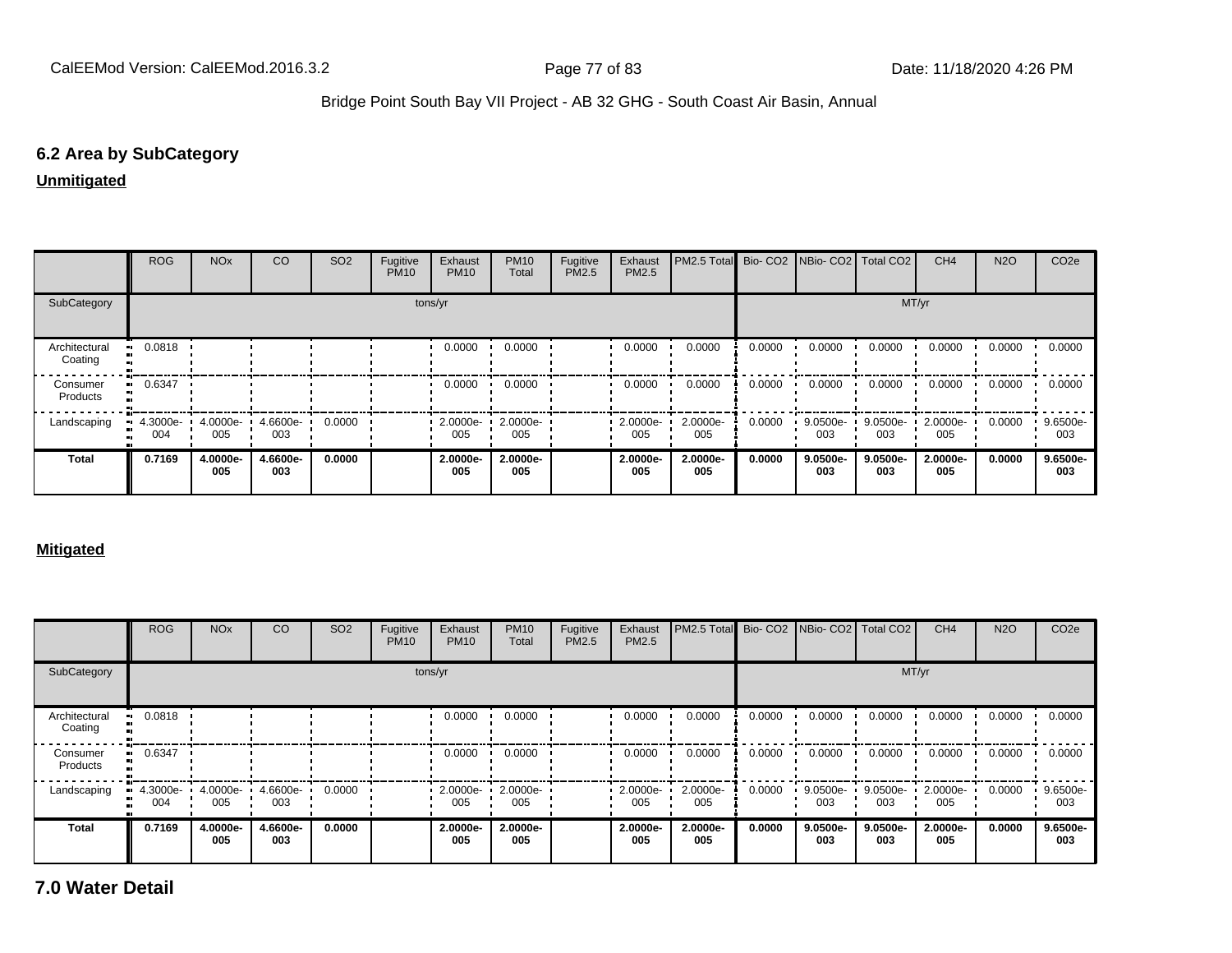# **7.1 Mitigation Measures Water**

Install Low Flow Bathroom Faucet Install Low Flow Kitchen Faucet

Install Low Flow Toilet

Install Low Flow Shower

Use Water Efficient Irrigation System

|             | Total CO <sub>2</sub>              | CH <sub>4</sub> | <b>N2O</b> | CO <sub>2e</sub> |  |  |  |  |
|-------------|------------------------------------|-----------------|------------|------------------|--|--|--|--|
| Category    | MT/yr                              |                 |            |                  |  |  |  |  |
| Mitigated   | $155.2910$ $\cdot$<br><br><br><br> | 1.0537          | 0.0256     | 189.2530<br>п    |  |  |  |  |
| Unmitigated | 193.6527 ·<br><br><br><br>         | 1.3171          | 0.0320     | 236.1042<br>٠    |  |  |  |  |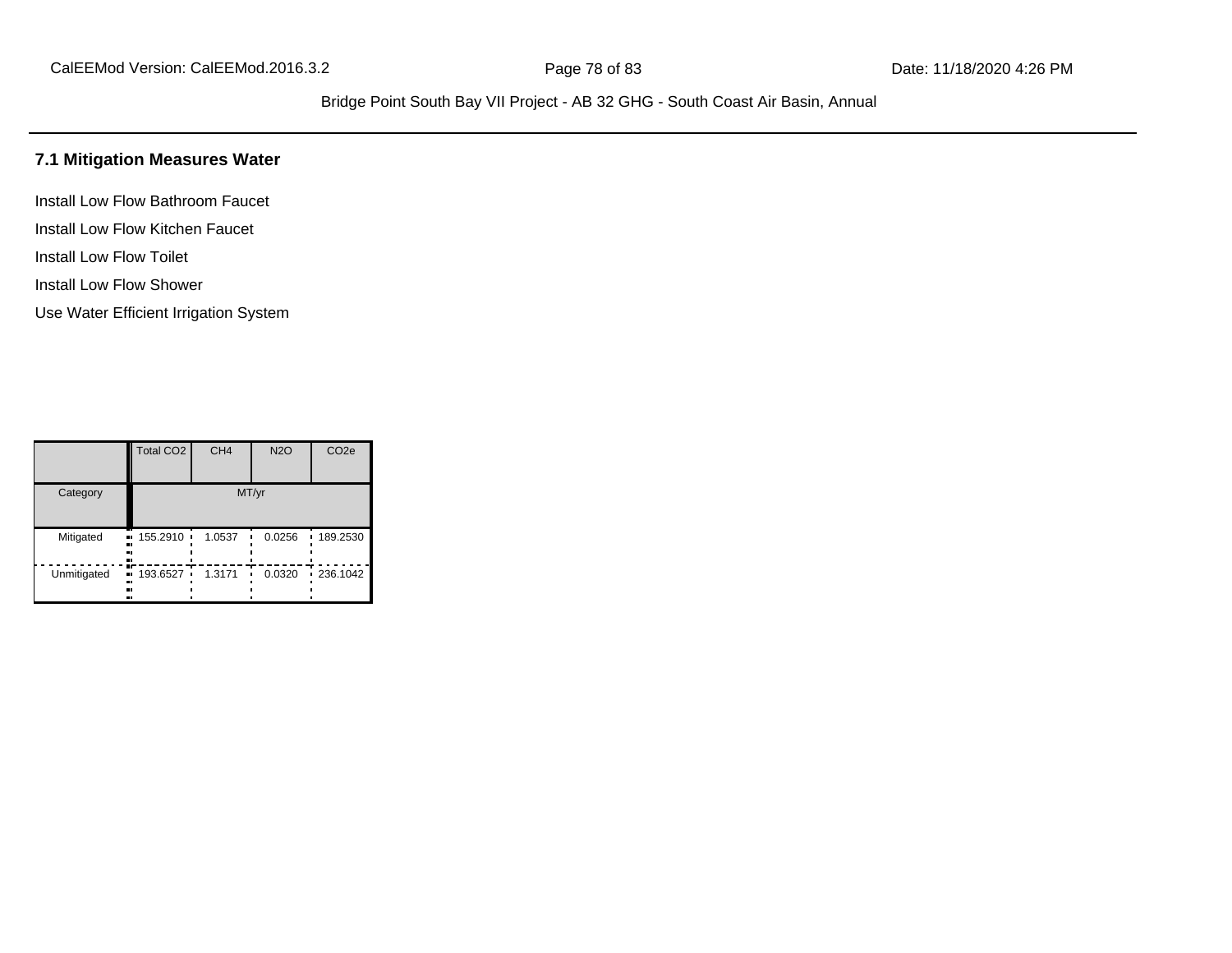### **7.2 Water by Land Use**

# **Unmitigated**

|                                        | Indoor/Out<br>door Use | <b>Total CO2</b> | CH <sub>4</sub> | <b>N2O</b>      | CO <sub>2e</sub> |  |  |
|----------------------------------------|------------------------|------------------|-----------------|-----------------|------------------|--|--|
| <b>Land Use</b>                        | Mgal                   | MT/yr            |                 |                 |                  |  |  |
| <b>City Park</b>                       | $\Omega$<br>0.702974   | 2.6534           | 6.0000e-<br>005 | 1.0000e-<br>005 | 2.6592           |  |  |
| Parking Lot                            | 0/0                    | 0.0000           | 0.0000          | 0.0000          | 0.0000           |  |  |
| Unrefrigerated<br>Warehouse-No<br>Rail | 40.2861 /              | 190.9993         | 1.3170          | 0.0320          | 233.4449         |  |  |
| Total                                  |                        | 193.6527         | 1.3171          | 0.0320          | 236.1042         |  |  |

|                                        | Indoor/Out<br>door Use | Total CO <sub>2</sub> | CH <sub>4</sub> | N2O             | CO <sub>2e</sub> |  |  |  |
|----------------------------------------|------------------------|-----------------------|-----------------|-----------------|------------------|--|--|--|
| <b>Land Use</b>                        | Mgal                   | MT/yr                 |                 |                 |                  |  |  |  |
| <b>City Park</b>                       | $\Omega$ /<br>0.660093 | 2.4916                | 6.0000e-<br>005 | 1.0000e-<br>005 | 2.4970           |  |  |  |
| Parking Lot                            | 0/0                    | 0.0000                | 0.0000          | 0.0000          | 0.0000           |  |  |  |
| Unrefrigerated<br>Warehouse-No<br>Rail | 32.2289 /<br>$\bullet$ | 152.7994              | 1.0536          | 0.0256          | 186.7559         |  |  |  |
| Total                                  |                        | 155.2910              | 1.0537          | 0.0256          | 189.2530         |  |  |  |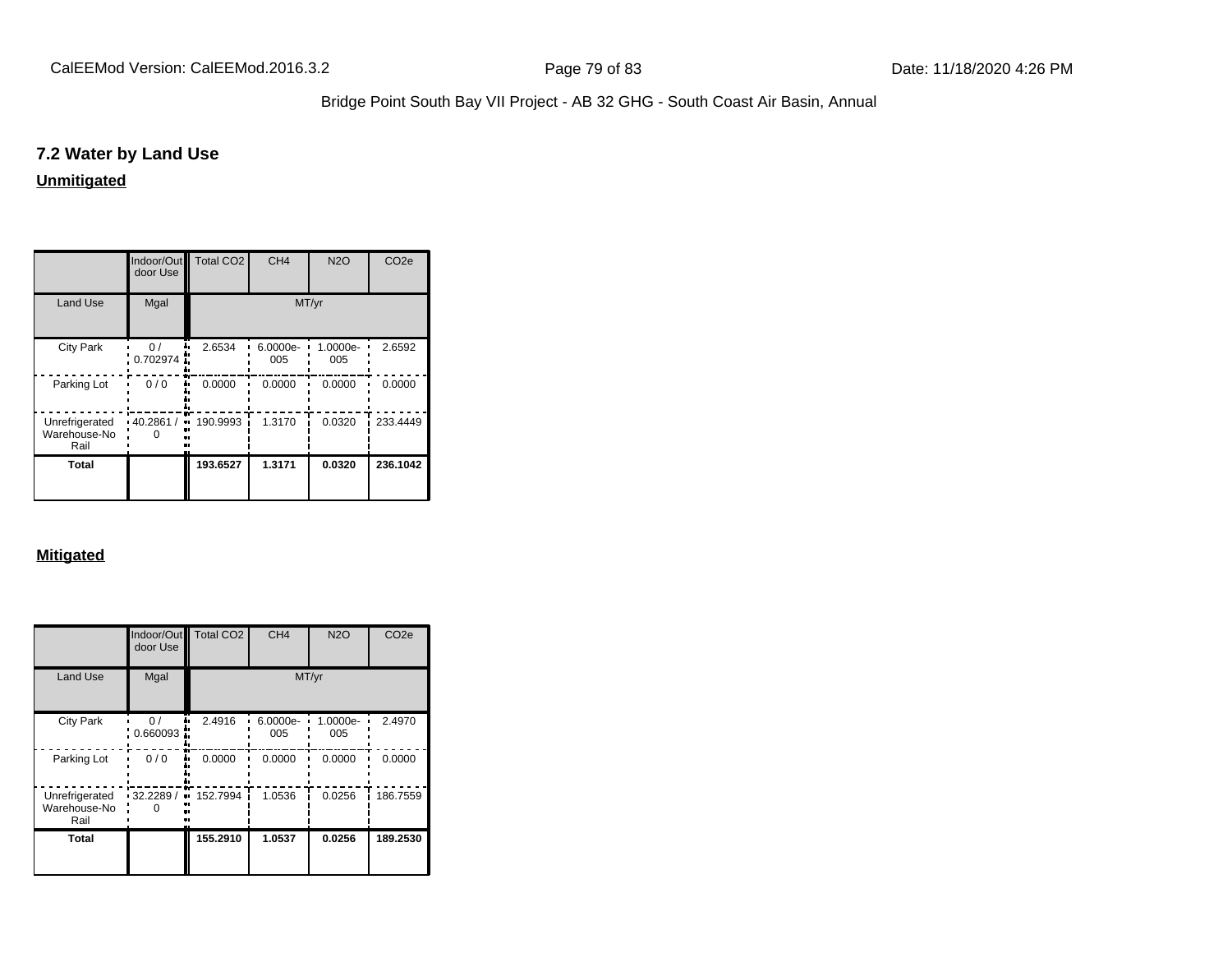# **8.0 Waste Detail**

# **8.1 Mitigation Measures Waste**

Institute Recycling and Composting Services

# **Category/Year**

|             | Total CO <sub>2</sub> | CH <sub>4</sub> | <b>N2O</b> | CO <sub>2e</sub> |  |  |  |  |  |
|-------------|-----------------------|-----------------|------------|------------------|--|--|--|--|--|
|             | MT/yr                 |                 |            |                  |  |  |  |  |  |
| Mitigated   | 16.6260<br><br><br>   | 0.9826          | 0.0000     | 41.1902          |  |  |  |  |  |
| Unmitigated | 33.2520<br><br><br>   | 1.9651          | 0.0000     | 82.3803          |  |  |  |  |  |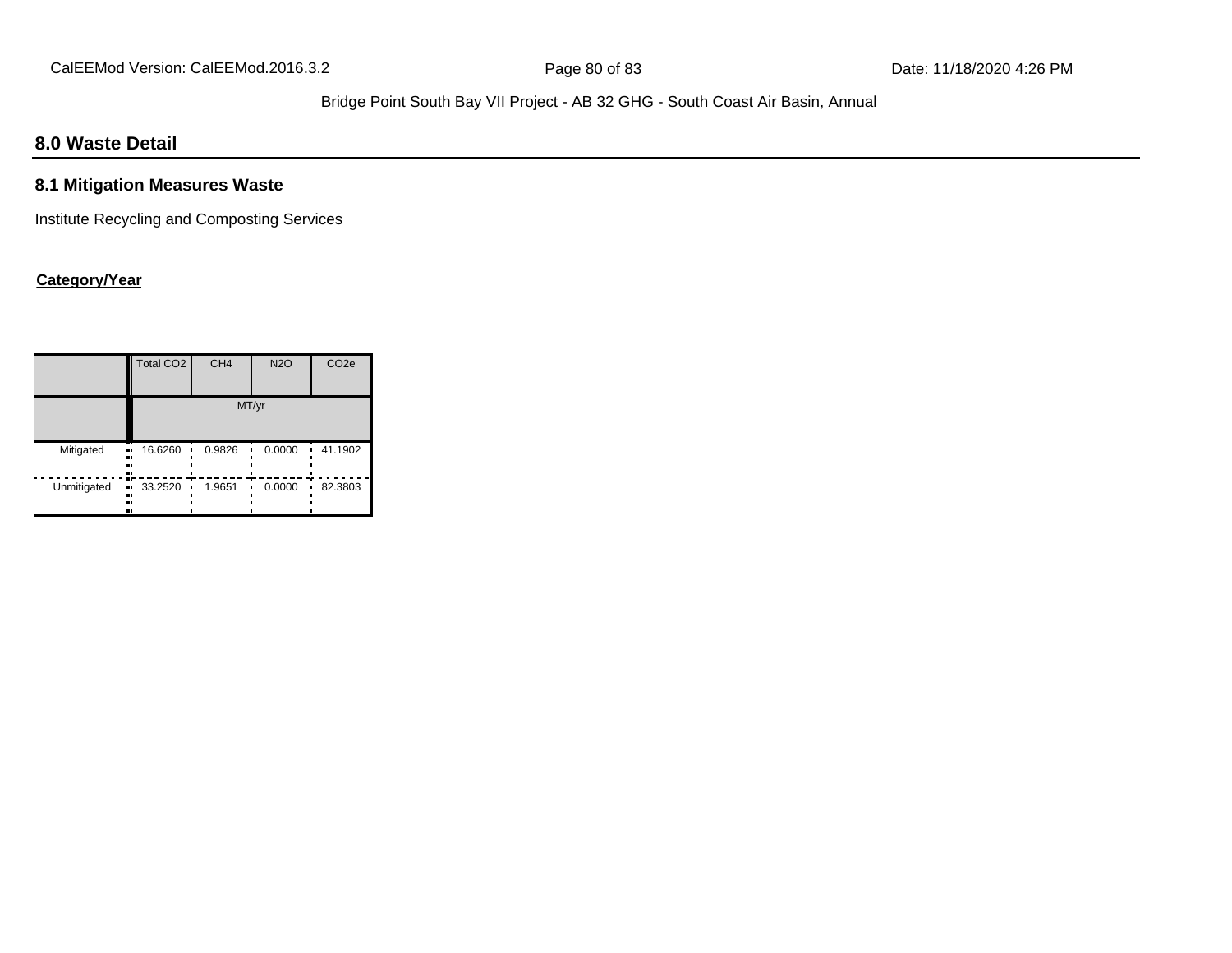# **8.2 Waste by Land Use**

### **Unmitigated**

|                                        | Waste<br><b>Disposed</b> | <b>Total CO2</b> | CH <sub>4</sub> | <b>N2O</b> | CO <sub>2e</sub> |  |  |
|----------------------------------------|--------------------------|------------------|-----------------|------------|------------------|--|--|
| <b>Land Use</b>                        | tons                     | MT/yr            |                 |            |                  |  |  |
| <b>City Park</b>                       | 0.05                     | 0.0102           | 6.0000e-<br>004 | 0.0000     | 0.0252           |  |  |
| Parking Lot                            | $\Omega$                 | 0.0000           | 0.0000          | 0.0000     | 0.0000           |  |  |
| Unrefrigerated<br>Warehouse-No<br>Rail | 163.76                   | 33.2418          | 1.9645          | 0.0000     | 82.3552          |  |  |
| Total                                  |                          | 33.2520          | 1.9651          | 0.0000     | 82.3803          |  |  |

|                                        | Waste<br><b>Disposed</b> | Total CO <sub>2</sub> | CH <sub>4</sub> | <b>N2O</b> | CO <sub>2e</sub> |  |  |  |
|----------------------------------------|--------------------------|-----------------------|-----------------|------------|------------------|--|--|--|
| <b>Land Use</b>                        | tons                     | MT/yr                 |                 |            |                  |  |  |  |
| <b>City Park</b>                       | 0.025                    | 5.0700e-<br>003       | 3.0000e-<br>004 | 0.0000     | 0.0126           |  |  |  |
| Parking Lot                            | $\Omega$                 | 0.0000                | 0.0000          | 0.0000     | 0.0000           |  |  |  |
| Unrefrigerated<br>Warehouse-No<br>Rail | 81.88                    | 16.6209               | 0.9823          | 0.0000     | 41.1776          |  |  |  |
| Total                                  |                          | 16.6260               | 0.9826          | 0.0000     | 41.1902          |  |  |  |